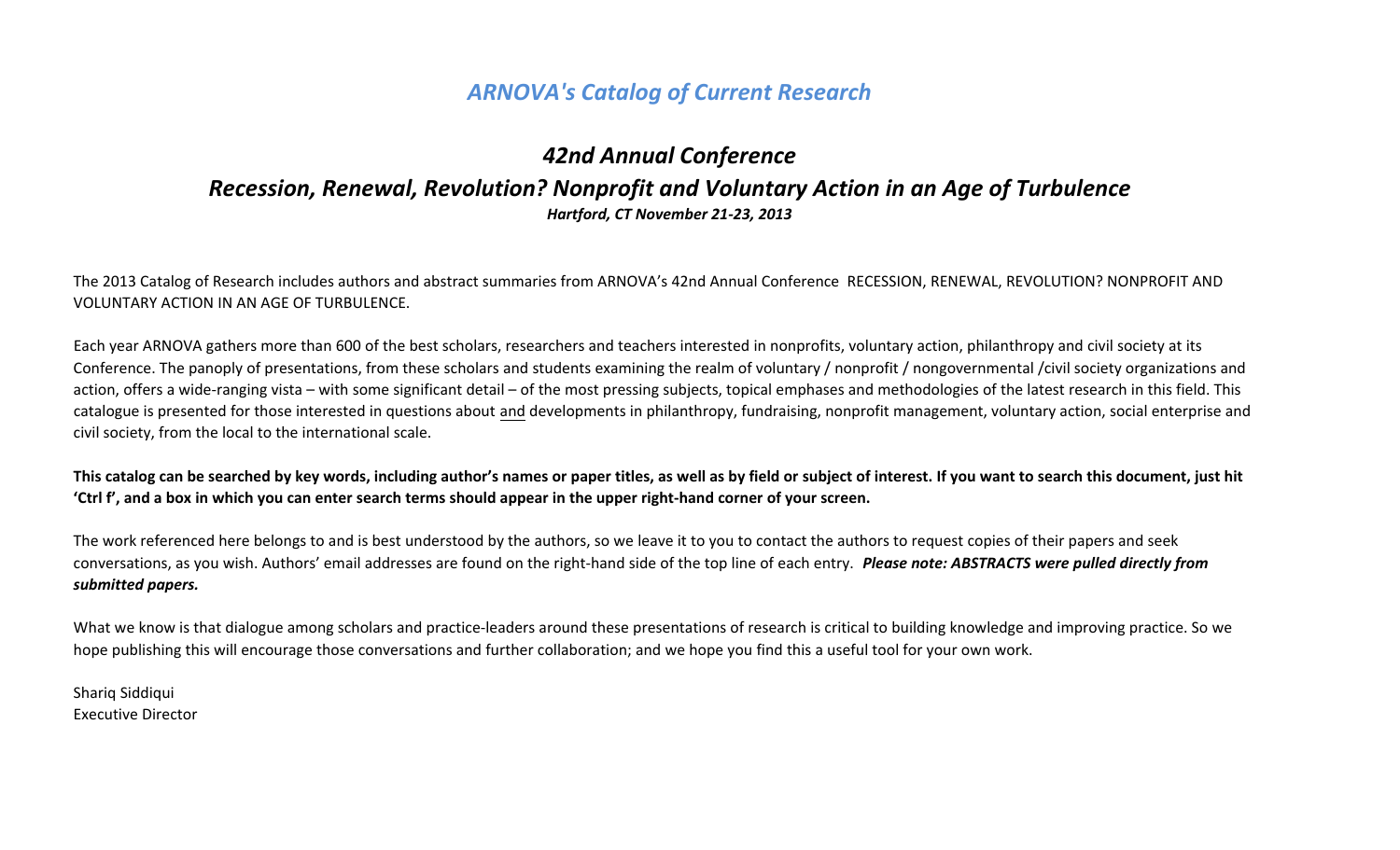# *Isn't there an App for that? A Case for Developing NME Education Programs that Move beyond 'Solutionism'*

This paper provides a critical perspective on managerialism in the third sector, particularly as it relates to the curriculum of our education programs. Utilizing a database of course offerings in third sector education programs around the world, the author will analyze the extent to which current approaches embrace managerial 'solutionism,' an approach towards problem solving coined by Evgeny Morozov. Drawing on post-modern understandings, the paper suggests a reconsideration of graduate education for future leaders in the sector, balancing packaged applications for managerial efficiency with frameworks that reflect the political and moral values of the communities our students will ultimately serve.

### *Pinches of Practice: How Frontline Staff Experience and Resolve Conflicting Accountability Expectations in Nonprofits*

This paper reports the results of a pilot study that investigated the types of accountability conflicts frontline staff faced in two nonprofits and how they reconciled these conflicts. Research on nonprofit accountability has neglected the work of frontline staff, despite literature across a range of disciplines suggesting that we cannot fully understand organizational accountability without examining the work of frontline staff. While the findings reaffirm the current understanding that nonprofits operate in a complex accountability environment, they show how these expectations permeate the organizational boundary to different degrees and how this shapes the work frontline staff do with clients/constituents.

# *NGO Networks and the Diffusion of NGO Managerialism in Latin America*

This paper examines the spread of NGO managerial practices through national and transnational umbrella organizations/networks in Latin America. Through the diffusion of managerialism, umbrella organizations/networks are making significant contributions to the development of NGO sectors in various contexts. The paper examines how managerialism is operationalized, diffused, and adapted across national and transnational NGO umbrella organizations/networks through content and discourse analysis of organizational texts. From a critical perspective, the paper observes how diffusion through umbrella organizations/networks makes significant contributions to the development of NGO sectors in in Latin America and its implications.

# *The Determinants of Information Disclosure by Foundations in China*

Building an accountable and transparent philanthropic sector has become a pressing issue for Chinese policy makers and the foundations themselves. The purpose of this paper is to identify factors that influence foundations' information disclosure by adopting a modified framework built by Saxton and Guo (2011). By using a dataset containing 3079 foundations' information, we analyze the influence of 8 variables on foundation's transparency. We expect to find that institutional factors are significant determinants of Chinese foundations' information disclosure. We hope to contribute generalized knowledge for the public and lawmakers to create the right mechanisms to induce accountable behaviors of foundations.

*Lehn M. Benjamin, George Mason University lbenjami@gmu.edu*

#### *Susan Appe, Binghamton University, SUNY sappe@binghamton.edu*

#### *Lin Nie Helen K. Liu, The University of Hong Kong*

#### *niel1216@gmail.com, helenliu4@gmail.com*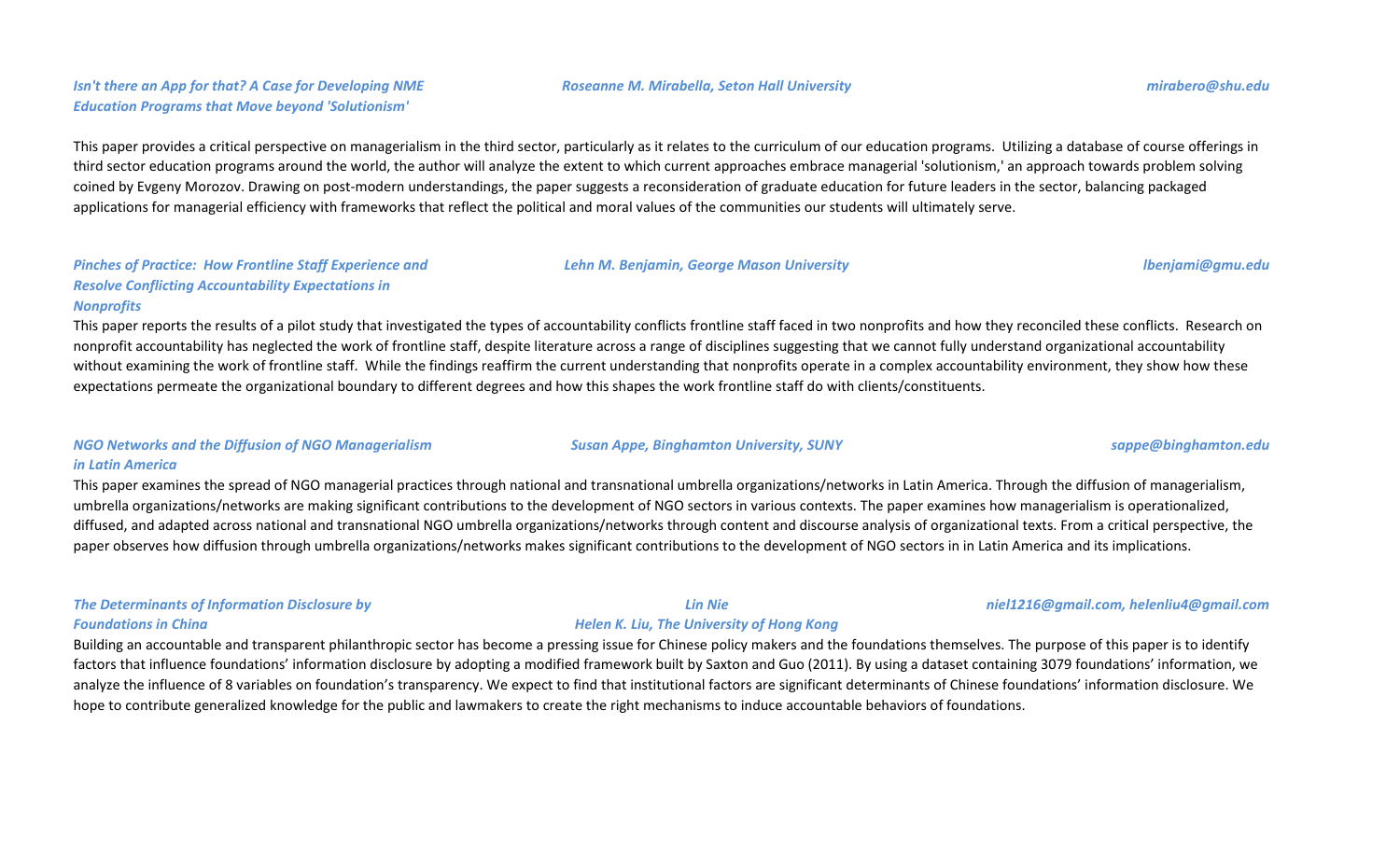# Seeking to discover the cause(s) for the premature exits of board members, the authors accepted the task of working with a neighborhood Family Center. Of particular interest was the possible impact of the constituency groups which comprised the board membership: representatives of the predominantly African-American, low socio-economic neighborhood being served; members of a predominantly white, upper middle-class church who provided \$1.5 million to build the center; and the community-at-large. Analyzing qualitative data gathered via interviews of current and past board members, external and internal factors were identified as contributors to poor board member retention.

#### *An Analysis of the Relation between Nonprofit Organizations' Income Structure and Disclosures Eliya Onoe, O-hara Graduate School of Accounting Yuichiro Furuichi, Fukuyama University*

The purpose of this study is to examine the relation between nonprofit organizations' income structure and disclosures in Japan. According to the framework of the decision usefulness theory, the more the relevant information is disclosed, the more stakeholders such as donors get involved in nonprofits' activities. Firstly, we discuss the changes of the social and economic circumstances surrounding the nonprofits, and secondly we empirically examine the hypothesis of the decision usefulness theory in using the data of Japan.

# *Online Disclosure of Information by Nonprofits: Adoption of External Standards to Increase Transparency and Accountability*

Web disclosure is in an innovative approach aimed at improving transparency and accountability in the nonprofit sector. Web disclosure involves the voluntary discourse of key financial and performance information on an organization's public website. Although researchers and practitioners agree on the main indicators of financial disclosure, there is less agreement on the indicators of non-financial performance disclosure. In this study, we seek to develop a unified web performance disclosure (WPD) model. The WPD will be used to examine the adoption of WPD among a stratified random sample of 653 NPOs in the Northeast, United States.

*Beyond Accountability Struggles: Challenges and Lessons Learned from 152 Transnational NGOs leaders*

I examine the accountability challenges and failures discussed by 152 leaders of U.S. registered transnational NGOs. I find that the responsibility for these accountability struggles is to be mainly shared among leaders who fail to systematically implement accountability, stakeholders who do not allocate resources to the general accountability process, and scholars who fail to provide practical tools to be used by TNGOs. I propose a framework-- the accountability puzzle as a communication tool between stakeholders and the leaders of these organizations which offers a targeted understanding of accountability and adapted solutions for each organization's operational context.

# *Christine W. Cugliari, High Point University Terrell Hayes, High Point University*

*ccugliar@highpoint.edu, thayes@highpoint.edu*

*rlee@psu.edu qjett@rutgers.edu*

*eliyaonoe@gmail.com, furuichi@fuec.fukuyama-u.ac.jp*

*Paloma Raggo, Carleton University paloma.raggo@carleton.ca*

*Roderick L. Lee, Penn State University Quintus Jett, Rutgers University*

# *Understanding Premature Exits in a Constituency Organized Nonprofit Board*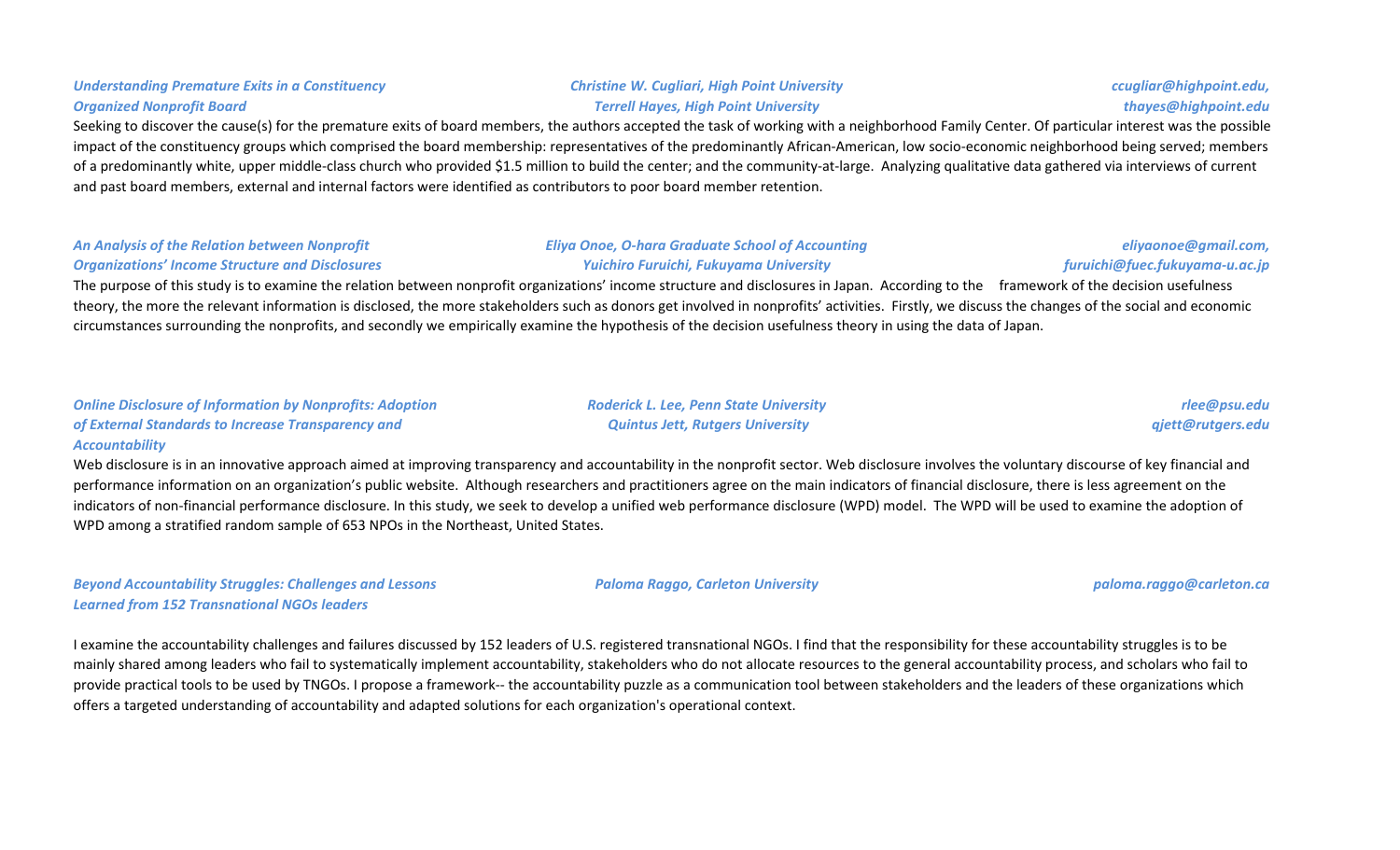# *Examining the Gap between what Nonprofit Executives Want from Their Boards and What They Get*

*Kelly M. LeRoux, University of Illinois at Chicago Julie Langer-McCarthy, University of Illinois at Chicago*

*kleroux@uic.edu julie.langer@gmail.com*

Using survey data from a random sample of 260 nonprofit Executive Directors across the U.S, this paper examines the following questions: What types of involvement do executives want from their board members? To what extent do executives receive their preferred level of support from board members on various activities? What factors account for the gap between executives' preferred levels of board involvement and actual involvement? T-tests are used to determine the difference between executives' preferred versus actual level of board involvement on ten activities, and multivariate regression analysis is used to identify the factors that explain these gaps.

### *Signaling Organizational Efficiency Through Web Disclosure: A Signaling Theory Approach*

#### *Marie Blouin, Penn State Harrisburg Roderick L. Lee, Penn State University*

# *mcb24@psu.edu rlee@psu.edu*

Web disclosure involves the voluntary disclosure of key financial and performance information on an organization's public website and is increasingly the standard through which organizations achieve transparency and accountability. Web disclosure research has implicitly referred to signals such as efficiency, effectiveness, credibility, and accountability without applying signaling theory. This research proposes an incentive-signaling model of web disclosure to better explain differential web disclosure practices. We then test the theory using regression analysis of Charity Navigator's financial and web disclosure information for a group of nonprofit organizations.

*Managing Multiple Organizational Identities: Upward Accountability, Powerless Stakeholders and Mission Achievement*

*Gerhard Speckbacher, WU Vienna Marius Metzl, WU Vienna Pia Offenberger, WU Vienna*

*gerhard.speckbacher@wu-wien.ac.at Marius.Metzl@wu.ac.at gerblue@hotmail.com*

In this paper we build on stakeholder theory and theories of multiple organizational identities to analyze the organizational implications of the tension between upward accountability to powerful providers of resources and accountability towards powerless beneficiaries. We argue that this tension in accountability requirements is associated with a possible tension between organizational identities and we clarify why nonprofit organizations need to actively manage their organizational identities. We discuss how identity conflicts can be avoided and how organizations may even benefit from the tension between the demands of powerful providers of resources and the moral obligations towards beneficiaries.

| <b>Online Disclosures by Nonprofits: Does Domestic</b> |  |
|--------------------------------------------------------|--|
| <b>Regulatory Structure Matter?</b>                    |  |

*Elizabeth A. Bloodgood, Concordia University Aseem Prakash, University of Washington*

*eabloodg@alcor.concordia.ca aseem@uw.edu*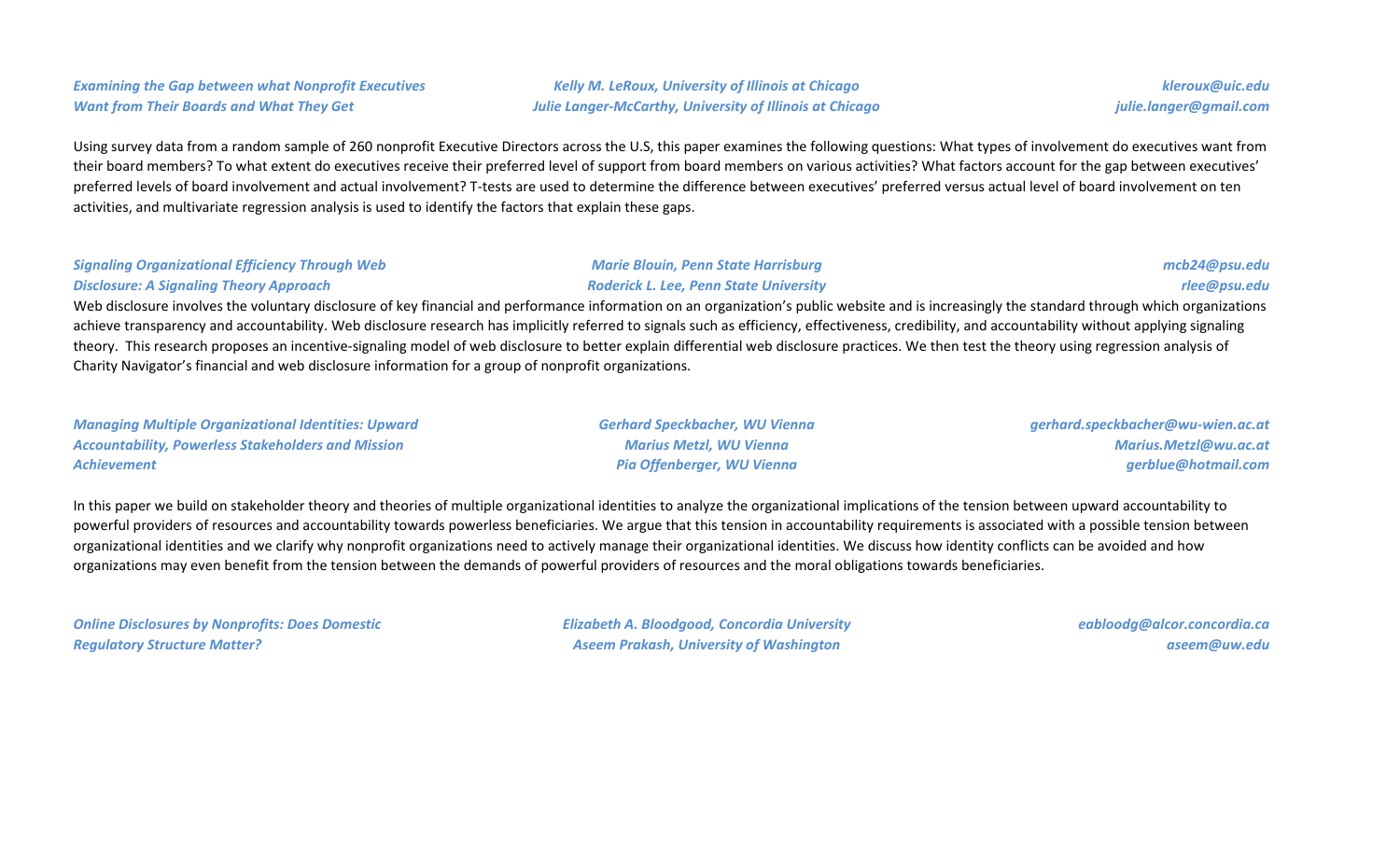Why and where are nonprofits more likely to disclose accountability information on their websites? We explain NGOs' propensity for information disclosure on their websites in terms of the effects of national regulatory climates on competition among NGOs. Our intuition is that nonprofits/NGOs will disclose more when they compete with other nonprofits in markets for donor funds in pluralist countries as opposed to corporatist ones. We test this in 32 OECD countries using an Accountability Index and a National NGO Regulation Index and controls for the sector of activity, the presence of watchdog organizations, NGOs' financial make-up, and internal governance structures.

*SROI Analysis: Merits, Limitations and "Realistic Excellence"*

*Florentine Maier, WU Vienna University of Economics and Business Reinhard Millner, WU Vienna Christian Schober, WU Vienna University of Economics and Business Ruth Simsa, WU Vienna University of Economics and Business*

*florentine.maier@wu.ac.at, reinhard.millner@wu.ac.at, christian.schober@wu.ac.at, ruth.simsa@wu.ac.at*

This paper focuses on the interest representation of trade associations in China. Based on findings from interviews and archival studies of 33 trade associations in Beijing, the author argues that Danwei (or Work Unit) has a more profound effect than government on the interest representation of trade associations. Corporations transferred from Danwei control the governance of trade associations. Compared to western countries, the formation of organized interests in China is not based on class or status group, but influenced by institution and administrative power.

#### *Trade Associations in China: An Interest Intermediation Perspective*

This paper examines motivations and skills of board members in relation to board tasks and responsibilities as seen through the eyes of board chairs. In the underlying study, a combination of qualitative interviews and quantitative questionnaires were employed to bring to the surface the assumptions of board chairs regarding boards and board members. Research findings from three membership-based nonprofit organizations in Sweden could be conceptualized as the 'board member conundrum.' I.e. there seem to be increasing problems in recruiting and motivating board members, while at the same time board chairs witness of tasks and responsibilities of a progressively professionalized nature.

#### *Adapting Existing Best Practices to Small Nonprofits Paul Bonfanti, Villanova University* [paul.bonfanti@villanova.edu](mailto:paul.bonfanti@villanova.edu)

This study examine the board composition and structure affects donation revenue for Taiwan' nonprofit hospitals. One major mission for a non-profit's board is to monitor the organization's operations the other are fundraising, donations and operational duties. Past studies pointed out that Internal control mechanisms become the main supervision mechanism for non-profit organizations, and board is an important and effective internal supervision mechanism. This study is to examine the influence of board size, percentage of outsiders, CEO on board and the number of annual meetings of board on the probability of received donation and amount donation revenue received by not-for-profit hospitals.

*The Effective Use of Websites to Enhance Accountability in Nonprofit Organizations* *Florence Kamau, University of North Texas Hee Soun Jang, University of North Texas*

*florence.kamau@gmail.com heesoun.jang@unt.edu*

#### *Xiaoyun Wang, Indiana University Lilly Family School of Philanthropy* [wang361@umail.iu.edu](mailto:wang361@umail.iu.edu)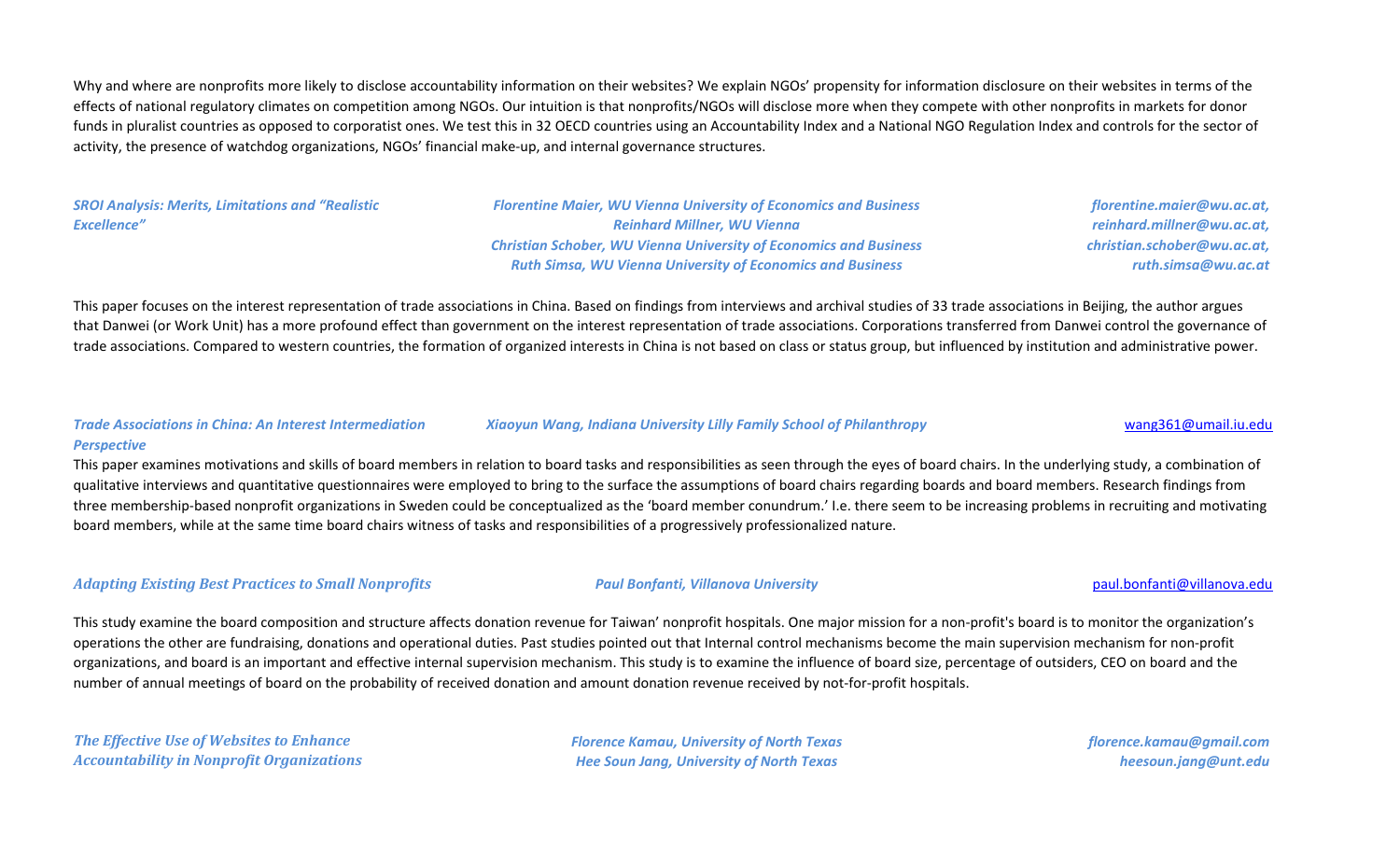Although the large majority of nonprofits in the United States are small in size, these nonprofits have not received much attention from either the scholarly or popular literature. Most best practice models are derived from studies of large, well-known nonprofits. These models then presume that their findings are easily transferable to smaller organizations. To examine if these best practices are applicable to small nonprofits, the author used a survey of 150 and interviews of 25 small organizations. The findings from the survey and interviews were then compared to existing models, in order to better customizing best practices to small nonprofits.

### *Who Really Governs and How: Exploring the Role of the Dominant Coalition in Nonprofit Governance.*

*David O. Renz, University of Missouri-Kansas City Fredrik O. Andersson, Helen Bader Institute for Nonprofit Management*

*renzd@umkc.edu andersso@uwm.edu*

This paper reports on a study of the emergence and significance of dominant coalitions and those who are a part of them. Using a critical-incident case-study approach it examines dominant coalitions and their members, considers how members become the governing elite, examines common issues and how their activities relate to those of the board, and explores how the coalition exerts power. The paper delineates key themes from the research, presents a conceptual framework, and offers a set of actionable research questions as a foundation for future study on the dominant coalition and its role in NPO governance.

### *Khaldoun AbouAssi, The Bush School of Government & Public Service [abouassi@tamu.edu](mailto:abouassi@tamu.edu)*

# *Relationships, Resources and the Legitimacy of NGOs: Reflexive, Coercive, and Normative Isomorphism in*

#### *Shaping NGO Self-regulation*

The paper adds rigor to prevailing views on NGO self-regulation through relying on Neo-Institutional theory and empirically testing the application of normative, reflexive and coercive isomorphism to self-regulation. The paper provides an in-depth study of a changing NGO sector, that of Lebanon and holds implications for other Arab nations, particularly for those settings in which NGO networks and interactions are held up as potential mechanisms to strengthen the NGO sector's capacity, to build private philanthropy, to shape more favorable policy environments toward NGOs, or to legitimize the NGO space.

*Socioeconomic Hybrid Organizations: Challenges of Governance and Accountability*

*Alnoor Ebrahim, Harvard Business School Julie Battilana, Harvard Business School Johanna Mair, Professor*

*[aebrahim@hbs.edu](mailto:abouassi@tamu.edu) [jbattilana@hbs.edu](mailto:abouassi@tamu.edu) [jmair@hertie-school.org](mailto:abouassi@tamu.edu)*

This paper conceptualizes the governance challenges faced by "socioeconomic hybrid" organizations. We define such organizations as those that exist to achieve a social mission through the use of market mechanisms. They are a contentious category in organizational theorizing because they straddle the well-established categories of for-profit and non-profit organizations. Our paper will develop three primary sets of arguments: 1) socioeconomic hybrids are a growing organizational form with pronounced organizational challenges; 2) the primary risks to hybridity differ across types of hybrid organizations; and, 3) governing boards serve as a crucial locus for maintaining hybridity by reconciling competing objectives and logics.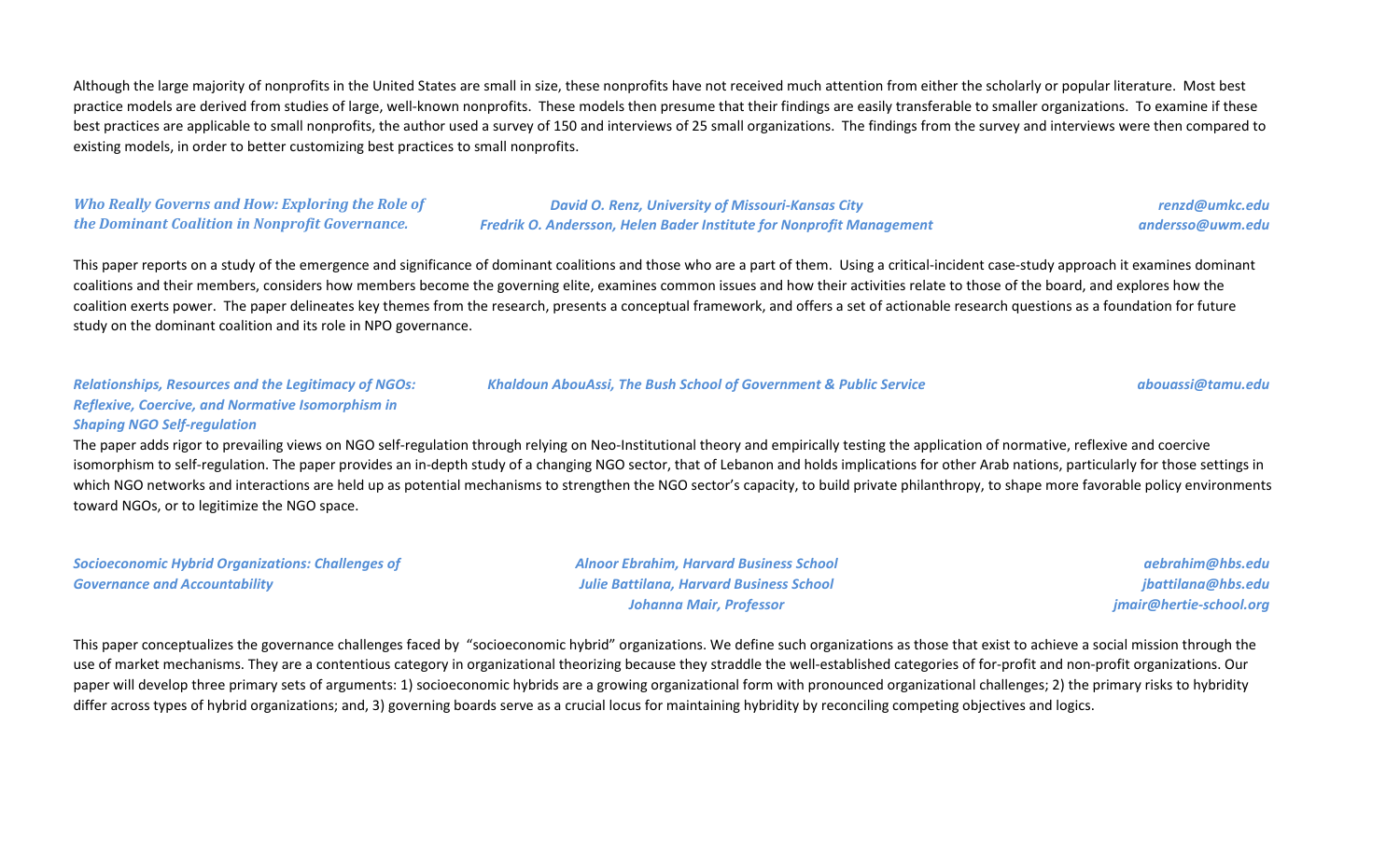# *Charity Watchdogs: Improving Disaster Relief Efforts by Increasing Nonprofit Accountability*

*Amber Myers, Univeristy of Central Florida Dorothy Norris-Tirrell, University of Central Florida* *ambermferg@gmail.com, dntirrell@gmail.com*

Nonprofit organizations are uniquely positioned to solicit and manage the outpouring of donations that follow disasters. However, nonprofit organizations need to be held accountable in order to build trust for future efforts and to encourage on-the-ground coordination. This research examines the money raised and spent for Haiti earthquake relief efforts by 60 U.S. based nonprofit organizations and the rating of each organization by Charity Navigator, Wise Giving Alliance, and Charity Watch. Interviews with charity rating officials and nonprofit organization leaders provide additional perspective on the roles and barriers of external accountability methods during and following relief efforts.

*Governing Boards and Organizational Environments: Growing Complexities, Shifting Boundaries*

*Francie L. Ostrower, University of Texas at Austin Melissa Middleton Stone, Humprey School of Public Affairs University of Minnesota*

*fostrower@austin.utexas.edu stone039@umn.edu*

Early research on nonprofit governance focused on boards as boundary spanners between nonprofits and their environment where boundary spanning was conceived primarily as linking nonprofits to resource environments. Newer research on boards and shifts in the environment itself, however, require us today to recognize a more complex and varied role of the board in boundary spanning, especially regarding institutional environments. The paper addresses these shifts in areas such as expanded demands for accountability and interorganizational governance structures that encompass multiple organizations. The paper draws on a varied set of data and types of nonprofits to illustrate and develop these points.

| <b>Self-Assessment of Nonprofit Organization Board</b>    | <b>Yvonne D. Harrison, University at Albany</b> | yharrison@albany.edu |
|-----------------------------------------------------------|-------------------------------------------------|----------------------|
| <b>Performance: Issues and Impacts from a Large Scale</b> | Vic V. Murrav                                   | vmurray@uvic.ca      |
| <b>Longitudinal International Research Investigation</b>  |                                                 |                      |

This paper reports on the effectiveness of nonprofit organization boards of directors as reported by the first 1000 users of an online board performance self-assessment tool. The data come from 102 nonprofits in North America, Australia, and Europe that self-selected into the study. The paper describes the types of governance issues identified by respondents, the effectiveness of board decision-making concerning those issues, and changes governance practices within a year after completing the self-assessment. Results of tests of hypotheses that seek to explain why boards adopted the application and made changes in governance practices following its use are reported.

*Nonprofit Board Members Engagement in Strategic Thinking: Framing, Envisioning, Performance, and Risk*

*William A. Brown, Texas A&M University Roland J. Kushner, Muhlenberg College*

*wbrown@tamu.edu kushner@muhlenberg.edu*

Board member's engagement in strategic decision-making is widely recognized as important and instrumental to organizational performance. The field is only modestly clear on how board members engage and the frames they use to understand strategic issues. This paper will develop a conceptual model to identify key factors that support individual engagement and consider the elements of strategic decision-making that are likely to inform the process.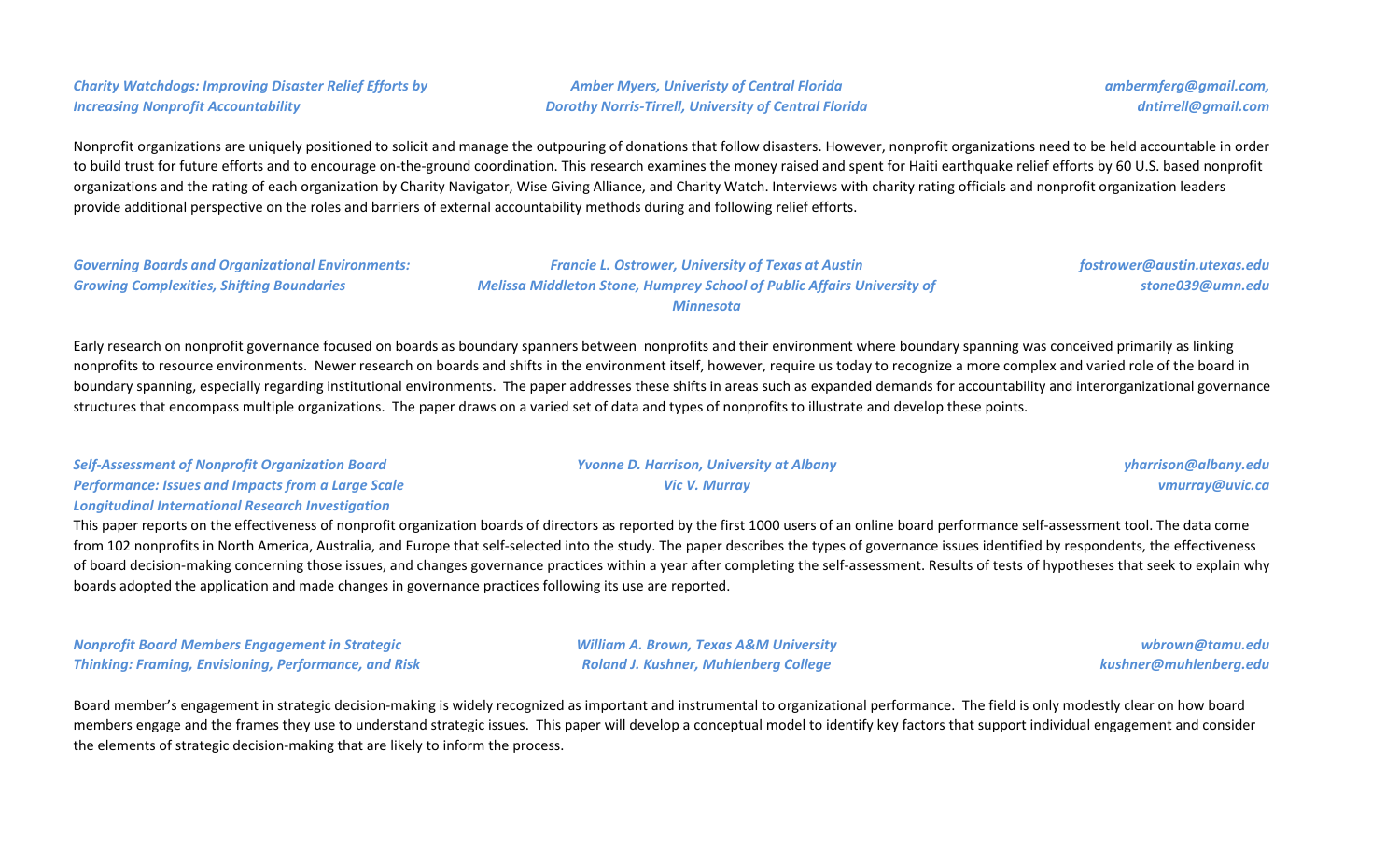*Nathaniel Sean Wright, University of Louisville Sharon A Kerrick, University of Louisville Jason D'Mello, University of Louisville*

*denise.cumberland@louisville.edu, nswrig02@louisville.edu saspic01@exchange.louisville.edu dmelloja@gmail.com*

Effective nonprofit board collaboration requires cooperation among its members. Based on stakeholder and board governance literature, a four-quadrant grid for classifying nonprofit board relationships is proposed. This typology suggests that relationships between external board members and nonprofit leadership can be classified based on four normative governance processes– partnership (both sides working together), supporters club (both sides aligned to provide a united front to external audiences), political (each side representing specific interests), or monitoring (external board members focused on compliance). Depending on which frames of governance the board favors, the relationships can be categorized as either: antagonists, agents, allies or activists.

*Strategic Responses of Nonprofit Organizations towards Performance Measurement Obligations Dorothea Greiling Sandra Stoetzer, Johannes Kepler University Linz, Institute for Public and Nonprofit Management dorothea.greiling@jku.at Sandra.Stoetzer@jku.at*

Nonprofit organizations (NPO) are increasingly obliged to demonstrate performance in terms of efficiency and effectiveness. Although we have an extensive body of literature addressing performance measurement (PM) in NPO in general, little attention is paid to options NPO have for reacting to institutional pressure to implement PM systems. We want to narrow this gap by analysing which PM obligations are encountered by Austrian NPO and how they react to them. In order to get an in-depth insight a case study approach was chosen. For classifying the reactions we build on Oliver´s framework of strategic responses to institutional pressures.

#### *Improving Nonprofit Board Governance: Participation & Performance*

#### *Peter P Hoontis, Rutgers University - Newark [phoontis@rutgers.edu](mailto:phoontis@rutgers.edu)*

Nonprofit boards have fiduciary and statutory responsibility for \$4.3 trillion of assets on behalf of millions of people. Research tells us much about what board members should be doing to fulfill their responsibilities but a modest amount addresses how board members accomplish these responsibilities and what the antecedents are for their success. This research asked: what are the characteristics of board members that improve their participation and performance? A series of focus groups, interviews, observations, and surveys rating participation characteristics of ten nonprofit boards was conducted. The results indicate a possible relationship between certain board participation characteristics and effective performance.

*Corporate Governance and the Sarbanes Oxley Law (SOX): Are Non-Profit Organizations adopting the SOX provisions?*

*Luz I. Gracia Jos Noel Caraballo, University of Puerto Rico at Cayey* *profesoragracia@gmail.com josenoel.caraballo@upr.edu*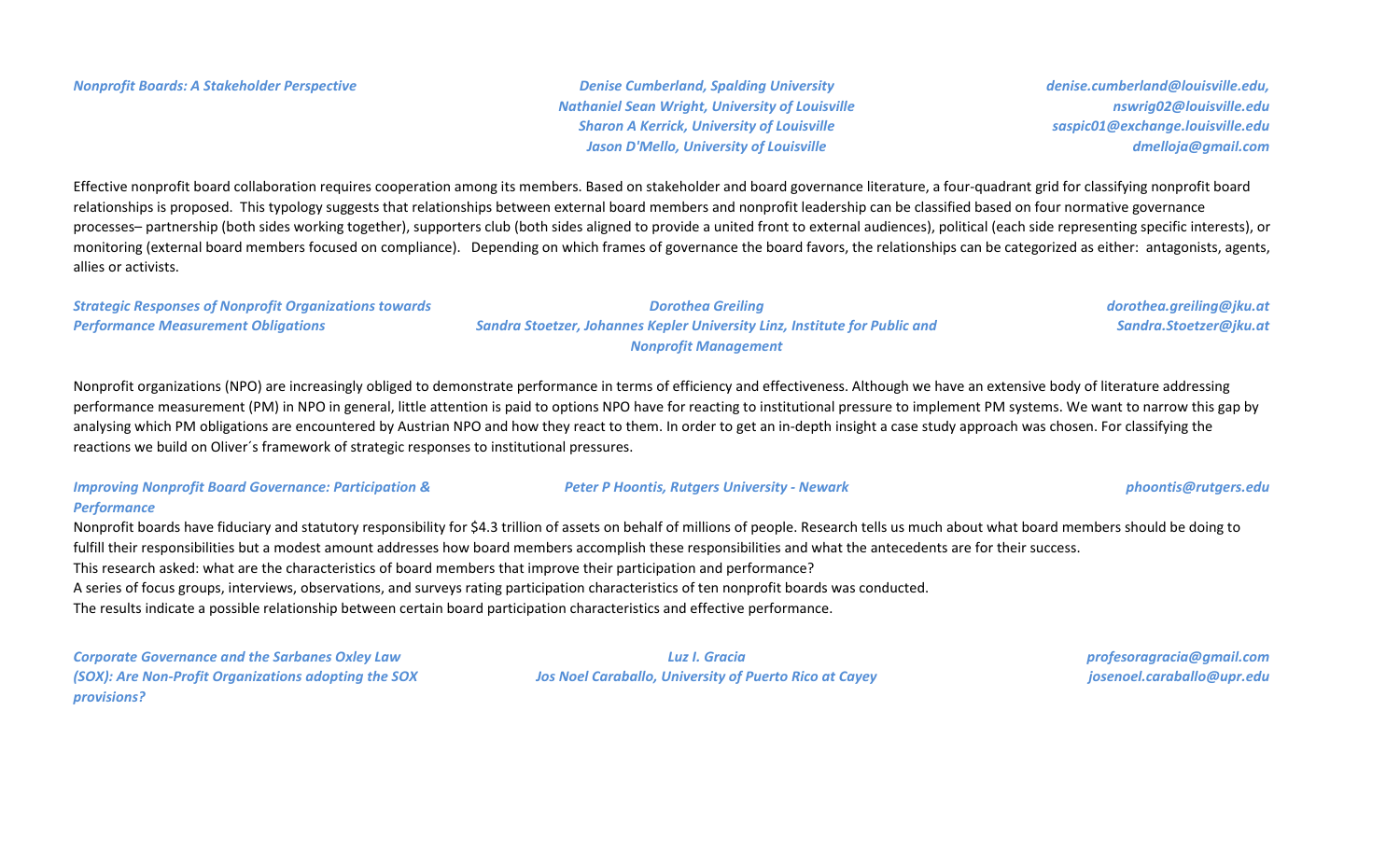The Internal Revenue Service (IRS) redesigned the 2008 990 Form for Non-Profit Organizations (NPOs) to include questions about governance practice. These questions were driven by the Sarbanes Oxley Law (SOX) of 2002 that made provisions to prevent misconduct in for profit organizations. In this paper, the 990 forms of Puerto Rico NPOs for the years 2008-2010 were analyzed to see if NPOS adopted similar SOX provisions. A logistic regression was performed to analyze if factors such as the size of the organization, independency of board of directors, and external audits are related to the adoption of the SOX like provisions

# *Authority without Power: Volunteering on Advisory Boards in Nonprofit Organizations*

Advisory boards are utilized in both the public and the nonprofit sector as a vehicle for citizens, owners, or members to participate in the decision making process (Thomas, 1990; Vroom & Yetton, 1973; & Bryer, 2009). Advisory boards serve at the behest of the centralized governing body of the institution. Their decisions are subject to the institution's governing body's review and approval. With power and authority limited by this relationship; how are these volunteers who serve on these boards effectively engaged? The exploratory research conducted for this paper sought to answer this question.

*Respect, Reciprocity, and Interdependence: Hallmarks of Tribal Governance*

*W. Alex Wesaw, Ohio University (Voinovich School of Leadership and Public Affairs) Judy L. Millesen, Ohio University*

*ww269306@ohio.edu millesen@ohio.edu*

In a recent review of the limitations of nonprofit governance research, Cornforth (2012) notes future work must explicitly recognize various actors responsible for contributing to multiorganizational direction setting, control, and accountability. We examine tribal governance of the Pokagon Band of Potawatomi Indians describing how the council participates in shared governance arrangements with external stakeholders. Using resource dependence, social capital, and policy network theory provides insight to how roles and responsibilities are negotiated; power is shared and distributed; accountability and mutual authority are determined; self-interest is made explicit and respected; and how resources and rewards are shared in this multiorganizational arrangement.

# *Governance of Not-for-Profits is a FEE-for -All Matthew I Shea, West Chester University mshea@wcupa.edu*

# We use Stakeholder Theory to predict the influence of board members, donors, and beneficiaries on not-for-profits' performance. Our study incorporates 134 charities from six different industries over a five year period. We find charities' performance is dictated by stakeholders' salience and that salient, external stakeholders have the ability to control the strategic decisions of managers. In addition, although we find stakeholders' influence is more substantial when derived from monetary rather than non-monetary sources, we find no evidence that salient stakeholders with shared interests collaborate for mutual benefit.

# *Avoiding Bored Boards: Understanding the Motives of Board Members*

# *Katrina Leigh Miller-Stevens, Old Dominion University Kevin D. Ward, Seattle University*

*klmiller@odu.edu wardke@seattleu.edu*

Over the past several decades, a research agenda aimed at improving nonprofit board governance has contributed to more professionalized and arguably more effective nonprofit boards. However, little is understood about who serves on boards, why they serve, and how nonprofit organizations can attract and retain the best board members. This research applies a welldeveloped public management theory, public service motivation, to explain why individuals choose to serve on nonprofit boards. Additionally, the antecedents of public service motivation are examined among board members.

# *Peter P Hoontis, Rutgers University - Newark [phoontis@rutgers.edu](mailto:phoontis@rutgers.edu)*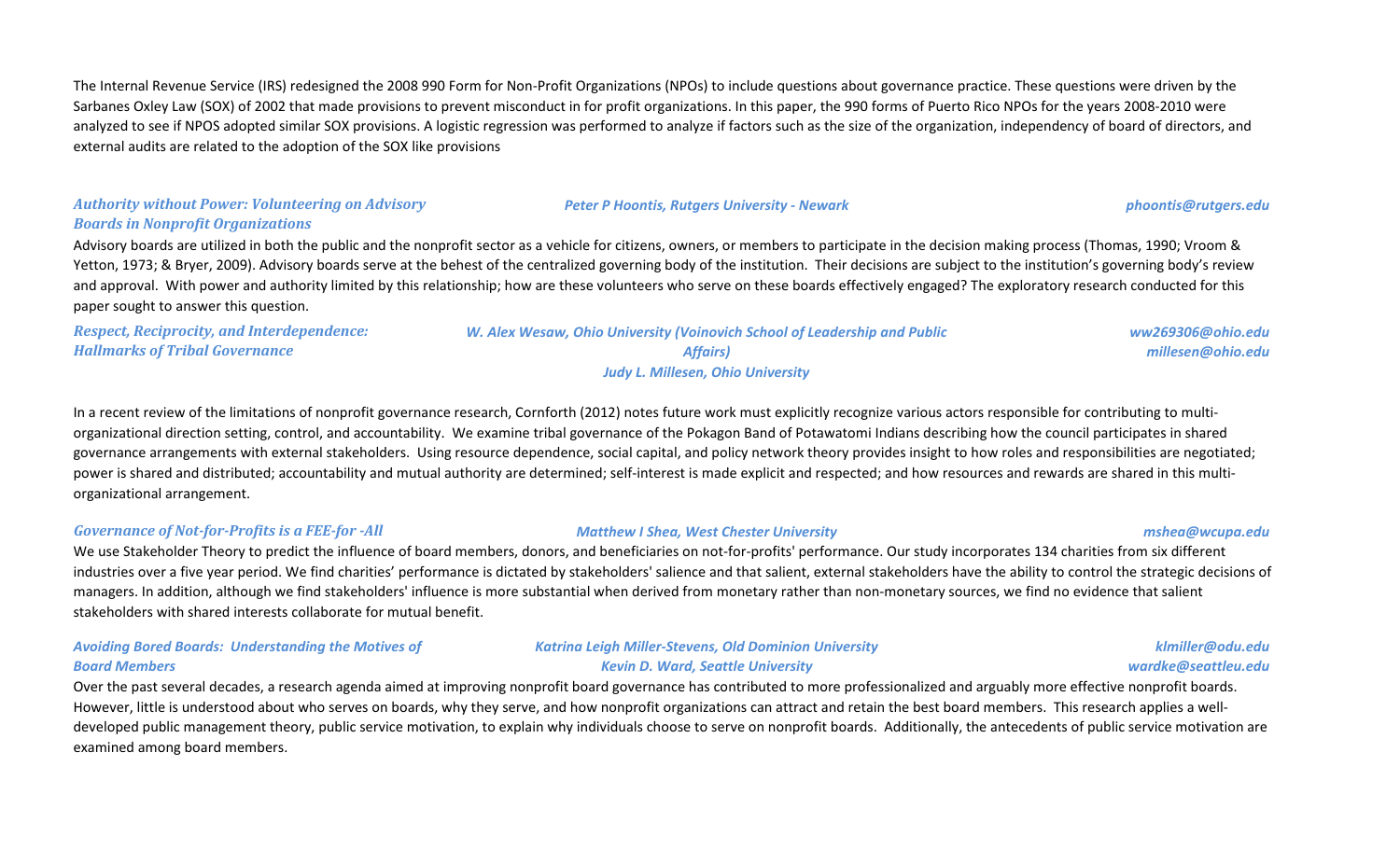*Tammy Waymire, Northern Illinois University*

Audit fees are a significant cost for many nonprofit organizations, and audits play an integral role in providing assurance of financial statement credibility. However, much remains to be learned about the determinants of audit fees in this setting. We extend the understanding of audit fees by examining the determinants in a large sample. In a sample of 107,663 entity-years, we find evidence that resource dependency, workload compression, and the Single Audit contribute significant to audit fees. These results should be of interest to nonprofit managers seeking to benchmark and negotiate audit fees.

### *Accountability in Korean NPOs: Perceptions and Strategies of NPO Leaders*

# *Bokgyo Jonathan Jeong, University of Pittsburg Kevin P Kearns, University of Pittsburgh*

# *jeong@rmu.edu kkearns@pitt.edu*

This study examines how senior managers of Korean nonprofit organizations construe their accountability environment, particularly with respect to the perceived expectations of various stakeholders. In-depth interviews were conducted with 42 nonprofit executives in Seoul and six other Korean cities and organizational surveys. Subsequent surveys were completed by 250 organizations. The interview protocol uncovered the respondents' assumptions and beliefs about the expectations of various stakeholders including clients, volunteers, media, and others. The interview results were used to construct a survey instrument to generalize the findings. We find that mission (advocacy versus direct service) exerts primary influence on the perceived accountability environment.

### *Governance and Board Performance in U.S. Membership Associations*

This paper presents the results of a national study of boards of directors in member-serving organizations. Data come from 990 forms and a survey of 1588 U.S. association executive directors fielded by the American Society of Association Executives Foundation in 2012. The presentation will use the framework of a logic model to test board performance as an outcome that is contingent on the organization's internal and external environment. This approach emphasizes the comparative dimensions of governance such as how board performance varies by tax status, size, sector, board development practices, and staff support.

*Effective Governance of Hybrid Organizational Forms: The Case of Social Enterprises in Canada*

#### *Agnes Meinhard, Ryerson University* [meinhard@ryerson.ca](mailto:meinhard@ryerson.ca)

Social Enterprises are proliferating as nonprofit organizations are engaging in revenue-generating activities and for-profit organizations are pursuing profits through socially beneficial activities. This rapid growth has generated a substantial body of literature describing and defining social enterprises and how they operate, but there is a dearth of research on their governance. This study is an empirical investigation of governance in Social Enterprise organizations. Interviewing key informants representing a variety of different types of social enterprises we identify the most effective governance structures for organizations operating in blended environments where for-profit, nonprofit and social enterprise organizations intersect, compete and collaborate.

*Beth Gazley, Indiana University bgazley@indiana.edu*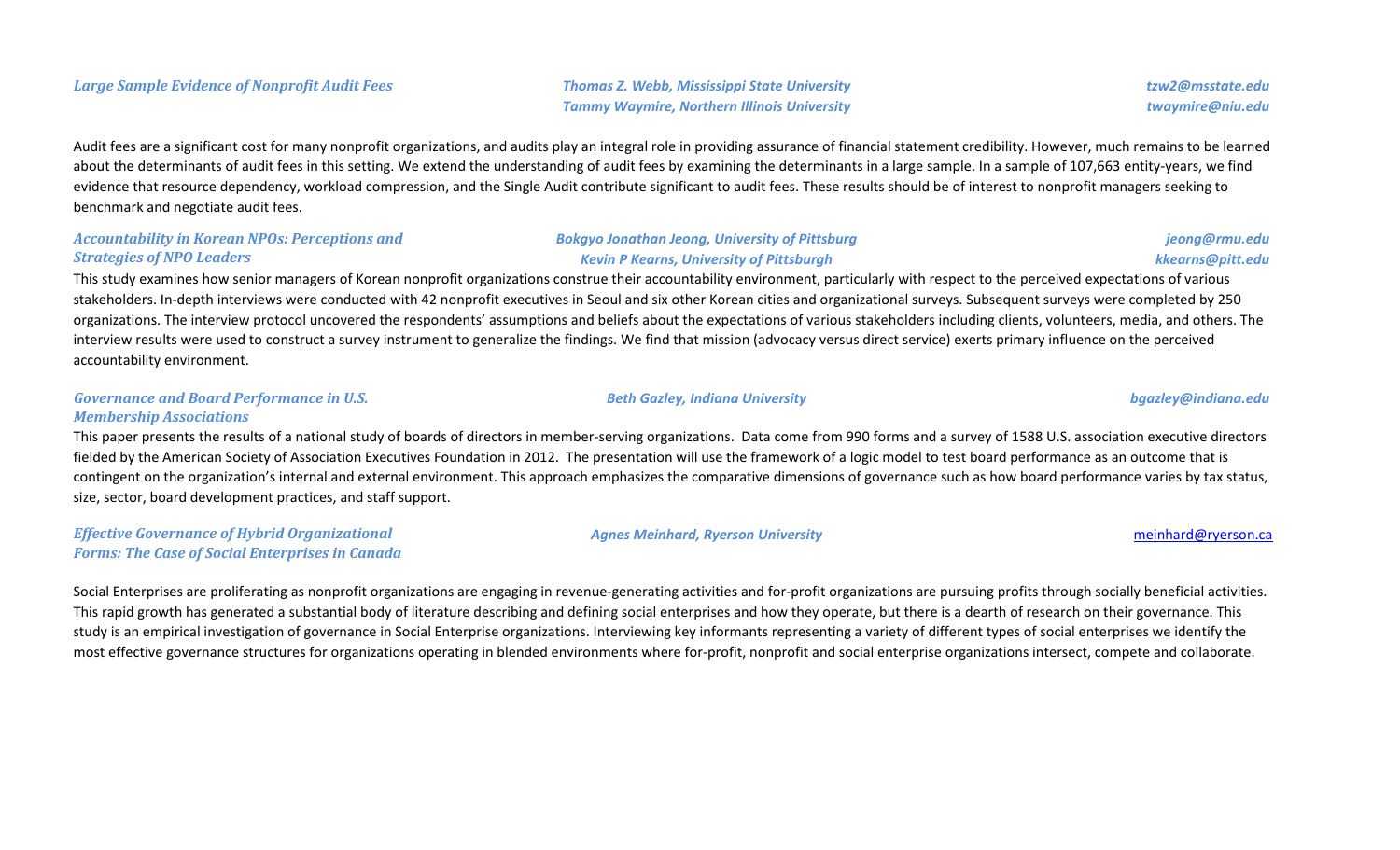#### *Judy Freiwirth, Nonprofit Solutions Associates [Judy@NonprofitSA.com](mailto:Judy@NonprofitSA.com)*

# *Community Engagement Governance™: A New System-Wide Governance Approach for Community Impact: A Participatory Action Research Study*

In response to the urgent need for new, more effective governance models that can respond to community needs, an innovative approach, Community Engagement Governance™ has been developed and piloted with twelve diverse organizations/networks by a team from the Alliance for Nonprofit Management. Community Engagement Governance™ is a new framework in which governance responsibility is shared across the organizational system, sharing governance among the key stakeholders of an organization, including its constituents, community, staff, and board. Using a qualitative analysis, new findings from this action research study will address strengths and challenges using this approach and identify further research.

*Exploring the Influence of Nonprofit Board Diversity (Racial/Ethnic, Age, and Gender), Diversity Practices, and Inclusion Behaviors on Board Performance*

*Ruth S. Bernstein, Pacific Lutheran University Kathleen Buse, Case Western Reserve University Diana Bilimoria, KeyBank Professor Professor of Organizational Behavior Weatherhead School of Management Case Western Reserve University*

*ruthbernst@aol.com krb50@case.edu diana.bilimoria@case.edu*

Using survey data (2012 BoardSource Governance Index) of Nonprofit Chief Executive Officers we examine the relationship of recruiting and engaging diverse (racial/ethnic, age, and gender) board members on governance performance. We hypothesize racial/ethnic, age, and gender diversity will positively impact board performance, and that this finding will be mediated by functional and social inclusion practices (Fredette & Bradshaw, 2010). Preliminary results were surprising, only partially supporting our hypothesis (see additional details below).

#### *With the Board's Approval: Consolidation, Growth, and Sustainability in the Local Nonprofit Sector After 2008*

Deindustrialization has taken a toll on American cities, but some are benefiting from growth in new productive sectors. This paper surveys the nonprofit sector in Rochester, New York. I examine three organizations: the University of Rochester, Strong Museum, and Hillside Family of Agencies. Leaders in education and health care, culture, and human services, these organizations have pursued both consolidation and growth. I focus on how the boards of directors of these institutions, and their targets for acquisition, have interacted. I look at board decisions and offer a theory of acquiescence by the smaller organizations, and of domination by the larger.

*The Development of a Holistic Conceptual Model to Capture the Value of Public, Nonprofit, and Private Sector Collaboration*

*Mareike Moehlmann, University of Hamburg [mareike.moehlmann@uni-hamburg.de](mailto:mareike.moehlmann@uni-hamburg.de)*

*Patricia Ellen Tweet, St. John Fisher College Sociology Department [ptweet@sjfc.edu](mailto:ptweet@sjfc.edu)*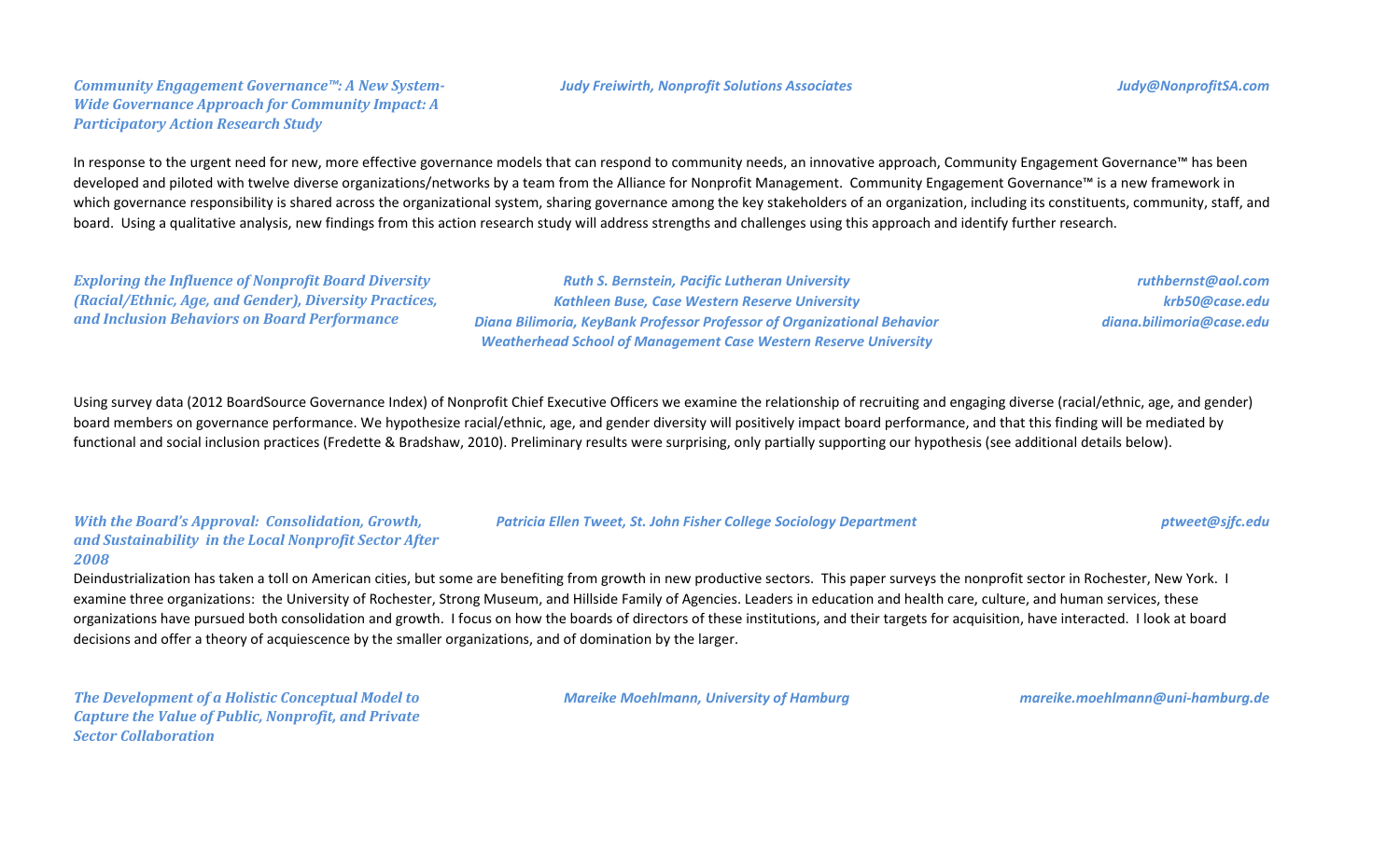Researchers have lately been demanding for further conceptual work to capture the value of networks, namely collaboration between the public, the nonprofit, and the private sector. Drawing on social return on investment and network theories literature, the author develops a conceptual model examining network value, and introduces propositions on how to test the model. Arguing that network efficiency is from key relevance when determining network value, the components of the model count for both, network outcomes relative to network inputs, in form of a ratio. Moreover, the model does not solely capture economic, but additionally measures for social and environmental aspects.

*Nonprofit Contractors under Performance-Based Service Contracting: Acquiescence or Defiance*

*A Systems Approach to Strategy in Third Sector* 

*Organizations*

Performance-based contracting (PBC) is becoming increasingly attractive to public agencies in purchasing human services. PBC makes contract compensations contingent on performance achievements, leaving contractors considerable discretion in service process. However, human services are characterized by ambiguous performance and high provider discretion, which creates room for contractors to "creaming" and "gaming." This study examines how nonprofit contractors respond to PBC and the incentive system associated. It finds that contractors use their discretions to adjust to the PBC system and produce informal practices in the service process.

Third sector organizations (TSOs) have become important in social development worldwide, increasingly facing social and institutional complexity. This constitutes a system problem whose strategic significance only increases with the complexity TSOs encounter. In this paper, a model of a systems approach to strategy in TSOs is developed along with five propositions about the nature of the strategic tasks that have to be accomplished by TSOs. The paper aims at contributing to our theoretical insights into the contemporary problem of complexity faced by so many TSOs; while framing future empirical work on the way TSOs respond to complexity.

# *Motivated to Adopt: Understanding Nonprofit Inter-Organizational Collaborations*

*Sung-eun Kim, University at Albany Yvonne D. Harrison, University at Albany*

*Ana M. Simaens Nigel Roome, Vlerick Leuven Gent Management School*

> *ksungeun01@gmail.com yharrison@albany.edu*

As many nonprofit organizations struggle with shrinking financial resources, increased competition and demand for services, inter-organizational collaboration becomes a critical solution for survival and effectiveness (Herman, 2011). While the literature offers theories explaining why nonprofits should collaborate, little empirical attention has been paid to the antecedents of collaborations, including the types of strategic issues nonprofits hope to overcome, the governance of collaborative arrangements and the extent to which outcomes were achieved. This paper provides a review of the literature, a conceptual framework for the governance of inter-organizational collaboration, and results from a mixed method study of nonprofit inter-organizational collaboration.

*Food Banks in Supply Chain Perspective: A Research Agenda*

*Quintus Jett, Rutgers University Jack Crumbly, Tuskegee University*

*qjett@rutgers.edu crumblyj@mytu.tuskegee.edu*

*Jiahuan Lu, University of Maryland [jiahuan.lu@gmail.com](mailto:jiahuan.lu@gmail.com)*

*ana.simaens@iscte.pt nigel.roome@vlerick.com*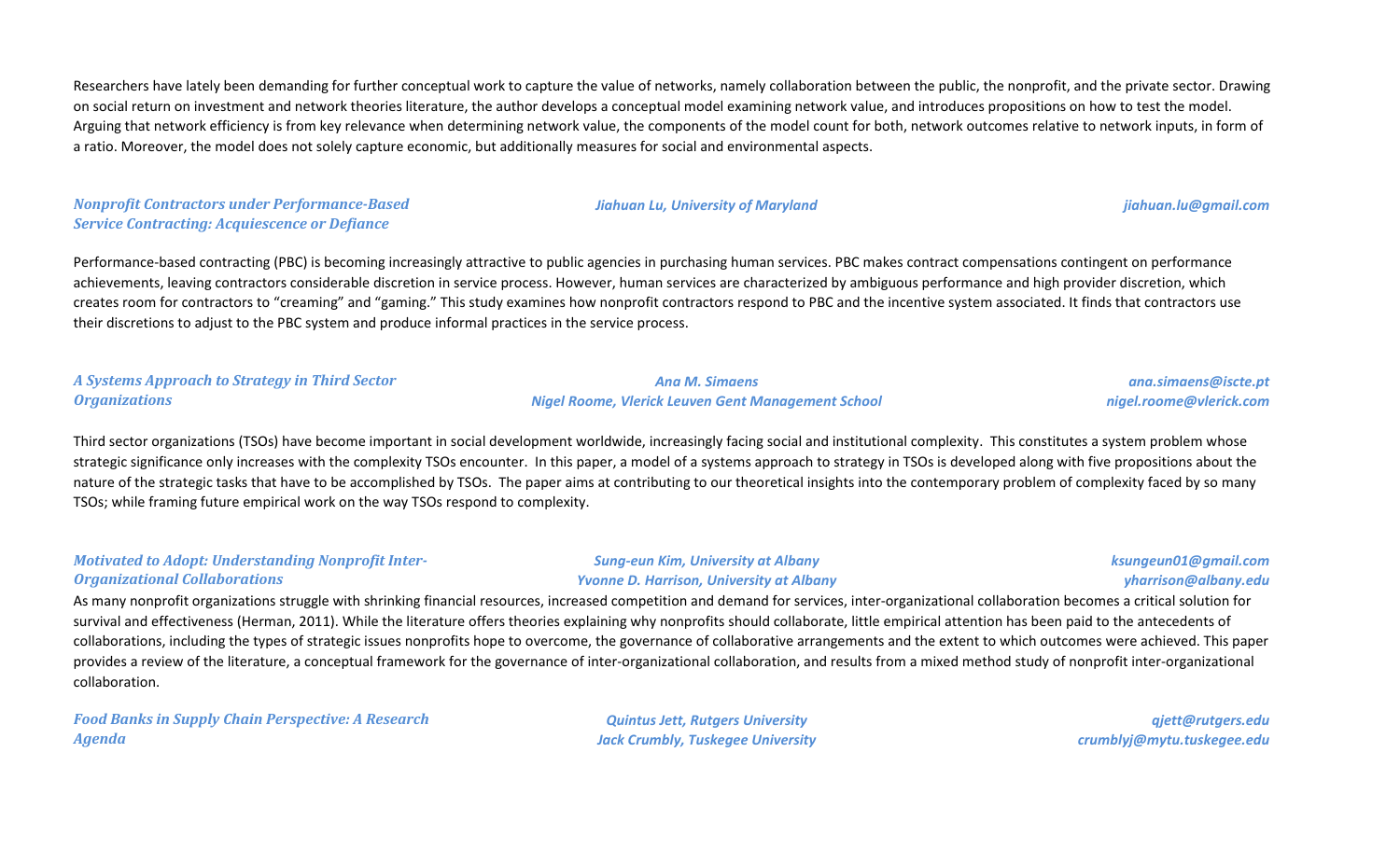This presentation will employ a supply-chain perspective to enhance conceptual clarity and provide future directions in the research on food banks (i.e., charitable organizations that receive surplus food and deliver it to those in need). Supply chain management is a subject of both research and practice. It focuses on methods to improve operational effectiveness, taking into account how an organization's performance is interdependent with its relationships with supplier organizations and the client organizations it serves. This perspective offers a promising analytic framework for studying the ecological conditions and organizational approaches of food banks across the institutional environments of nations.

# *Understanding Collaborative Persistence in Nonprofit-Government Partnerships*

#### *Heather MacIndoe, University of Massachusetts-Boston Heather.MacIndoe@umb.edu*

An extensive literature examines the genesis of nonprofit collaborations with other organizations (Abels, 2012; Guo & Acar, 2005; Salamon, 1995). Less scholarly attention focuses on collaborative persistence: the development of public-private partnerships that survive the whims of external funders and are characterized by stable, mutually beneficial collaborations. This paper examines variation in collaborative persistence in nonprofit-government relations in Boston, MA, using data from a recent survey of nonprofit executive directors. Multinomial logistic regression shows collaborative persistence is associated with older, larger nonprofits with resource dependence on government funding, and is enhanced by institutional factors like participation in nonprofit networking associations.

*Nonprofit Contracting and Collaboration Decisions: Reaction to the Reality or Fear of the Future?*

*Marina Saitgalina, University of North Texas Hee Soun Jang, University of North Texas*

*marinasaitgalina@my.unt.edu heesoun.jang@unt.edu*

Instability of revenue sources, increasing competition, growing service demands compel nonprofits to seek resort in collaborations and contracting. Rationality of managerial decisions, however, is bounded by limitations of time, information constraints, and individual judgments. The purpose of this research is to identify and define a discrepancy of managerial perceptions and the reality which affects important governance decision of nonprofit collaboration and contracting. By differentiating perceived and objective reality, the findings reveal nonprofit managers react to the perceived fear of the future when they make contract and collaboration decisions.

*Cross-sectoral Partnerships in Social Services: Research Findings and Implications for Policy*

*Hillel Schmid, The Hebrew University of Jerusalem Michal Almog-Bar, Hebrew University of Jerusalem* *hillels@mscc.huji.ac.il msmi@mscc.huji.ac.il*

The paper presents and analyzes research findings of cross-sector partnerships among governmental agencies, nonprofits, and the business sector in Israel. As a relatively new phenomenon in the Israeli social services, the goal of the study was to explore the structure, processes and outcomes of this new organizational form and its merits vs. the contribution of each of the sectors working solely to provide social services. The encounter between the sectors raises challenging theoretical and practical issues that are presented and discussed in this paper.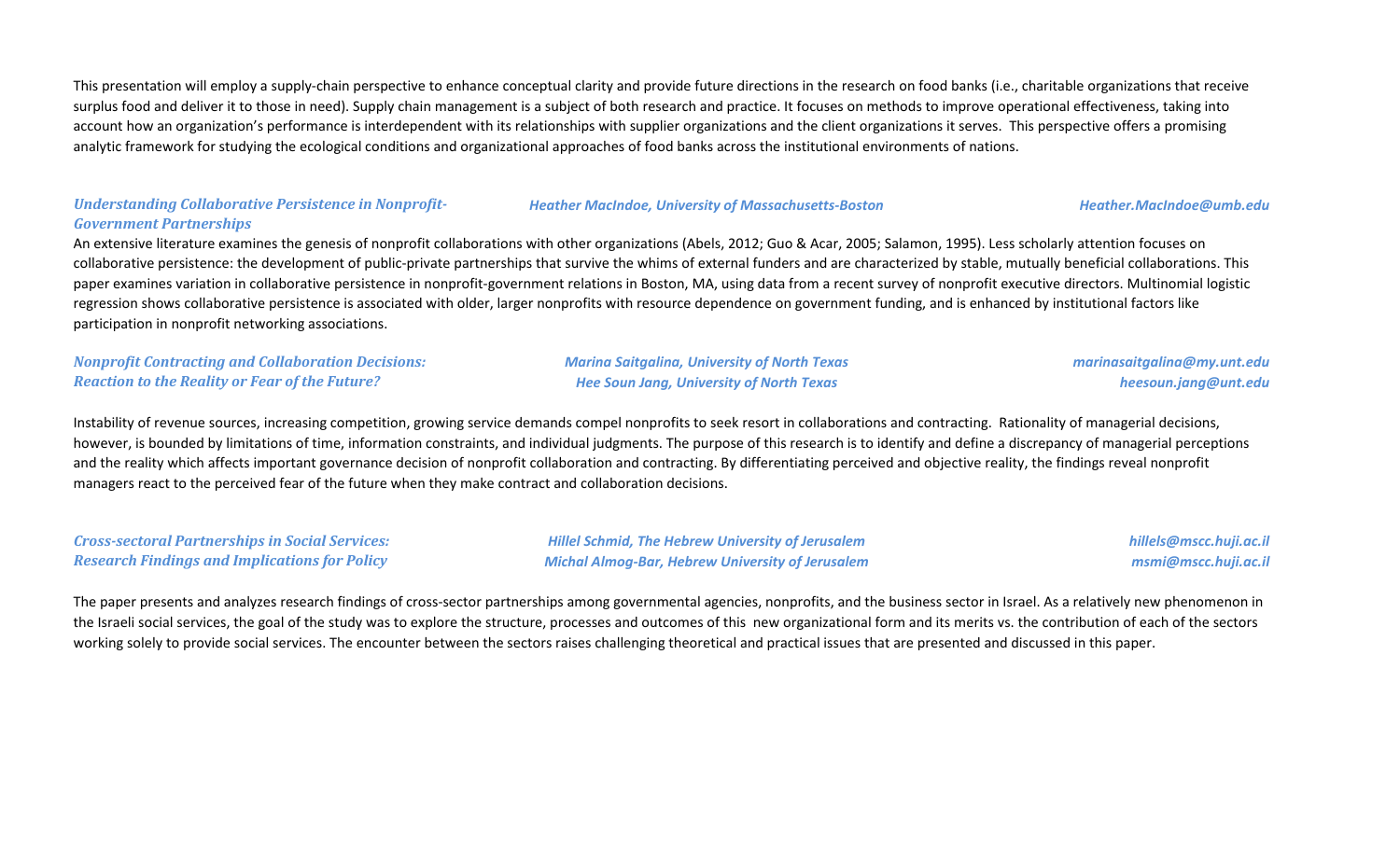# *Julia L Carboni, SPEA- IUPUI Saba Siddiki, Indiana University Purdue University Indianapolis Akeem Sadiq, SPEA-IUPUI Chris Koski, Reed College*

*jcarboni@iupui.edu ssiddiki@iupui.edu asadiq@iupui.edu ckoski@reed.edu*

We explore the how nonprofit food policy council (FPC) members in a food policy system manage participation across multiple food system venues. We explore how the institutional context of multiple food system venues influences cooperative behavior among participant organizations and the role of nonprofits in shaping collaborative governance activities. Additionally, we explore how nonprofit organizations manage participation in collaborative governance venues and whether participation across multiple venues helps or hinders efforts to influence collaborative governance efforts. This work is germane to nonprofits operating in other policy subsystems wherein there are multiple venues for participation.

# *A Comparative Case Study of NGO Umbrella Organizations in Latin America*

This research project examines the emergence of nongovernmental organization (NGO) umbrella organizations in three Andean countries: Colombia, Ecuador, and Bolivia. Using a comparative case study approach, the research seeks to answer the following questions: What are factors that influence the choice of the organizational structure of an umbrella organization in a given context? And how does organizational structure of an umbrella organization influence its objectives and outcomes? The paper identifies contextual variables across the cases that help to explain the distinctions among the NGO umbrella organizations, and also dimensions to organizational structure that indeed influence organizational objectives and outcomes.

| <b>Korean Nonprofits under the Voucher System:</b>     | <b>Sunge Kwon, Busanjin-Gu Welfare Center for the Disabled and Elder, South</b> | swerksa@hanmail.net |
|--------------------------------------------------------|---------------------------------------------------------------------------------|---------------------|
| <b>Determinants of Market Share in Social Services</b> | Korea                                                                           | quob@umsl.edu       |
|                                                        | <b>Baorong Guo, University of Missouri-St. Louis</b>                            |                     |

Social Service nonprofits in Korea are undergoing significant changes as the government has changed its approach to financing social services from direct funding support for service providers to voucher programs. This market-oriented policy has forced social service nonprofits to adopt the competition practice and culture. This study examines organizational factors that give competitive advantage to nonprofits in the social service market under the voucher system. Specifically, the study uses data collected from 35 nonprofit organizations in Busan, Korea to examine if voucher revenues, an indicator of market share, is associated with organizational characteristics, including organizational culture and structure.

*Antecedents of Network Outcomes in a Disaster Context*

*Isabella M. Nolte, Joachim Herz Stiftung isabella.nolte@googlemail.com*

### *Susan Appe, Binghamton University, SUNY [sappe@binghamton.edu](mailto:sappe@binghamton.edu)*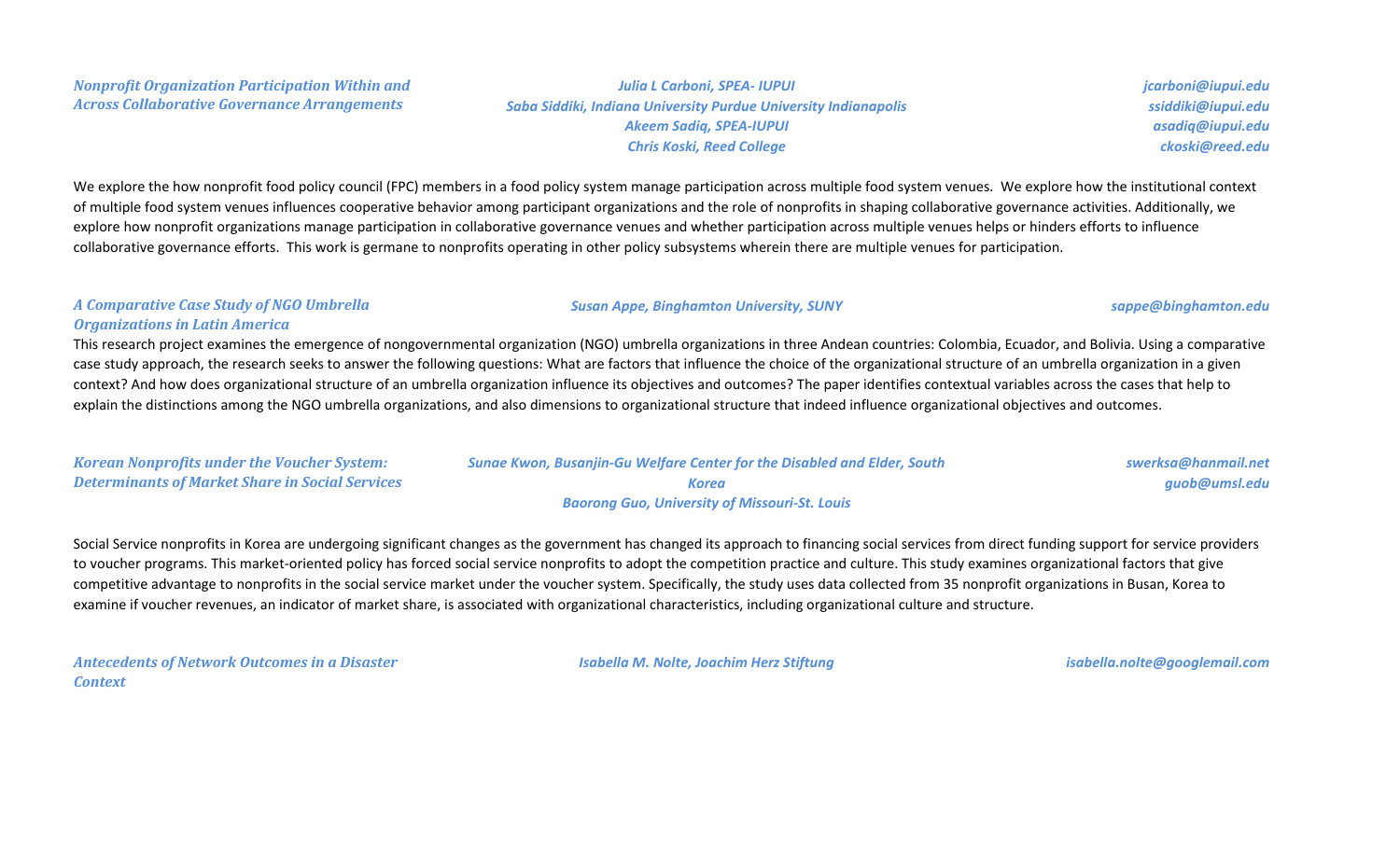Intersectoral networks are formed during disaster response operations. When evaluating the outcomes of such networks, different perspectives should be regarded: the community, network, and single organization perspective. This study investigates how network performance and network structure affect outcomes, taking into account these perspectives. Based on a sample of 247 disaster managers, the analysis revealed that network performance affects outcomes of public, private, and nonprofit organizations, each to a different degree. The results also indicate that different network structures favor specific network outcomes and raise a need for better integration of and exchange among organizations involved in the disaster response.

# *Government and Philanthropic Collaboration in Promoting US Cultural Diplomacy in Postwar Japan: Implications for Current US-Japan Cultural Diplomacy Policy*

*Kazumi Noguchi, Kobe Women's University Osamu Koike, Yokohama National University* *noguchi@suma.kobe-wu.ac.jp okoike@yun.ac.jp*

This research will examine the impact of philanthropic organizations on cultural policy regarding international exchange between Japan and the United States in the 1940s–1960s and will explore its implications for current international exchange policy as one aspect of cultural diplomacy. The author of this paper has been conducting research through a Rockefeller Archive Center grant-in-aid and has interviewed organizations that are involved in international exchange programs. This paper will examine the collaboration between philanthropic organizations and government in implementing cultural diplomacy and will analyze the potential for changes in public diplomacy following the March 2011 Great East Japan Earthquake.

*How and Why do Nonprofits and Businesses Collaborate without Monetary Considerations: Case Study on the Marketplace Project in Germany*

*Meng-Han Ho, University of Heidelberg [menghanho330@gmail.com](mailto:menghanho330@gmail.com)*

*karabib@gmail.com*

This paper uses non-profit organizations (NPOs) and businesses of the Marketplace Projects in Germany as examples in order to discuss how NPOs and businesses collaborate without monetary considerations, the power dynamic between them, and the nature of their non-profit business collaborative arrangements. It also aims to determine why both enter into a collaborative relationship. The result indicates that a power balance may assist both organizations to easily enter into collaboration, although these collaborations might not be long-term. Most organizations are interested in collaborations in regard to civil engagement and broadening their networks.

#### *Revisiting Agency Partnerships and Collaborations: Exploring Frontline Strategies Karabi C. Bezboruah, School of Urban and Public Affairs, University of Texas at Arlington*

Collaborative networks highlight the importance of mutual trust among partner organizations. Trust maintains cohesion and avoids potential conflicts, the absence of which could damage a potentially constructive partnership between organizations. To this end, this proposal seeks to explore trust in inter-organizational network members by focusing on human service organizations. By incorporating social capital framework, this paper explores management perspectives regarding mutual trust and understanding in community health initiatives. Preliminary evidence suggests lack of trust on public programs result in a non-collaborative environment and a focus on entrepreneurial activities to address funding challenges.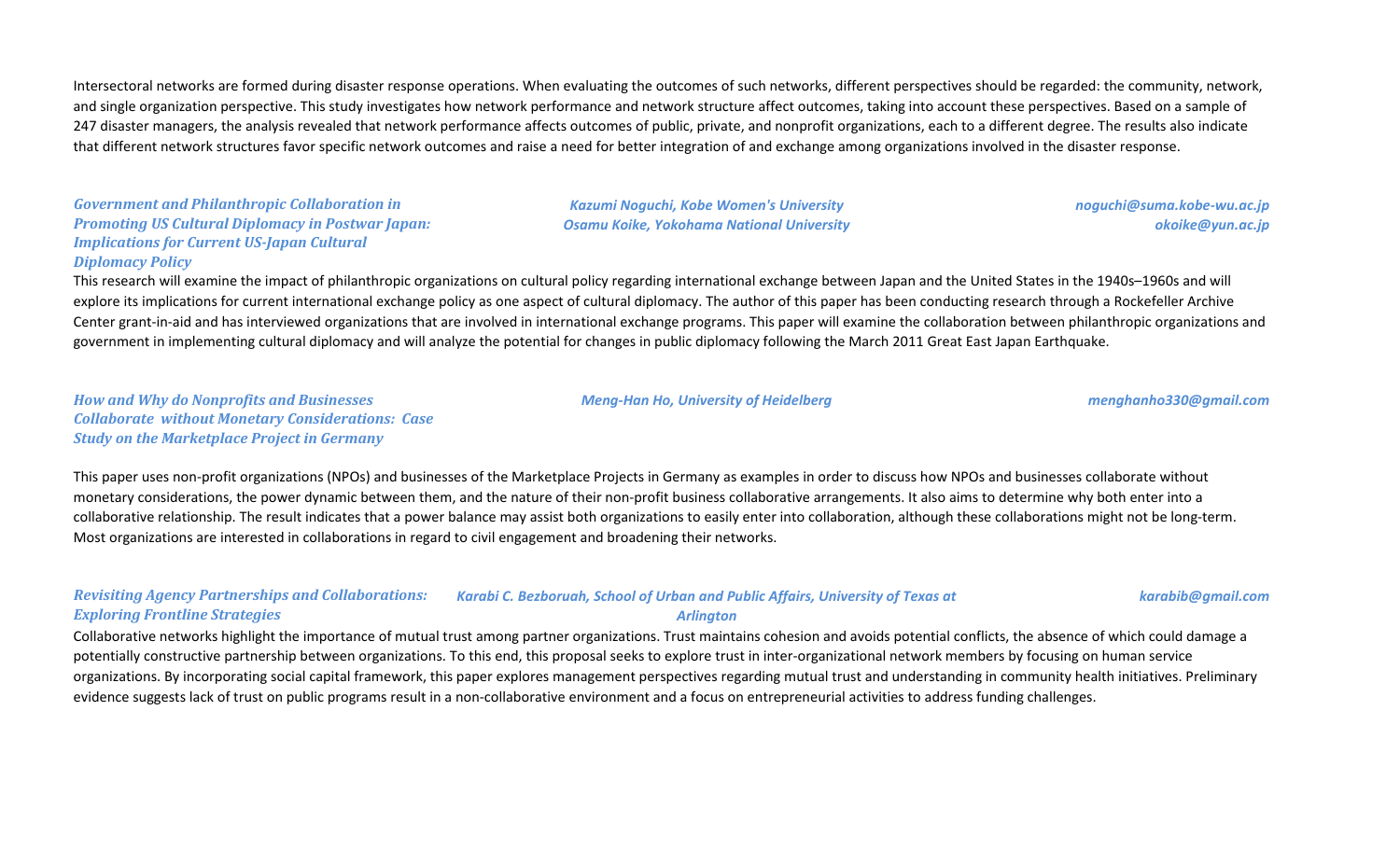*Lonneke Roza Itamar Shachar, Department of Sociology, Ghent University Lucas C.P.M. Meijs, Erasmus University Rotterdam Lesley Hustinx, Ghent University*

*lroza@rsm.nl itamar.shachar@ugent.be lmeijs@rsm.nl lesley.hustinx@ugent.be*

NPOs increasingly are becoming reliant on commercial income and corporate donations (Brammer and Millington 2004) and many nonprofit organizations view cross-sector partnerships as a necessary tactic. As a result, there is an increase in nonprofit-business collaboration. Nonetheless, the nonprofit perspective of these partnerships have little been subjected to rigorous academic research. Combining a grounded theory approach with qualitative research (40 interviews) and a most diverse sample approach, this paper analyzes value creation for NPOs through these partnerships on three different levels; 1) society at large, 2) the organizational level of the NPO and 3) the individual level of the recipients.

*Managing Life in an "Iron Cage" Pelle berg, Ersta Skndal University College Johan Von Essen, Ersta Skndal University College*

### *pelle.aberg@esh.se johan.von-essen@esh.se*

This paper adds to the discussion of how history shapes civil society organizations (CSOs) through an investigation of Swedish folk high schools. We ask: How do CSOs balance between remaining true to their traditions and ideals, and adapting to a changing environment? Theoretically, path dependency, civil society regimes, and new institutional organizational theory are used. The material consists of interviews, surveys and documents. We address how a popular movement tradition affects Swedish CSOs and how they balance between keeping the tradition and handling changes in their environment by using popular movement connections as discursive resources as well as decoupling strategies.

#### *Dissolution of Nonprofit Alliances in China: Typology and Determinants*

### *Ming Hu Chao Guo, University of Pennsylvania*

# *paul.m.hu@gmail.com chaoguo@sp2.upenn.edu*

Nonprofit alliances have grown with a striking speed in the recent decades. While researchers focus on why nonprofits build interorganizational partnerships, few discus how such partnerships are terminated. Through a case of 13 nongovernmental organization (NGO) alliances that were established in response to the 2008 Sichuan Earthquake in West China, this study explores how nonprofit alliances were terminated and what caused their termination. Four patterns of alliance termination emerged from the data: failure at birth, abrupt termination, failed transition, and evolution into independent organizations. Four determinants were identified as accountable for the termination: political pressure, resource shortage, short-term orientation, and leadership failure.

*Networks as Community Resources: Understanding Member Motivations in Community Collaboratives*

*Katherine Muthoni Ngaruiya, North Carolina State University Anne Marie Izod, North Carolina State University*

*k\_muthoni@hotmail.com amizod@ncsu.edu*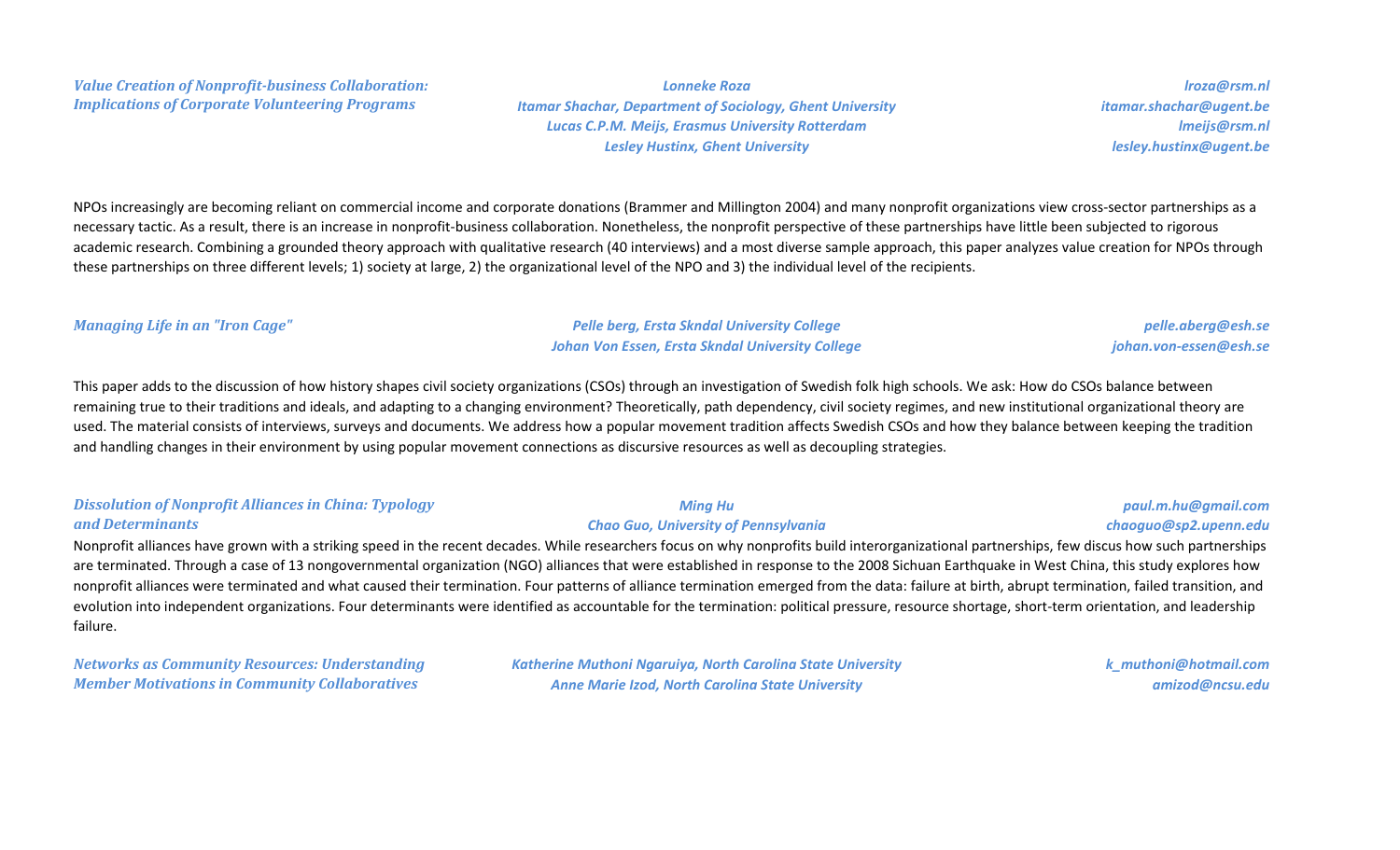This study examines two motivational scales developed in different academic literatures to assess member motivations in community collaboratives: Psychological sense of community (SOC) and public service motivation (PSM). The authors hypothesize that these two constructs are conceptually distinct but complementary constructs that are positively related to participant willingness to take on more active leadership roles within their partnership. This hypothesis is investigated using survey data from members and leaders (n=266) nested within three large health-oriented collaborative partnerships. Implications of this research for community leaders looking to attract and retain engaged partners in community coalitions will be discussed.

#### *Articulating Theories-in-Use of Partnership: A Framework for Strategic Planning, Evaluation, and Research*

This paper extends recent scholarship on the behavioral dimension of whole networks through a comparative study of six partnerships committed to diverse social change approaches. The study surfaces a variety of theories-in-use of partnership that characterize how members engage in six distinct inter-related tasks of leading and managing their collaborative efforts. Findings suggest that these theories vary in accordance with the social change approaches. We propose a series of strategic questions about these theories of partnership to guide implementation, planning, and evaluation as well as future research about the work of partnership in different contexts.

# *A Collaborative Welfare Provision for Orphans: Implications for State-Society Relations in China*

#### *Cheryl Hiu-Kwan Chui, The University of Hong Kong [cheryl.h.chui@gmail.com](mailto:cheryl.h.chui@gmail.com)*

Using several case studies in China, this paper examines state- society relation. It sets out to identify some of the policy obstacles that currently impede the deliverance of welfare services for orphans, including both structural-, and local-level deficiencies. It then examines how local and international NGOs can supplement governmental efforts in providing services for abandoned children. Evidences suggest that although collaboration in the production of welfare is a viable solution towards the growing number of social issues that confronts the Chinese government, there are limitations to such approach. This discussion will lead to deeper reflections on the role of NGOs in China's social development context.

### *Network Structures and Roles: How Nonprofits Influence Network Effectiveness?*

This paper examines the influence of network structure and composition on network effectiveness using a sample of 246 federally funded homeless service networks. Using original survey data and grant applications, I investigate the relationship between network structure, composition and client-centered performance. The sample includes 3,058 unique agencies. Public agencies makeup about 18% of the sample (n=558); yet they received close to 65% of all grant dollars. The findings indicate that there is an interaction between structure and composition affecting performance. For instance, networks that are highly centralized have better client-centered outcomes, especially when nonprofits occupy central services and governance roles.

*Shared Policy Influence through the Networks? An Empirical Analysis of Two Social Service Networks in the U.S.*

*Jeongyoon Lee R. Karl Rethemeyer, University at Albany SUNY*

*Nicole Esparza, University of Southern California [neesparz@usc.edu](mailto:neesparz@usc.edu)*

*jlee22@albany.edu kretheme@albany.edu*

*Laurie S. Goldman, Tufts University [laurie.goldman@tufts.edu](mailto:laurie.goldman@tufts.edu)*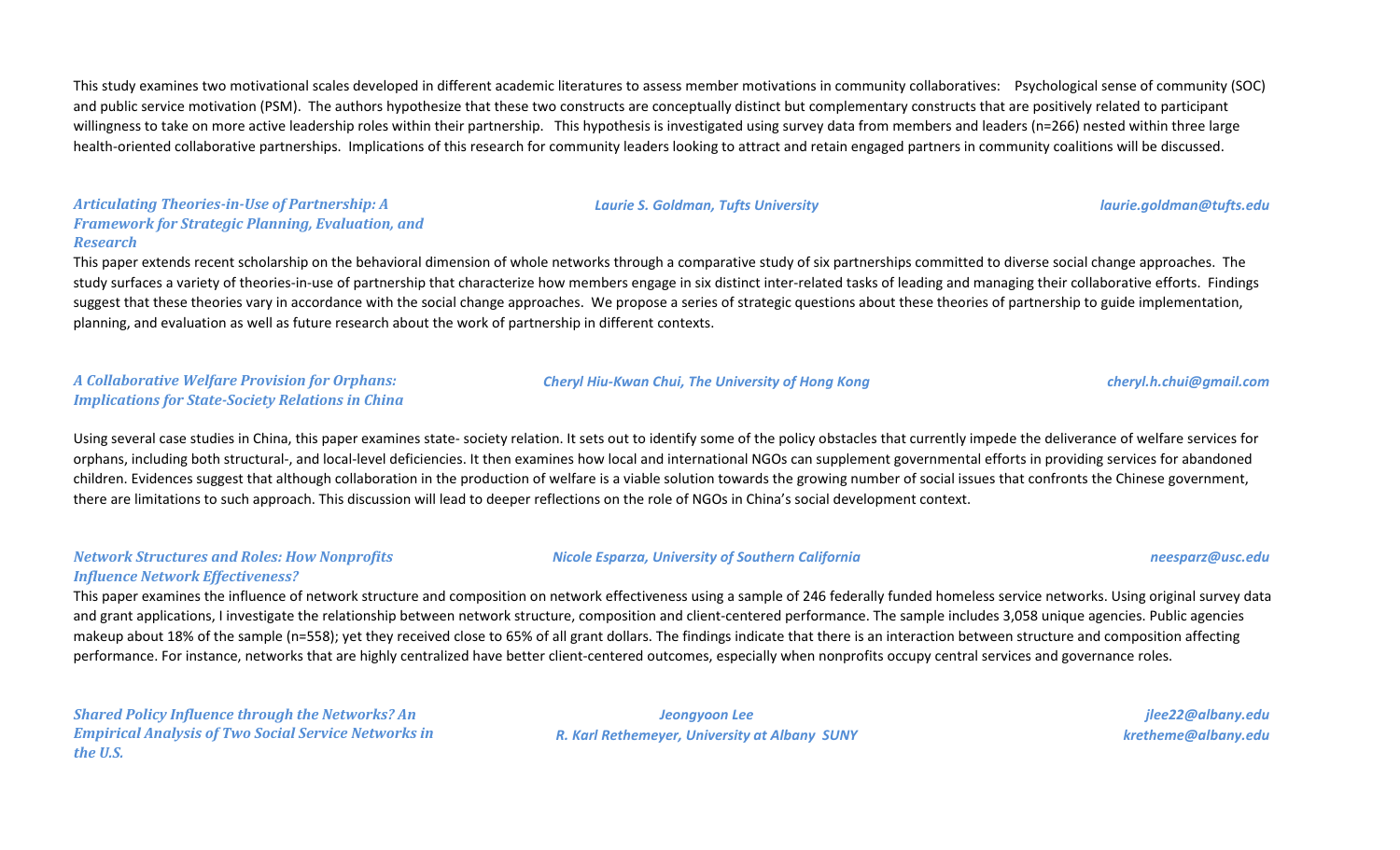How does organizationally instituted network work for re-shaping policy influence between multiple network members? Does network help to make policy influence more equally shared by network members? Focusing on social service policy networks, we examine how structures of policy connections affect re-distribution of perceived policy influence. Our empirical analysis of two US policy networks—mental health policy network and adult basic education policy network—suggests structural effects of network on perceived policy influence and outlines a series of propositions that extend functions of network and policy influence in social service policy area.

*Networks within Networks: How Partnership Position within Community Networks Relates to Partnership Influence*

*Branda Nowell, North Carolina State University Zheng Yang, NC State University Mary Hano, North Carolina State University*

*branda\_nowell@ncsu.edu zyang10@ncsu.edu mhano@ncsu.edu*

Nonprofits often participate in multiple collaborative partnerships at the same time to achieve their goals. This creates the opportunity for ideas and information among different partnerships to flow throughout the network. By collecting comprehensive membership data from 62 health-oriented partnerships in North Carolina, this paper documents connections across partnerships via shared members. The focus of this study is to investigate the relationship of network position on a partnership's influence within the broader community network. The study will deepen our understanding on how nonprofit organizations could best use their collaboration with other organizations and partnerships to achieve their goals.

*Barriers in Collaborative Governance System-- Empirical Findings in Hong Kong Urban Community Service Networks*

In the past decades, systems have been transformed and re-designed to be more collaborative and effective. While the tailored designs of the policies intend to increase the accessibility of the services and reduce the overlapping of the assistances, front-line implementers still find themselves in a struggle with balancing their normal caseloads and networking activities. Using two social service networks in Hong Kong, we illustrate to what extent barriers exist, and how they influence the implementation of collaboration among social service providers in a local community through a blockmodelling analysis.

*Applying Cooperative Biological Theory to Nonprofit Network*

*Nathan Grasse Kevin D. Ward, Seattle University*

*Helen K. Liu, The University of Hong Kong helenliu4@gmail.com*

*grass1nj@cmich.edu wardke@seattleu.edu*

This paper applies theory on cooperation from the field of biology to better understand cooperative activities among nonprofit organizations. By revisiting the nature of biological arrangements, a typology of cooperative organizational arrangements can be established. This typology may contribute to literature on networks by providing a language useful to discussing the vast array of cooperative arrangements nonprofits utilize. Examining the incentives that lead to these cooperative activities among organisms will provide information about the factors that will shape nonprofit network structures.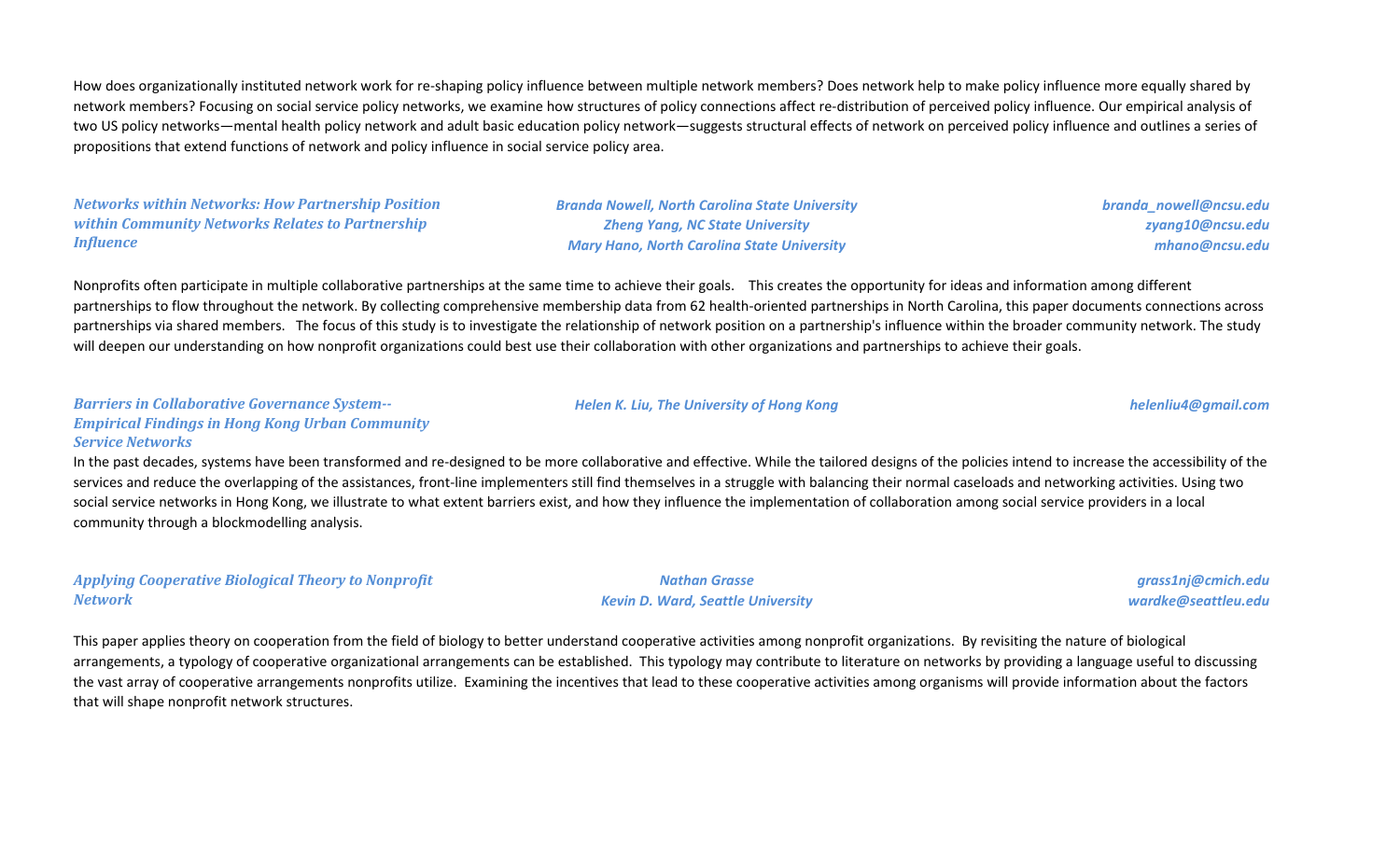*Using Social Network Analysis to Improve Collaboration: Lessons from the Initiative on the Future of Nursing*

*Kimberly A. Fredericks, The Sage Colleges Joanne G. Carman, University of North Carolina at Charlotte Kathleen Kelly, The Sage Colleges Sonya Hauser, The Sage Colleges*

*fredek1@sage.edu jgcarman@uncc.edu kellyk5@sage.edu hauses@sage.edu*

In recent years, nonprofit organizations have used social network analysis to evaluate and improve the work that they do. Following the 2010 release of the Institute of Medicine's report, The Future of Nursing: Leading Change and Advancing Health, the Robert Wood Johnson Foundation, with AARP, commissioned an advisory committee comprised of nationally recognized leaders in business, health, education, labor, and consumer advocacy, to assist with implementing the report's recommendations. This paper describes how social network analysis was used to identify gaps in the advisory committee's networks, leverage greater resources, and improve the cross-sector collaborative efforts to implement the report's recommendations.

*Networking for Policy Advocacy: A Comparative Study of Simmelian Ties, Relational Content, and Multiplexity in Two Service Delivery Networks Kun Huang, University of New Mexico Bin Chen, City University of New York Baruch College Beilei Yang, Shanghai Tongji University Shanshan Zou, Shanghai Tongji University khuang@unm.edu bin.chen@baruch.cuny.edu yblei@vip.163.com zoushanshan@yahoo.com.cn*

Public, nonprofit, and for-profit organizations in multi-organizational service delivery networks are increasingly involved in policy advocacy. We explore how Simmelian ties (two parties that are reciprocally tied to each other are both reciprocally connected to at least one common third party) developed in service networks influence the likelihood of joint policy advocacy between service providers. Through a comparative study of a mental health service network and a community-based elderly care network, we find that strength of Simmelian ties and presence of multiple Simmelian ties increase the chances of joint policy advocacy. However, the effects vary across different relational contents.

*Learning and Knowledge Modes in NGOs Developed through International Partnerships: Taxonomy Developments from Four Case Studies in Transition Country Settings*

*Mariana Bogdanova raincatch@hotmail.com*

The paper addresses learning and knowledge-handling as based on inter-organisational relationships between NGOs. The research explores the knowledge and learning occurring in the process of NGOs developing their identities and practices in a transition context in Bulgaria, by focusing on the context of relationships with Western partner organisations. Grounded theory methodology and multiple qualitative case study design are employed. Emerging themes for each of the four cases comprise a cross-case taxonomy with the following dimensions: 'knowledge production modes' (information handling, primary knowledge produced), 'learning practice' (adapted/ adopted practice/language, degree of practice translatability) and 'knowledge sharing modes' (reliance on home/international networks).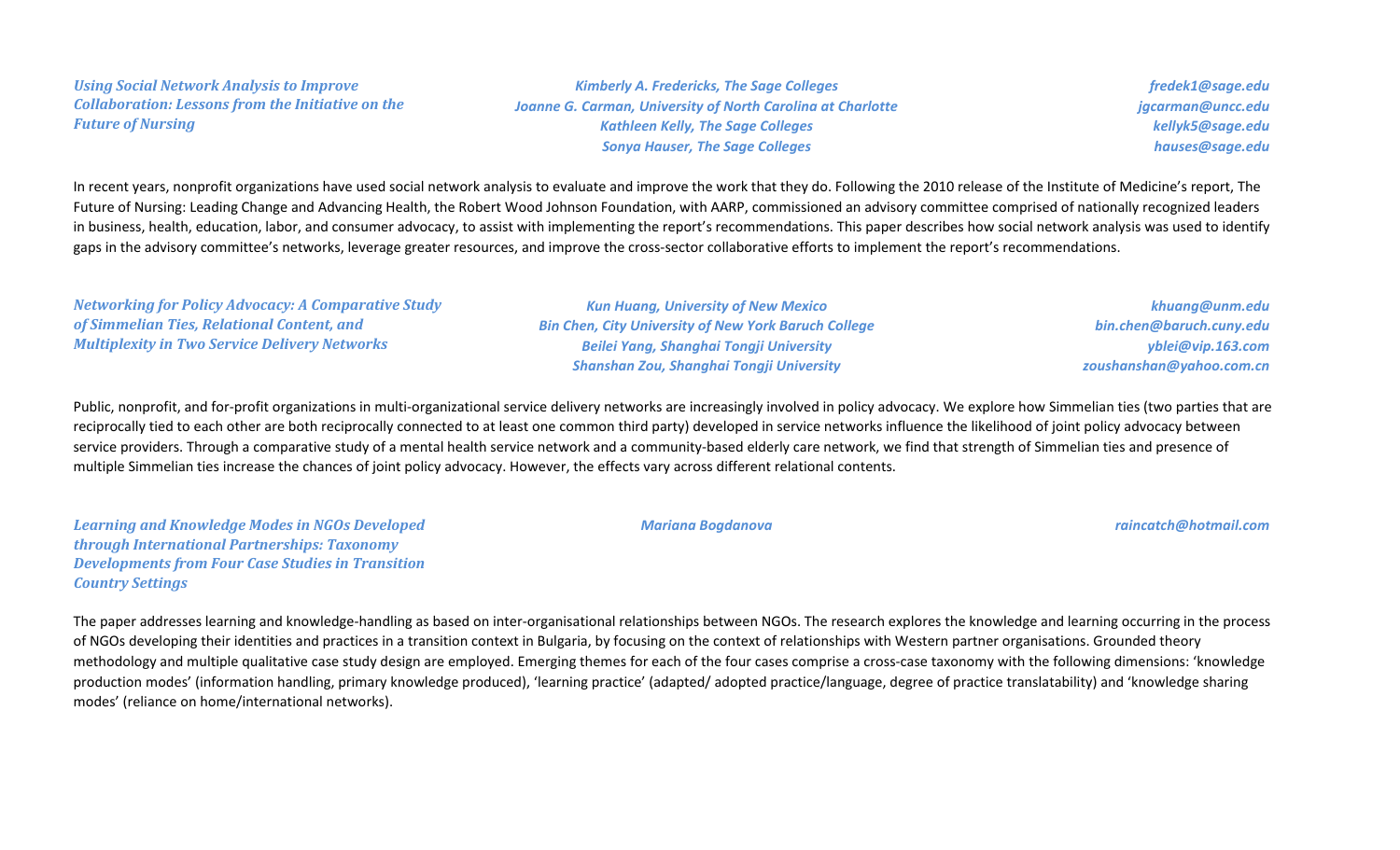# *Engaging Nonprofit and Faith-based Institutions in Public Health Emergency Preparedness*

# Recent decades have been marked by government efforts to engage nonprofits in collaborative networked arrangements. Nonprofits now play ongoing, well-institutionalized roles in routine government social service delivery. But where government-nonprofit collaborative arrangements are still in their infancy is in addressing public health emergency preparedness and response activities. This paper reports on the efforts of public health officials in one state to engage nonprofit and faith institutions in health emergency preparedness, and to work toward new collaborative networked arrangements. It identifies special capacities nonprofits are seen to bring to critical efforts in this arena, and state strategies for outreach and engagement.

# *Field Configuring Events as Catalysts for the Transformation of Nonprofit Networks*

*Jennifer Ihm, Northwestern University Michelle D Shumate, Northwestern University Mary B. McDonald, University of San Diego Elizabeth A. Castillo, University of San Diego*

*ihm@u.northwestern.edu shumate@northwestern.edu marymc@sandiego.edu eac@sandiego.edu*

This study focuses on how field configuring events (FCEs) influence the organizational field by reconfiguring the interorganizational networks among NPOs. The study first examines the significance of the concept of FCEs in understanding interactions among organizations and documents FCEs' influence on interorganizational networks. It then demonstrates how the concept of FCEs explains the reconfiguration of NPOs' collaborative networks, which are different from competitive networks among other organizations. Finally, it applies this theoretical framework to a symposium for workers in NPOs obtained via two-wave surveys.

# *Governing the Green Economy Movement: Understanding Emerging Alliances Around Urban Sustainability*

The "green economy" has received increasing attention as a policy aim related to economic and environmental goals. Despite the attention, there are few rigorous analyses of the green economy at the local scale. This research paper examines this

emerging movement through an examination of emergent alliances around the green economy. First, quantitative analysis across the 55 most populous cities indicates a strong connection between environmental nonprofit organizations and green employment. Second, case study analysis of metropolitan statistical areas identified as leaders in terms of green employment reveals emerging green economy alliances that are uniquely drawing together disparate and previously adversarial stakeholder grounds in novel ways.

# *Organizational Determinants of Collaboration among Substance Abuse Treatment Providers*

*Youngah You, University at Albany SUNY yyou@albany.edu*

Given the current economic downturn and decrease of philanthropic money, collaboration is a necessary strategy for nonprofit organizations to survive in the hard economic climate. This study will explore organizational determinants of collaboration among substance abuse treatment providers.

*Strengthening Collaborative Organizational Networks in Homeless Service Delivery*

*Qian Hu, University of Central Florida Qian.Hu@ucf.edu*

#### *Deborah A. Auger, University of Delaware auger@udel.edu*

*Laurie Nijaki, University of Michigan ljkaye@umich.edu*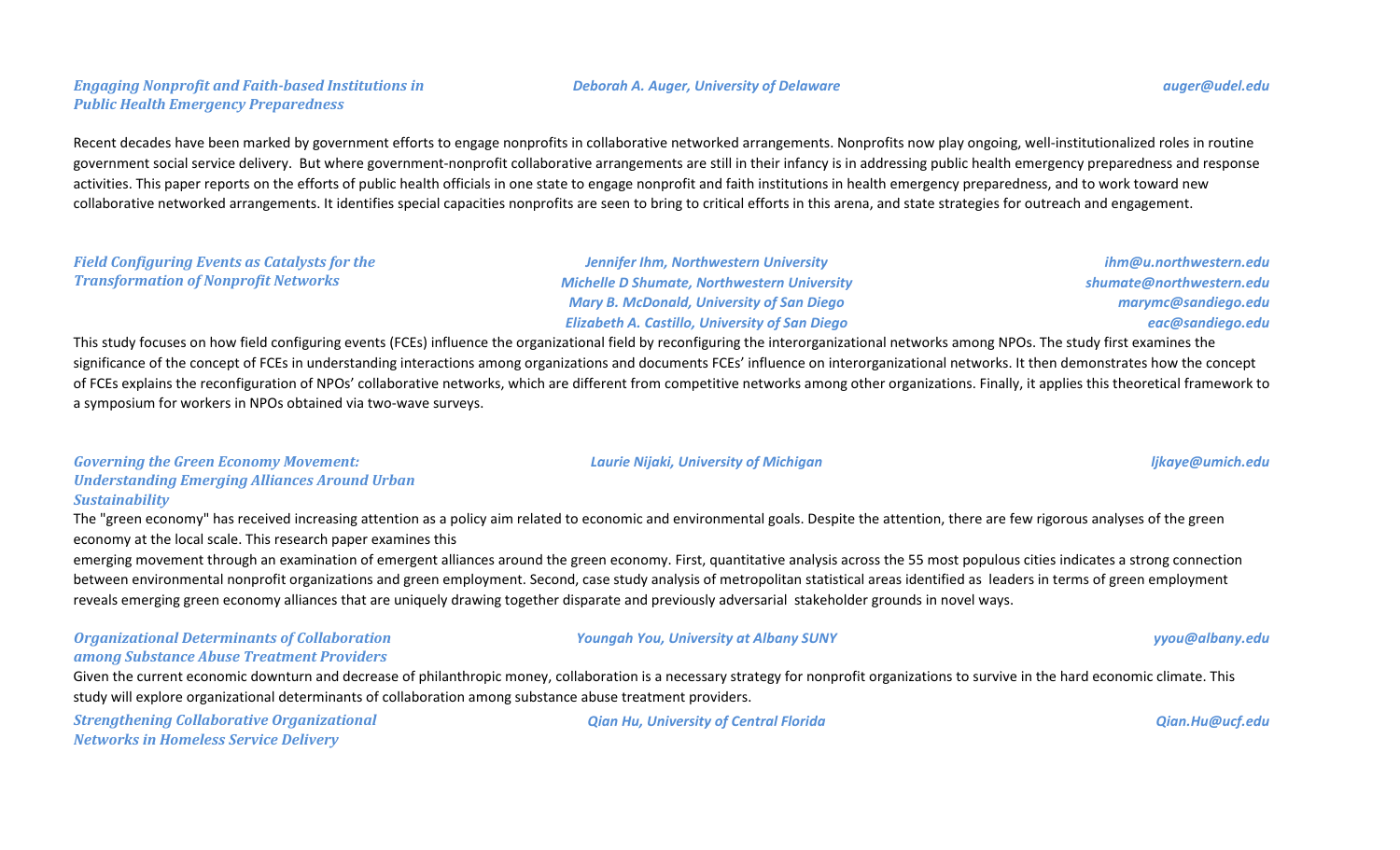Through building and developing collaborative organizational networks, nonprofit organizations can share information and other resources, and coordinate and improve service delivery. Yet, research remains limited in evaluating the performance of collaborative organizational networks and the impacts of networks on organizations. Through an in-depth network analysis of the interorganizational networks in homeless service delivery in the Central Florida area, this study will first investigate how nonprofit organizations share information, exchange resources, and take collaborative actions with other nonprofit organizations, and government agencies. Then, this study will go further to examine the impact of networks on organizational capacity to address homeless issues.

### *Sense of Community and Responsibility in Nonprofit Setting*

This study asks the question, "To what extent do staff experience a psychological sense of community (SOC) and community responsibility (SOC\_R) for their organization?". The purpose of this work is to provide an empirical assessment of SOC and SOC R in a nonprofit setting, and determine its factor structure in relation to previous construct developments of SOC. In addition, the present work seeks to determine if SOC is predictive of a series of important organizational antecedents and outcomes including: public service motivation, organizational citizenship, job satisfaction, and well-being.

# *Collaborator Networks and Congregation-Based Social Service Provision*

This study combines the content of social capital with the structure of social networks to provide a more comprehensive understanding of congregation-based social service provision. Using data from a nationally representative sample of congregations, the analyses find significant relationships between congregations' collaborator networks and the social service programs they offer. Congregations that collaborate with other organizations offer more programs and the effect is even greater if they collaborate with secular organizations. Furthermore, network analysis indicates that congregations occupying equivalent positions in a collaborator network (i.e., having similar types of collaborators) offer a similar menu of services.

# *U.S. Private Foundations, Collaborative Philanthropy, and the Institutionalization of Higher Education in Africa: The Partnership for Higher Education In Africa (2000-2010)*

This study examined a consortium of foundations - the Partnership for Higher Education in Africa - which aimed to build the capacity of universities in Africa between 2000 and 2010. This mixedmethod study focused on these foundations' collaboration, their relationships with one another and with their grantees. This study argues that there were multiple institutional, environmental and actor-initiated factors that influenced this philanthropic collaboration, that several of these factors have been too often overlooked or poorly understood, and that collaboration dynamics can be better understood through a comparison of two opposing theories: neo-institutionalism and resource dependency.

*To Collaborate or Not to Collaborate: A Multitheoretical Explanation for Collaboration among Child Welfare Nonprofits*

*Robbie W. Robichau, Georgia Southern University rrobichau@georgiasouthern.edu*

*Fabrice Jaumont, New York University fj297@nyu.edu*

*Brad Fulton, Duke University brad.fulton@duke.edu*

*Neil Boyd, Bucknell University boyd@lycoming.edu*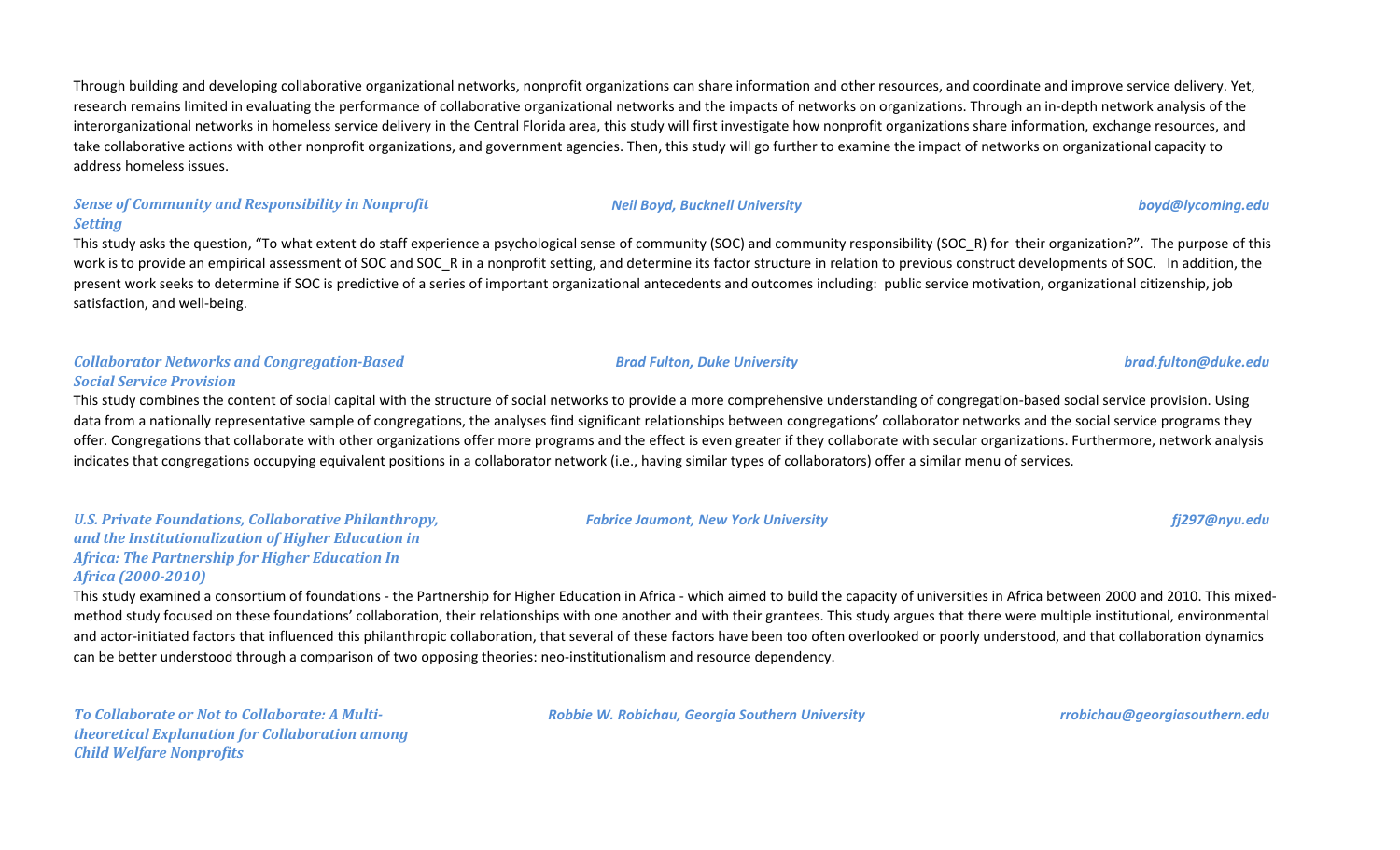Collaboration among nonprofits has become a necessity for survival and most research to date focuses on cross-sector collaboration. By taking a multi-theoretical approach, this research adds to the literature on intra-agency collaboration by using a sociological perspective. Survey data from child welfare nonprofits is used to conduct an Ordinary Least Square regression to test how different theories explain collaboration. Results show that a turbulent environment, identifying with normative commitments of the nonprofit sector, and experiencing positive service outcomes from past collaborations increases intra-agency collaboration while having a business board member and experiencing positive administrative outcomes from past collaboration reduces collaboration.

### *From Increasing Similarity to a New Organizational Form: Nonprofit and For-profit Human Service Organizations*

As part of structural changes in the Japanese welfare state, the Long-Term Care Insurance (LTCI) system, a health and social service system for the elderly, was introduced in 2000 in Japan. Under this system, both nonprofit and for-profit organizations are engaged in service provision with increasing similarities to each other. The purpose of this presentation is to investigate if a new organizational form is emerging out of the inter-sectorial dynamics. Findings from the survey of nonprofit and for-profit service organizations and the survey of family caregivers of the LTCI service users suggest a possible emergence of a not-ownership-based organizational form.

#### *Strategic Insights in Developing Cross-Sector Partnerships: Effective Corporate Social Responsibility Engagement*

Many social challenges are beyond the capacity of nonprofit organizations to address solely on their own. This has been a driving force in the increase in the development of cross-sector partnerships. The implementation of corporate social responsibility (CSR) programs represents a prominent element in partnership development. Although CSR has been in existence for decades it is not particularly understood by those in the nonprofit sector. This article explores strategic insights for nonprofit leaders to effectively partner with the corporate sector. The primary focus includes key inhibiting sector differences, nonprofit-corporate relationships, design structures, and capacity building for collective societal impact.

*World Health Organization vs. Civil Society Organizations: The Mental Health Gap and the Civil Society Gap*

*Samuel Nickels, James Madison University Victoria Awadalla, James Madison University Heather Rucker, James Madison University*

*samuelnickels@yahoo.com Awadalve@dukes.jmu.edu ruckerhm@dukes.jmu.edu*

The World Health Organization states a treatment gap exists in mental health. In low income countries this gaps soars to 90%. Putnam showed that civil society organizations and levels of societal social capital help determine a country's ability to meet its challenges. The authors present a qualitative focus group study that covers mental health wellbeing in the context of Latin American culture, a program's benefits at multiple social levels (community, organizational, national) and the importance of organizational leadership and social capital, in order to measure the development of social capital in marginalized groups to empower them to advocate for needed community mental health services.

*Yuko Suda yukosuda@toyo.jp*

*John T. Long, University of South Carolina Upstate jtlong@uscupstate.edu*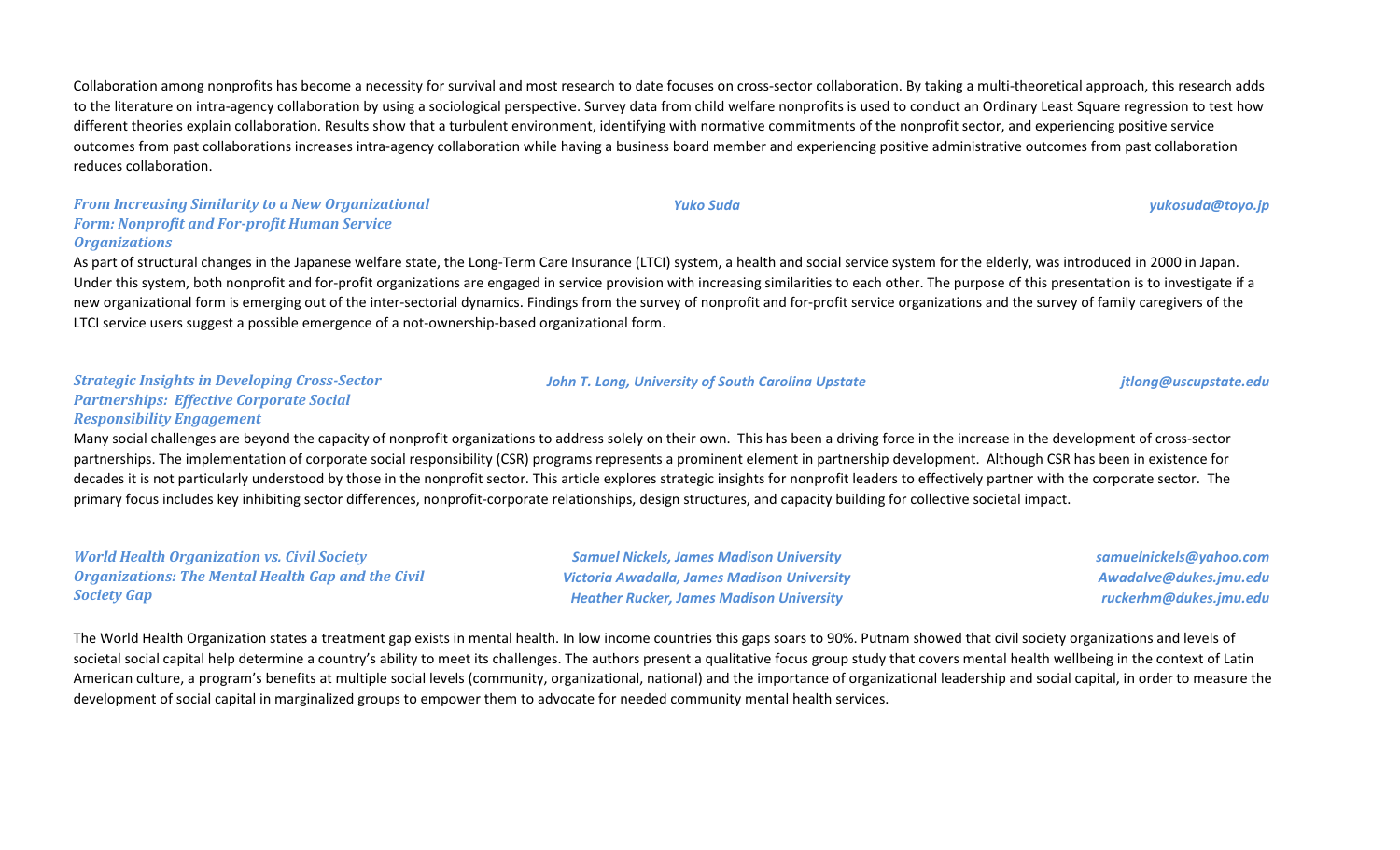# *Building the Capacity of Nonprofit Arts Organizations as an Important Partner of Civil Society*

Despite the substantial proportion of arts organizations in the nonprofit sector, they tend to be understudied as an essential part of community life. A number of reports have discussed the civic impact of arts organizations, but none has discussed under which contextual circumstances organizations increase their arts-based community engagement programs. This research attempts to identify what factors make some arts organizations actively contribute to civic engagement and why such organizations would have longevity. Analysis for this study comes from 30 interviews with arts managers and the Cultural Data Project data that cover information for more than 5,000 arts organizations in 11 states.

### *Response Mechanisms and Local Capacity – Lessons from Israel's History*

Studies have gradually emphasized the need to pay more attention to Response Mechanisms and local capacity in dealing with humanitarian crises. This approach requires an understanding of what communities are doing, as well as an understanding of cultural norms and locally defined aspirations. In this paper, I lean on this approach, while using a historical case study from Israel's early history.

The historical angle is able to add evidence to the criticism raised in current studies on the tendency to consider people at plight as 'mere victims' and passive recipients rather than active and assertive actors addressing their own destiny.

*Fighting Back: A Stakeholder-Based Community Initiative Developed to Save a Crippled Community*

Franklin County, FL has endured hurricanes, tropical storms, red tide, the Deepwater Horizon oil spill and drought. These hardships have caused significant changes in the seafood industry, which has negatively impacted the economic and social stability of communities. Community members, in collaboration and guidance with University researchers, have developed a stakeholder-based community initiative. Goals of this initiative are to work collaboratively to tackle current hardships and create sustainable plans that ensure future preparedness. The diversity and collaboration of this group make them uniquely positioned to affect and impact change in their community.

*Expanding Repertoires: Trust and Civic Participation Brice McKeever, Urban Institute bmckeever@urban.org*

Scholars have observed that although the 20th century may have seen a general decline in conventional civic participation, the repertoire of collective action is changing. Individuals may be less grounded in their communities, but are increasingly connected through the internet and social media. Furthermore, Robert Putnam claimed that generalized interpersonal trust was a strong predictor of civic participation, but subsequent studies have shown that confidence in specific institutions has a strong impact on participation. This paper draws from the 2006 "Citizenship, Involvement, Democracy" (CiD) Survey to assess the relationships between conventional/modern forms of participation and interpersonal/institutional trust.

*ablindsey@ufl.edu ericalin@ufl.edu irani@ufl.edu*

#### *Mirae Kim, Rutgers University-Newark mirae@rutgers.edu*

# *Paula G. Kabalo, Ben Gurion University pkabalo@gmail.com*

*Angie B. Lindsey, University of Florida Erica Odera, University of Florida Tracy Irani, University of Florida*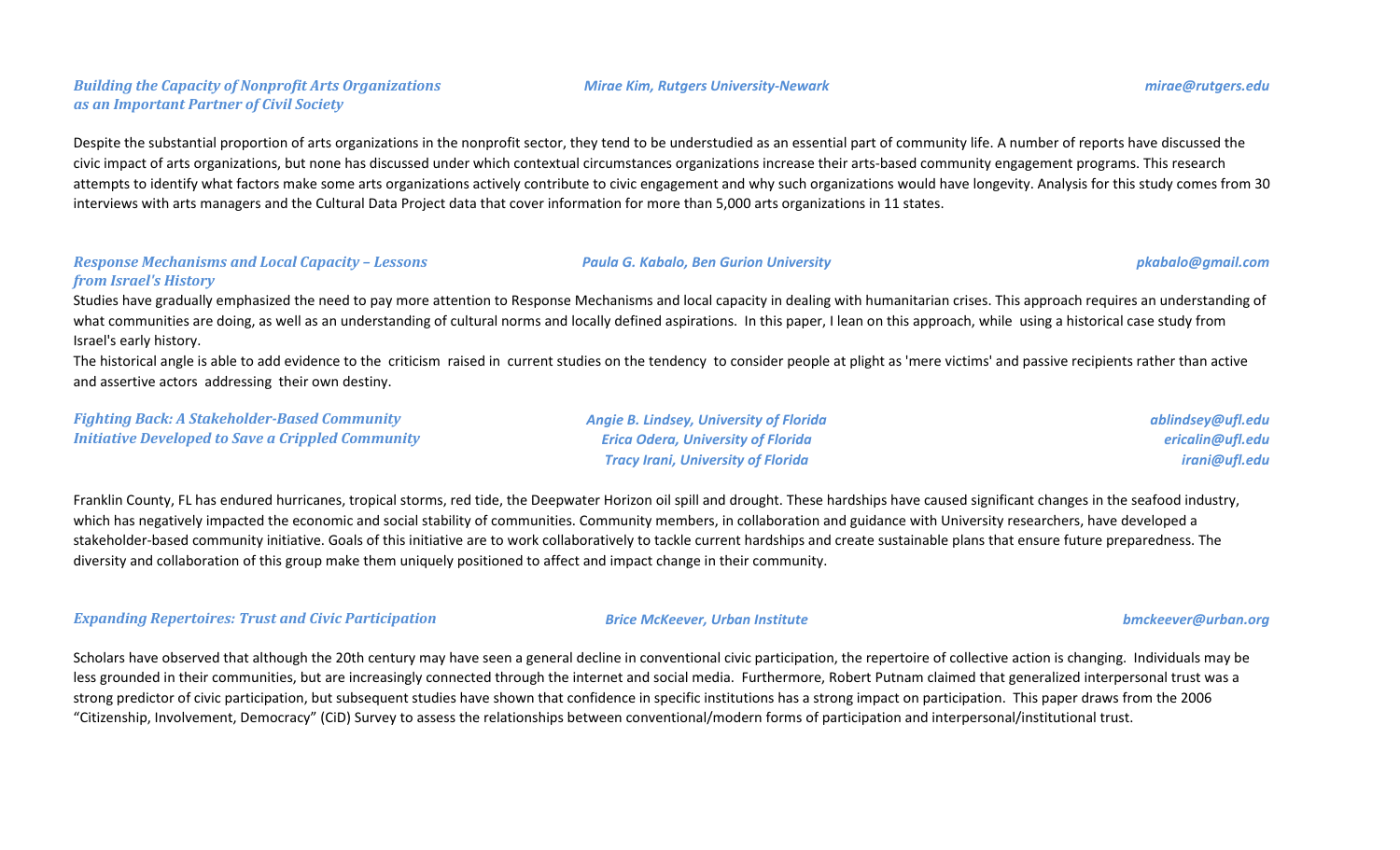# *Transnational Resurrection: The Fenian Movement Field*

The Fenian movement for Irish independence had a lengthy gestation, first in Ireland and later in the US. It was launched from New York City in the 1850s where the Irish nationalist community met and organized and where plans for military intervention in Ireland were routinely discussed. This paper asks: Can a movement for national social change reinvigorate a fallow field of action from outside the nation? The Fenian case offers both positive and negative evidence for such efforts. Examining the growth, decline, and legacy of the movement therefore highlights many of the strengths and weaknesses inherent in transnational activism.

# *Foundations and CDC Capacity in Distressed Urban Communities*

# *Ashley Elizabeth Nickels, Rutgers University- Camden Kirk A Leach, Rutgers University*

The authors investigate the relationship between foundation funding and Community Development Corporation (CDC) capacity. Government and market pressures are increasingly constraining non-profit capacity, and CDCs have been particularly affected. Foundation support is an important, and growing, funding stream for CDCs. This is especially true for CDCs in distressed urban areas, where the both the public and private sectors are weak. In these communities, foundations become powerful catalysts for community and economic development through their funding of locally-based CDCs. This paper seeks to unpack the increasing role of foundation funding and the impact on CDC capacity building efforts.

# *Community Development and its Socioeconomic Impact in Latino Neighborhoods*

The concept of renewal of low-income neighborhoods and the different approaches to community development have dominated the discussion around urban revitalization and poverty reduction. This paper will analyze the urban revitalization project in the neighborhood of Frog Hollow, an impoverished but vibrant Latino enclave in the center of the city of Hartford CT. This paper will focus in finding what was the impact of the revitalization project had on the socioeconomic conditions and community building aspects of the neighborhood and determining how being an impoverished Puerto Rican/Latino enclave impacted that community development project in relation to the available literature.

#### *The Revolutionary Characteristics of Mutual Aid Societies Michael Edward Hammer, University of Georgia / Tulsa Community College hammerm@uga.edu*

This paper argues that the mutual aid and benefit societies that reached their golden age in the late nineteenth and early twentieth centuries contained unique institutional characteristics that have not been replicated or subsumed by other forms of social welfare administration. I argue that these institutional forms were the cause of a level of social capital and social cooperation that allowed these organizations to accomplish performance measures that have eluded other models of social welfare. This paper uses the rule analysis method of the Institutional Analysis and Design framework to outline their unique organizational design using a representative case, the Woodmen of the World.

*Reinaldo Rojas, University of Connecticut School of Social Work Reinaldo.rojas@uconn.edu*

#### *Howard Lune hlune@hunter.cuny.edu*

# *aen42@scarletmail.rutgers.edu kirk.leach@rutgers.edu*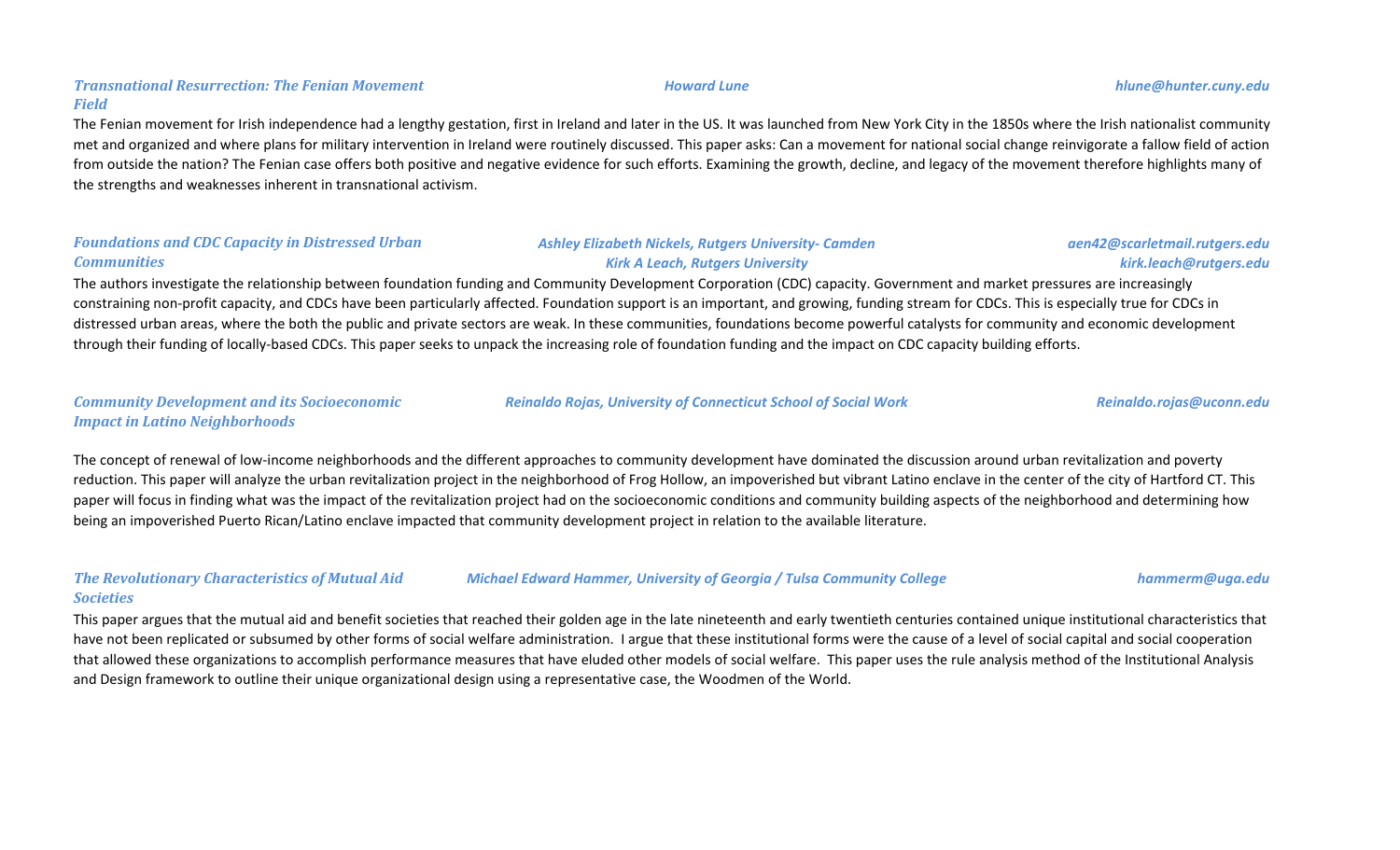# *Speaking Truth to Power? Faith based Organisations and the Search for a New Constitution in Kenya*

#### *Jacob Mwathi Mati, SWOP, Wits University jacobmati@gmail.com*

Religious organisations and their leaders have constituted an influencing variable of the democratization processes in Kenya since early 1990s. Often at great personal risks, a section of the Kenyan clergy took a radical liberation theological stance to be part of the drivers of the democratization struggles. But the role of religious leadership in these struggles has been contradictory because they have aligned with certain factions of the political elites to frustrate transformation. The proposed paper illustrates how these contradictory roles have shaped the mechanics and

*The Political Capacity of Multi-organizational* 

trajectories of Kenya's governance.

*Margaret Post, Dartmouth College margaret.a.post@dartmouth.edu*

# *Alliances: The Organizational Structure, Function, and Impact of Grassroots Coalitions*

Multi-organizational alliances are a prevalent organizational structure used to leverage political capacity for the engagement of grassroots constituencies in policymaking. Coalitions of 501c3 and 501c4 organizations can mediate between traditionally marginalized groups and the policy arena on such issues as labor rights, immigration reform, retirement security, and education. As external actors, these coalitions aim to influence legislative outcomes through electoral organizing and collective action. Understanding the organizational factors that contribute to political capacity, sustainability, and success can help explain how and why these political actors function as intermediaries of democratic inclusion.

*Civic Engagement as a Component and Outcome of Direct Services for Formerly Homeless People with HIV/AIDS*

*Samira Ali, University of Pennsylvania Virgina Shubert, Shubert Botein Policy Associates Megan Claire Stanton, University of Pennsylvania Michael Clarke, Housing Works Toorjo Ghose, University of Pennsylvania Sambuddha Chaudhuri, University of Pennsylvania*

*samira.ali@gmail.com gshubert@earthlink.net mstant@sp2.upenn.edu Clarke@housingworks.org Toorjo@sp2.upenn.edu samch@sp2.upenn.edu*

For persons living with HIV/AIDS, participation in civic action is associated with increased knowledge about HIV resources, problem-focused coping, and social capital. However, members of vulnerable groups face multiple barriers to participation in civic action. The present study uses survey methods to examine voter participation among clients and employees of a large community-based HIV service organization and employs a document analysis to analyze the organization's structure, programs and culture. Results indicate that organizations that create advocacy opportunities for stakeholders and support client roles beyond that of consumer may foster civic engagement reflected in high rates of voter registration and turnout.

*The Collaboration Sweet Spot: A Conceptual Framework for Successful Cross-Sector Collaboration Performance and Social Innovation in Community-Focused Work*

*Jennifer Madden jennifer.madden@case.edu*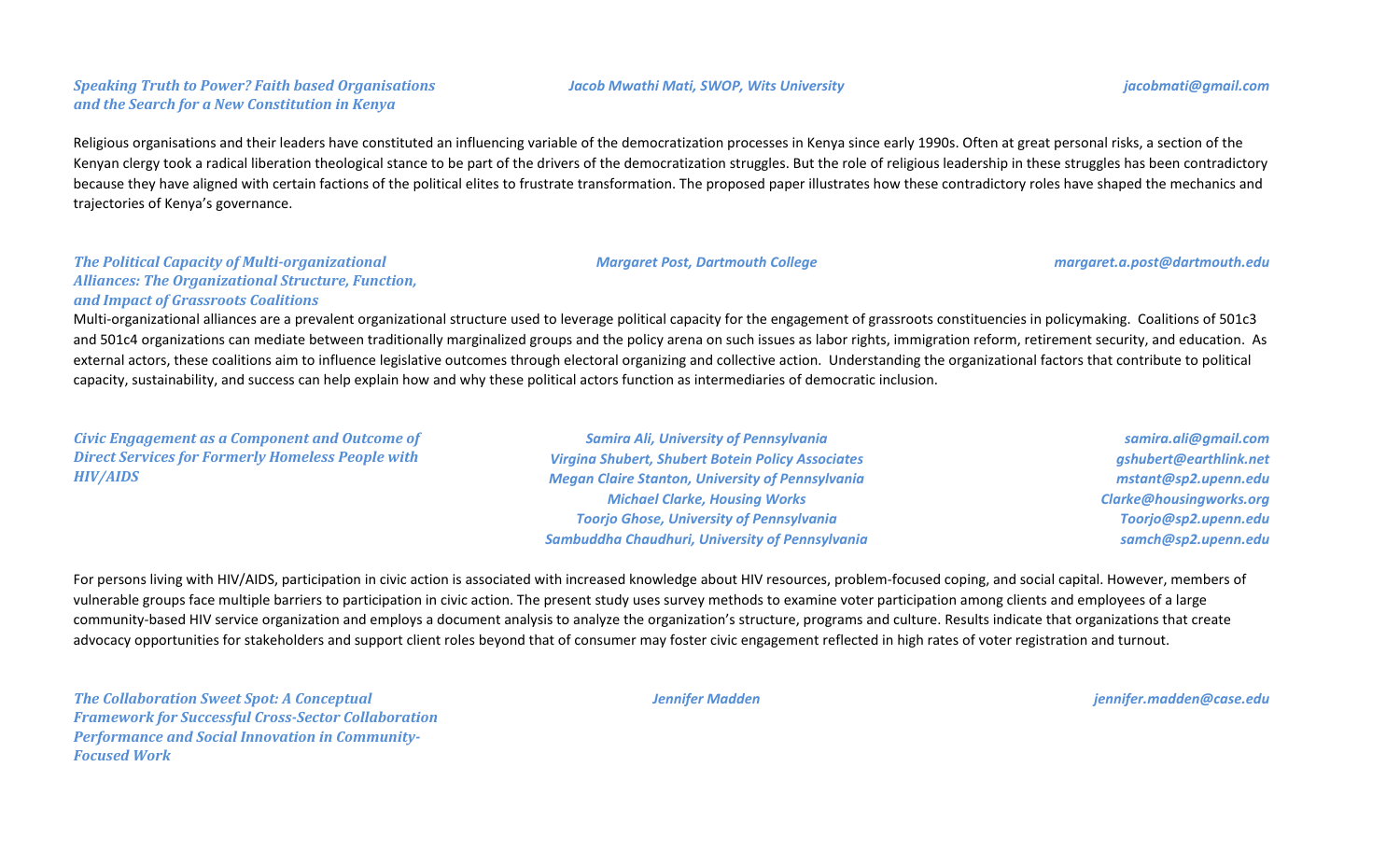Cross-sector collaboration is a viable strategy for addressing wicked problems. Qualitative research involving semi-structured interviews with 31 leaders of cross-sector collaborations in community-focused work, revealed social innovation and collaboration performance in successful cross-sector collaborations. Further, actions and behaviors of leaders of successful crosssector collaborations included moving beyond default solutions (design attitude); seeking possibilities (exploration); developing a shared vision and community connections (shared vision); and adapting to change (redesign). A theoretical framework is developed that suggests possible attractors for effective cross-sector collaboration. From this framework, a model of collaboration is proposed. An empirical study is outlined to test this model.

#### *Why Do People Become Active in Their Communities? Community-level Factors in Political and Civic Engagement*

Based on a multi-year ethnographic study of a Boston-area city known for high levels of civic and political engagement, this paper identifies conditions and circumstances that facilitate resident participation in public affairs. Most other research on this topic focuses on characteristics of individuals who do or do not actively participate in public affairs. Community-level facilitating conditions include: the presence of close-to-home visible and compelling issues; on-going challenges to those in positions of power and authority by others trying to gain power; and open spaces for the voices and actions of residents to be heard and taken into account.

*Roles of NGOs in Ex-Combatants' Reintegration Gracie Brownell, UT Arlington*

*Karabi C. Bezboruah, School of Urban and Public Affairs, University of Texas at Arlington*

*brownell.gracie@mavs.uta.edu karabib@gmail.com basham@uta.edu*

#### *Basham Randall, UT Arlington*

Reintegration of ex-combatants in post-civil war Liberia is a salient issue, with non-governmental organizations (NGOs) playing a critical role. However, little is known about the NGOs services. We examine the roles of NGOs in ex-combatants' reintegration in post-war Liberia by surveying approximately 100 NGOs executives via survey monkey and telephone. Participants' responses on NGO staff demographics, services provided, funding sources; cost of reintegration services, social workers' roles and skills required when assisting ex-combatants will be analyzed using qualitative data analysis software. Our findings will have significant implications for NGOs, donors, and policy-makers worldwide working on ex-combatants' reintegration.

# *Guatemala Since the Accords: The Movement to a*

*Mary B. McDonald, University of San Diego marymc@sandiego.edu*

#### *Liberal Civil Society*

This paper compares the NGO-sector in Guatemala before the signing of the peace accords in 1996with present day. Change in numbers in of organizations and levels of funding shows an attempted shift from a "statist" model to a "liberal" model, with increased governmental spending suggesting an alternative "social democratic" model. As described by Salamon and Anheier, these models emerge from differing historical contexts, and changes introduced in this post-conflict society that may be changing where Guatemala fits in the typology. A case study of the Ixil triangle examines this dynamic on a local level. I focus on three NGOs founded in the Ixil area..

# *Susan A. Ostrander, Tufts University susan.ostrander@tufts.edu*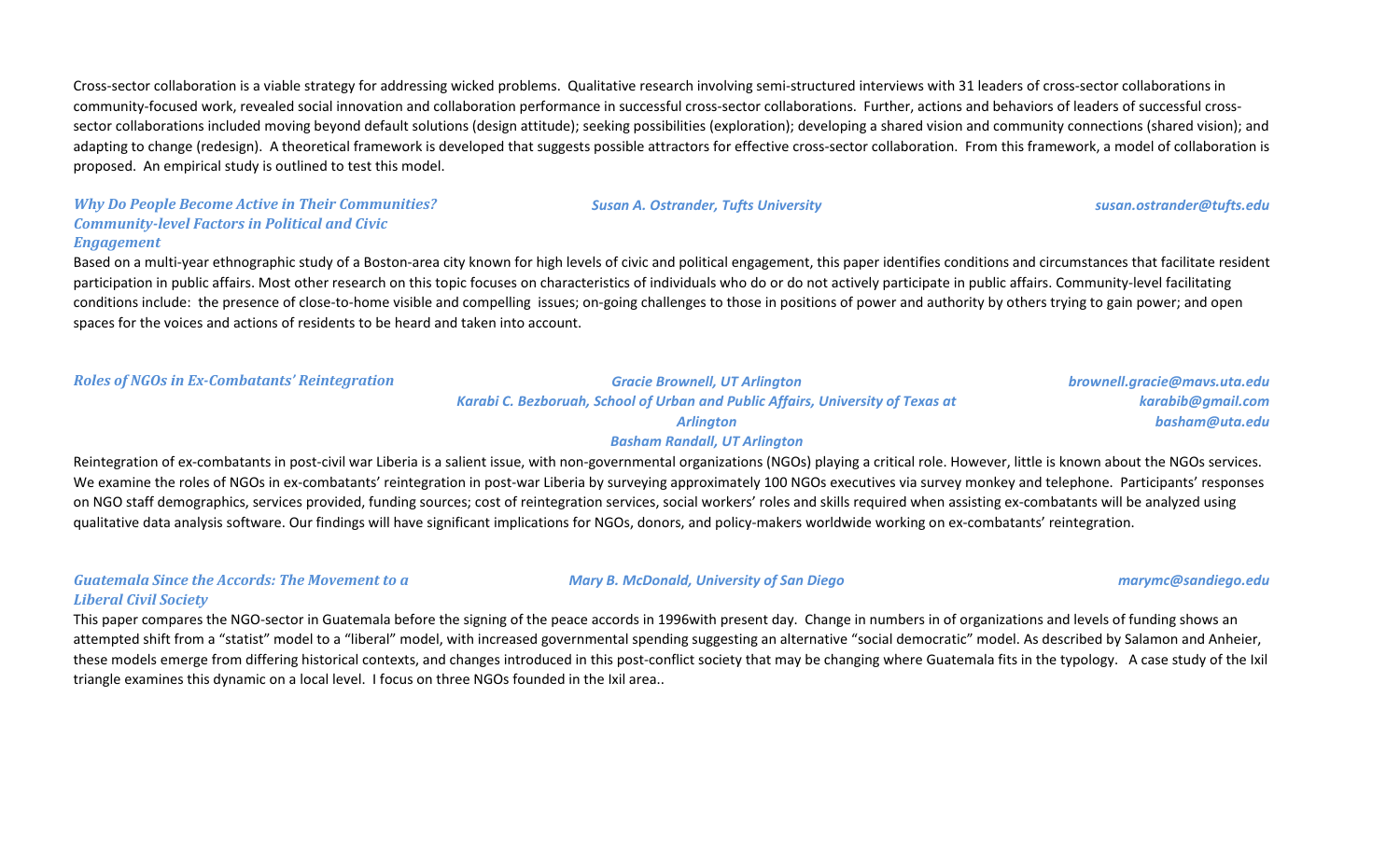#### *Margery C Saunders, SUNY College at Brockport msaunder@brockport.edu*

# *Examining Grassroots Empowerment-based Advocacy Actions among Nonprofit Human Service and Advocacy Organizations*

This research project examines empowerment-based nonprofit advocacy activities among nonprofit human service and social change organizations in several upstate counties of New York. A mailed and emailed survey collects information on advocacy activities that aim to address social and economic inequities conducted in the past two years by nonprofits. The sampling frame includes both 501c3 and 501c4 nonprofits that represents a wide variety of human service (broadly defined) nonprofit organizations, including more informal and grassroots organizations and churches involved in serving the poor, such as foodbanks and other services.

#### *Faith Based Organizations in the state of Lebanon Tania Haddad, AUB taniahad20@hotmail.com*

The weakness of Post war Lebanon allowed for the reemergence of humanitarian sectarian institutions that started providing different services to communities in Lebanon. One quarter of the organizations in Lebanon have a "self-declared sectarian affiliation". For many people, these organizations have served to provide much needed social, educational, health, and other services in areas where they are lacking. The paper will analyze the growing role of these organizations and their economic and social impact on the Lebanese Society.

*Community Healthcare Redefined: The Role of Grass-Roots Community Health Organizations and Outreach Workers in Education and Access*

This paper catalogues approaches to ground-level healthcare services using community resources. This helps alleviate the mismatch between primary care and overburdened hospitals. The other 'side-benefit' is taking hold of public expenditures. Poverty-fighting strategies are pertinent to increasing equity. Emerging economies provide a salient backdrop for studying innovative strategies. Community health workers are documented to bring a unique value to patients struggling with illness. Greatest impacts are among immigrants, elderly, and working poor. In spite of well-intended policies, disparities remain, and community groups could have an impact. The paper evaluates organizations providing community-based health services, facilitating between groups and system resources.

#### *Religious Congregations and Neighborhood Stability: A Case Study on Philadelphia, PA*

Within religious communities, there is often an assumption that the presence of religious congregations in an area is a clear benefit. This paper seeks to determine if the number of churches within a zip code can be used to predict median household income, educational attainment, and crime rates by using race, income, and education data from the 2010 Census, 2010 crime statistics from the Philadelphia Police Department, and the list of religious congregations in Philadelphia, PA from the National Center for Charitable Statistics in a series of regressions and GIS analysis.

#### *Straso Jovanovski, Rutgers University - Camden sj372@rutgers.edu*

# *Spencer Clayton spencer.clayton@rutgers.edu*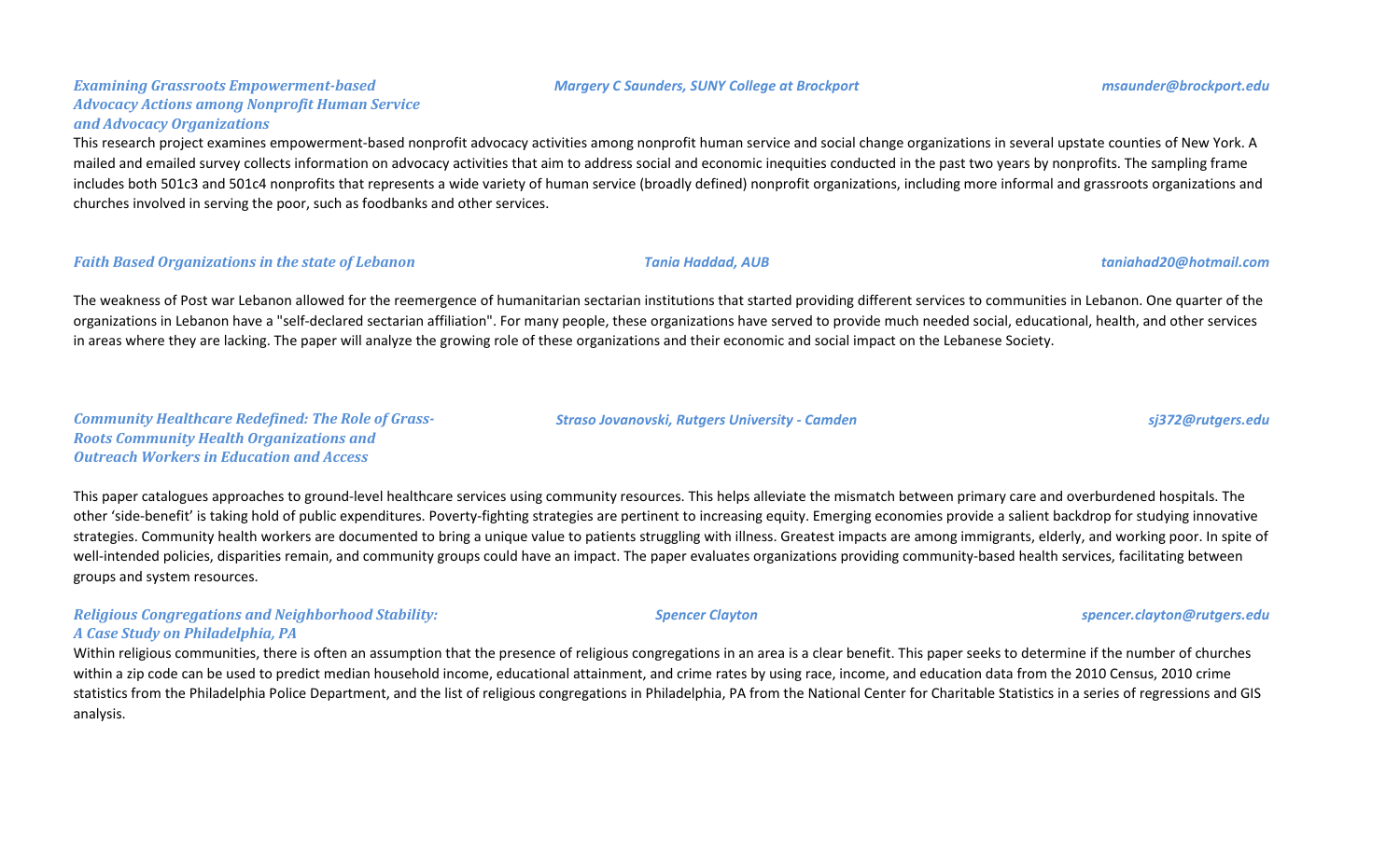# *"Back at the Table": Non-Profits to the Rescue of Local Food Systems.*

Since the early 1970's, the urban gardening pioneers, which through spontaneous actions confronted large planning agencies in some of our major cities, have grown into a full-blown movement. Today, they are organized in all kinds of organizations: urban gardening groups, community supported agriculture organizations, food justice organizations, and social enterprises, among others. They aim at restoring the contact of citizens with what they eat, and making people aware of health and nutritional disparities. What are the collective action and institutionalization challenges of these organizations? What is their collective potential to promote economic development in poor neighborhoods, where they mostly operate?

| <b>Informality, Grassroots Democracy and Social</b>     |
|---------------------------------------------------------|
| <b>Inclusion: Determining the Roles of NGOs in</b>      |
| <b>Deepening Democratic Praxis in Urban Informality</b> |

*Ralph S. Brower Francisco Magno, De La Salle University* *redento.recio@dlsu.edu.ph rbrower@fsu.edu magnofra@gmail.com*

This study examines the conditions of urban informal players in Metropolitan Manila as they engage in grassroots democratic praxis that creates mechanisms for social inclusion. It analyzes the critical role that NGOs play in helping grassroots organizations demand for legal recognition and seek social inclusion. The findings form a rich description and analysis of the dynamics of informality, grassroots democracy and social inclusion in the largest metropolitan region in the Philippines, which could later be contrasted against similar urban areas in other countries.

### *Explaining Worker Center Presence in 2011: A Cross Sectional Analysis*

Although worker centers serve important purpose of advocating for marginalized immigrant workers, little has been written about them. The present study seeks to demonstrate how recent changes in demographics and economy are related to this new organizational form. Following research in social movements, the author investigates the influence of political opportunity and resource mobilization on the distribution of worker centers in U.S. A census of all active worker centers in 2011 was developed. Negative binomial regression results indicate that service sector employment and civil rights organizations exhibit significant cross-sectional correlation with worker center presence at the state level.

*The Pedestal Effect: A Comparative Analysis of Stakeholder Perceptions of Nonprofit and For-profit Organizations in Crisis*

Studies have shown that people appear more likely to trust nonprofit organizations than for-profit organizations. Given a crisis situation, however, the effect of transparency or lack of transparency on charitable nonprofit organizations may be different than the effect on a for-profit business. Results of this experimental study demonstrated that stakeholders do, in fact, have higher levels of trust in nonprofit organizations; however, given a crisis situation, trust in these organizations fell further than trust in their for-profit counterparts, indicating a 'Pedestal Effect.'

#### *Ramon Borges- Mendez, Clark University rborgesmendez@clarku.edu*

#### *Mindy Minyi Chen, UCLA Department of Social Welfare mindy@post.harvard.edu*

#### *Giselle A. Auger, Duquesne University giselleauger@yahoo.com*

# *Redento Bolivar Recio, DLSU Jesse M. Robredo Institute of Governance*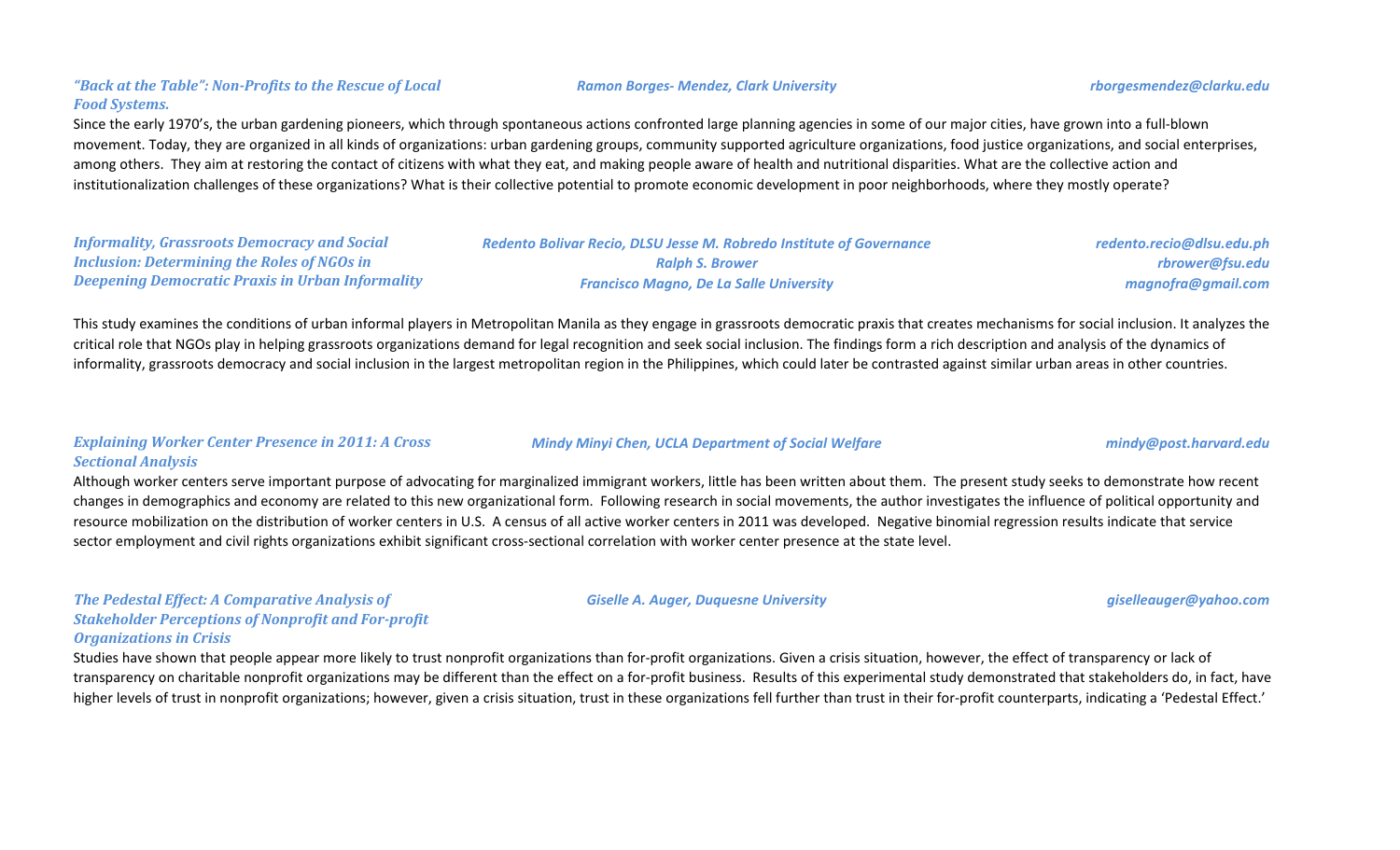Since the recession of 2007, steep cuts have been made to education, which have resulted in fewer academic opportunities for at-risk and vulnerable students. Low-income and minority children are particularly susceptible to a "summer setback" and falling behind in reading and math. This study examined the relationship of program quality to student outcomes. First, we describe how "high" and "low" performing programs were identified based on two types of outcomes: student perceptions regarding confidence and readiness for school and academic impact. Second, an analysis on how the high and low performing sites differed on qualitative assessments of program quality.

### *The Geographical Distribution of Nonprofit Human Service Organizations (NHSOs) and the Community Need for Social Services*

*Hyeon Jong Kil, Center for Civil Society UCLA Mindy Minyi Chen, UCLA Department of Social Welfare*

*hyeonjongkil@ucla.edu mindy@post.harvard.edu*

The purpose of the current study is to examine the relationship between the community need for social services and the NHSOs located within those neighborhoods. Using a spatial regression analysis technique with U.S. Census Data and National Center for Charitable Statistics data, this study found that the need for social services is not an important factor in explaining the variation of the density of NHSOs nor does it significantly and positively affect the geographical distribution of NHSOs. An important implication is that government should re-assess strategies to improve unbalanced and ineffective human service provisions in the United States.

*Examining the 'Social Constructionist Paradigm' of Social Profit Effectiveness: The Impact of Leadership Group Cohesion on Effectiveness Evaluation*

*Jurgen Willems, Hamburg University jurgen.willems@wiso.uni-hamburg.de*

This article builds on earlier seminal contributions that deal with effectiveness as a social constructionist concept. Starting from this paradigm the distinction is made between 'unique individual perceptions' and 'shared perceptions' of an organization's effectiveness. The concept of group cohesion is introduced to explain the extent to which people agree on their organization's effectiveness (shared versus unique perceptions). For a sample of 402 board members and executives from 44 organizations, the relationship is tested between group cohesion and (agreement on) effectiveness. Results show that higher group cohesion relates to higher effectiveness scores, but also to higher agreement on it.

*Capacity Building for What? Exploring a Multi-Level Framework for Understanding the Impact of Capacity Building Initiatives in Small Nonprofit Organizations*

*Tara K. Bryan, University of Nebraska at Omaha tbryan@unomaha.edu*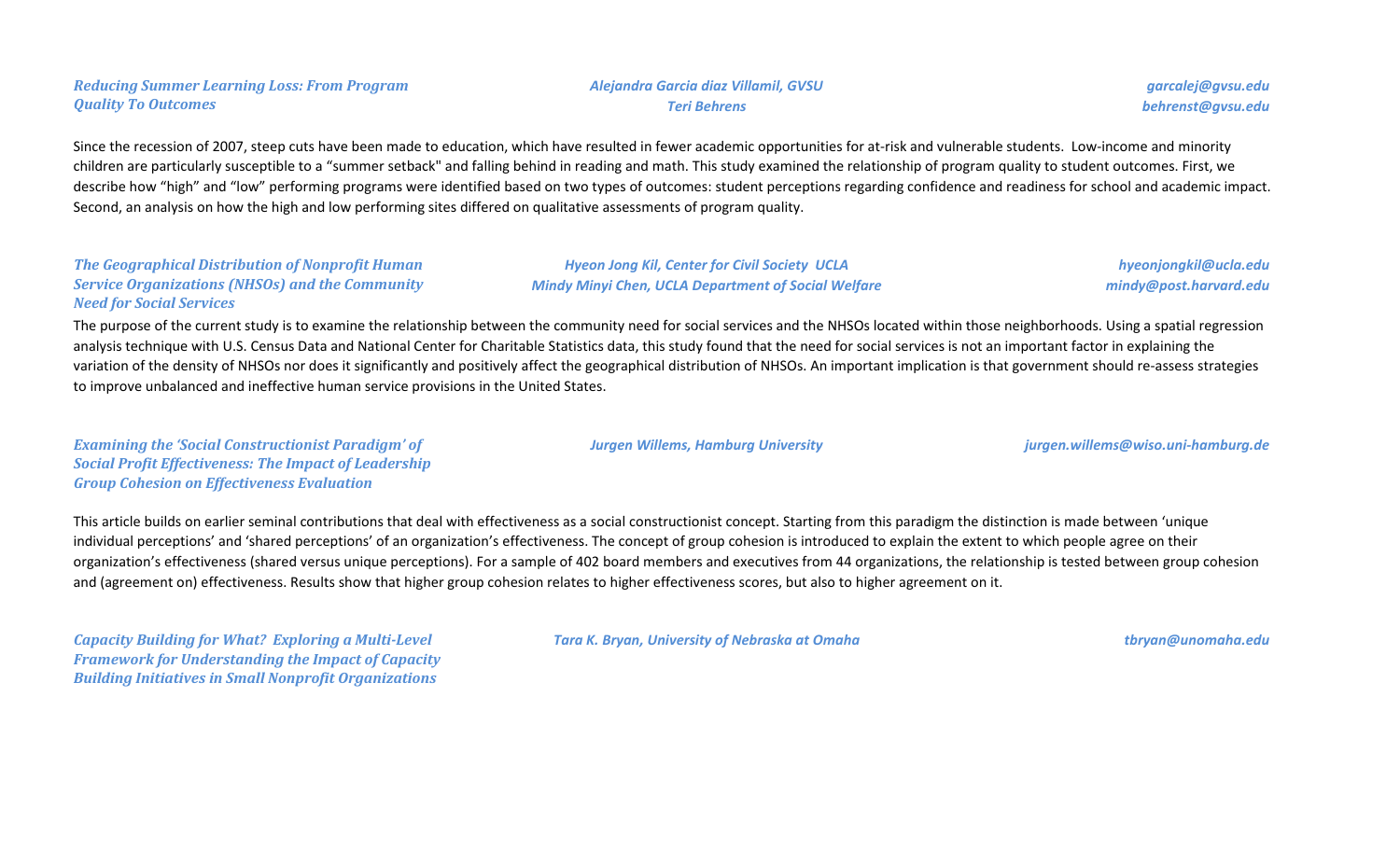Though capacity building programs and activities are increasingly a funding priority for both government and private grant-making organizations, there are still questions about the outcomes associated with capacity-building programs. This paper addresses this question by utilizing a multi-level framework for understanding the impact of capacity building initiatives in small nonprofit organizations. Based on interview data from two different capacity building initiatives, one from an urban area and one from a rural community, this research suggests that the impacts of capacity building programs can be assessed at three levels: the organization/participant, group cohort and community level.

# *Determining the Optimal Donation Acceptance Policy for Habitat for Humanity: The Economic Acceptance Quantity (EAQ) Model*

Habitat for Humanity of Ventura County operates two ReStores, or discount home improvement centers, where they sell donated material. The revenue from the ReStores directly supports the building of new homes. As the supply rate of donations exceeds the demand rate for material, the ReStores require a donation acceptance policy that maximizes revenue. We propose the development of an economic acceptance quantity (EAQ) model to determine which donations to accept, when to accept them, and how many to accept. We further plan to develop near optimal heuristics for use at the ReStores and evaluate them in a discrete event simulation.

### *Not Everything That Can Be Counted Counts, And Not Everything That Counts Can Be Counted*

#### *Cleopatra Grizzle, Rutgers University-Newark cgrizzle@andromeda.rutgers.edu*

*Robert Shearer, Pepperdine University robert.shearer@pepperdine.edu*

This study sets out to investigate whether donors are influenced by and support performance measurement in non-profit organizations. This study is comprised of a mixed methods approach that begins with a quantitative model determining the relevant factors involved in affecting donations to charitable nonprofit organizations and follows-up with a qualitative multi-case study that aims to establish governance factors undetectable by quantitative analysis that help determine which nonprofits measure performance.

# *Social Purpose Enterprises for Marginalized Social Groups*

*Andrea Nga Wai Chan Sherida Ryan, University of Toronto Jack J. Quarter, University of Toronto* *andrea.ngawai.chan@gmail.com sherida@openflows.net jack.quarter@utoronto.ca*

This paper presents findings from a research project that examined 12 social purpose enterprises in primarily the Greater Toronto Area. The social purpose enterprises generate income through market-based activities while meeting their social mission of providing employment, training, and/or services to marginalized social groups. The findings indicate that the enterprises do not have a major economic impact on the participants, but important benefits to the participants' human and social capital as well as their psychological well-being were found.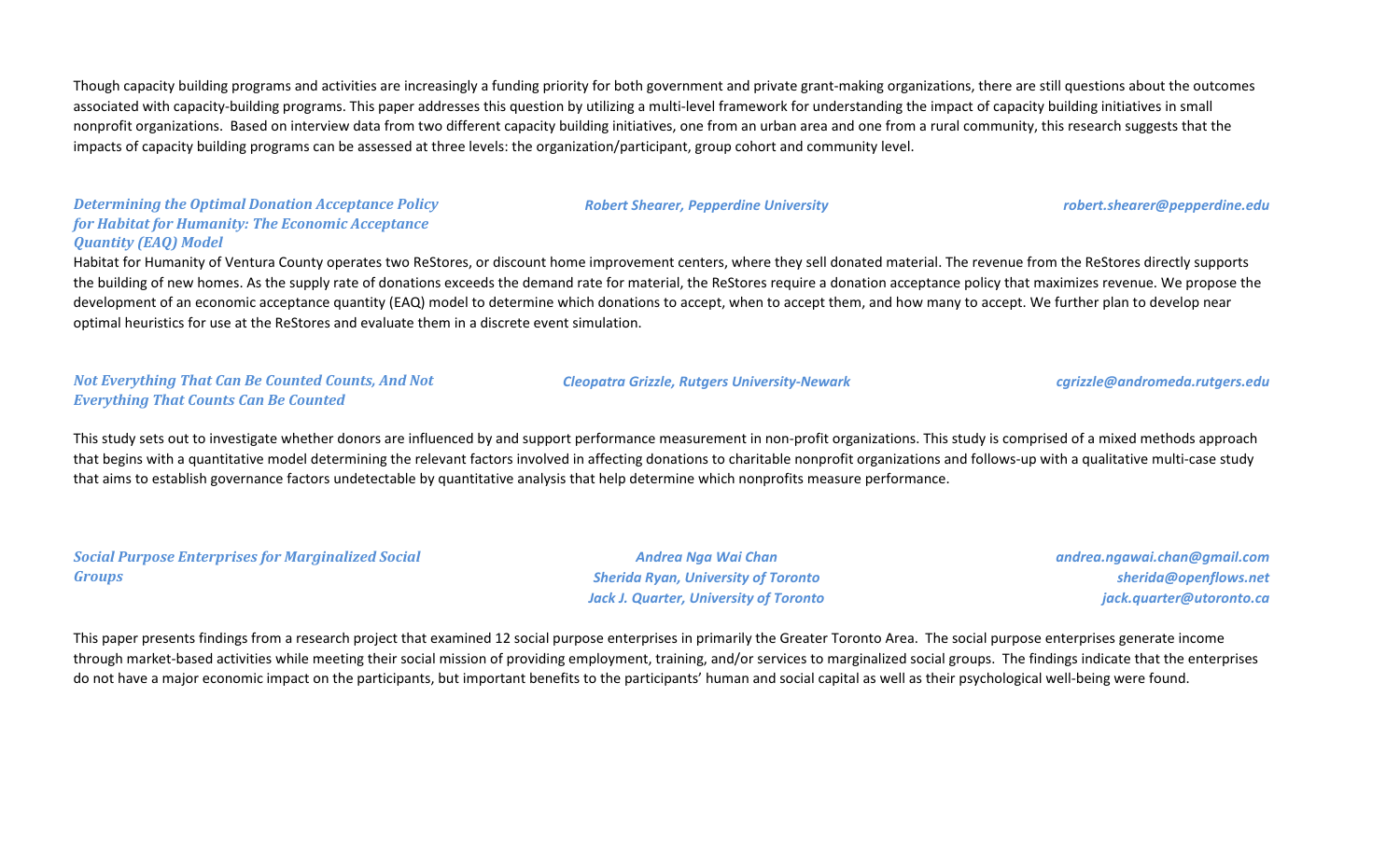# *Nonprofit Financial Measures: What Do They Capture?*

# Accounting ratios are often used to evaluate nonprofit financial health, but how much do we really know about them? I organize the most commonly employed accounting ratios into one of four constructs – solvency, liquidity, profitability, and operating margin. Preliminary results from a factor analysis performed on the ratios provide evidence that accounting ratios, routinely classified as representative of larger constructs, do not relate to one another as expected. The idea that various accounting ratios reliably and accurately measure singular underlying constructs is a widely held and deeply entrenched notion, a notion that needs rethinking in the nonprofit context.

#### *Mixed Methods and Civic Engagement: Qualitative and Participatory Contributions to an Asset-based Approach*

This paper assesses how a diverse range of qualitative and participatory methodologies, in combination with quantitative approaches, inform the role of assets in civic engagement among economically disadvantaged populations. While quantitative methods provide important insights into civic engagement, alternative methods reveal the ways in which assets - including social, human, cultural, and political capital - are acquired and leveraged through civic engagement.

# *Speaking and Being Heard: How Advocacy Organizations Gain Attention in the Social Media World*

*Chao Guo, University of Pennsylvania Gregory D. Saxton, University at Buffalo, SUNY* *chaoguo@sp2.upenn.edu gdsaxton@buffalo.edu*

Using "number of retweets" as a proxy of "attention," we ask: How does an advocacy organization get supporters' attention with its social media messages? We address this question by investigating the Twitter use of 188 advocacy organizations. From the pool of 100,607 tweets sent by the organizations with a Twitter account (150 out of 188) during the first half of 2012, we randomly selected 250 high-attention tweets (i.e., tweets with the highest number of retweets) and 250 low-attention tweets. Our data analyses reveal interesting patterns in terms of who gets attention and what gets attention.

*School-Based Philanthropy Education and Engagement in Indiana: A Pilot Study Evaluating generationOn Schools*

*Amy Nichole Thayer, Indiana University Lilly Family School of Philanthropy Ming Hu, Indiana University-Purdue University Indianapolis Una Osili, Indiana University Amir Hayat, Indiana University Purdue University Indianapolis*

*amynthay@iupui.edu huming@umail.iu.edu uosili@iupui.edu adhayat@indiana.edu*

#### *Christopher Ramsey Prentice, University of North Carolina Wilmington prenticecr@uncw.edu*



*Allison Stagg, Brandeis University Jodi Benenson, Brandeis University* *Allison.S.Stagg@gmail.com benenson@brandeis.edu*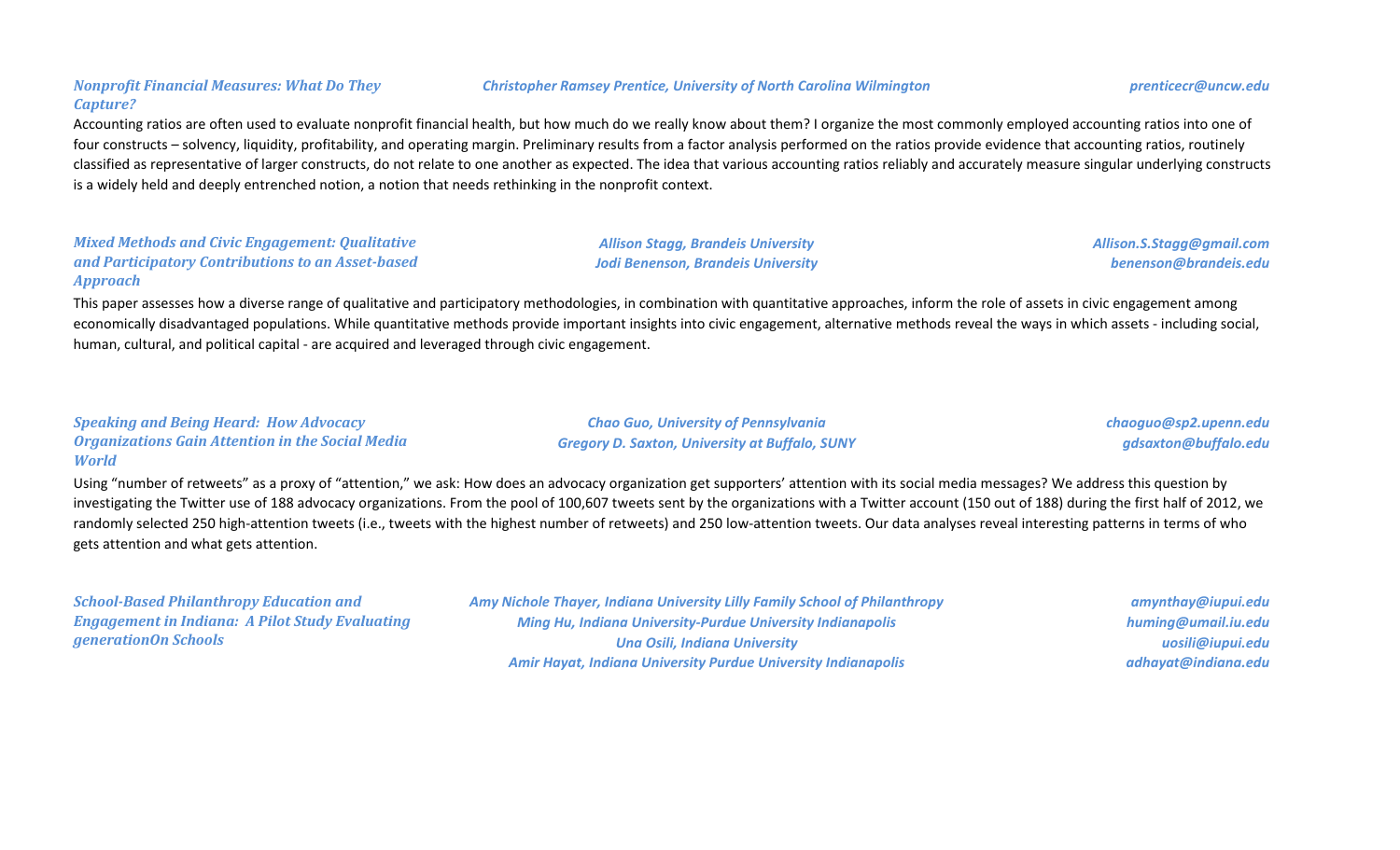Youth philanthropy education has been present in the United States since the 1980s. However, few studies examine the impact of relevant programs upon students' civic and philanthropic engagement, prosocial behaviors, and empathy at the K-12 level. Using case studies from generationOn and the Youth Philanthropy Initiative of Indiana (YPII), the researchers have created a pilot evaluation of K-12 philanthropy education in Indiana. A mixed-methods approach including teacher interviews, and student focus groups and surveys has been used. The findings create an evaluation plan that informs future studies and practices in youth philanthropy programs.

# *Do Organizational Factors Influence the Outcome of Social Enterprise?*

Recently, social enterprises are expanded continuously, so it is timely to suggest effective management for sustainability of social enterprises. Therefore, this study was conducted to explore various organizational factors which influence on social enterprises' economic and social outcomes. This study investigated the effects of strategic factors, management system, external environment and organizational culture on the outcomes. Strategic factors emerged as the most critical factors for both outcomes. Human resource management and innovative organizational culture affected economic outcomes. Among external environment, community support has significant effect on social outcomes. Based on the results, implications were suggested for management and further research.

*Understanding Political Use of Performance Information in Nonprofit Organizations*

*Shuyang Peng, Rutgers University- Newark Peter P Hoontis, Rutgers University – Newark Sanjay K. Pandey, Rutgers University- Newark*

*shuy.peng@gmail.com phoontis@rutgers.edu skpandey@andromeda.rutgers.edu*

Political use of performance information serves as a critical advocacy tool for nonprofit organizations in communicating with key stakeholders. It has great potential to assist nonprofit organizations to advocate their public service mission and survive during times of economic difficulty. Given its critical role, this study investigates (1) in what ways and to what extent performance information is used for advocacy purpose in nonprofit organizations, and (2) what are the driving forces behind such use. To address the research questions, the study utilizes qualitative data that are collected in interviews of key employees in fifteen human service nonprofit organizations.

# *Catherine Humphries Brown, University of Nebraska at Omaha c.humphries.brown@gmail.com*

### *Foundation-Funded Nonprofit Capacity Building Programs: A Systematic Review of Programmatic Purposes and Design*

Much of the conversation about foundation-funded nonprofit capacity building is characterized by either highly generalized discussions or somewhat context-specific standalone case studies. This paper seeks to bridge these two types of literature by presenting the results of on a content analysis of approximately 450 narrative descriptions of foundation-funded nonprofit capacity building programs, in order to identify and articulate the purposes and design of such programs. Ultimately, this evidence addresses the larger question of how such programs contribute to the many roles nonprofit organizations are, collectively, expected to play—ranging from the delivery of public services to strengthening civil society.

*Signals of Virtue: Who Uses Voluntary Transparency Programs?*

*Mary Kay Gugerty, University of Washington gugerty@uw.edu*

*Sangmi Cho sangmicho@ewha.ac.kr*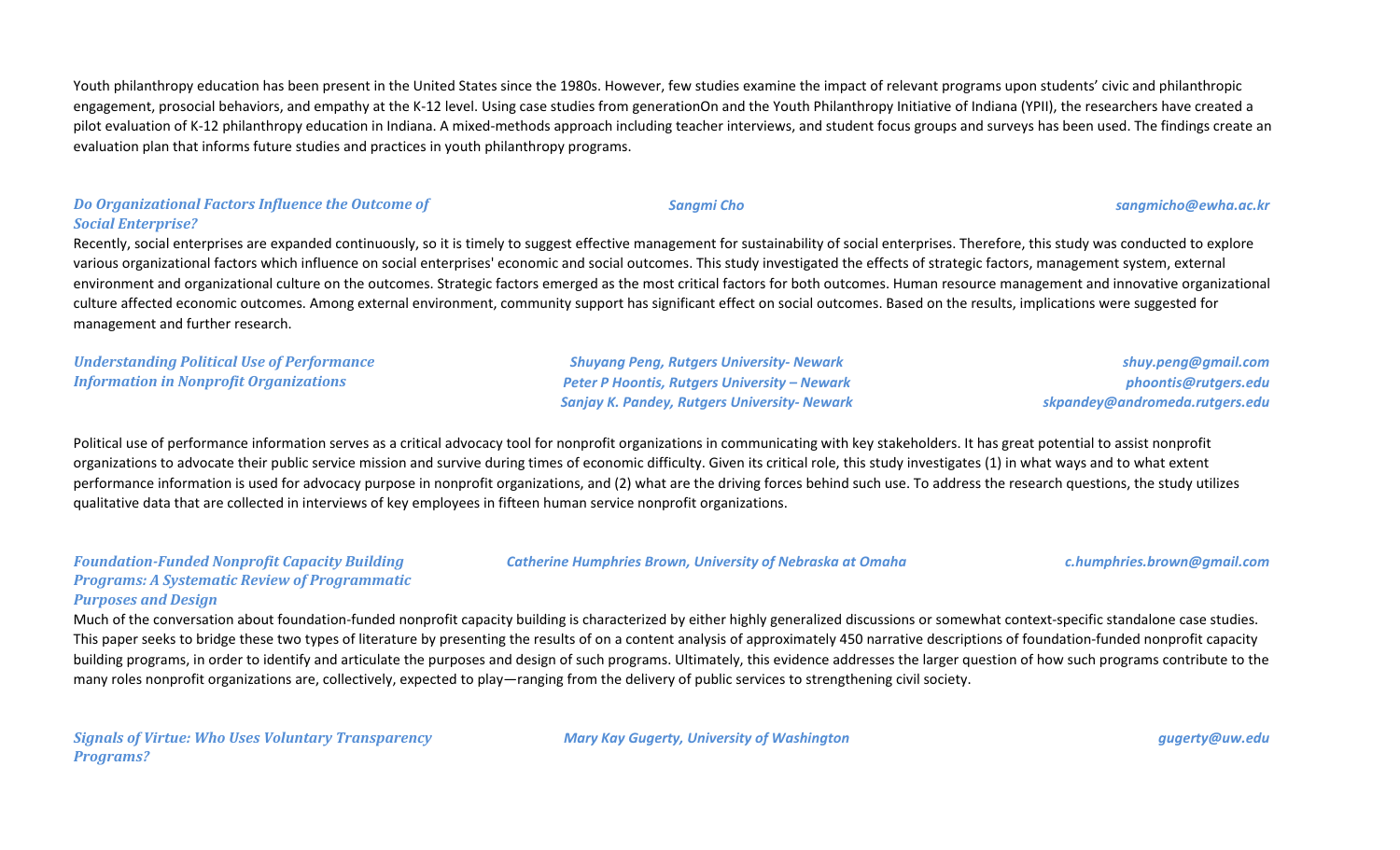Voluntary accountability and standard-setting programs among nonprofit organizations are on the rise. Previous work has argued that such mechanisms are signals designed to provide information on nonprofit quality to external stakeholders. But voluntary programs are costly to design and maintain, since are they are collective forms of regulation. Transparency offers a potentially cheaper and simpler mechanism for signaling virtue, one that is seemingly under-utilized. This paper examines the use of Guidestar's voluntary Exchange Seal program by nonprofits in the Pacific Northwest region of the United States, arguing that participation is highly influenced by the presence of alternative voluntary signaling mechanisms.

# *Tackling Neighborhood Blight: Assessing the Role of Community Based Development Organizations in Reducing Urban Poverty*

Poverty perspectives play a vital role in shaping community based strategies. For nearly 60 years, community based development organizations (CBDOs) have been major players in rebuilding urban neighborhoods. Despite their accomplishments, there is a lack of research identifying the success of these efforts. Moreover, research related to community development suggests that CBDOs should develop programs grounded in multiple poverty perspectives (Bradshaw, 2007). This study finds that, CBDOs programming that develop multiple practices to address the complex and overlapping sources of poverty are more effective in reducing urban poverty compared to programs that address a single source.

#### *Understanding Nonprofit Performance: The Case of Nonprofit Nursing Homes*

Nonprofit organizations are under great pressure to demonstrate that they are effective in fulfilling their mission. This paper will examine how performance measurements and evaluations impact performance in nonprofit nursing homes and how nonprofit managers use data collected to improve their organization's performance. Overall, this paper will to contribute to the literature by expanding upon what is known about performance in the nonprofit sector and how managers use data to improve the performance of their organization.

*SIMO: A Model to Describe the Relationships Between Nonprofit Organization Strategy, IT/Mission* 

#### *Alignment and Outcomes*

This investigation identifies relationships found in nonprofit organizations between strategic and organizational factors that enable and inhibit IT alignment, the use of information technology strategies and tools in ways that support organizational strategies, and ascertain the extent to which performance outcomes are influenced by those relationships. Demonstrated relationships comprise a new theoretical model to explain the influence of strategy and IT alignment on outcomes in NPOs. This model expands upon business sector achievements by adapting and integrating existing business-sector strategy typology and IT alignment models with a nonprofit outcome measurement model in light of unique characteristics of the nonprofit sector.

#### *Nathaniel Sean Wright, University of Louisville nswrig02@louisville.edu*

*Sarah L. Pettijohn, The Urban Institute spettijohn@urban.org*

*Kelly Ann Trusty, Western Michigan University kelly.a.trusty@wmich.edu*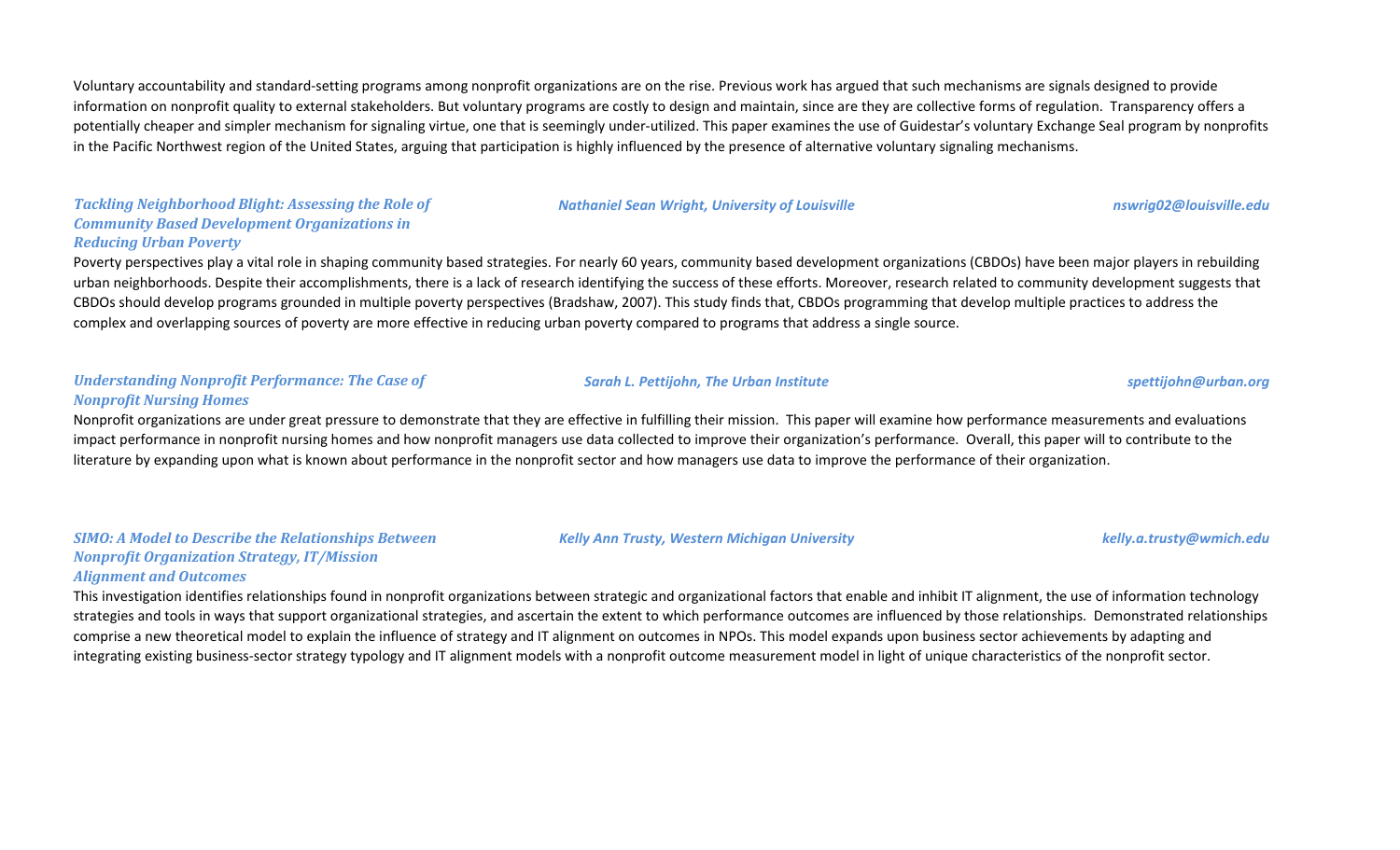#### *Building China's Nonprofit Leadership: Adapting Training Curriculum to Increase Knowledge and Action*

*Andrew J Germak, Rutgers, The State University of New Jersey Katie Findley, Rutgers University Chien-Chung Huang, Rutgers University Doug Behan, Rutgers School of Social Work*

*agermak@ssw.rutgers.edu kfindley@ssw.rutgers.edu chuang@ssw.rutgers.edu dbehan@ssw.rutgers.edu*

This paper delineates the process of adapting Western training curricula for China's nonprofit sector. It evaluates two trainings that were developed to equip Chinese nonprofit leaders with the skills to address a range of social problems rapidly unfolding throughout China. Effectiveness data from these trainings is examined. Participant qualitative data and trainer experiences provide evidence for challenges and successes in material preparation, trainer selection, use of culturally appropriate methods, and examination of training effectiveness. Special emphasis is given to lessons learned with discussion of their potential impact on future training collaborations for Chinese nonprofit leaders.

*Market-based Income Strategies, Mission-based Objectives: Exploring the Relationship between Earned Income and Program Expenses for Nonprofit Arts Organizations Jamie Levine Daniel, Ohio State University (John Glenn School of Public Affairs) [levinedaniel.1@osu.edu](mailto:levinedaniel.1@osu.edu)*

This paper analyzes the revenue and expenses of 14000 nonprofit arts organizations from 2005 to 2011, using data collected as part of the Cultural Data Project. The analysis will be crosssectional, with time-series used to observe changes over time for organizations reporting data from 2009-2011 Key findings may illustrate the connection between increased expenditure on earned income initiatives and effects on mission-based programs and services. They may also demonstrate that alignment of earned income strategies with the target market and missionrelated services are important predictors of the extent to which additional earned revenue is spent on program related expenses.

### *So the Organization has a Social Network Presence, Now What?*

For nonprofit organizations, social network websites such as Facebook, Twitter and LinkedIn are nothing new. However, many organization do not have a systemic plan to measure and analyze the valuable data from the social media performance. Currently, literature is lacking that provides plans to measure the performance of social network users for nonprofit organizations. Similarly, little data exists to measure the benefits of proper social media utilization. This paper picked up 100 nonprofit organizations in the U.S. and examined the relationship between the investment of social media and the performance, especially the fundraising performance of the organization.

*What Factors Explain the Variation in the Use of Outcome Measures by Nonprofits?*

*Chongmyoung Lee clee18@ncsu.edu*

*Wanzhu Shi, University of Central Florida wanzhu.s@knights.ucf.edu*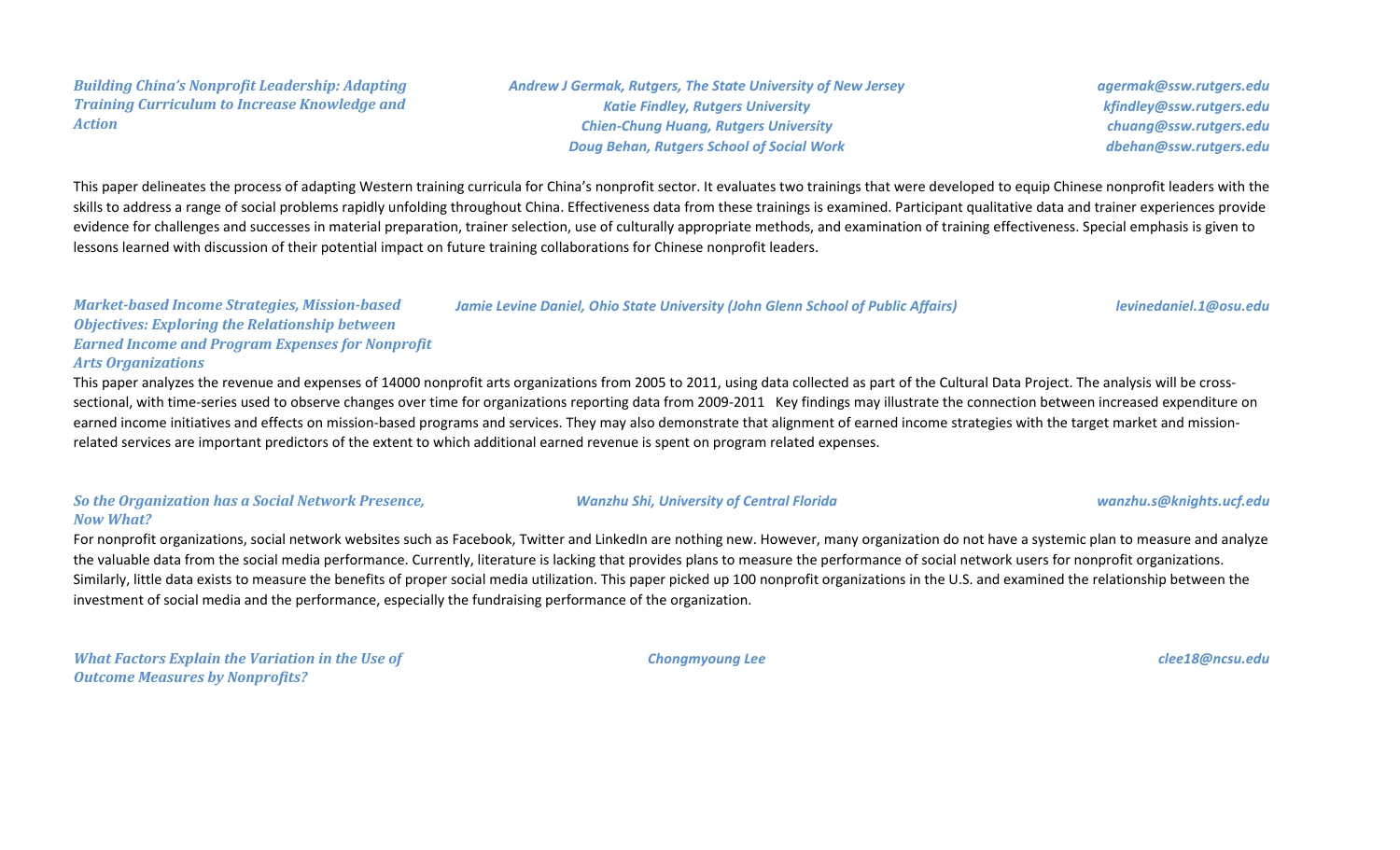Performance measurement has received increasing attention in nonprofit sector. Most authorities suggest that balanced performance measurement systems require measures of inputs, processes, outputs and outcomes. In many ways, outcome measures are the most important of these measures because they indicate whether the nonprofits have actually produced important changes for its clients. But there is a great deal of variation in the use of outcome measures by nonprofits. This study investigates what factors explain this variation in the use of outcome measures, focusing on human service nonprofits. This study will provide implications on balanced use of performance measures and goal alignment.

# *It's All About Performance: Does Public Funding Indicate Success for Arts Organizations?*

#### *Alicia Schatteman, Northern Illinois University aschatteman@niu.edu*

*Quentin Wodon, World Bank qwodon@worldbank.org*

Arts organizations represent about 10% of all charitable organizations in the country and can be found in every community. The purpose of this research is to determine if arts organizations that receive government funding produce greater outcomes. Data for this study will come from the Cultural Data Project (CDP), the emerging national standard for data collection in the arts and cultural sector. Non-financial information is collected and will be analyzed for all participating arts organizations in the State of Illinois comparing performance data of those who receive state funding with those who do not.

#### *Faith-inspired, Private Secular, and Public Schools in sub-Saharan Africa: Market Share, Reach to the Poor, Cost, and Satisfaction*

On the basis of data from 16 African countries, this study suggests that: (1) The market share of faith-inspired schools is at 10-15 percent and that of private secular schools is similar; (2) Faithinspired schools reach the poor more than private secular schools; (3) The cost of faith-inspired schools for households is higher than that of public schools but lower than that of private secular schools; (4) Faith-inspired and private secular schools have higher satisfaction rates among parents and tend to perform better; and (5) Parents using faith-inspired schools emphasize religious education and moral values.

*The "So What?" Question: The Value of Performance Data for Nonprofit Providers and Their Funders*

*David A. Campbell, Department of Public Administration Kristina Lambright*

*dcamp@binghamton.edu klambrig@binghamton.edu*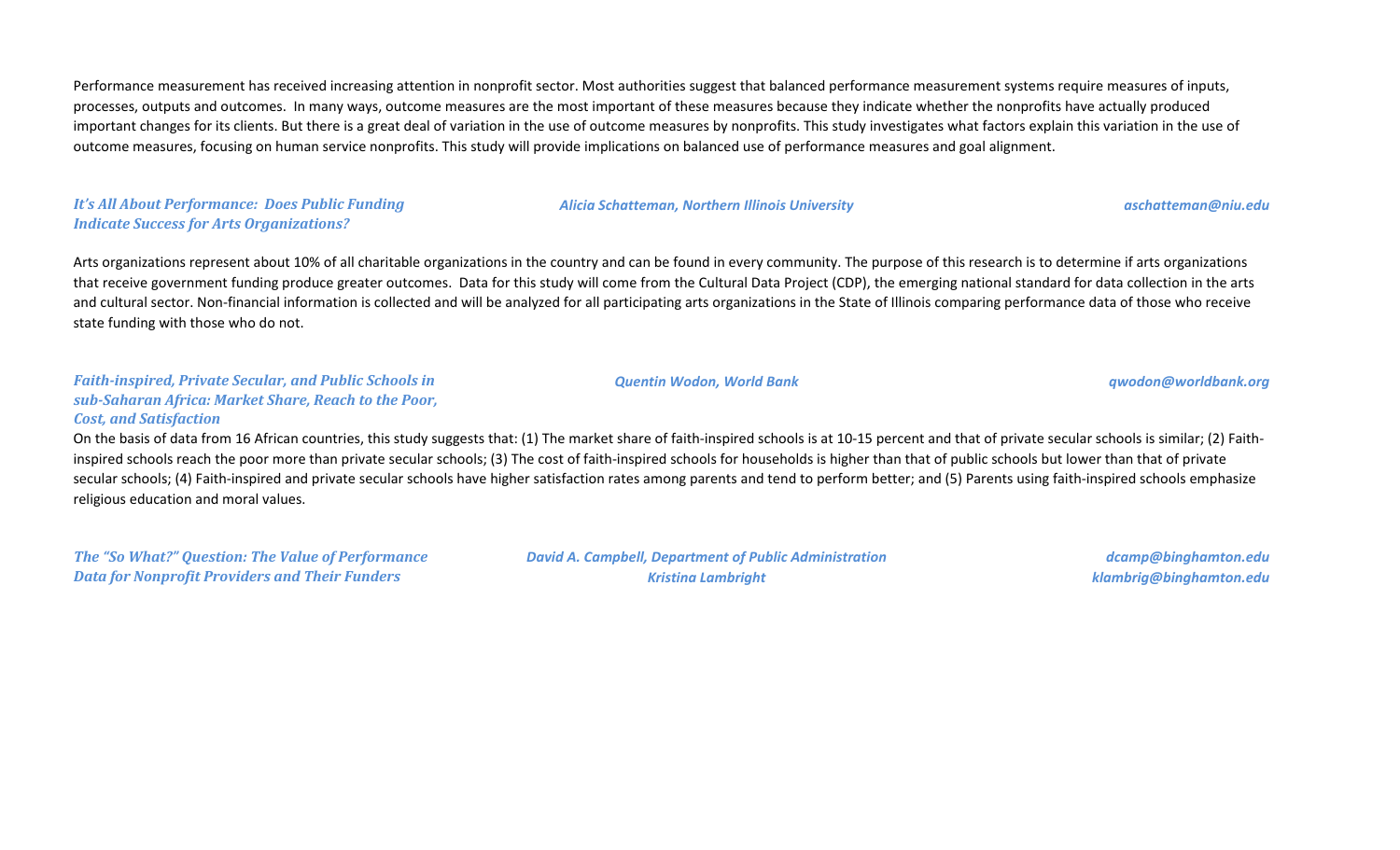Recent accountability research has focused on building theory to explain motivations for the collection of performance information, such as assessing effectiveness, responding to constituent needs or demonstrating achievement of varied goals important to different stakeholders. Researchers have focused less on the utility of performance information among those groups. This study uses data from a regional survey of human service funders and providers, along with a subsample of follow up interviews to deepen our understanding of those groups' perceptions of the usefulness of the performance information they collect. This study contributes new knowledge to our understanding of nonprofit accountability and performance measurement.

# *Mental Health Peer Providers: Low-wage/lowinfluence Mirage or Revolution?*

#### *James M. Mandiberg, Silberman School of Social Work at Hunter College jm945@hunter.cuny.edu*

Peer providers, people with serious mental health conditions who have been trained as service providers, increasingly are being added to traditional mental health services. This paper explores this trend in light of the hope by some that this will lead to a revolution in mental health services, or is merely a way of gaining service plan compliance by recalcitrant service users. Conflicting expertise and goals between employee groups are explored through the lens of professionalization, and potential dangers to the aspiration of peers are explored through past experiences of other paraprofessional and low-wage workers, and through the author's peer research.

# *Why Will We Ever Learn? Measurement and Evaluation in International Development NGOs*

To understand how and why international NGOs are focusing on measurement and evaluation, this article examines data from a survey of the member organizations of InterAction, a consortium of 196 international development and humanitarian assistance NGOs based in the US. Results reveal that the desire to understand program effectiveness and the presence of external requirements are associated with an increased focus on measurement and evaluation. However, the impact of NGOs' largest single revenue provider, small individual donors, appears to be insignificant. Additionally, funding from within the NGO sector itself is associated with a decreased focus on measurement and evaluation.

# *Measures of Organizational Effectiveness in Higher Education Institutions*

### *Claudia Petrescu, Eastern Michigan University Peggy Liggit, Eastern Michigan University*

### *cpetrescu@emich.edu pliggit@emich.edu*

The changes in the external to the higher education system led higher education institutions to face several challenges in an era when there is a clear need and demand for highly educated workforce. Accountability in higher education is one area that needs to be better understood and addressed. Through a through literature review, this paper provides a listing of present measures of organizational effectiveness in higher educational institutions. It aims at understanding how we can use indicators of effectiveness and efficiency to influence change and adaptation in higher education nonprofits.

*An Analysis of the Solvency and Sustainability of Nonprofit Fiscal Sponsors*

*William Hettinger, University of Phoenix School of Advanced Studies whettinger@baypath.edu*

# *George E. Mitchell, The City College of New York gmitchell@ccny.cuny.edu*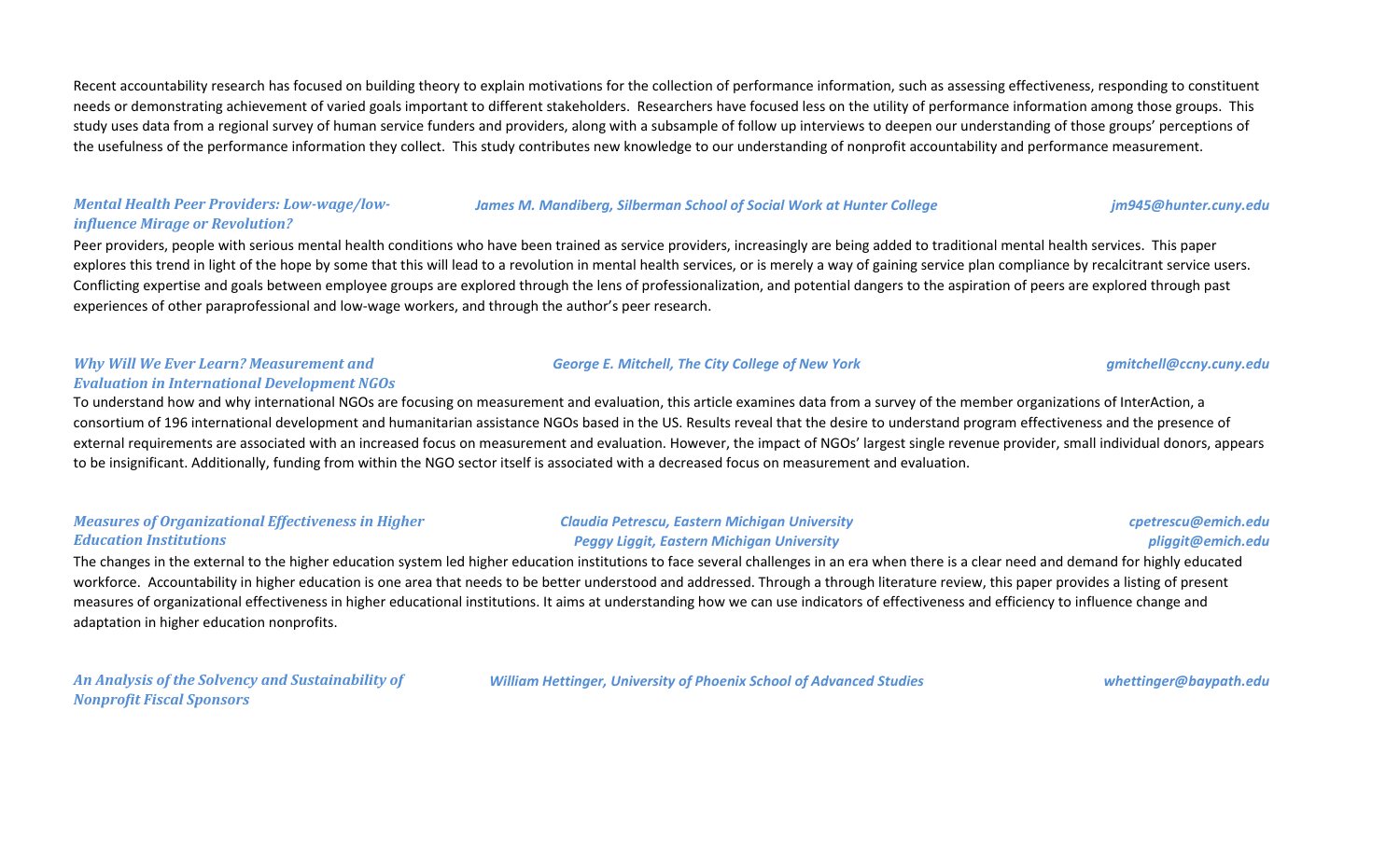Fiscal sponsors provide a common administrative platform and legal structure that enables small groups and individuals to focus on mission and social purpose and not on the administrative details of a 501(c)3 organization.

A common question in the non-profit world following the 2012 failure of a major fiscal sponsor is "How fiscally stable are non-profits fiscal sponsors?"

To answer this question, the author conducted an evaluation of the financial status of more than 80 non-profit fiscal sponsors based on financial data reported on the organization's 990s. The results indicate serious deficiencies that could affect the sustainability of fiscal sponsor organizations.

#### *The Impact of Population Characteristics on Nonprofit Demise in Georgia Jung-In Soh, Andrew Young School of Policy Studies, Georgia State University jinsoh@gmail.com*

Human service nonprofits have the highest rate of organizational closure. Given an increased need for services, what factors contribute to their demise? I propose a study utilizing survival analysis to examine the relationships between population diversity, size, and human capital, and the demise of human service nonprofit organizations. The proposed study is an application of theories of nonprofit formation on nonprofit demise and an extension of for-profit regional theories of organizational failure. Practically, the findings of the study may influence location decisions of nonprofit practitioners as well as nonprofit policies by local policymakers.

### *Co-determination: The Work of Frontline Staff in Nonprofits with Strong User Voice*

### *Lehn M. Benjamin, George Mason University David C. Campbell, University of California, Davis*

### *lbenjami@gmu.edu dave.c.campbell@ucdavis.edu*

Nonprofit performance continues to be a concern among donors, policymakers and the public. Many models and metrics have been developed to measure nonprofit performance. Based on interviews with frontline staff and an extensive literature review, we show that these models are program centric rather than client/constituent centered. More specifically we show how these models frame clients/constituents as a site of intervention, overlooking their voice and agency. In contrast, when we look at the work of frontline staff we see that a large part of their work involves co-determination: working with clients/constituents to determine the path for change.

#### *Community Variation in Nonprofit Financial Capacity and Sustainability*

*Marcus Lam, Columbia University School of Social Work Lindsey M. McDougle, University of Pennsylvania*

*ml3260@columbia.edu lindseymcdougle@hotmail.com*

This study examines variation in the financial capacity and sustainability of nonprofit human service organizations across communities in San Diego county, CA. We further examine the relationship between capacity and sustainability and measures of community need. Results suggest variation in current term capacity but not long term capacity and sustainability and that percent minority in a community is negatively related to current term capacity. This study contributes to the nonprofit geography literature by extending our knowledge of the distribution of human service nonprofits to their ability to maintain services and relating nonprofit capacity and sustainability to community characteristics.

*Expectations and Experience: The Adoption and Use of Community Data Systems*

*Robert L. Fischer, Case Western Reserve University Jeffrey L. Brudney, University of North Carolina Wilmington*

*fischer@case.edu brudneyj@uncw.edu*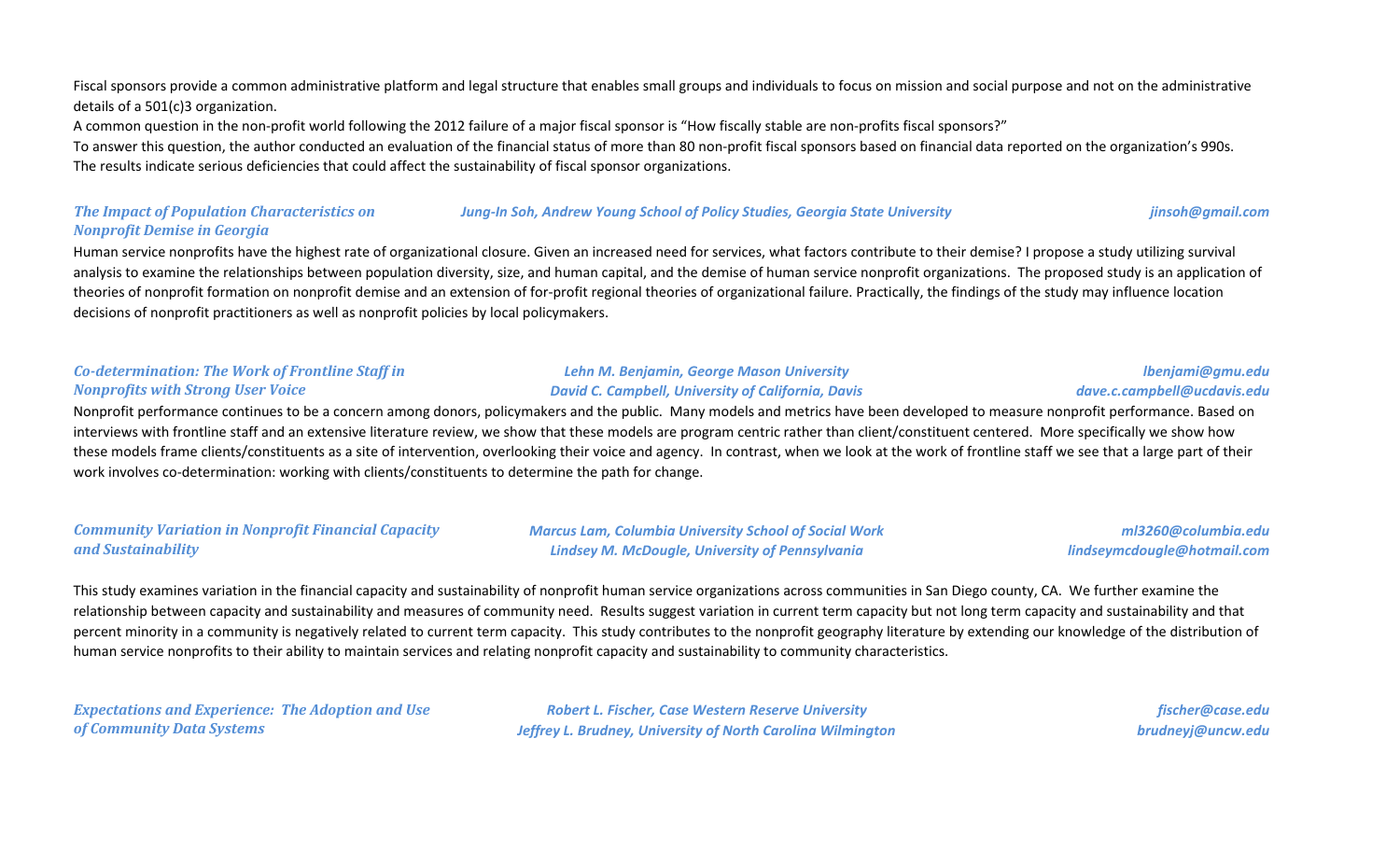Social and economic data on the needs of communities have been available for some time. A movement is underway to match these data on community needs with data on community assets in regional electronic data portals. These portals offer geo-mapping and basic data, and present a potentially powerful community tool to inform the work of nonprofits and community planners. Yet, research has not yet explored the development of these systems and the benefits they may have realized. The proposed paper examines how these resources have been established and are being used in a sample of areas, based on a set of key informant interviews.

#### *The Help-Seeker's Voice in Recovery from Substance Abuse*

#### *Thomasina Borkman, George Mason University tborkman@gmu.edu*

Self-help groups (shgs) epitomize the strong user voice. Addiction groups such as Alcoholics Anonymous and the non 12-step alternatives endorse abstinence as a policy. Typical shg research ignores attendees key beliefs; this paper examines the role of abstinence in a large online survey (N=9,341) of people in alcohol/drug recovery. A minority of attendees in 12 step and alternative groups were found to reject abstinence in their definition; other findings are presented. The results raise the question would groups maintain more involvement if some nuanced definition of abstinence were endorsed?

*Cost Effectiveness of Food Pantries Divya Wodon, Nonprofit Research Project Naina Wodon, Nonprofit Research Project Quentin Wodon, World Bank*

*diwodon@wis.edu nawodon@wis.edu qwodon@worldbank.org*

This paper proposes a methodology for measuring the cost effectiveness of food distribution programs for the poor and for analyzing the determinants of cost effectiveness. The methodology is applied to Target's Meals for Minds, a program providing free food in selected public elementary schools. The experience of the program in Washington DC suggests that although the share of nonfood costs in the program is substantial, the benefits generated by the program for the poor are high because the cost of purchasing the food is lower than the prices charged by supermarkets for similar products and because most beneficiaries are poor.

*Program Design of Voluntary Accountability Clubs Joannie Tremblay-Boire*

*Aseem Prakash, University of Washington Mary Kay Gugerty, University of Washington* *jboire@u.washington.edu aseem@uw.edu gugerty@uw.edu*

Given that public scandals have damaged the reputation of the sector, legitimate nonprofits have started to use voluntary regulation programs as a signal to differentiate themselves from illegitimate nonprofits. But are some nonprofit voluntary programs systematically more likely to monitor members and enforce compliance? We examine whether certain characteristics (such as length of time the program has been in existence, location, geographical scope, and issue focus) are systematically associated with the strength of the monitoring and enforcement systems of more than 200 nonprofit voluntary regulation programs compiled by the One World Trust.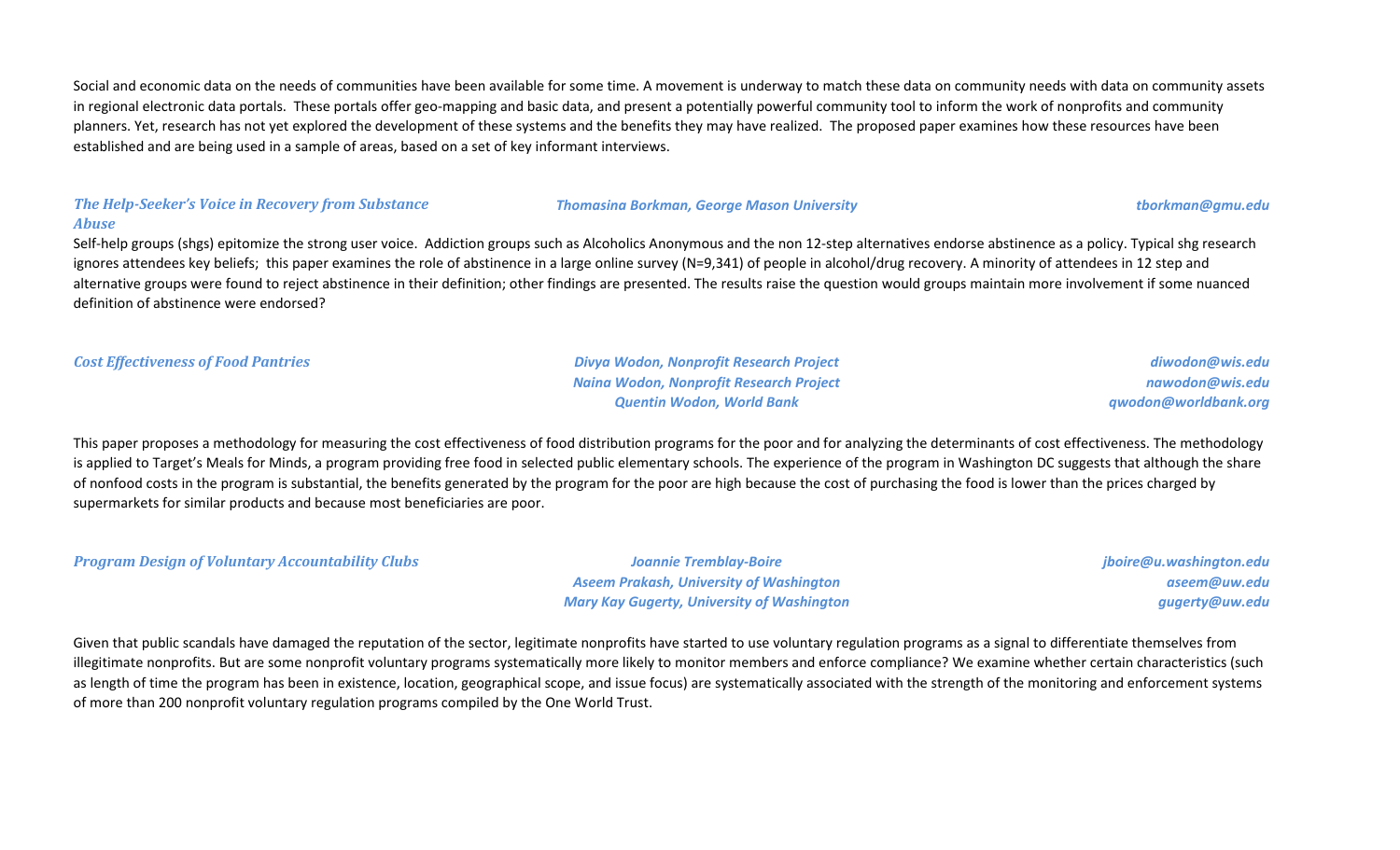#### *Understanding the Impact of Social Entrepreneurship: A Study of Faith-based Social Enterprises*

Despite the enthusiasm over social entrepreneurship as the solution to tackle many of today's difficult social problems, pundits express their uneasiness about the lack of understanding on how and under what circumstances social enterprises (SEs) effectively achieve their goals. In this study, we introduce two critical factors that shape the effectiveness of SEs: organizational intent and organizational image. By organizational intent, we mean an organization's collective commitment toward a clear and measurable goal. Organizational image is how organizational members construe how others view their organization. We examine the question using a unique dataset collected from 119 faith-based social entrepreneurs.

#### *Social Entre/Intrapreneurship: An Economic Perspective*

The mad rush to fund, discuss, and convene around the topic of social entre/intrapreneurship, and to recognize, celebrate, and reward social entre/intrapreneurs, may well have placed the cart way out in front of the horse. This project integrates several applicable strands of economic theory in order to create the missing foundation, and as such is squarely in a direct line of economic theory applications to social benefit phenomena.

### *Failure Theories and the Nonprofit Sector Curtis Child, Brigham Young University*

## *Eva Witesman*

The purpose of this article is to evaluate the various "failure theories" according to how well they describe the purpose, origin, and evolution of the nonprofit sector. We begin by documenting the role of theory in nonprofit studies. We then discuss the essential characteristics of the prevailing failure theories, including their centrality to the field over the last quarter century. Next, we provide critique of the theories based on four criteria. Finally, we suggest theoretically and empirically robust alternatives to failure theories, highlighting supply theory because of its attention to the entrepreneurs who constitute the sector.

*Entrepreneurial Orientation and Effectiveness in the Greek Nonprofit Sector: The Mediating Role of Organizational Learning Christina Giannopoulou, Athens University of Economics and Business chrgian@aueb.gr*

The present study empirically investigates the relationship between entrepreneurial orientation in its five dimensions (innovativeness, risk-taking, proactiveness, competitive aggressiveness, and autonomy) and organizational effectiveness in the Greek nonprofit sector as well as whether organizational learning mediates this relationship. The results of this study indicate that the two out of the five dimensions of the entrepreneurial orientation construct have statistical significant relationships to organizational learning and nonprofit effectiveness. Moreover, organizational learning is positively related to effectiveness in the Greek nonprofit sector, and perfectly mediates the relationship between innovativeness and nonprofit organizational effectiveness.

*Charles M. Gray, University of St. Thomas cmgray@stthomas.edu*



*cchild@byu.edu ipmstaff@byu.edu*

*mindong.lee@wheaton.edu steve.rundle@biola.edu*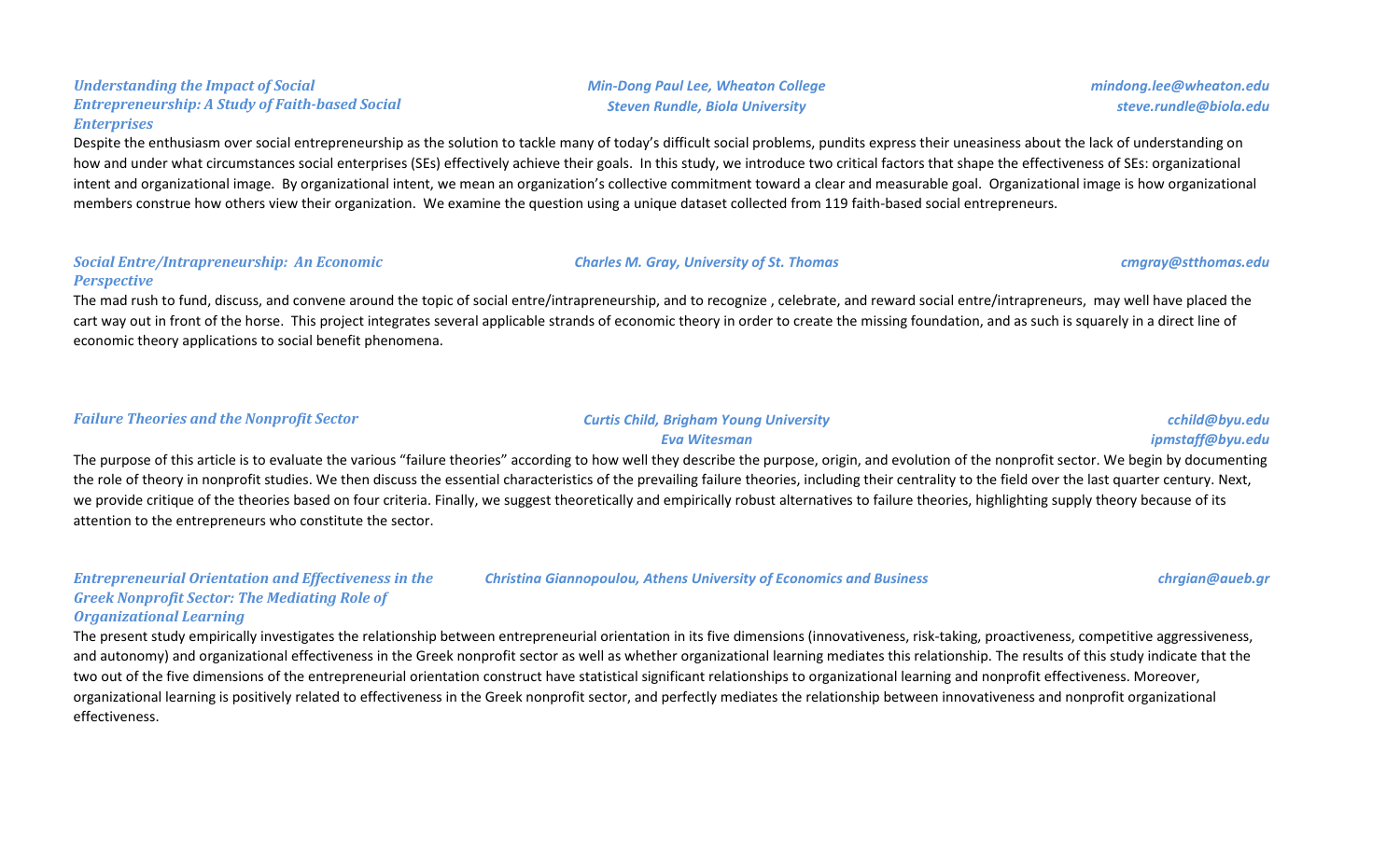There is uncertainty about how new organizational fields are evolving, especially in the rapid transition of emerging economies, to a new institutional order and whether this requires some revision of existing theory. The proposed paper is an attempt to fill this gap in the existing literature of institutional theory through an analysis of discourses as produced by various institutional entrepreneurs to understand how social entrepreneurship has been constructed as a new organizational field in an emerging market, China, and in a western, developed country, UK, during the last three decades.

*Social Entrepreneurship, Polycentricity, and Dispersed Knowledge*

*Gordon E. Shockley, Arizona State University Peter M. Frank, Wingate University Brendon Johnson*

*shockley@asu.edu pfrank@wingate.edu brendontjohnson@gmail.com*

Our paper seeks to apply Elinor and Vincent Ostrom's concept of polycentricity (e.g., E. Ostrom, 1999; V. Ostrom, 1991) and Friedrich Hayek's insights into the economics of knowledge (e.g., Hayek, 1945) to understand the process of social entrepreneurship

*Government-Driven Social Enterprise Hee Soun Jang, University of North Texas*

*Kyujin Jung, University of North Texas*

*heesoun.jang@unt.edu kyujin@gmail.com*

The purpose of this research is to explore the global phenomenon of social enterprise and analyzes government driven social enterprise programs in South Korea. The nonprofit failure theory allows us to meaningfully analyze the distinctive features of government policy to support maturation of social enterprises in the environment of South Korea. By using Social Enterprise Survey conducted in 2010, our empirical study reveals that social context of South Korea appreciates government program to legitimize non-governmental social entities. This study finds government driven approaches in South Korea generally overcome nonprofit failures.

*Superfluity in Times of Scarcity. Slack and the Mothers of Inventions in Civil Society Organizations (CSOs).*

*Johannes Sebastian Leitner, UAS bfi Vienna Michael R. Meyer, WU Vienna*

*johannes.leitner@fh-vie.ac.at Michael.Meyer@wu.ac.at*

Even though first indications of a relation between organizational slack and innovation in organizations are evident, the precise mechanisms determining this influence are not yet entirely clear. Two studies by Nohira and Gulati (1997) and Nohria and Gulati (1996) propose a U-shaped relationship between organizational slack and innovation which is confirmed in a more elaborated survey by Geiger and Cashen (2002). Drawing on this background, this paper seeks to provide a more sophisticated model that explains better the relationship between organizational slack and innovation in CSOs.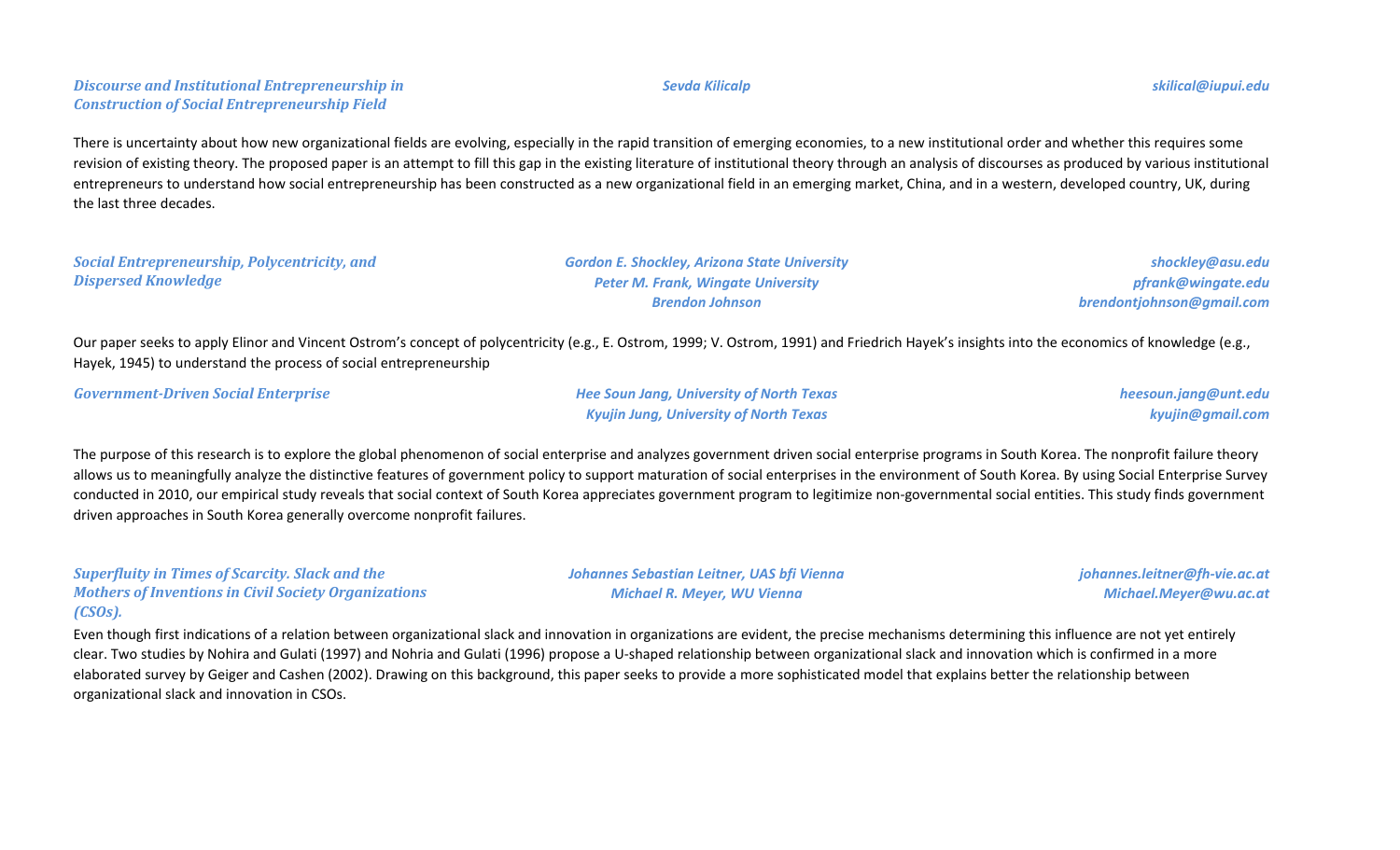### *Between Markets and Charity: Understanding the Hybridization of Social Good Provision*

Maryland was among the first states to adopt a new legal form in 2011 for organizations that did not want to take the traditional for-profit or nonprofit forms. Through interviews with founders of Maryland public benefit corporations, the paper examines the motivations and incentives behind the choice of legal form, based on a framework derived from the literatures on social enterprise and the economics of nonprofit firms.

### *Doing Well, Differently? A Comparison of Corporate Forms in Social Enterprise Start-ups*

The term "social enterprise" is both extraordinarily popular and extremely nebulous; to offer clarity, this study asks which internal and external elements differentiate social enterprise corporate forms from each other during the first year of life. We hypothesize that very little differentiates the forms at this stage, whether in terms of funding, motivation, or environmental resources. Initial findings from multi-site interviews of different forms indicate mixed support for the hypotheses, including wide variation in the prevalence of commercial revenue and social motivation. This suggests a need for a broader typology to fit the empirics of social enterprise.

### *Businesses for Society: Analysis of the Early Adopters of the Social Enterprise B-Corps*

The paper examines the B-Corps, a new legal form for social businesses that aims, in part, to clarify the fuzziness surrounding social enterprise organizational identity. Cluster analysis will be conducted on early adopters of the B-Corps to explore similarities among organizational characteristics. Statistical tests will be performed to test hypotheses predicting the types of organizations likely to be early adopters: new entrants, organizations in positions of structural equivalence, firms sharing geographic boundaries (Weijnert, 2002), or those without clear traditional organizational identities (Zuckerman, 2000). The findings will provide the empirical foundation for studying the diffusion of a new social enterprise form.

### *Indigenous Social Enterprise and the Case for Diverse Methods for Solving Wicked Problems*

A diversity of locally appropriate social enterprise solutions are required to solve "wicked" socioeconomic problems facing indigenous communities. To enable diversity among social entrepreneurs, a different set of educational tools are required. One such tool is the inverted business case. A traditional business case studies an existing organization, a problem faced by the organization, followed by solutions to resolve the problem. An inverted business case defines a complex socioeconomic issue, briefly describes implemented solutions, determines solutions that are ascertained to be viable in a local context, followed by the formation of a project or organization to resolve the problem.

*Complements or Substitutes? B-Corporations, the Nonprofit Sector, and the Blurring Line between the Market and Philanthropy*

*Stephanie Moulton, Ohio State University Adam Eckerd, Virginia Tech*

*moulton.23@osu.edu aeckerd@vt.edu*

#### *Stefan Toepler, George Mason University stoepler@gmu.edu*

*Kate Cooney, Yale University School of Management kate.cooney@yale.edu*

# *Elizabeth A.M. Searing, Georgia State University esearing1@gsu.edu*

*Ushnish Sengupta u.sengupta@utoronto.ca*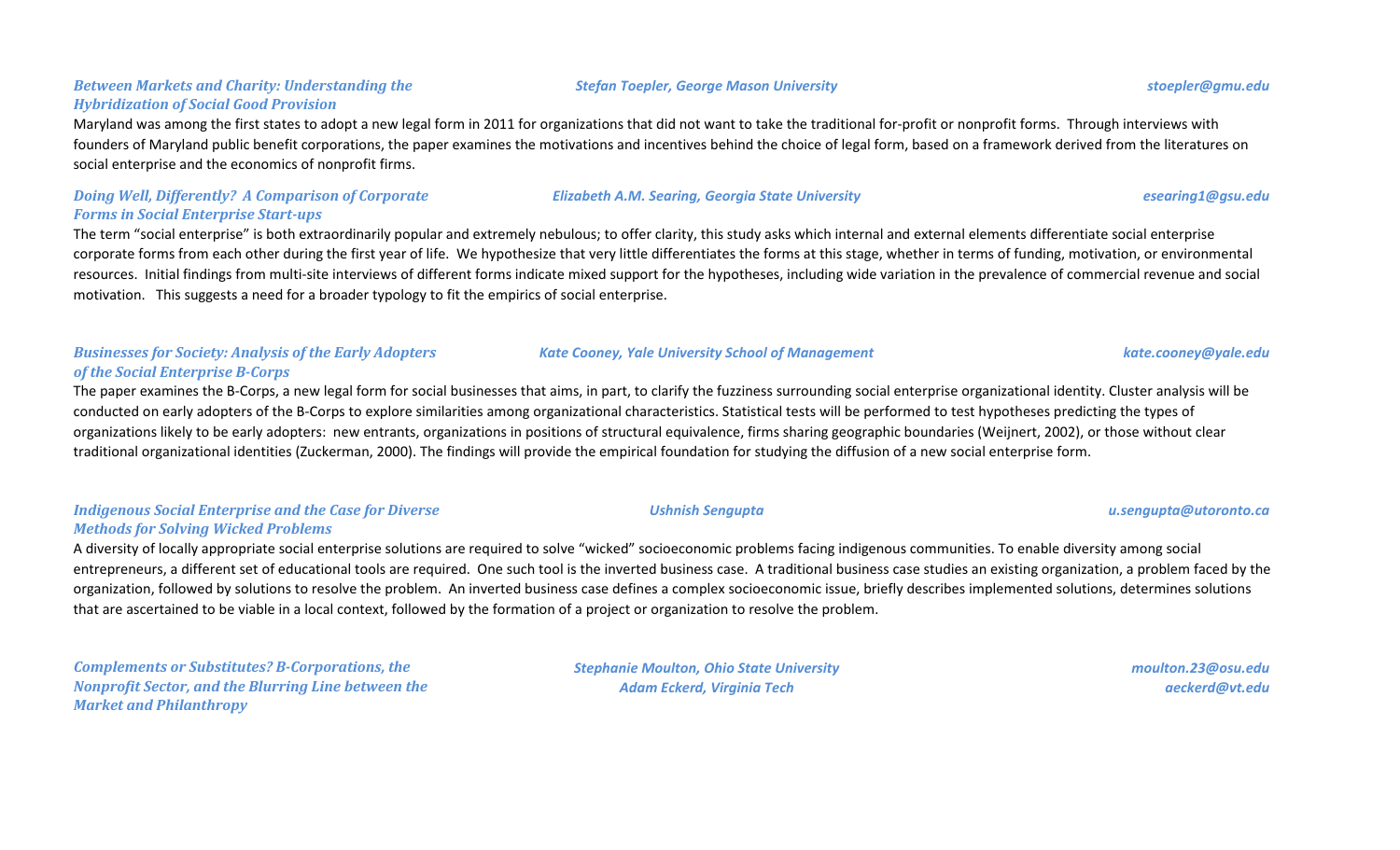More than 600 for-profit firms nationwide are now certified as "B-Corporations", legally integrating public purposes, accountability and transparency into their founding documents and stated corporate missions. At the same time, nonprofits are increasingly utilizing entrepreneurial resource acquisition strategies to provide more control over resources in a time of decreasing donations and government support. In this study, we focus on these dual trends of Corporate Social Responsibility (CSR) and Social Entrepreneurship and investigate B-Corporation strategies to affect community and environmental change.

#### *No Shades of Grey and No Flash in the Pan: A Case Study of GreyMob, an Innovative Faith-Based Social Enterprise*

GreyMob is a faith-based social enterprise in West Lafayette, Indiana. "We come alongside passionate students with big ideas and give them the resources and guidance to start faith-inspired, and socially-conscious initiatives. We're a lot like creative consultants, and a little like a non-profit business incubator" (http://greymob.com/about).

GreyMob has established a reputation at Purdue University for innovation in incubating social entrepreneurs. The director was invited speak for the first TED conference at Purdue on the topic of "innovation."

This case study explores the questions: What are the leading sources of GreyMob's innovation and creativity? Is their model sustainable and scalable?

#### *Rhetorical Framing: Examining the Message Structure of Nonprofit Organizations on Twitter*

Recently, communication and nonprofit scholars have begun to examine nonprofit organizations' use of social networking sites for communication with stakeholders. This innovative approach to communication can be appealing to nonprofits as resources become scarcer and, in the case of Twitter, can be more effective in engaging stakeholders (Lovejoy & Saxton, 2012). As such, the purpose of this study was to explore the message structure of nonprofit organization Tweets, to provide insight to types of persuasive appeals used by these organizations to engage and connect with their stakeholders, both innovatively and effectively in a changing communication landscape.

#### *Assessing Information and Communication Technology (ICT) Adoption Decisions of Kenyan Nonprofit Organizations*

Despite growing interest in media technology adoption and use by nonprofit organizations, organizational decision-making at small- and medium-sized organizations is understudied. This study focuses on small and medium-sized organizations and looks at the adoption of the Ushahidi platform, a tool designed for collecting, aggregating, and mapping information. Based on fieldwork in Kenya, this research contributes to the growing body of work on technology adoption and use by nonprofit organizations. Through an analysis of the individual characteristics of potential adopters, the characteristics of the technology, and the contextual factors surrounding the decision, we begin to understand the complexity of adoption decisions.

*Stephen Bruce Preece, Wilfrid Laurier University spreece@wlu.ca*

*Giselle A. Auger, Duquesne University giselleauger@yahoo.com*

*Melissa Tully, University of Iowa melissa-tully@uiowa.edu*

*Richard Clark, Indiana University School of Philanthropy clarkrs@iupui.edu*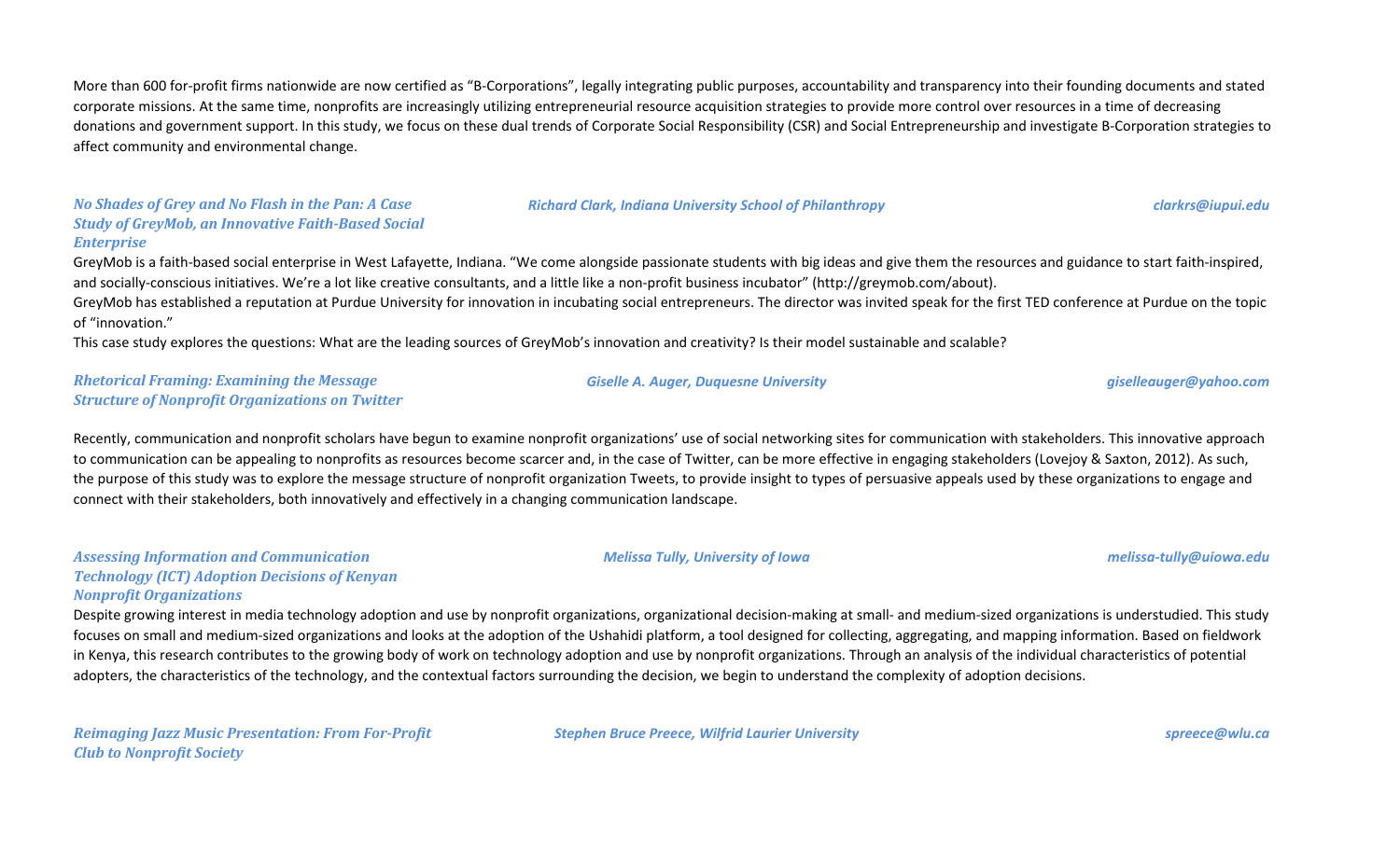Presenting professional jazz in a for-profit club format creates a tension between artistic considerations and the profit motive. Using the experience of a recently formed, volunteer-run organization—the Grand River Jazz Society—the suggestion is made that jazz presentation may benefit from nonprofit status. In an effort to simplify operations and preserve the traditional club format, a shared-space partnership was developed with an existing hotel, separating artistic concerns with basic venue logistics and service. This example provokes theoretical consideration around the mixed used drivers for arts and culture, contract failure theory, and evolving models for community engagement in urban redevelopment.

#### *Non-profits and International Pro-social Investment in Microfinance: Voluntary Organizations and Markets*

This paper reviews nonprofit mechanisms that mobilize investments by individuals and social networks in wealthy societies, to capitalize micro-finance services in low-income societies. The two models are exemplified by Kiva.org, an internet-based financing scheme, and Oikocredit, a social investment network based in networks in the Christian churches. Both encourage investments by individuals or institutions through funds that use the capital to lend to microfinance institutions. The paper examines their roles in a field dominated by for-profit investment funds, and adds knowledge about their roles in stimulating investment, sharing financial risk, and shaping the field of micro-financial services.

*Paul J. Nelson, University of Pittsburgh pjnelson@pitt.edu*

| <b>Known Knowns, Known Unknowns and the Unknown</b>     | Fredrik O. Andersson, Helen Bader Institute for Nonprofit Management                                                                                                                                                          | andersso@uwm.edu    |
|---------------------------------------------------------|-------------------------------------------------------------------------------------------------------------------------------------------------------------------------------------------------------------------------------|---------------------|
| <b>Unknowns: Knightian Uncertainty and the Study of</b> |                                                                                                                                                                                                                               |                     |
| <b>Social Entrepreneurship</b>                          |                                                                                                                                                                                                                               |                     |
| *****No Abstract*****                                   |                                                                                                                                                                                                                               |                     |
| <b>Social Enterprises: A Cure or a Band-Aid for the</b> | <b>Jeffrey Greim, Bay Path College</b>                                                                                                                                                                                        | jgreim@baypath.edu  |
| <b>Inequality that Ails Us?</b>                         | <b>James Wilson, Bay Path College</b>                                                                                                                                                                                         | Jmmwilson@gmail.com |
|                                                         |                                                                                                                                                                                                                               |                     |
|                                                         | . A star balds of Albance of the star and a consequence of the second second sacroscope and second a star albance of the star and second second second and a start of start and second second second second second second sec |                     |

Society holds conflicting views about "inequality." Our economic system glorifies it while our social justice values tolerates it if considered "fair." This paper explores the capacity of social enterprises to bridge this divide by asking, "Can social enterprises play a large-scale and economically sustainable role in tempering the inequalities created by capitalism that social justice deems undesirable?"

To answer this question, the paper reviews relevant economic, social justice and social enterprise literature, identifies "four force" that largely determine levels of societal inequality, and within this framework, analyzes the theoretical and demonstrated capacity of social enterprise to influence inequality.

*When the Business is People: The Impact of A-Way Express Courier*

*Kunle Akingbola, Lakehead University akingbola@rogers.com*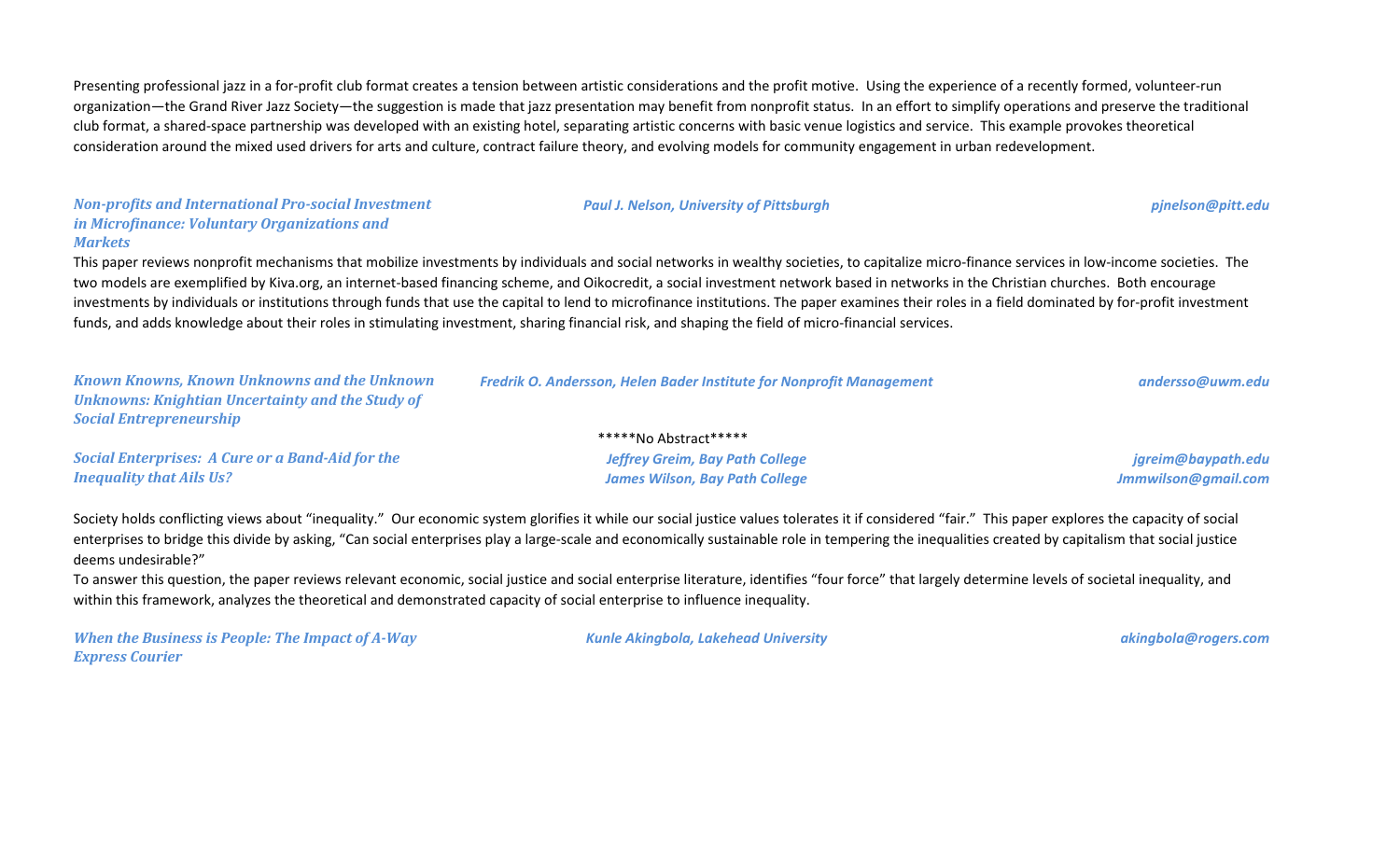This research examines the economic and social impact on the employees of A-Way Express (A-Way), a social purpose enterprise that operates a courier business that employs people with psychiatric disabilities. It draws on the concepts of human and social capital to offer insight into how the mission and operation of the organization impact the employees. The evidence indicates that in addition to economic benefits, A-Way develops both human and social capital of the employees. The systems and processes that the organization adopts impact the knowledge, skills and behaviour of the employees and the competitiveness of A-Way as a social purpose enterprise.

#### *Social Entrepreneurship in Russia: Institutional Creativity versus Embeddedness*

#### *Alexandra Moskovskaya, National Research University Higher School of Economics (HSE)*

*amoskovskaya@hse.ru*

The aim of paper is exploration of the grounds bringing social enterprises to different models of adaptation to organizational environment in achieving their mission Four cases of social enterprises analyzed in the paper demonstrate four models of embeddedness: (1) active interaction and innovative cooperation with state agencies; (2) market isolationism; (3) non-market isolationism; (4) withdrawal of social entrepreneurship.

Research combines qualitative and quantitative methods of sociological analysis, grounding on two surveys: the pilot project «Social Entrepreneurship Models in Russia» (Oxfam, UK 2009) and "International practice of social entrepreneurship" (The Fund of regional social programs "Our Future ", 2011-2013), conducted under supervision of author.

*Opening a New Nonprofit Thrift Store: Performance, Competition, Pricing, and Financial Sustainability*

*Michael Bartscherer, Martha's Table Divya Wodon, Nonprofit Research Project Naina Wodon, Nonprofit Research Project Quentin Wodon, World Bank*

*MBartscherer@marthastable.org diwodon@wis.edu nawodon@wis.edu qwodon@worldbank.org*

The thrift store market in the US is thriving, driven in part by hard economic times but also by changing perceptions. As a result some nonprofits are considering opening thrift stores or expanding their operations. Before doing so, it is however important to conduct a detailed analysis to assess whether a new store is likely to be successful. Such an analysis should focus among others on likely performance, including versus the competition, the choice of location, and financial sustainability. This paper illustrates how such an analysis can be conducted using program and competitor information as well as a client survey.

*Social Investment: the Institutionalisation of Competing Logics in New Forms of Nonprofit Finance* *Rob C. Paton, The Open University r.c.paton@open.ac.uk*

This paper reviews the field of social investment, locating it within current debates about hybridization and institutional pluralism. The forms of social investment are shown to illustrate different types of hybrids within the institutional space shaped by the strong attractors of the state, the market and civil society. This reconstruction of the space in which nonprofits operate challenges established views about the non-profit sector, and is one contribution of the paper. The framework is shown to have utility in that it suggests the conditions necessary for social investment to become a more 'normal' cluster of practices in finance.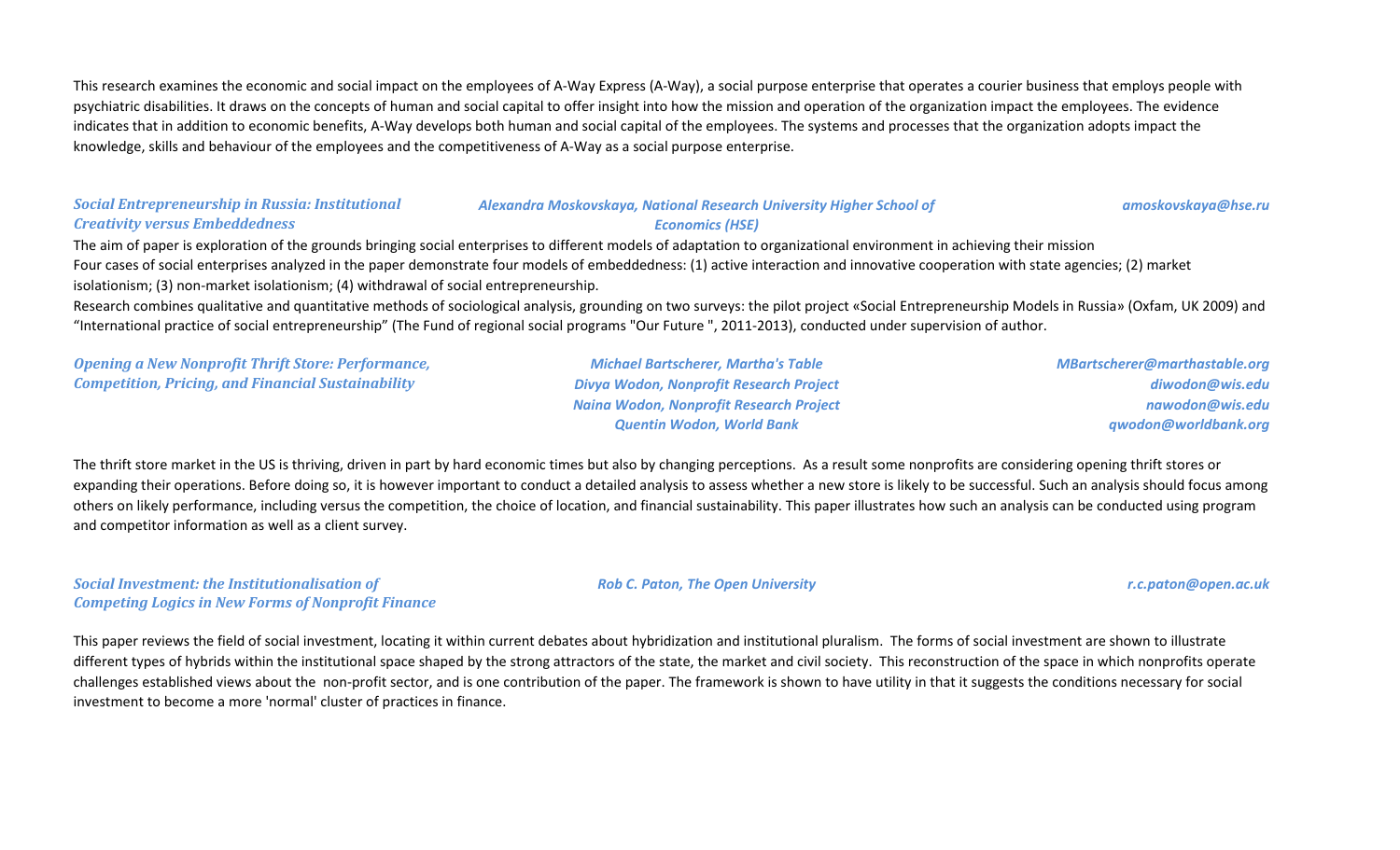#### *Do Nonprofit Entrepreneurs Create more Value? Scott Helm, University of Missouri-Kansas City helmst@umkc.edu*

For more than three decades social entrepreneurship has been discussed with enthusiasm and intrigue. However, some luster has faded as academic inquiry has been unable to meet the demand of academic and practitioner audiences for more meaningful findings. This study moves the field of social entrepreneurship forward through the study of 161 nonprofits. More importantly, the paper asks and answers the question, do entrepreneurial nonprofits generate more mission outputs than their less entrepreneurial counterparts?

*Social Entrepreneurs in a Nonprofit Context: A Panel Study of Personal and Situational Attributes*

*Quintus Jett, Rutgers University Weiwei Lin, Rutgers University Gregg G. Van Ryzin, Rutgers University* *qjett@rutgers.edu*

Activities with social goals and nonprofit missions have challenges of startup and management like businesses do, yet the personal and situational attributes of entrepreneurs in the non-profit sector receive less attention in research compared to those of commercial entrepreneurs. This study addresses this gap with 910 survey responses from an online panel. Probit regression analyses demonstrate the empirical relationships between the incidence of 'social entrepreneurship' and sets of personal attributes (education/experience, demography, personality, attitudes) and sets of situational attributes (time and resources, social capital, and geographic location).

#### *Just Do It? Cognitions and Behaviors of Start-up Social Entrepreneurs*

When entrepreneuring is studied at the micro-level it is most often through the lens of innate traits which allow the entrepreneur to act on an opportunity. This view significantly limits the pool of would-be entrepreneurs. An alternative model is provided by effectuation which frames entrepreneuring as a set of actions precipitated by cognitive aptitudes: self-efficacy, creativity, and docility. This paper will explore the relative presence of those cognitions among those preparing to or engaging in social entrepreneurship. It will also look at the interaction of the entrepreneur with and on their environment.

#### *The Role of the Entrepreneur in the Social Enterprise Zoo*

The field of social enterprise is an active research domain with much attention paid to the role of the social entrepreneur. Much of the scholarship, however, relies on a definition of the social entrepreneur that only adequately describes a small minority of the cases. This study draws upon recent research on nonprofit, for-profit, and social enterprise entrepreneurs to draw a distinction between Schumpeterian entrepreneurs that drive innovation, and typical entrepreneurs which tend to replicate existing models. Each plays an important and synergistic role in the social enterprise space, but two notions of impact are necessary to describe their unique roles.

#### *Jessica Mattingly jmn78@mail.umkc.edu*

#### *Jesse Lecy, Andrew Young School of Policy Studies jdlecy@gsu.edu*

# *linweiwei@gmail.com vanryzin@rutgers.edu*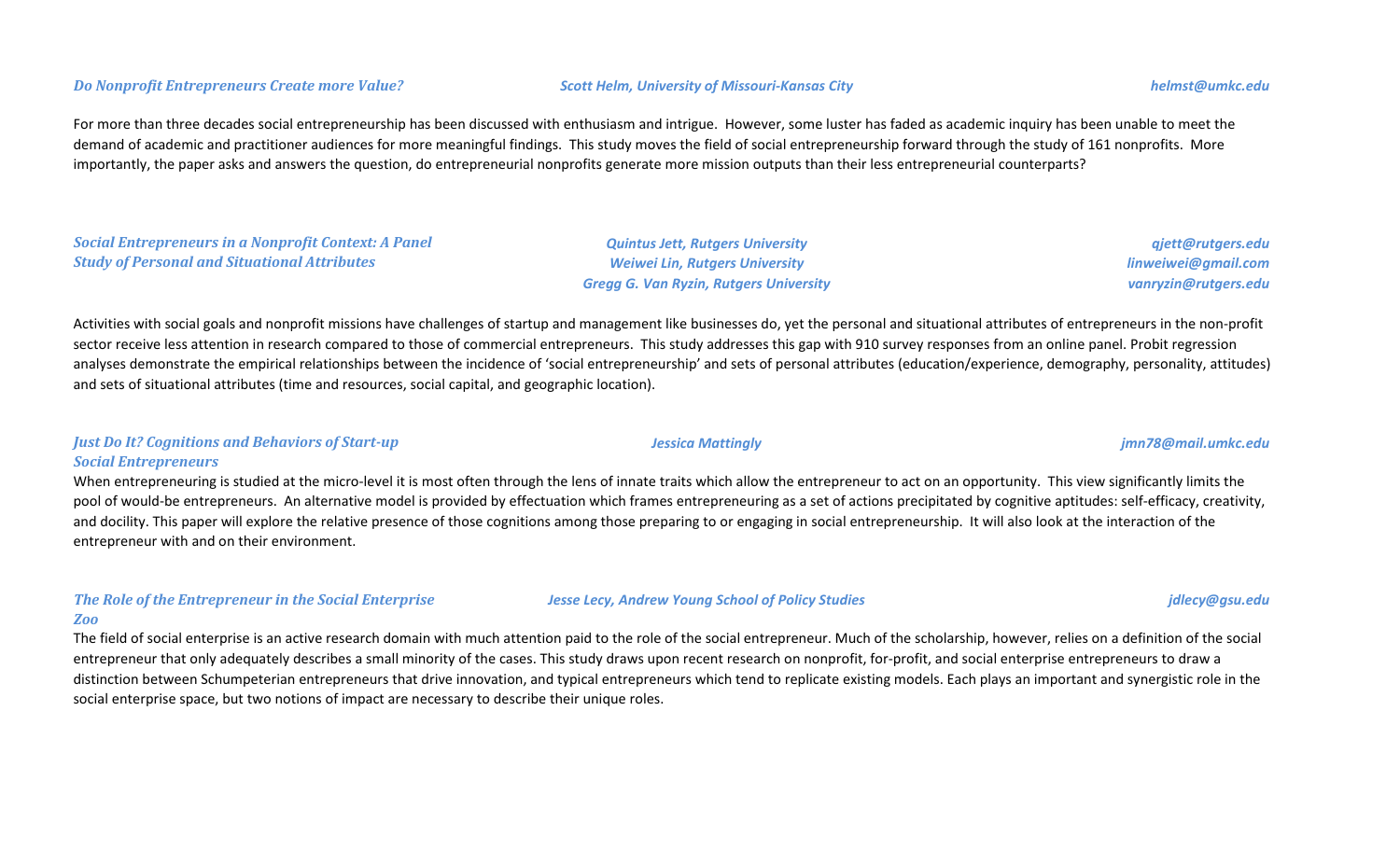#### *"Democratizing" Social Entrepreneurship: A Theoretical Approach What Drives Venture Philanthropy Behaviors?: A Study about Interaction Effects of Entrepreneurial Orientation on Institutional Pressures Tamaki Onishi, University of North Carolina at Greensboro Wolfgang Bielefeld t\_onishi@uncg.edu wbielefe@IUPUI.edu* This paper posits that social entrepreneurship is—or has the potential to be—one of the more accessible vehicles in the third sector to promote ideals of democracy.

Drawing upon two theoretical perspectives actively utilized in entrepreneurship and strategic management, i.e., institutional theory and entrepreneurial orientation, we examine venture philanthropy behaviors of funders of social ventures, called social investment funding (SIF) organizations. Our objectives here are not only to help enhance our knowledge of venture philanthropy, but also to make a theoretical contribution by filling a theoretical gap advocated to fill by institutional theorists (Oliver, 1991; Scott, 1987). We analyzed interaction effects of entrepreneurial orientation upon institutional factors shaping SIF organizations' strategic behaviors. Our analysis through moderated regression found coercive institutional forces were moderated by entrepreneurial orientation.

## *Organization* Nonprofit advocacy organizations have received little attention in the nonprofit literature, although these organizations play a significant role in crafting and implementing public policies. This study seeks to understand the differences between advocacy (social welfare) organizations and charitable groups, as well as explore the role of ideology in guiding the strategic choices of nonprofit advocacy organizations.

| <b>Nonprofit CEOs and Their Perspectives on Leadership</b> | <b>Kevin P Kearns, University of Pittsburgh</b>      | kkearns@pitt.edu |
|------------------------------------------------------------|------------------------------------------------------|------------------|
| <b>Skills</b>                                              | <b>Jonathan Livingston, University of Pittsburgh</b> | lel111@pitt.edu  |
|                                                            | <b>Shelley Scherer, University of Pittsburgh</b>     | scs44@pitt.edu   |
|                                                            | <b>Lydia McShane, University of Pittsburgh</b>       | Ifr3@pitt.edu    |

This paper explores how chief executive officers (CEOs) of typical nonprofits in the Pittsburgh area (n=20) construe and describe the skills they use to perform a variety of executive leadership tasks.

The interview protocol elicited from respondents their assumptions, beliefs, and values about leadership skills without imposing the paradigm or hypotheses of the researchers. The findings provide some support for prior research on this topic, but some new insights as well.

*Together or Separate? The Meaning and Impact of Restructuring on Nonprofit Operations*

*The Strategy of Ideology in Nonprofit Advocacy* 

*Claudia Petrescu, Eastern Michigan University Laura J Pipis, American Red Cross La Forice Nealy, American Red Cross Southeastern Michigan Region*

*cpetrescu@emich.edu Laura.Pipis@redcross.org laforice.nealy@redcross.org*

#### *John C. Ronquillo, DePaul University jronquil@depaul.edu*

*Dyana Mason, University of Southern California dyanamas@usc.edu*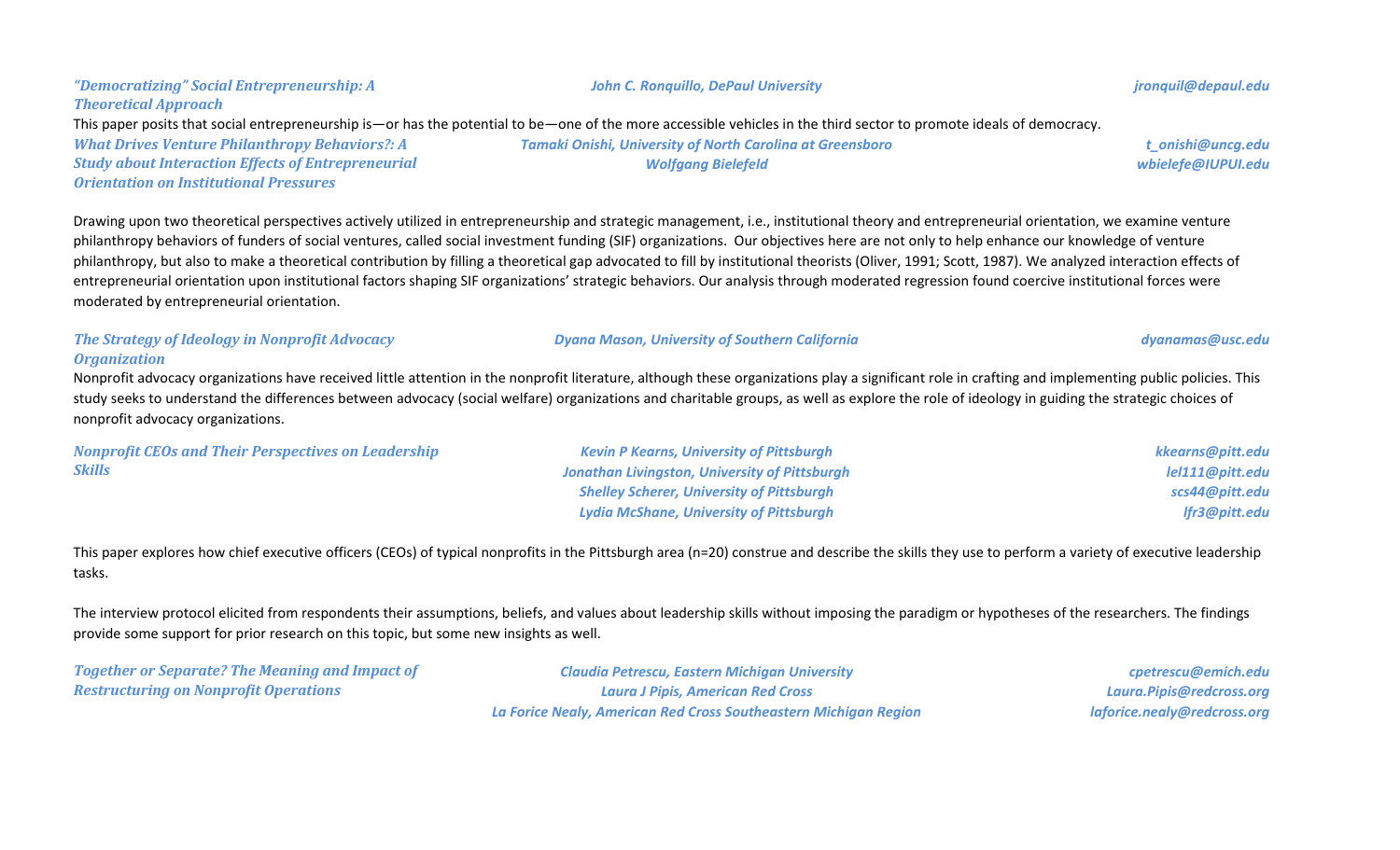The recent economically induced need for consolidation of nonprofit agency functions has forced the restructuring of many nonprofit operations nationwide. This paper analyzes how the Southeastern Red Cross restructured itself from several autonomous community chapters into a new, complex, matrix organization. The analysis of the Board of Directors' role, managerial practices, human resource policies, before and after the restructuring, unveils the organizational challenges as well as the benefits of such a huge change in the functioning of the American Red Cross.

#### *Project Management Management in Nonprofit Organizations*

#### *Khaldoun AbouAssi, The Bush School of Government & Public Service abouassi@tamu.edu*

Project management principles have been widely adopted in the private sector. The research on the application in nonprofit organizations. this subject is nascent and deserves in-depth empirical investigation to help scholars and practitioners understand the expected benefits, limitations and conditions for the practice of project management in nonprofit organizations.

#### *Nonprofit Leadership Succession: Use of External Interim Executives Jackie Eder-Van Hook, Transition Management Consulting, Inc. jeder-vanhook@email.fielding.edu*

This retrospective descriptive study explores the experiences of 13 professional external interim executives (from a qualifying pool of 29) providing interim management to U.S. nonprofits during leadership successions derived from 2-hour, one-on-one, semi-structured telephone interviews.

It highlights the ambiguous role of external interim executives as a hybrid leader, part leader, teacher, crisis manager, organizational development practitioner, therapist, and consultant, and describes the complex environments in which they work. Participants described their entry and exit from the organization, organizational issues, communications, relationships (especially with the board chair and its effect on the transition), governing board decision-making, and self and organizational assessments.

#### *Nonprofit Sector is Dead, Long Live the Nonprofit Sector!*

This paper engages with the debate on the blurry nonprofit sectoral boundary and the criticism on the ownership-based or legal definitions of nonprofit organizations. It proposes an alternative by applying the organizational identity concept originated in the organizational ecology to the study of nonprofit organizations. This paper first reviews the existing literature on the topic and concludes that the crisis on the development of nonprofit definition is due to the absence of an operationalizable epistemological definition. The article then advocates defining the nonprofit form of organization and other nonprofit-related forms of organizations through their organizational identity.

*Making Networks Sustainable through Failure Management*

*Junesoo Lee Jeongyoon Lee* *ing1224@hotmail.com jlee22@albany.edu*

*Wenjue Knutsen, Queen's University wenjue.knutsen@queensu.ca*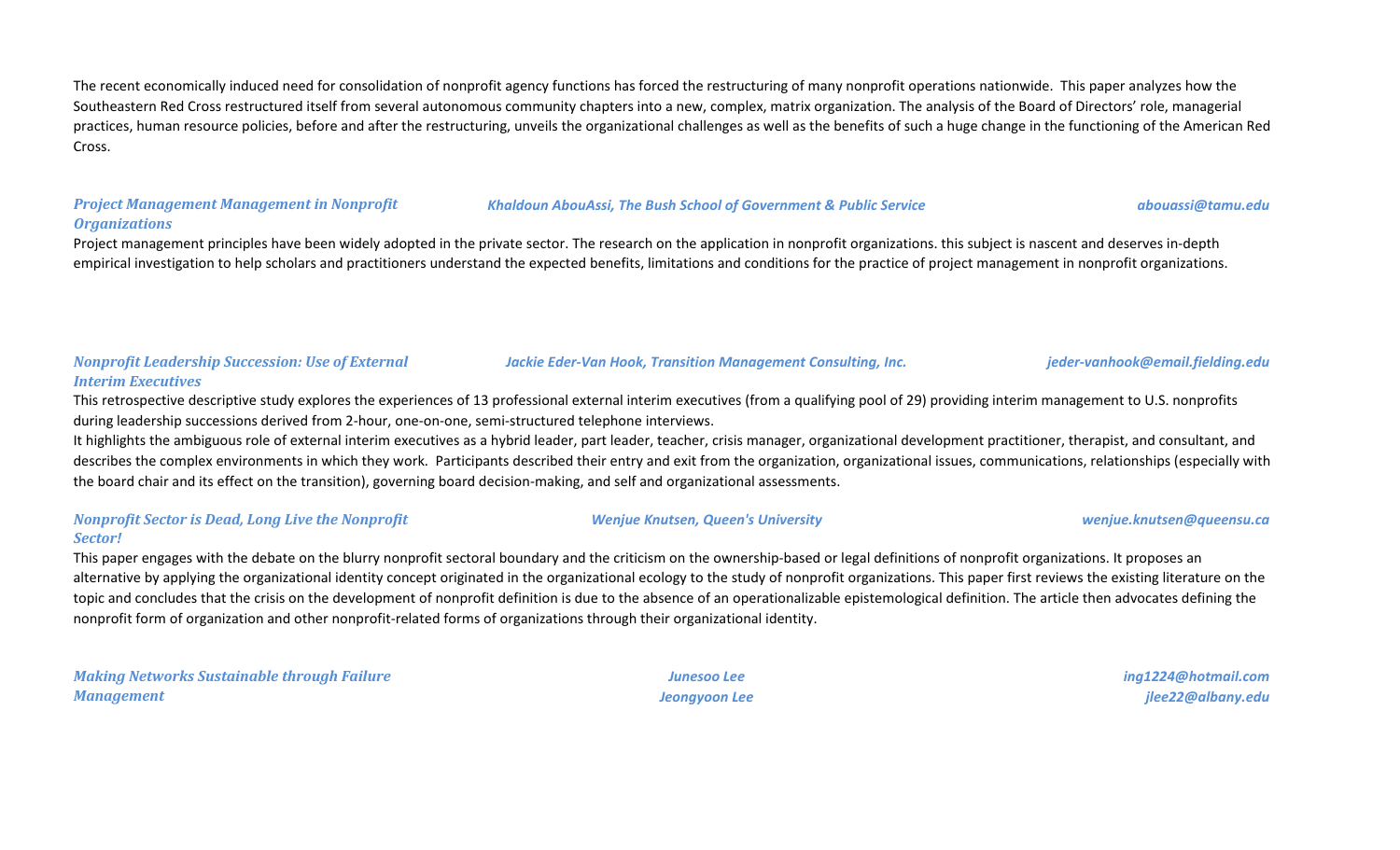This study explores how organizational failure or adversity can help to make nonprofit networks sustainable. In particular, we will extend Failure Management (FM) framework to the context of nonprofit networks rather than focusing on individual nonprofit organization. With the FM framework that had been developed through grounded theory being the basis of this study, practical cases on sustainability of nonprofit networks have been analyzed. The paper will present systematic patterns of how organizational failure or adversity can be beneficially used for network sustainability.

#### *Accountants as Fundraisers: Implications of Using Paid Preparers for Form 990*

*Mark A. Hager, Arizona State University Lars Ward, Arizona State University*

*mark.hager@asu.edu larsward1@gmail.com*

Most public charities in the United State place part of their public image in the hands of for-profit accounting firms when they ask these firms to complete their public regulatory form, IRS Form 990. Based on a study of over 1,100 public charities, we consider the relationship between use of a paid preparer, size of the nonprofit organization, and the transparency (and therefore donorusefulness) of the financial and program data reported in the Form.

*The Determinants and Dynamics of Nonprofit Organizations' Income Portfolios*

*Dennis Young, Andrew Young School of Policy Studies Jung-In Soh, Andrew Young School of Policy Studies, Georgia State University* *dennisryoung@gsu.edu jinsoh@gmail.com*

This paper examines the mixes of income that support nonprofit organizations over time. We hypothesize that nonprofit income portfolios are fundamentally explained by the benefits theory of nonprofit finance. Analyzing Statistics of Income and NCCS Core File data for 2002 through 2010 for a sample of arts and social service nonprofits, we find that various stable mixes of fee, government, investment, and contributions income are employed within these fields. However, observed exceptions suggest that risk management (diversification), contemporary pressures for earned income generation and other factors also influence the dynamics of basic benefit-driven finance patterns.

*The Development of a Nonprofit Marketing Orientation Scale Silke Boenigk, University of Hamburg Walter Wymer Mareike Moehlmann, University of Hamburg silke.boenigk@uni-hamburg.de walter.wymer@uleth.ca mareike.moehlmann@uni-hamburg.de*

Despite the intense debate among nonprofit researchers and managers on innovative marketing approaches, an accepted scale of nonprofit marketing orientation does not exist. This article presents the results of the first part of a comprehensive scale development project on nonprofit marketing orientation. Based on a literature review, the authors develop a conceptual model with the four dimensions nonprofit brand orientation, nonprofit marketing mix orientation, nonprofit resource orientation, and nonprofit stakeholder orientation. Furthermore, based on the results from expert interviews with 24 German and Canadian nonprofit managers, an initial item list (N = 86) for nonprofit marketing orientation is developed.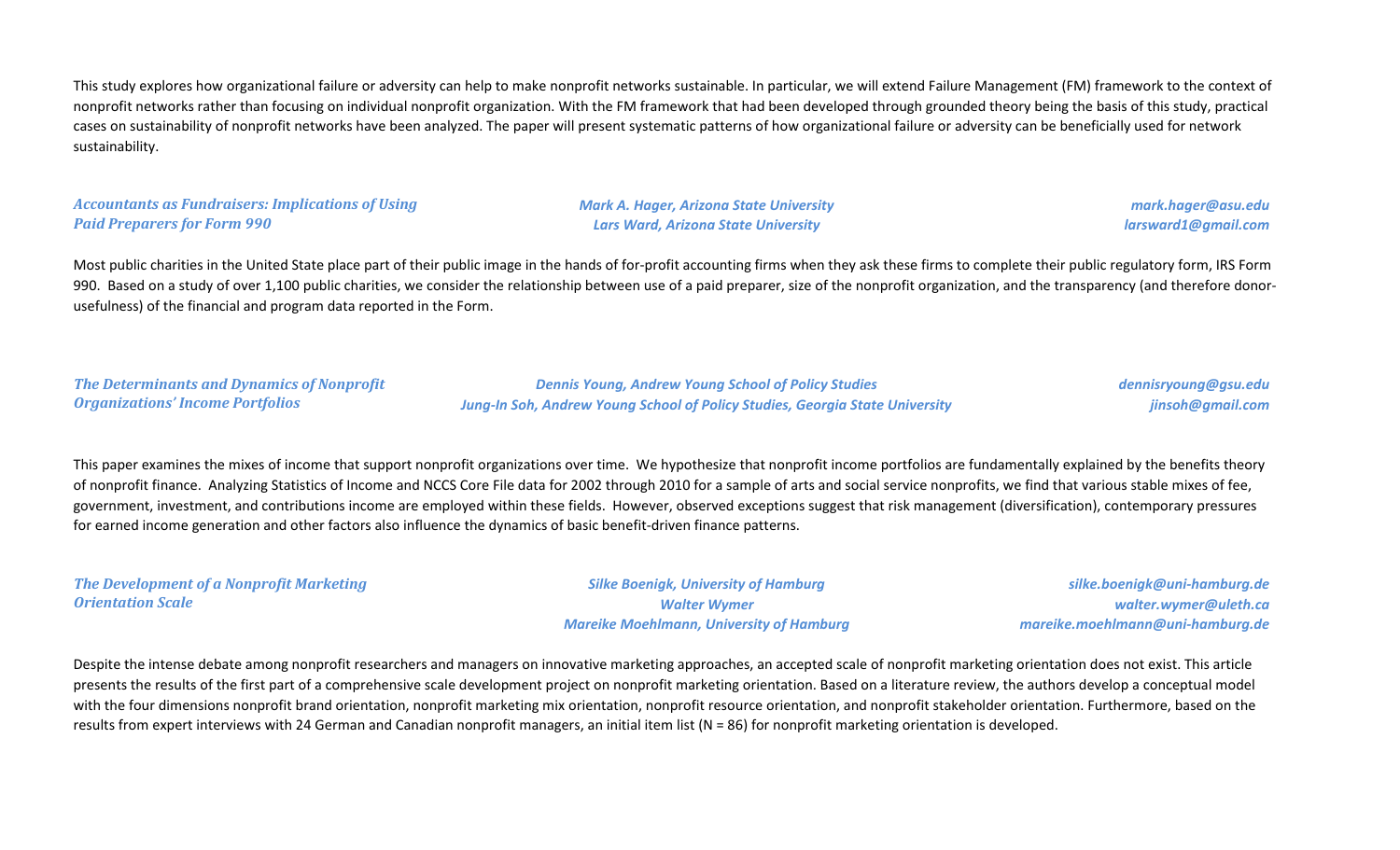*Antecedents of Work Life Balance among Expatriate Humanitarian Aid Workers*

*Miranda Simone Visser, University of Groningen, The Netherlands Liesbet - Heyse, University of Groningen Vincenzo Bollettino, Harvard Humanitarian Initiative Rafael Wittek, University of Groningen, The Netherlands Melinda Mills, University of Groningen, The Netherlands*

*m.s.visser@rug.nl l.heyse@rug.nl VBOLLETT@hsph.harvard.edu r.p.m.wittek@rug.nl m.c.mills@rug.nl*

This study examines the antecedents of work life balance among expatriate humanitarian aid workers. This article develops and tests a model that is context-specific to the humanitarian aid situation. The model highlights the effects of job autonomy, organizational commitment, job stress and trust in management and co-workers, factors especially applicable to the humanitarian aid circumstances. Unique survey data was gathered among expatriate humanitarian aid workers currently working in the field for a major international humanitarian aid organization. The results suggest that trust in management is of major importance for satisfaction with work life balance, especially among high-autonomy employees.

*Revenue Diversification in Housing Nonprofits: To What Degree Does Mission Matter?*

*Jennifer Shea, San Francisco State University Janey Q Wang, San Francisco State University*

*jshea@sfsu.edu jqwang@sfsu.edu*

This paper presents findings from a longitudinal study of revenue diversification in nonprofit housing organizations and examines the degree to which organizational mission is related to revenue structure. It sheds light on (a) whether revenue diversification is related to organizational mission and (b) the degree to which there is evidence to support the "crowd-out" or "crowdin" varies according to organizational mission. It focuses on the affordable housing sector in an attempt to provide a more nuanced understanding of revenue diversification for organizations with various missions that work in complex and varied funding environments.

*What is the Relationship between Contextual Factors and Organizational Operations? A Case Study on a Korean-Serving Ethnic Organization*

*Catherine Vu, New York University Duy Nguyen, New York University*

*catherine.vu@nyu.edu duy.nguyen@nyu.edu*

This paper explores the influences of community context on the internal operations of a Korean-serving organization using an organizational cultural competence model as a guide for empirical inquiry. Employing a case study approach and qualitative methods, findings from this study suggest that the internal operations of ethnic CBOs can be significantly influenced by their contextual environments. Specifically, community demographics were found to influence service delivery, organizational leadership, and organizational culture. Implications for management strategy, service delivery, and research on ethnic CBOs will be discussed.

*Organizational Outcomes and Employee Management Practices*

*Jessica Word, University of Nevada Las Vegas jessica.word@unlv.edu*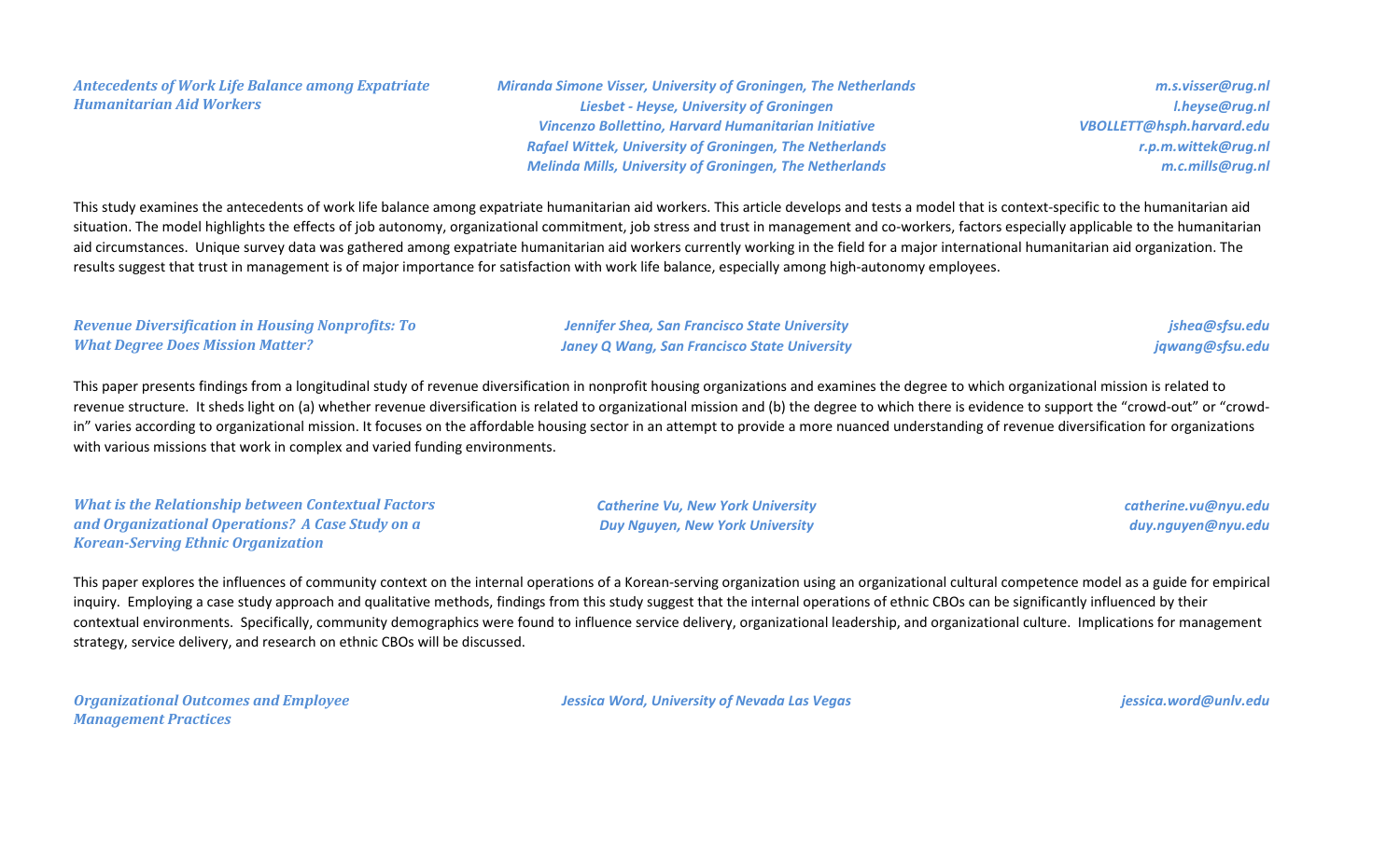This research examines the role of employee engagement in the performance of nonprofit organizations. Engagement, unlike employee satisfaction, refers to a more enduring relationship between employees and work which impacts their attitudes towards work as well as organizational outcomes. Our analysis suggests management, peer support and organizational characteristics impact engagement. Finally, we analyzed the relationship between engagement and several organizational outcomes and found engagement was positively related to months of operating reserves and negatively related to employee turnover intentions.

#### *Seeking Common Ground: Assessing Concepts and Measures of Professionalization*

#### *Amanda Janis, American University Lewis Faulk*

*janisam@gmail.com faulk@american.edu*

Professionalization has become the norm across the nonprofit sector. The literature has discussed nonprofit professionalization at length to understand its implications, but does not demonstrate a unifying concept that facilitates comparison and a strong continuum of research. Measures of professionalization extend from accounting of staff expenses to more complex assessments of management practices. This paper will assess the existing field of research from nonprofit, for-profit and public management to identify uniform concepts and measures. In doing so, the implications of this paper will extend across sectors to highlight commonality in how professionalization and its effects are understood.

#### *What Job Skills Are Needed for Promotion? An Exploratory Mixed Methods Study*

*Shannon Graves, University of Texas at Arlington Richard A. Hoefer, University of Texas at Arlington* *shannon.graves@mavs.uta.edu rhoefer@uta.edu*

This paper presents results from a mixed methods study of the job skills needed for promotion into administrative jobs in a human service agency and compares these with current staff competencies. Non-profit supervisors were asked to rate the importance of 44 research-based job skills to their direct reports' current positions, the importance of the same skills to their eventual advancement within the agency, and employees' current levels of competency. Results indicate large gaps across many job skills needed for advancement. Lessons for administrative capacity building and social work education are examined.

#### *The Consequences of Professionalization and Rationalization: Changes in Funding Models among Nonprofit Organizations*

*Hokyu Hwang, University of New South Wales David Suarez, University of Southern California* *hokyu.hwang@unsw.edu.au dsuarez@uw.edu*

The U.S. nonprofit sector has undergone professionalization and formalization in the past few decades. We examine whether and how the three dimensions of nonprofit professionalism (the extent to which nonprofits rely on fulltime paid personnel for management and service delivery, the presence of leaders with professional credentials and the development of professional expertise through external training and development) and the extent of organizational rationalization as gleaned from the presence of business practices affect changes in nonprofit funding models as measured by the distribution of revenues across private, government and market sources.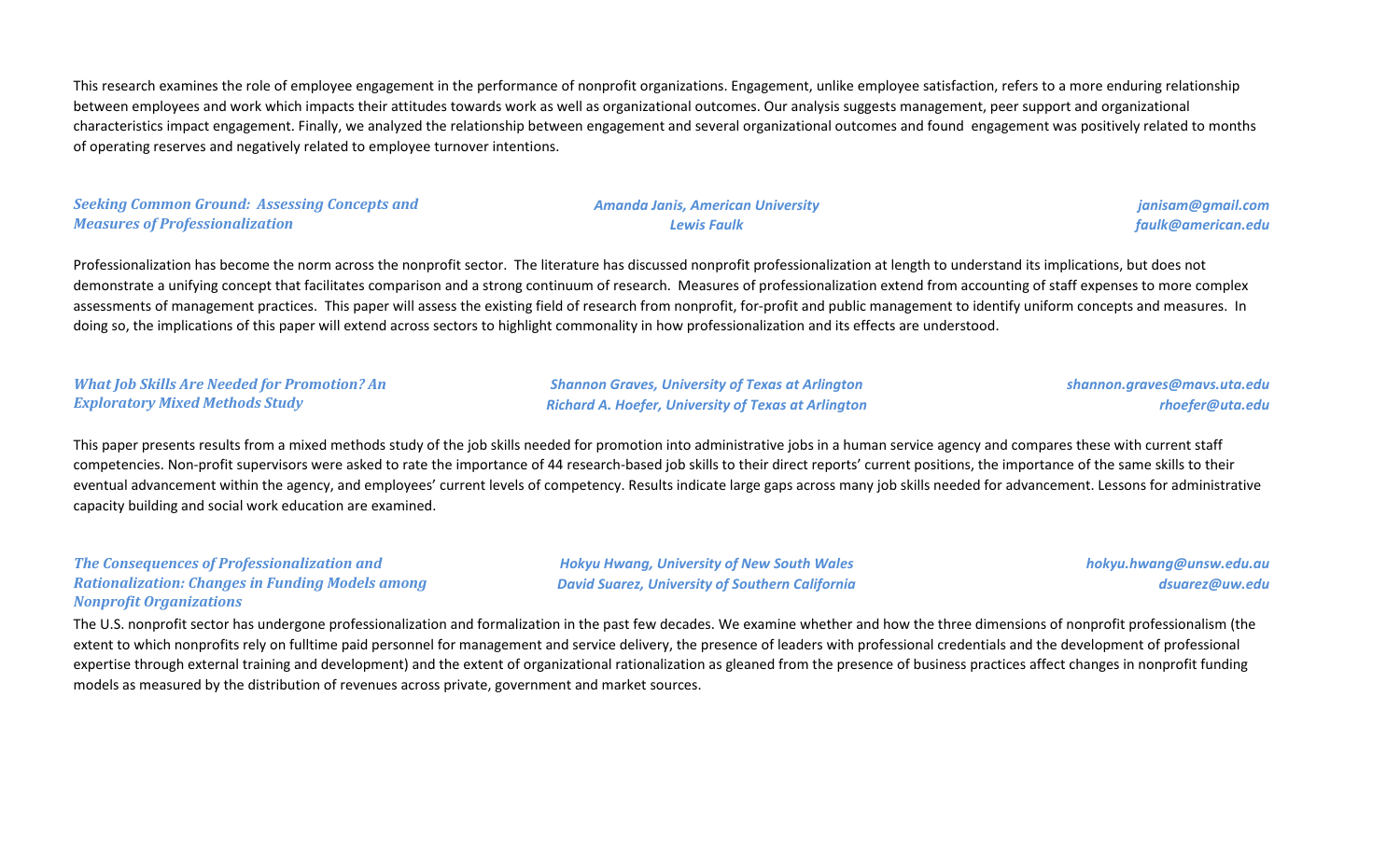*Vountary Turnover and High Performance Work Systems in Small and Medium Nonprofits*

*selden@lynchburg.edu jessica.sowa@ucdenver.edu*

This paper examines factors associated with voluntary turnover in small nonprofit organizations. Building upon existing studies of High Performance Work Systems (HPWS), this paper develops a set of hypotheses to explain voluntary turnover. The results of this study will provide an opportunity for actionable knowledge to be created that may help practitioners of small and medium nonprofits to design and administer programs to reduce voluntary turnover.

#### *Nonprofit Capacity and Capacity Needs in Texas Nonprofits*

*William A. Brown, Texas A&M University Fredrik O. Andersson, Helen Bader Institute for Nonprofit Management*

*wbrown@tamu.edu andersso@uwm.edu*

The purpose of this paper is to present and develop a firmer grasp of the underlying dimensions and nuances of organizational capacity in nonprofits as well as describe and illustrate barriers, as identified by nonprofit managers, which prevent nonprofit organizations to grow their impact and improve effectiveness. The paper draws on the resourced-based view of the organization (Barney et al, 2011; Wernerfelt, 1984), which recognizes that organizational attributes, capabilities, and resources facilitate performance. To obtain data, we will be conducting up to one hundred semi-structured interviews with the highest level staff position in the organization.

| The Great Recession and Sustainability of Arts | <b>Vickie L. Edwards, University of Arkansas at Little Rock</b> | vledwards@ualr.edu |
|------------------------------------------------|-----------------------------------------------------------------|--------------------|
| <b>Nonprofits in Arkansas</b>                  | <b>Joshua Miller, University of Arkansas at Little Rock</b>     | jkmiller@ualr.edu  |

The Great Recession of 2008-2010 created a difficult environment for nonprofit organizations to both maintain and expand their bases of revenue, putting charitable and educational programs at risk. Using interviews with twenty executive directors of arts-related nonprofits in Arkansas, this research will attempt to extend the existing research on nonprofit strategy, not only examining finance and development strategies, but also issues of board relations, human resource and volunteer management strategy, and program strategies. Successful strategies and their implications will be discussed in the context of arts-oriented nonprofits, as well as for the nonprofit sector as a whole.

*What Do We Mean by Managerialism? Reviewing Approaches to the Concept of Managerialism in the Study of Civil Society Organizations*

*Johan Hvenmark [johan.hvenmark@esh.se](mailto:johan.hvenmark@esh.se)*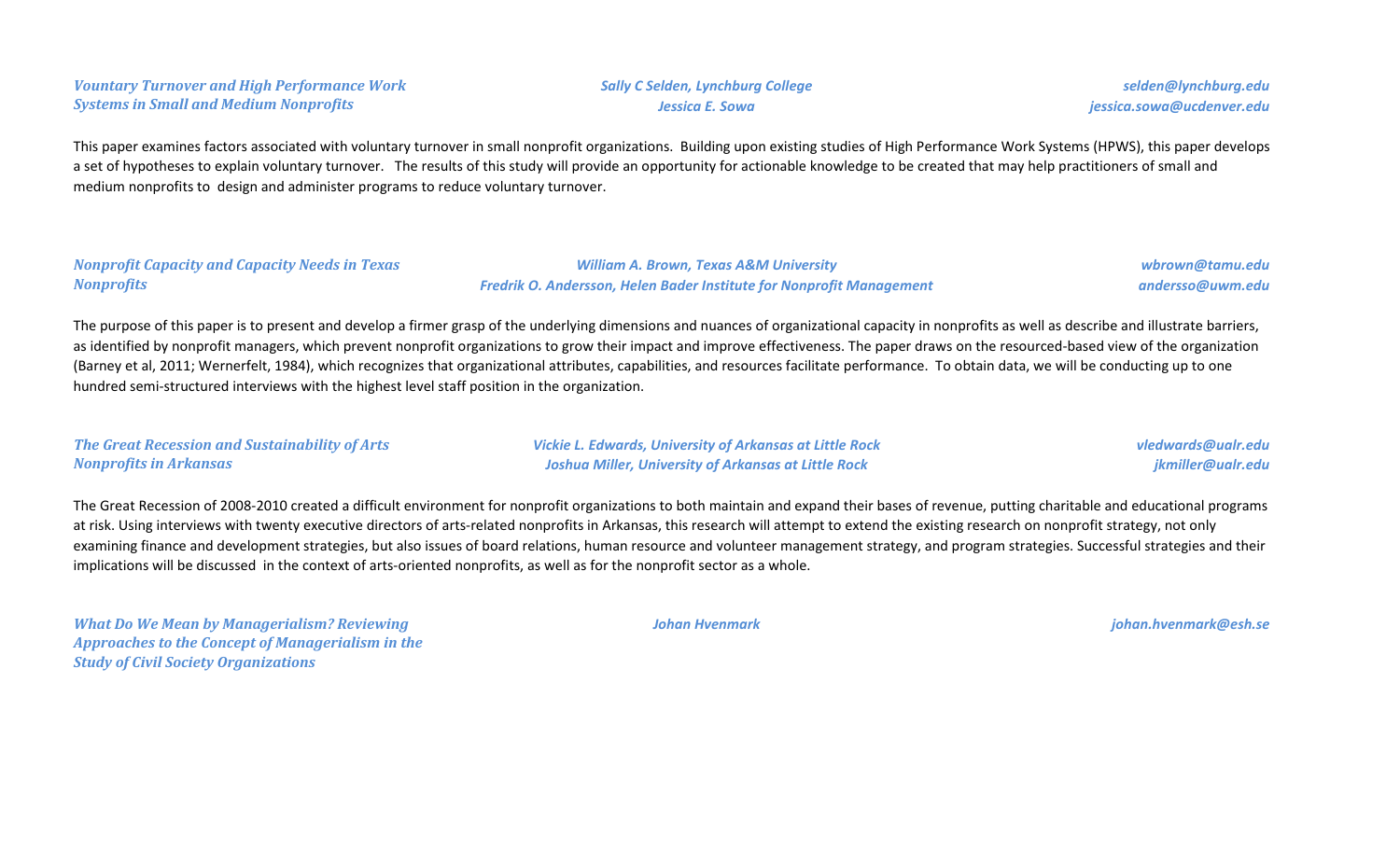The concept of managerialism has become widely applied in the study of, for example, an intensified hiring of professional managers or adoption of corporate management ideas and practices in and beyond the world of business. However, it is not always clear what phenomena this concept captures. The purpose of this paper is to provide an overview of how the concept of managerialism has been used, and to problematize the ways in which it has been applied to the study of CSOs. The discussion explores the possibilities and limitations of the concept of managerialism in relation to change in CSOs.

#### *Growing Up Nonprofit: A Coming of Age Story Jesse Lecy, Andrew Young School of Policy Studies*

*Elizabeth A.M. Searing, Georgia State University*

*jdlecy@gsu.edu esearing1@gsu.edu*

Nonprofits experience a coming of age as they cross the threshold of \$100K in revenues and transition from a start-up or grassroots phase to a viable professional organization. Building on previous studies of overhead costs, we chart the internal dynamics of nonprofits as they approach and cross the threshold using two different analytical approaches and datasets. Isolating which elements undergo significant change illuminates potential growth mechanisms; further, we gain insight into which nonprofit organizations will remain grassroots civil society and which will professionalize. This information is invaluable to nonprofit professionals who may, or deliberately may not, choose to grow.

#### *Sustainability, Institutional Resilience, and the Intrinsic Value of the Arts*

### This paper argues that the long-term sustainability of arts organizations lies in their adaptability, as well as in their ability to justify their vital social significance by carrying out important intrinsic values through their communities. The study looks at the experiences of art organizations with the purpose of exploring the determinants of institutional resilience. Interviews with managers from eighteen nonprofit and university-affiliated arts organizations and other forms of field research all suggest that there is a special kind of institutional rationality that translates into sustainable organizations. The study also identifies impacts of arts organizations on society associated with institutional resilience.

*Factors Influencing Job Choice among Chinese Students: For-profit, Nonprofit or Public Sector?*

*Marlene Walk, University of Pennsylvania Xiaomin Yu, Beijing Normal University Heike Schinnenburg, University of Applied Sciences Osnabrck*

*marlwalk@sp2.upenn.edu shellymyu@yahoo.com.cn schinnenburg@wi.hs-osnabrueck.de*

Although China is moving toward being a more market-driven economy there continues to be a need for management skills in all sectors of the economy: the for-profit, nonprofit, and the public sector. Young management graduates can therefore choose in which sector to work. Their choice often depends on their work and life expectations. This paper investigates the nature of these expectations as they seek employment and examines what factors influence their choice of sector. The findings inform human resource management practices, especially recruitment and retention, in all three sectors in China.

#### *Alisa Moldavanova, Wayne State University alisam@wayne.edu*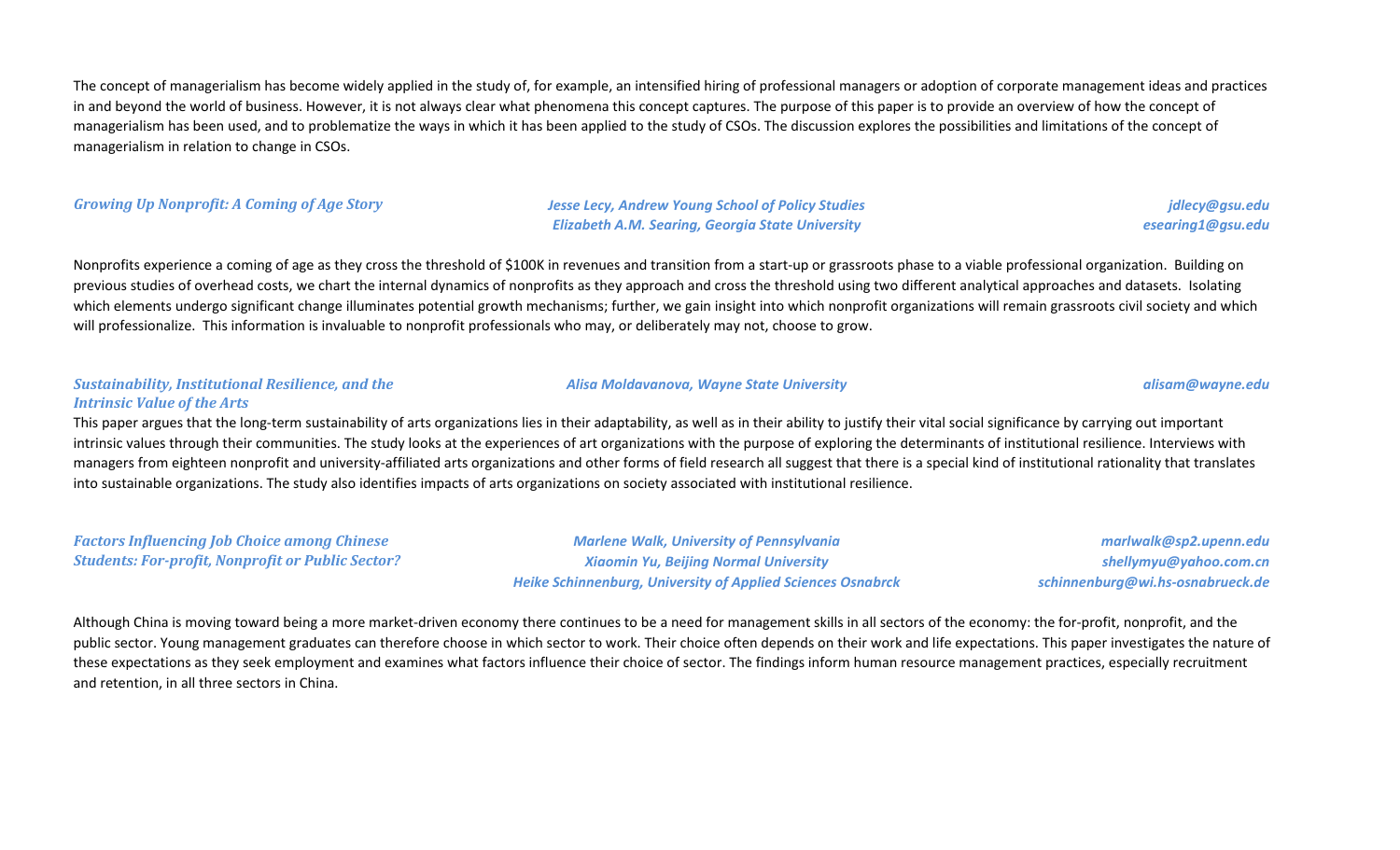### *Organizational Capacity of Nonprofit Social Service Agencies*

*Sharon Paynter, East Carolina University Maureen Berner, University of North Carolina, Chapel Hill*

*paynters@ecu.edu mberner@sog.unc.edu*

The U.S. social safety net is formed by governmental and nonprofit organizations, which are trying to respond to record levels of need. This is especially true for local level organizations, such as food pantries. Organizational capacity literature has not covered front-line, local, mostly volunteer and low resource organizations in the same depth as larger ones. We consider whether these organizations have the ability to be a strong component of the social safety net. Based on the literature on organizational capacity, we develop a model which examines how service delivery at the local level is affected by organizational capacity.

*Leadership in Turbulent Times: Are We Stuck with Having Leaders "Look like" Leaders?*

*Monika L. Hudson, University of San Francisco Pier C. Rogers Darlene X. Rodriguez*

*mhudson@usfca.edu progers@northpark.edu dxrodrig@uncg.edu*

In an ideal world, leadership is assumed to be based on meritocracy measurements. However, in reality, many individuals use implicit theories about leadership as the prism through which they identify and assess leaders' explicit behaviors. This paper summarizes findings from a 2010 ARNOVA conference colloquia that used "hair" as the basis for conversations about leadership in the world and in the workplace. While literature about implicit leadership forms the theoretical framework for this analysis, the practice implications of the findings for the nonprofit and voluntary sectors are of note.

*Hirshman–Herfindahl Index and Nonprofit Revenue Concentration: A Question of Measurement and Effect* *Grace L. Chikoto, Helen Bader Institute for Nonprofit Management Daniel Neely, Helen Bader Institute for Nonprofit Management Qianhua Ling, Marquette University*

*chikoto@uwm.edu neely@uwm.edu,*

Nonprofit researchers have calculated the Hirschman-Herfindahl Index (HHI) using different numbers of revenue sources ranging from 3, 4, to more than 11 revenue sources. The HHI increasingly becomes more diversified as the number of revenue sources used in its calculation increase. This research seeks to perform an acid test on different measures of the HHI that have been used in the nonprofit literature in an attempt to (1) test whether different HHI calculations generate sensitive indices that influence financial stability and predictability in non-trivial ways, and (2) with what implications? This research will rely on the NCCS 990 digitized data.

*Members, Managers, Membership Management and Institutional Work in Three Brazilian Associations*

*Fernando do Amaral Nogueira Mario Aquino Alves, FGV – SP Nidhi Srinivas, New School*

*fernando.nogueira@fgv.br mario.alves@fgv.br SrinivaN@newschool.edu*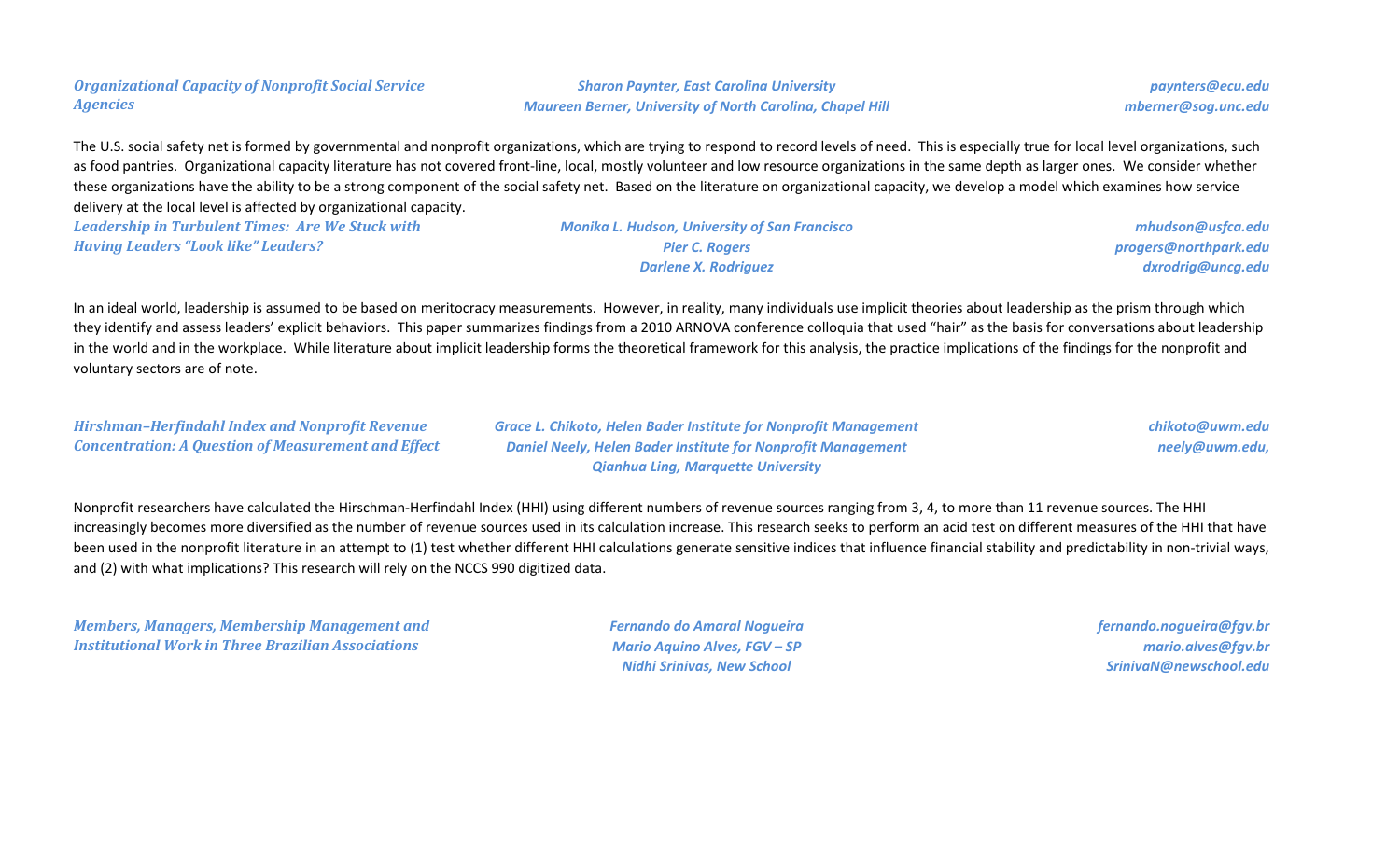The aim of this paper is to discuss how does the type of member – individual, organizational or hybrid – change the kind of membership management practices done by professional managers in volunteer associations. This analysis will be done using institutional work theory (how do individuals act to created, maintain or disrupt institutions – Lawrence, & Suddaby, 2006), which will provide a useful lens to understand how professional managers act to interpret, implement and influence policies decided by the governance bodies of associations and engage the members in the organization's activities.

#### *Leadership through Mentoring: An Analysis of 10 Years of Internships*

*Lisa A. Dicke, University of North Texas Hee Soun Jang, University of North Texas*

*ldicke@unt.edu heesoun.jang@unt.edu*

Workplace internships are one means for transmitting organizational knowledge from seasoned professionals to newcomers. Well-designed internships do much more than transmit groundlevel knowledge about organizational operations, however. When internship design includes carefully designed mentoring, the basic foundation for successful leadership is constructed. This research presents data taken from ten years of internship records from an accredited graduate level public administration program from 2003-2013. Interviews with mentors and mentees at government and nonprofit agencies show that the highest rated internship experiences include significant mentoring components. Success in internship outcomes include placement in the student's area of study.

#### *Fulfilled or fed-up?: The Satisfaction and Well-being of International Aid Workers*

Striving for a healthy work-life balance in the nonprofit and public service sectors often involves a tension between private lives and the public good, as healthy working conditions may not enable the best delivery of social services. Furthermore, people's needs change over their life course and the sector is evolving and changing through professionalization. Drawing upon an original dataset of 300 international aid workers, this paper analyzes how individuals experience this tension, specifically focusing on how their diachronic values are moderated by their objective work experience and personal situation to influence their subjective work experience and personal well-being.

#### *For-Profit Leaders in the Nonprofit Sector: What Difference Does Sector Experience Make?*

Due to the dearth of experienced candidates for Executive Director positions, many nonprofit organizations may hire leaders who do not have sector-specific experience. On the surface, leaders from the for-profit sector who have extensive experience may seem like ideal candidates. However, social identity theory and organizational culture research suggest that leaders without sector experience may face unique challenges. This study examines the stories of leaders from the private sector who later became Chief Executive Officers of nonprofit organizations.

*Transformational Leadership Among Nonprofit Executives: Does Experience Matter?*

*Jesus Neftali Valero, University of North Texas jesus.n.valero@gmail.com*

#### *Darren Tune, University of San Diego dtune@sandiego.edu*

## *Carrie Oelberger, Stanford University jcarrie@stanford.edu*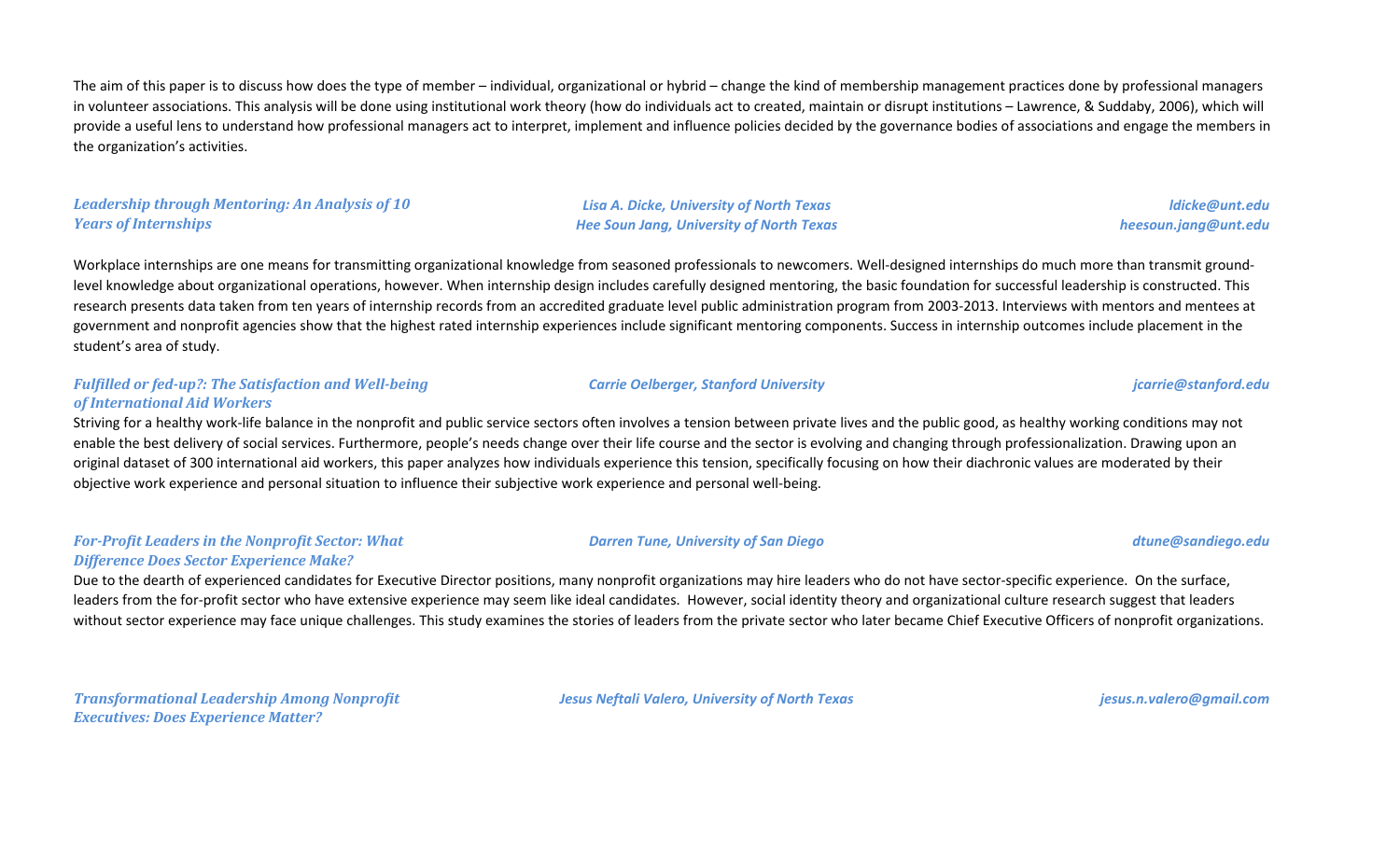This paper explores the influence of experience on the likelihood that a nonprofit executive will exhibit transformational leadership. Transformational leadership resonates well with the nature of nonprofits as it describes a leader who is inspirational, visionary, caring and open-minded. While the effects have been studied extensively, antecedents of transformational style have received little scholarly attention. This study tests the impact of experience and other control variables in the adoption of the transformational approach among nonprofit executives in Denton County, Texas. Data will be gathered via an online survey and Structural Equation Modeling (SEM) will be used for statistical analysis.

*The Local Government Perspective of Megachurches and Extra-Role Behavior*

*Ashley E. English, University of North Texas Lisa A. Dicke, University of North Texas*

Why would congregations such as megachurches take on extra-roles in arguably non-mission related activities like economic development? Our study seeks to answer this question by testing two competing theories used to explain extra-role behaviors (ERB). Discussions of ERB are closely aligned with those of organizational citizenship behavior (Organ 1988). To understand a megachurch's decisions to participate in economic development, we conducted an online survey and follow-up interview with leaders in 17 megachurches in the Dallas-Fort Worth and Houston-Sugar Land-Baytown Metropolitan Statistical Areas. Interviews with local government economic development officers will be conducted to triangulate findings from megachurch surveys and interviews.

*When "Talent" Becomes Executive Leadership: Competing Values and Dynamics in a Role Transition*

This research considers the transition involved when someone trained as a professional moves into executive leadership. The change would involve individual and organizational adjustment. What is the learning involved in such a change, both individually and organizationally?

*Revenue Diversification and Program Stability in Nonprofit Arts Organizations*

This study proposes to show whether revenue diversification leads to greater stability in the program structures offered by nonprofit arts organizations. Diversified revenue stream is known to reduce organizational revenue volatility and thus contributes to organizational sustainability. Despite possible side-effects from commercial activities, nonprofit arts organizations may increase the stable growth of programmatic offerings and the number of constituents served by diversifying revenue streams. Analysis for this study will be based on a wide range of programmatic and financial information for more than 5,000 nonprofit arts organizations in 11 states participating in the Cultural Data Project (CDP).

| <b>Building Arts Facilities: Strategic Design and</b> | <b>Peter Frumkin, University of Pennsylvania</b>   | pfrumkin@sp2.upenn.edu |
|-------------------------------------------------------|----------------------------------------------------|------------------------|
| <b>Community Engagement</b>                           | Joanna Woronkowicz, Indiana University-Bloomington | jworonko@indiana.edu   |

Near the turn of the 20th century, the arts sector in the U.S. experienced an enormous building boom in which cities of all sizes built a wide range of facilities. This presentation looks at the practice of building arts facilities in the context of the organizations that build and the communities in which facilities are built. The authors explore how artistic vision, financial and organizational patterns, and institutional culture intersect throughout the process of a building initiative. They also look at the characteristics of communities that can support or hinder the development of a building project.

### *Mirae Kim, Rutgers University-Newark mirae@rutgers.edu*

#### *Wendy Reid, HEC Montreal wendellyn.reid@hec.ca*

*ashley.english@unt.edu*

*ldicke@unt.edu*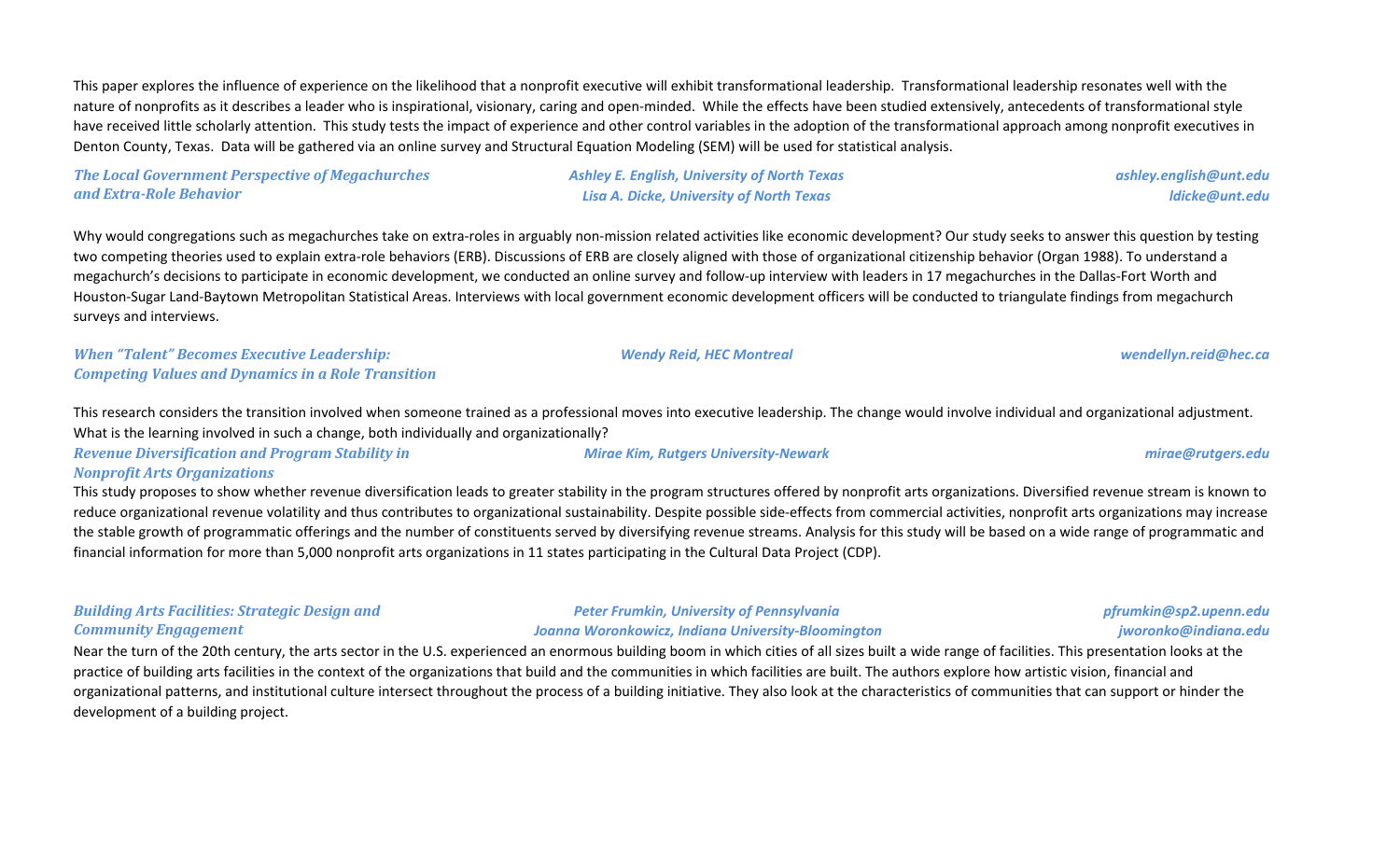### *When Accountability Kills: Alternative Accountability Mechanisms and NGO Demise*

This paper examines claims that recent obsessions with NGO accountability may have pushed NGOs to the edge in a cross-national longitudinal dataset from the European Union. Survival analysis of more than 1500 NGOs between 2010 and 2012 is used to examine which mechanisms of internal or external accountability, including government regulation, financial incentives, charity watchdogs, board governance, internal evaluation, or information reporting, pose the greatest risks for NGO mortality.

*Conceptual Model Building to Examine the Mediating Effect of Board Networks as a Strategy by Pastors to Sustain Small Congregrations*

*Dennis Poole, University of South Carolina Durgesh Kumar, University of South Carolina-Columbia*

*dennis.poole@sc.edu postboxkumar@gmail.com*

The authors of this paper will propose a conceptual model to examine the use of board member networks by pastors to maintain or increase the financial viability of small congregations. The model will be multidimensional, resting on underpinnings derived from organizational capacity theory, social network theory, and resource dependence theory. The paper will be relevant to pastors, church administrators, board members, and scholars interested in the sustainability of small congregations.

*Reducing or Increasing Poverty? Tensions Between the Motivations of Service and Profit of Microfinance Institutions in Central and Southeastern Michigan*

As with any social enterprise, Microfinance institutions (MFIs) experience tension between their desire to provide service and to make a profit. This paper will analyze several MFIs in Central and Southeastern Michigan and place them into one of two categories, market oriented and service oriented. This paper will also discuss the resulting impact on poverty reduction of lowincome loan recipients to address the problem of market-oriented MFIs, which can have an effect on increasing poverty instead of reducing it by charging the high interest rates and pressing clients for the payment of the loan.

*Centralization in Nonprofit Organizations: Building Capacity or Destroying Distinctive Competencies?*

*Karen A. Froelich, North Dakota State University karen.froelich@ndsu.edu*

#### *Elizabeth A. Bloodgood, Concordia University eabloodg@alcor.concordia.ca*

*Miyoung Yoon, University of Michigan yoonmiy@umich.edu*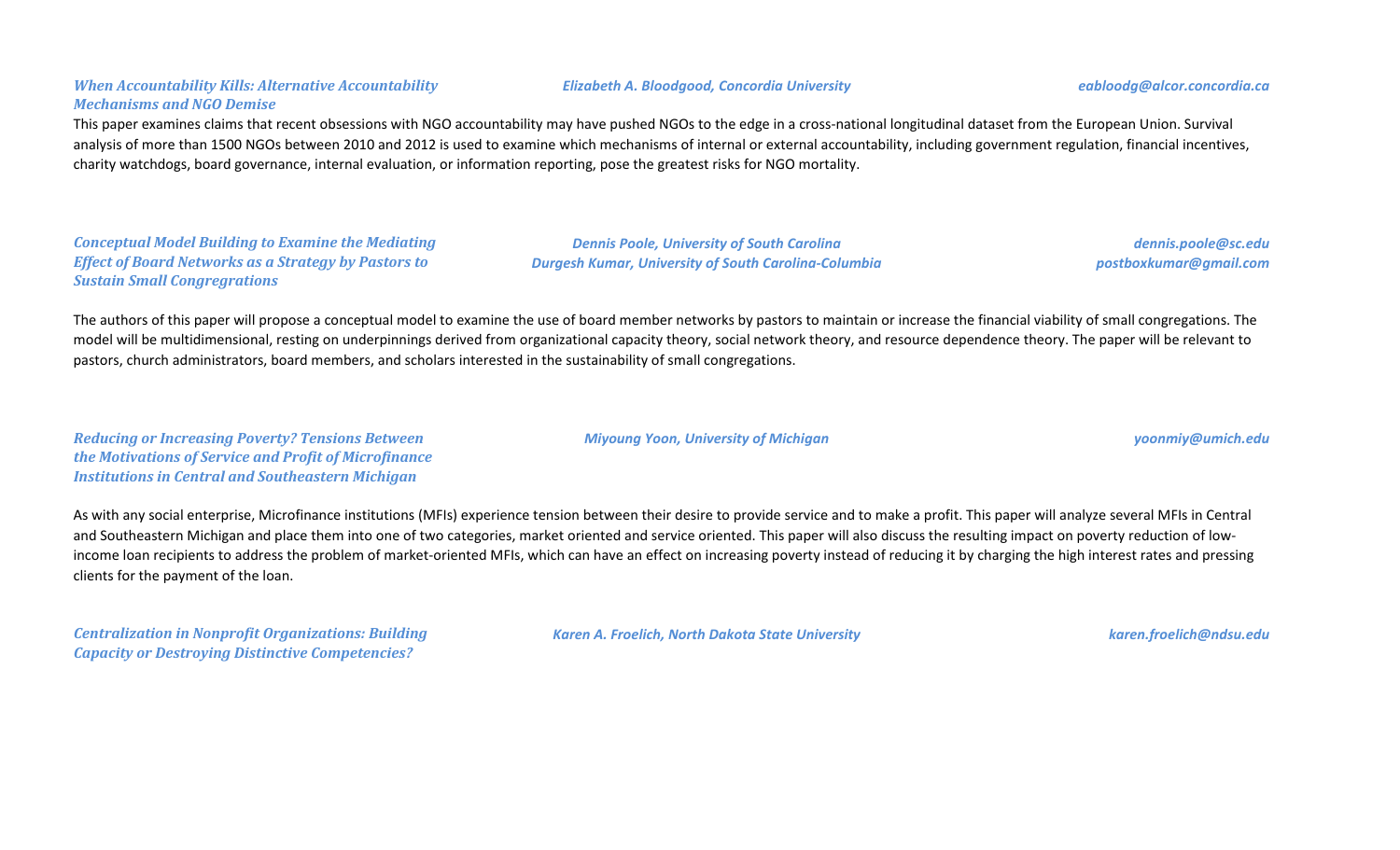A confluence of factors – professionalism, major funder expectations, capacity building initiatives, availability of IT solutions, economic hardship, increased competition – pressure nonprofits to become more centralized. Centralization entails routinization, standardization, formalization and bureaucracy, all starkly inconsistent with traditional nonprofit advantages of creativity and experimentation, heterogeneity, participation and volunteerism, autonomy, and expressive orientation. The momentous restructuring underway in the iconic American Red Cross illustrates rationale, effectiveness, and side-effects of increasing centralization in nonprofit organizations. The study suggests that appreciation for both advantages and disadvantages of centralization is needed, and a nuanced approach to capacity building to preserve nonprofit distinctive competencies.

*Thriving in Turbulent Economic Times: The Financial Health of Social Service Organizations, 2008-2010*

### *Al Kamienski Ann Hicks, North Park University*

*akamienski@northpark.edu ahicks@northpark.edu*

Recently, the United States economy has suffered one of the worst recessions in history. Previous research demonstrates sound financial management – operational, literacy and governance – varies for nonprofits of different sizes (Kamienski & O'Brien, 2009). This study examines the relationship between financial operations and CHURNA, (positive change in unrestricted net assets), a financial health measurement adapted from Bowman (2008), for 300 nonprofit social service organizations for the years 2008-2010. Using a two-phased mixed methodology, phase one addressed the statistical significance of Form 990 reported financial data related to CHURNA and finds a positive relationship to cash reserves and a negative relationship to days receivable.

*Management Capacity Building for Nonprofits Providing Home and Community Based Elder Care Services: An Analysis of Florida's Aging Network*

#### *Muthusami Kumaran, University of Florida kumaran@ufl.edu*

*Michele Wong, The University of Hong Kong - ExCEL3 Project Elsie Chien, The University of Hong Kong - ExCEL3 Project Kam Tong Lai, Hong Kong Council of Social Service*

The number and proportion of older Americans are growing rapidly. Nonprofits that provide most of the direct home and community based services to the elderly are facing high demands for services with limited resources. With an elderly population of 23.6%, the state of Florida leads the nation (18.5%) in the proportion of elderly population. Florida's "aging network" consists of 63 nonprofits that provide home and community based services to its elderly. The purpose of this paper is to assess the management practices of these nonprofits in order to identify areas and strategies for improving their capacities for efficient service delivery.

| wangxl@hku.hk            | Xiao Lu Wang, The University of Hong Kong-EXCEL3 Project                          | <b>Strategic Leadership of Nonprofits: A CEO</b> |
|--------------------------|-----------------------------------------------------------------------------------|--------------------------------------------------|
| Lois.Lam@hkcss.org.hk    | <b>Lois Lam, Hong Kong Council of Social Service</b>                              | <b>Competency Modeling Study</b>                 |
| dwflam@hku.hk            | <b>Wai-Fung Lam, The University of Hong Kong</b>                                  |                                                  |
| cecichan@hku.hk          | <b>Cecilia Chan, HKU-HKJC EXCEL3 Project of Faculty of Social Sciences of The</b> |                                                  |
| Terry.LEUNG@hkcss.org.hk | <b>University of Hong Kong</b>                                                    |                                                  |
| mcswong@hku.hk           | <b>Terry Leung, Hong Kong Council of Social Service</b>                           |                                                  |

*echien@hku.hk ktlaihk@yahoo.com.hk*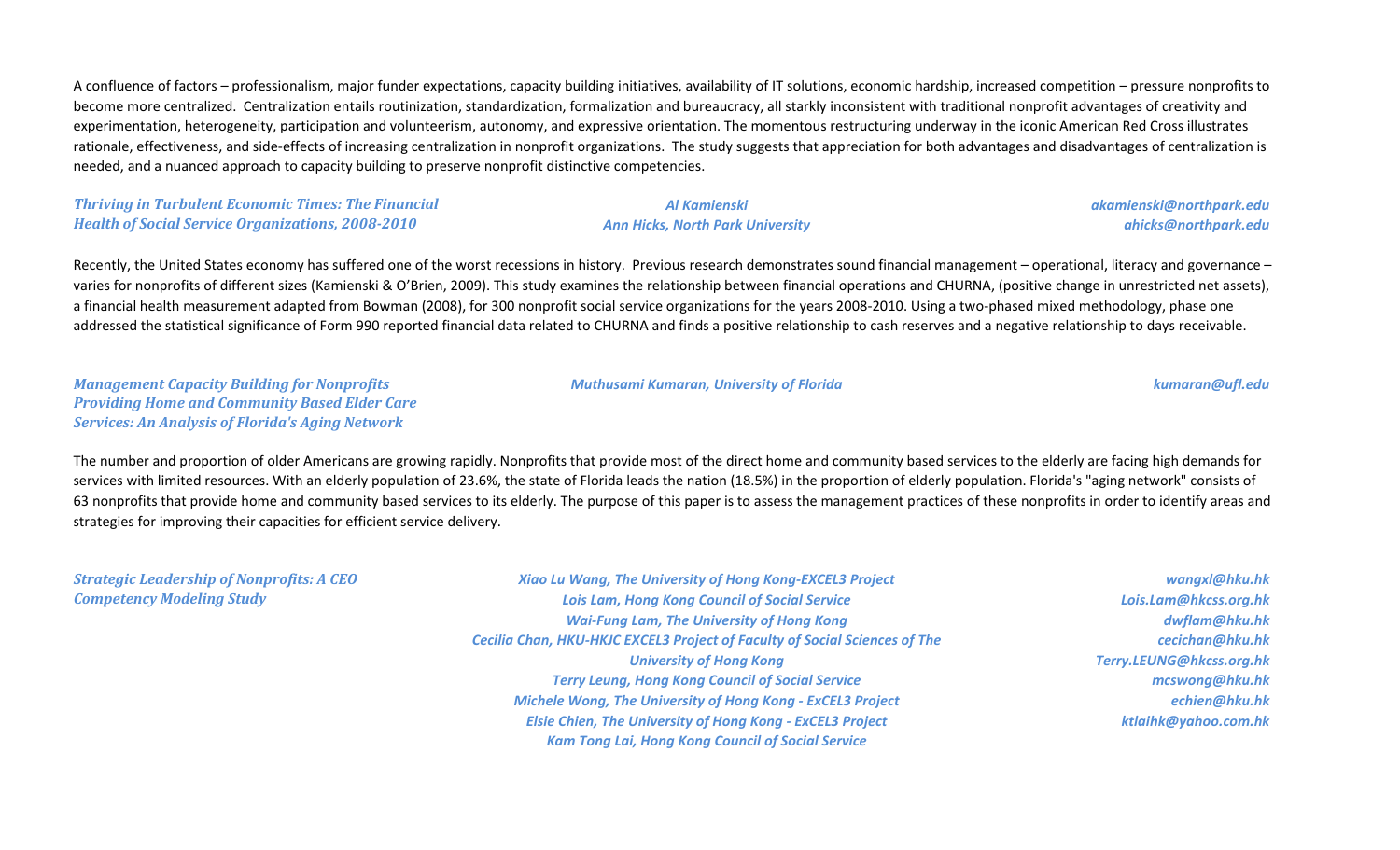Given the dearth of strategic leadership research in nonprofit management and to benefit succession planning of nonprofit leaders, the proposed research aims to identify core competences of strategic leaders of nonprofits which enable them to fulfill the four functions of nonprofits—service delivery, social entrepreneurship, civic and political engagement and expression of values and faith. We will use methods from both job analysis and competency modeling to interview 30 CEOs of nonprofits in Hong Kong. Thematic analysis will be conducted to obtain CEO competencies which can predict good performance in terms of the four functions of nonprofits.

*Stunted Growth or Viability? Nonprofit Health Organizations' Perception of Federal Government Support in an Era of Sequestration*

With the Great Recession and recent sequester, nonprofits have had to cope with potential resource shortage by ensuring their funding sources fulfill the organization mission and are viable enough to provide the benefits that initially attracted the nonprofit. Government grants are the primary source of financial support for nonprofit organizations; however, in this turbulent environment of budget cuts, federal financial support has demonstrated considerable fluctuation. This paper examines whether federally-qualified health centers' perception of federal grant viability has changed over the past five years and whether they are acquiring other funding sources to counteract the fluctuating viability of federal support.

#### *Thrift Stores Funding Food Pantries: A Win-Win Strategy for Nonprofits Serving the Poor?*

*Divya Wodon, Nonprofit Research Project Naina Wodon, Nonprofit Research Project Quentin Wodon, World Bank*

*diwodon@wis.edu nawodon@wis.edu qwodon@worldbank.org*

Affected by the recent crisis, nonprofits have started operating thrift stores in order to fund other programs. Martha's Table, a nonprofit in Washington DC, operates a thrift store whose earnings fund food programs for the poor. After presenting a profile of the beneficiaries of the thrift store and the food pantry program, the paper estimates the combined benefits of the two programs for low income beneficiaries on the basis of client surveys and other data. The benefits are substantial, so that using thrift stores to fund food pantries may indeed be a win-win strategy for nonprofits serving low income populations.

*A New Type of Management: The Rise of Specialist and Generalist Nonprofit Management Support Organizations*

Nonprofit management support organizations (MSOs), which provide managerial services for other nonprofits, play an essential role in improving the sector. Despite the MSO field's growth, only a few studies have examined them. This paper investigates the growth of MSOs from 1999-2007 and the factors that influence their form: generalist or specialist. Consistent with ecological theory, we find that the presence of nonprofits within a service niche as well as generalist MSOs drives the founding of specialist MSOs. We argue that the specialist form benefits MSOs since they gain legitimacy by the growth of generalists while at the same time protecting themselves from direct competition.

*Yusun Cho Nicole Esparza, University of Southern California*

*yusuncho@usc.edu neesparz@usc.edu*

*Megan Schoor mas3md@mail.missouri.edu*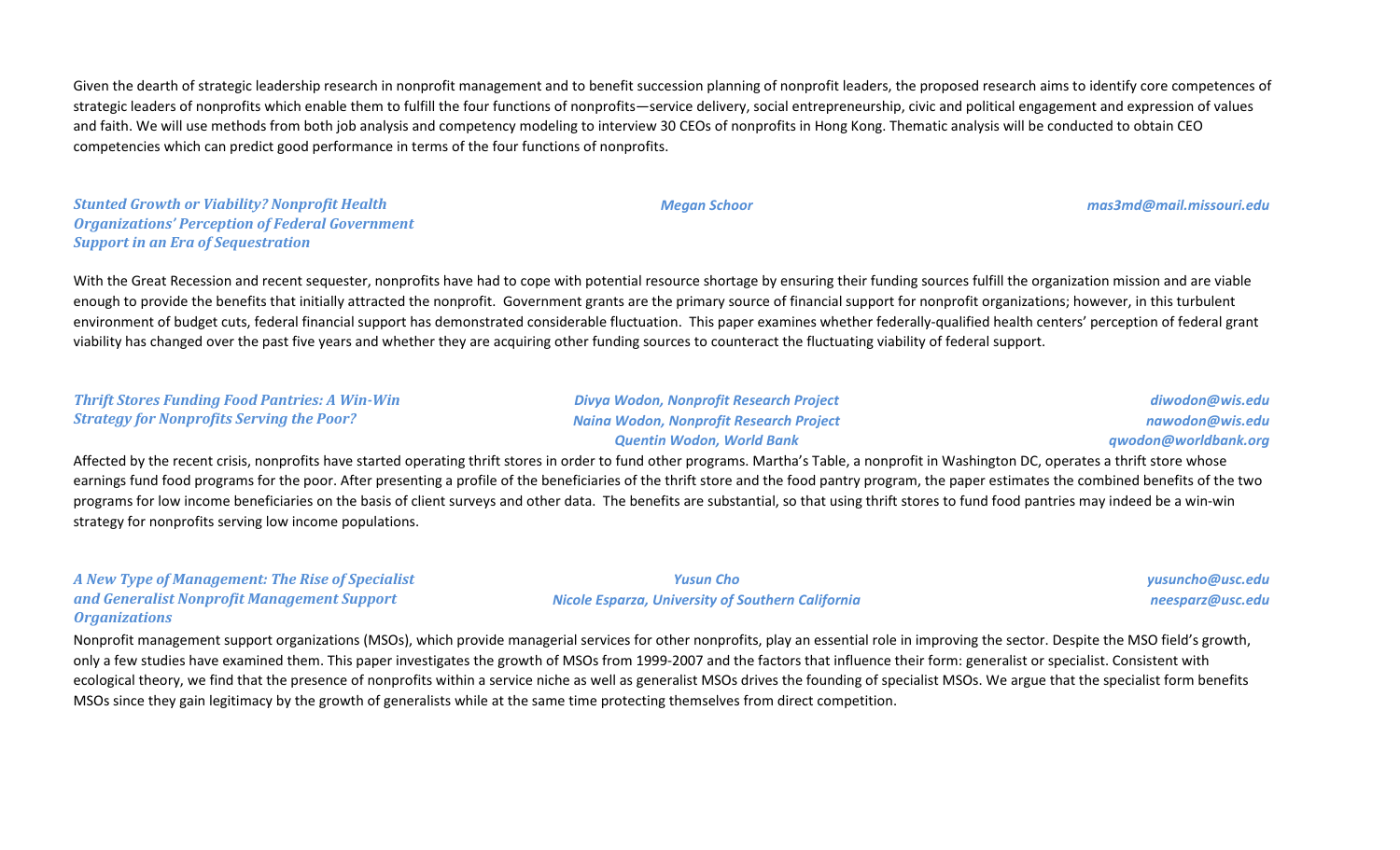### *An Exploration of the Environmental Effects on Nonprofit Financial Health*

#### *Christopher Ramsey Prentice, University of North Carolina Wilmington prenticecr@uncw.edu*

Nonprofit financial health is affected by environmental factors. Two analyses were performed using generalized estimating equations (GEE), one on the human services subsector and one on higher education nonprofits. The findings suggest that macroeconomic factors (gross domestic product and state product), community factors (median household income), as well as a nonprofit's financial prominence in their niche (revenue share), can increase financial health. Also, differences in the results between the subsectors illustrate the importance of conducting research at the level of the subsector and serves as a caution against sector-wide analyses.

| <b>Board Dynamics and Nonprofit Executive Director Job</b>                                                                       | <b>Douglas M Ihrke, Helen Bader Institute for Nonprofit Management</b>                                          | dihrke@uwm.edu         |
|----------------------------------------------------------------------------------------------------------------------------------|-----------------------------------------------------------------------------------------------------------------|------------------------|
| <b>Satisfaction in Nova Scotia and Wisconsin</b>                                                                                 | <b>E. Grant MacDonald, Dalhousie University</b>                                                                 | grant.macdonald@dal.ca |
|                                                                                                                                  | <b>Nathan Grasse</b>                                                                                            | grass1nj@cmich.edu     |
| the contract of the contract of the contract of the contract of the contract of the contract of the contract of<br>_____________ | the contract of the contract of the contract of the contract of the contract of the contract of the contract of |                        |

This study examines the factors that influence Executive Directors' self-reported job satisfaction, especially in terms of relations with their boards of directors. The study is based upon a survey of executives representing a random sample of nonprofit organizations in the state of Wisconsin and the province of Nova Scotia, offering a comparative perspective across countries. We attempt to explain executive director job satisfaction using factors such as board conflict, role conflict, board-executive relations, and other dynamics between the board and executive leaders.

#### *Foreign Aid as Public Management: Government Funding for Development NGOs*

*David Suarez, University of Southern California Mary Kay Gugerty, University of Washington*

*dsuarez@uw.edu gugerty@uw.edu*

Research on foreign aid tends to be linked to international relations and foreign policy rather than to public management. The growing utilization of nonprofit organizations (NGOs) in the delivery of foreign aid, however, reveals that transnational relationships between governments and service-providing organizations are beginning to resemble "partnerships in public service" in Western countries. Based on a dataset constructed from 135 interviews with leaders of local and international nonprofits operating in Cambodia, we explore the characteristics of nonprofits that are associated with government funding.

*Comparison of Organizational Change in Transnational NGOs: Are NGOs Still Catching up with the Present or are They Anticipating the Future?*

*Tosca Maria Bruno-VanVijfeijken, Transnational NGO Initiative Syracuse University*

*tmbruno@maxwell.syr.edu*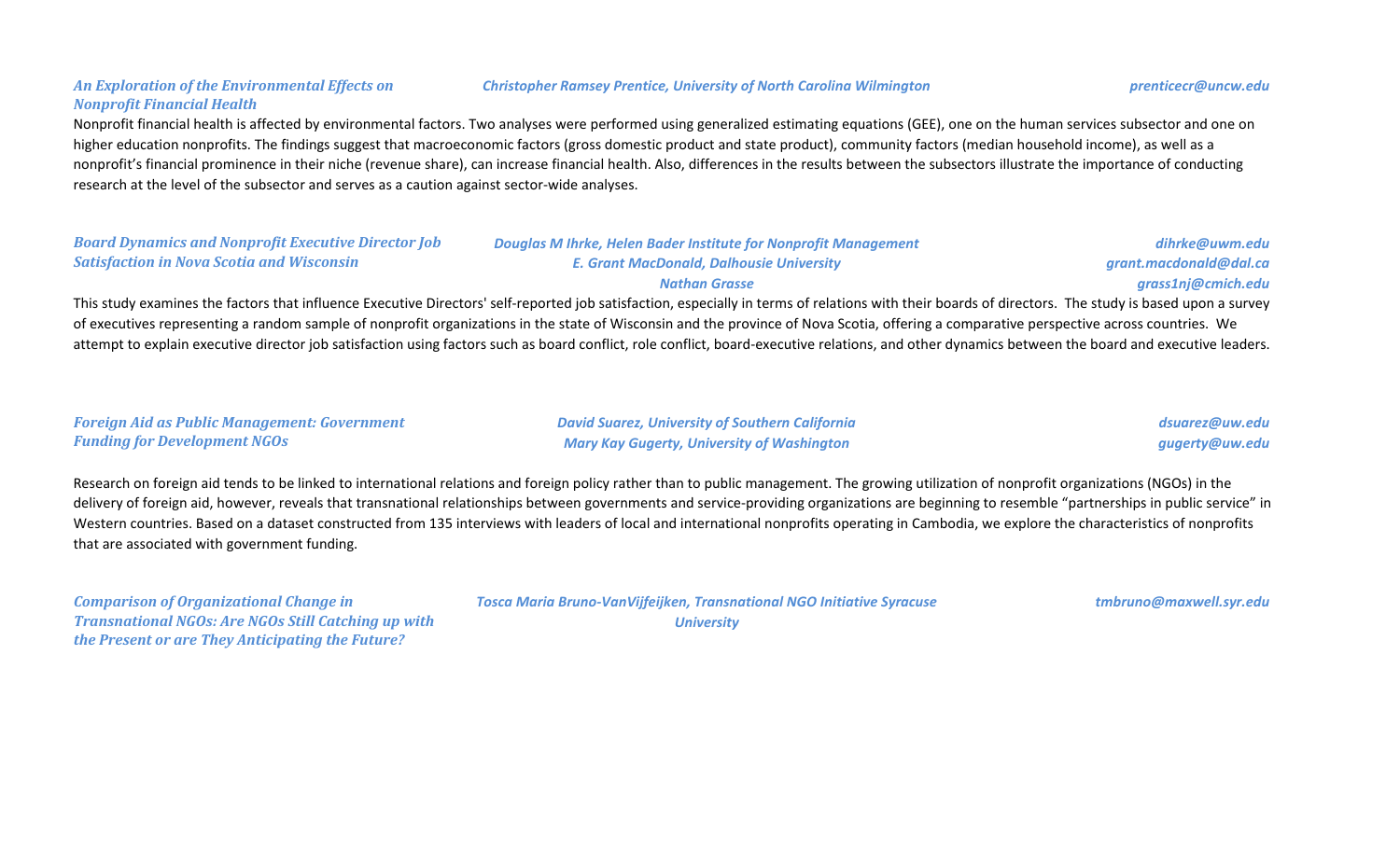Many transnational NGOs are undergoing significant organizational change or are 'digesting' the effects of such changes. But are these NGOs still catching up with current demands for greater effectiveness, accountability and efficiency, or do they also attempt to anticipate wide ranging geopolitical shifts, changes in the composition of the sector, funding architecture, and other structural changes affecting NGOs' external environment? The author facilitates a Learning Group on Organizational Change which consists of change managers and leaders in 7-10 major NGOs. This article will compare and contrast organizational changes happening in the sector, and will address how forward looking these changes are.

### *Exploring Lived Experience of Nepali Speaking Immigrant Leaders in the US*

The purpose of this study is to examine the cross-cultural leadership experience of Nepali-speaking immigrants with reference to their experience of leading Churches in the US. This study contributes adding knowledge to the literature specifically on the experience of Nepali speaking immigrants, a majority of who immigrated to the US within the last decade. This study utilizes phenomenological approach as it fits the best to examine the lived experience of a common phenomenon (leading in a cross-cultural setting). The themes and convergent meaning are presented.

*Testing Charitable Bequest Interventions Russell N. James, Texas Tech University*

# *Claire Routley*

*russell.james@ttu.edu claireroutley@btinternet.com*

We test four interventions designed to increase charitable bequest intentions using a series of different surveys on a sample of approximately 3,500 respondents. The most powerful interventions were stories of deceased bequest donors who continue to live on through the impact, followed by stories of living donors with planned bequests who will live on through the impact of their gifts. Still positive, but less powerful, were messages related to the impermanence of leaving money to non-charitable heirs and establishing charitable bequests as an accepted social norm. We discuss theoretical and practical implications of these findings.

*Look who's crowding-out! Rene Bekkers, VU University Amsterdam Arjen De Wit, VU University Amsterdam*

*r.bekkers@vu.nl a.de.wit@vu.nl*

Across the globe, the economic crisis has forced national and local governments to cut back on subsidies for nonprofit organizations. To what extent will citizens compensate for declining income from government subsidies by increasing their private contributions? In the current paper we revisit this question. We present a meta-analysis of crowding-out estimates in previous (published and unpublished) studies, formulate a new research question on the relationship between government contributions and household giving, and test four hypotheses answering the question in an analysis of new data from a survey experiment among a large sample from the Netherlands.

*Examining Adoption of the Cultural Data Project (CDP) by Nonprofit Arts Organizations: a Resource Dependence Perspective*

*Anna Bernadska, Great Cities Institute University of Illinois at Chicago gberna7@uic.edu*

*SP Kalaunee, Eastern University skalaune@eastern.edu*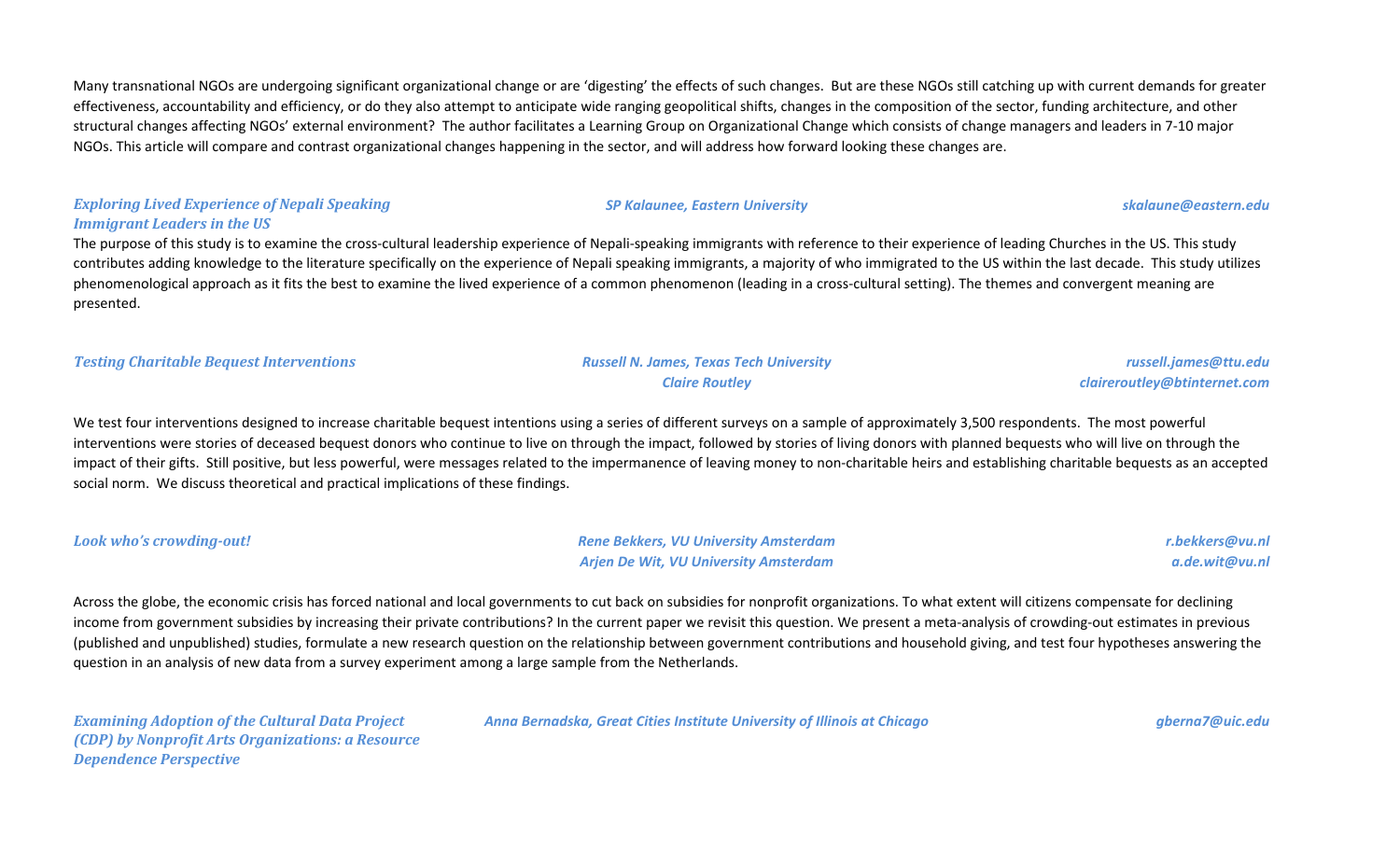The Cultural Data Project (CDP) is a donor-designed initiative that targets financial accountability of nonprofits arts organizations. Although, the CDP has been adopted by 13,000 arts organizations in 13 states, little is known about the determinants of its adoption.

Drawing upon resource dependence theory, I test the proposition that arts organizations adopt the CDP to mitigate negative consequences of decreased revenues and to achieve stability in the supply of resources access to which donors provide. I test this assumption on two sub-sets of nonprofit arts organizations in the state of Illinois. Findings and implications for nonprofit theory and practice are discussed.

*Nonprofit Funding Intermediaries Jennifer Shea, San Francisco State University Lehn M. Benjamin, George Mason University*

*jshea@sfsu.edu lbenjami@gmu.edu*

This paper examines a set of nonprofit organizations that have received uneven attention by scholars: nonprofit funding intermediaries. Nonprofit funding intermediaries (NFIs) are public charities that receive money from public and private donors and redistribute it to other nonprofits. While studies have documented the roles and contributions of a handful of NFIs, like community foundations and the United Way, these studies do not provide a comprehensive analysis of NFIs as a subpopulation of nonprofits. This paper takes a first step toward developing a better understanding of the larger universe of NFIs by examining a range of NFIS in Boston MSA.

#### *Philanthropy as an Activator of Intangible Capital: An Innovative Strategy for Sustainability*

This paper describes an exploratory qualitative study that investigates how philanthropy activates intangible capital (non-physical, non-financial resources capable of producing future value) in grantee organizations. The study employed document analysis and interviews with representatives of three private foundations in San Diego, CA. Preliminary findings indicate that the activation of intangible capital can stimulate increasing returns that strengthen both the grantee organization and the larger community. This research suggests that in turbulent operating environments, repositioning philanthropy to activate intangible capital is the key to organizational renewal and sustainability.

### *Richer Lives: Findings from a New Longitudinal Study of UK Philanthropy*

This paper presents the findings from the first ten-year update of a study that will be repeated every decade. An original sample of 80 rich UK donors was created in 2002, half of whom were followed up in 2012 and a new set of 40 philanthropists added to replenish the sample. Using surveys and in-depth interviews, data was gathered on a wide range of topics including the size and destination of donations, methods for giving, attitudes towards fundraisers and feelings about financial security. The data is analysed and conclusions drawn about the changing nature of philanthropy in the UK.

*Gender, Giving, and Volunteering: Evidence from a Multinational Survey*

*Matthew Richard Bennett, University of Oxford Christopher J. Einolf, DePaul University*

*matthew.bennett@nuffield.ox.ac.uk ceinolf@depaul.edu*

#### *Beth Breeze, University of Kent, UK b.breeze@kent.ac.uk*

# *Elizabeth A. Castillo, University of San Diego eac@sandiego.edu*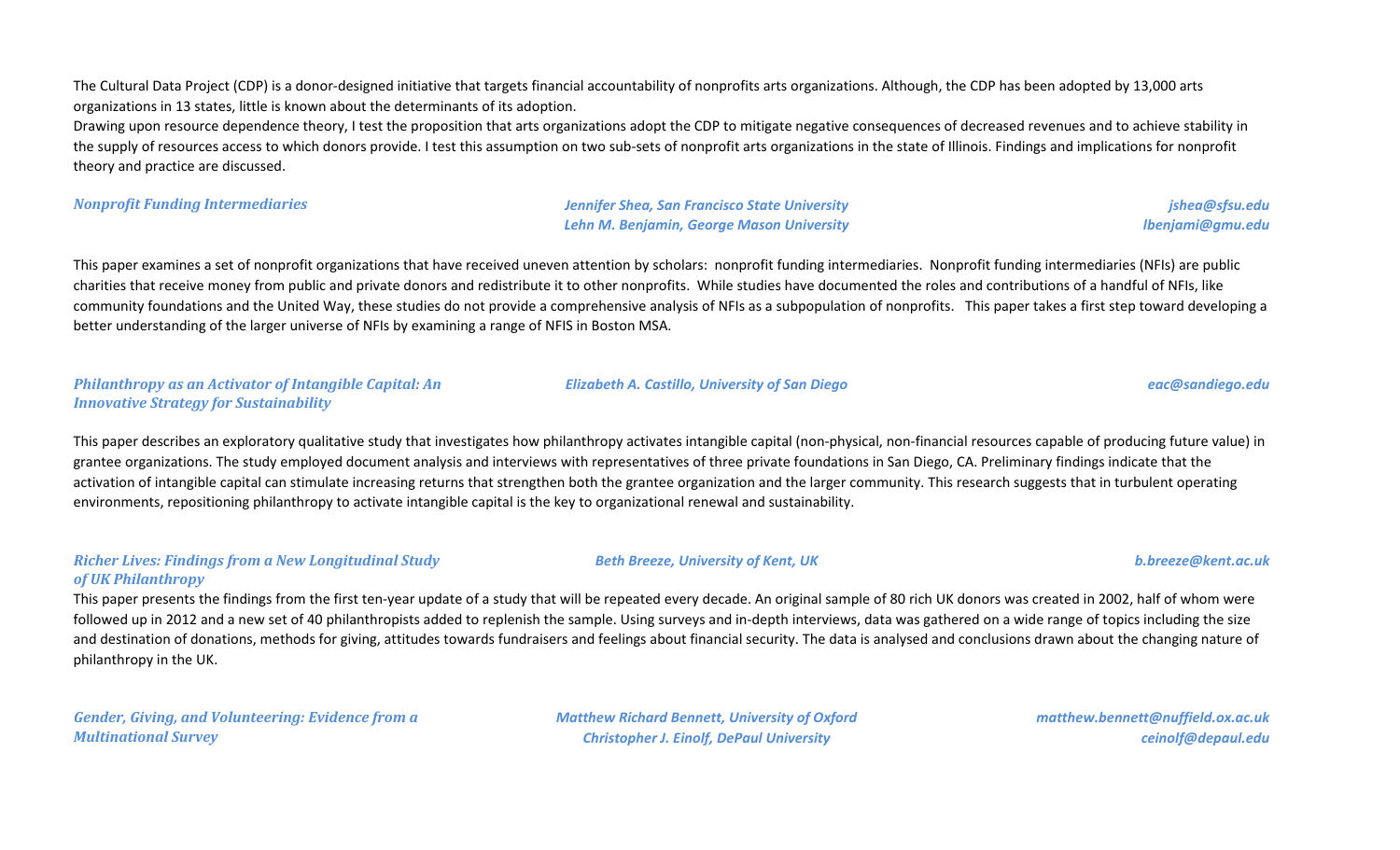Gender is an important predictor of giving and volunteering, but gender has received only limited research attention, and most of that has focused on the United States, Western Europe, and other developed countries. Multinational research on the relationship between gender and giving and volunteering is rare. Using the Gallup World Polls sample from 113 countries, this paper examines the different pathways into prosocial behavior for men and women.

#### *Fundraising versus Foodraising: How can Emergency Food Programs Efficiently Feed the Hungry? Bethany Slater, Rockefeller College of Public Affairs and Policy - University at Albany*

*bslater2@albany.edu*

As domestic hunger has grown, the nonprofits that provide food to individuals are struggling to keep pace with demand. Their evolving public-private partnership provides both in-kind food and cash donations. With over 3 billion pounds of food provided to clients annually (Feeding America, 2012) this study seeks to determine the effects of different fundraising resources and their relationship to food distribution. Using regression analysis, in-kind donations and cash support is examined in relation to food distribution among 260 food pantries, soup kitchens and shelters. Results will assist practitioners to efficiently maximize their fundraising strategies to protect their longevity.

| It Matters to Ask Where the Dollars Come from:          | <b>Xiaonan Kou, Indiana University Lilly Family School of Philanthropy</b>   | koux@iupui.edu   |
|---------------------------------------------------------|------------------------------------------------------------------------------|------------------|
| <b>Source of Household Financial Resources and High</b> | <b>Sung-Ju Kim, Monmouth University</b>                                      | sxk166@gmail.com |
| <b>Net Worth Philanthropy</b>                           | <b>Ellie Heng Qu, Indiana University Lilly Family School of Philanthropy</b> | hqu@iupui.edu    |

This study explores how different sources of household financial resources affect charitable giving behaviors among high net worth households (HNWHs). Prior studies suggest that it is critical to disaggregate different components of financial resources when examining the effect of financial resources on giving. However, very few studies have investigated this topic among wealthy households. This study analyzes survey data collected from more than 700 HNWHs in 2012. Findings from the study will enhance the understanding of giving behaviors by wealthy households and have practical implications for fundraisers, particularly under the economic recession when philanthropic resources are even scarcer.

*Relational Exchange in Nonprofits: The Role of Identity Salience and Relationship Satisfaction*

*Jennifer A. Taylor, James Madison University John B. Ford, Old Dominion University Katrina Leigh Miller-Stevens, Old Dominion University* *taylo2ja@jmu.edu jbford@odu.edu klmiller@odu.edu*

In practice and research, the emphasis has been on identifying the characteristics and motivations of donors; but few have asked why donors continue to give a particular nonprofit. This study examines relationships between donors and nonprofits and their impact on the charitable giving levels using identity salience and relationship satisfaction as key mediators of nonprofit relational exchange. In a survey of 719 repeat donors, to a broad range of nonprofit organizations, identity saliency and relationship satisfaction are introduced as mediating constructs and the results confirm that both constructs partially mediate donor motivations and charitable giving.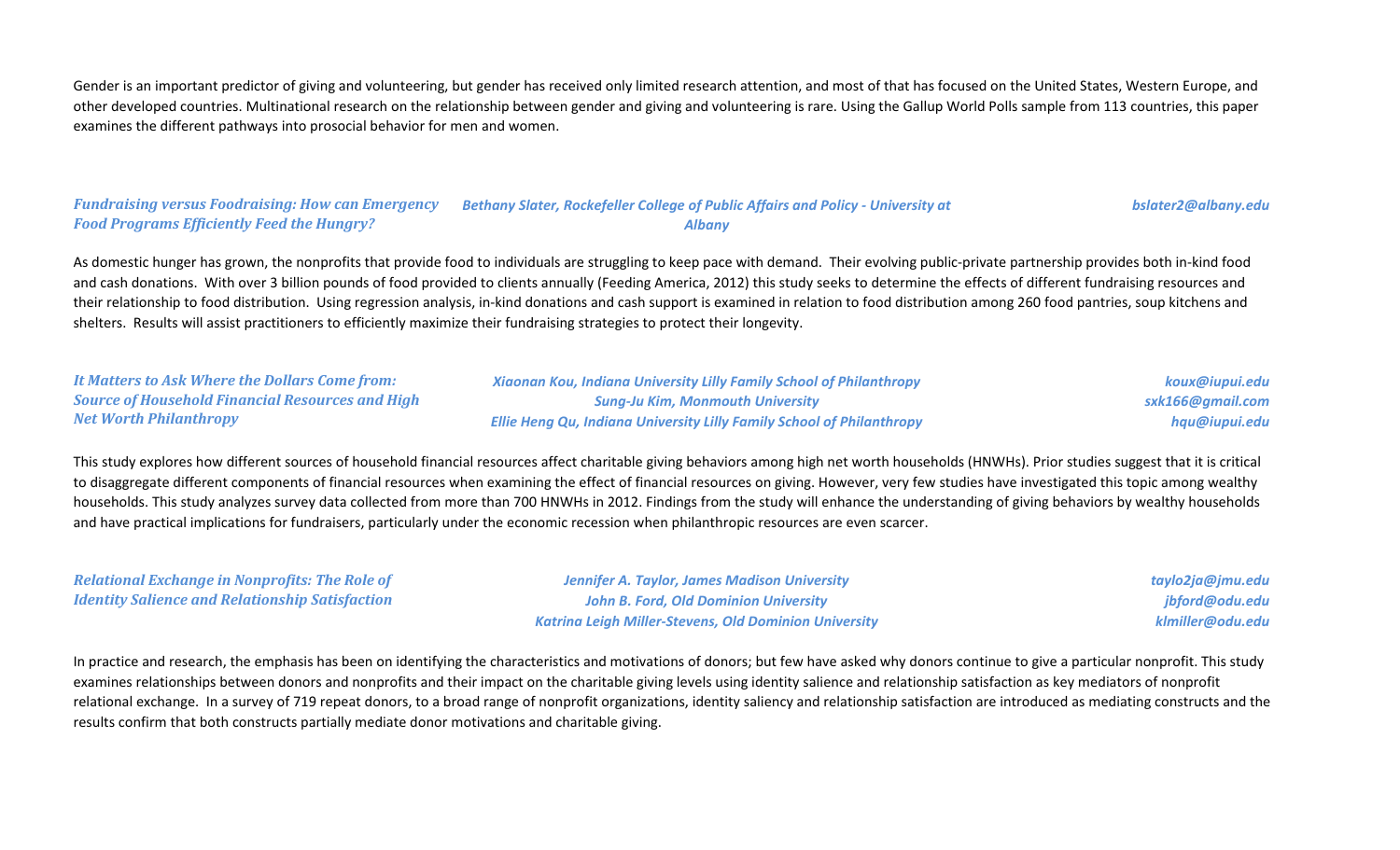#### *Million-Dollar Charitable Giving in a Cross-National Perspective*

*Una Osili, Indiana University Jacqueline E. Ackerman, Indiana University Lilly Family School of Philanthropy*

*uosili@iupui.edu jacacker@indiana.edu*

Global philanthropy has received great attention in recent years. With growing income and wealth in many parts of the world, donors and nonprofit leaders increasingly seek to understand the potential of large gifts to solve economic, cultural, and environmental challenges around the globe. Very little, however, is known about how the top tier of large gifts varies in different global contexts. This study examines the extent of high-dollar philanthropy in key countries and regions, and explores differences in the amount, motivation, and other characteristics of giving in these geographic areas.

#### *Faculty and Staff Giving Culture and Strategies Across Eight Campuses*

*Brittany L Miller, Indiana University Foundation Genevieve G Shaker, Indiana University-Purdue University Indianapolis Victor M. H. Borden, Indiana University*

*millbrit@iupui.edu gshaker@iupui.edu vborden@indiana.edu*

This study explores campus giving by faculty and staff donors within Indiana University, a large, public, multi-campus higher education system. The authors expand upon literature on workplace giving, higher education fundraising, and faculty and staff philanthropy through the use of mixed methodologies, including in-depth interviews and data from the university's operational human resources system and the Indiana University Foundation's donor information database. The study presents statistical and qualitative data to examine the impact of campusspecific philanthropic cultures and fundraising campaigns on the giving patterns of faculty and staff.

*Charitable Giving by Boys and Girls Debra J. Mesch, Indiana University Purdue University Indianapolis Amir Hayat, Indiana University Purdue University Indianapolis Una Osili, Indiana University Mark Ottoni-Wilhelm, Indiana University Purdue University Indianapolis*

*dmesch@IUPUI.edu adhayat@indiana.edu uosili@iupui.edu mowilhel@iupui.edu*

This paper examines charitable giving by boys and girls,using two waves of the PSID and its Child Development Supplement. We test the following research questions, "Does role-modeling and talking to children about giving make a difference in children's giving to charity? Does role-modeling and talking about giving affect children differently by race and gender?"

*The Impact of Employee Compensation and Financial Efficiency on Donor Contributions*

*Wenli Yan, Virginia Commonwealth University Margaret F. Sloan, James Madison University*

*wyan@vcu.edu sloanmf@jmu.edu*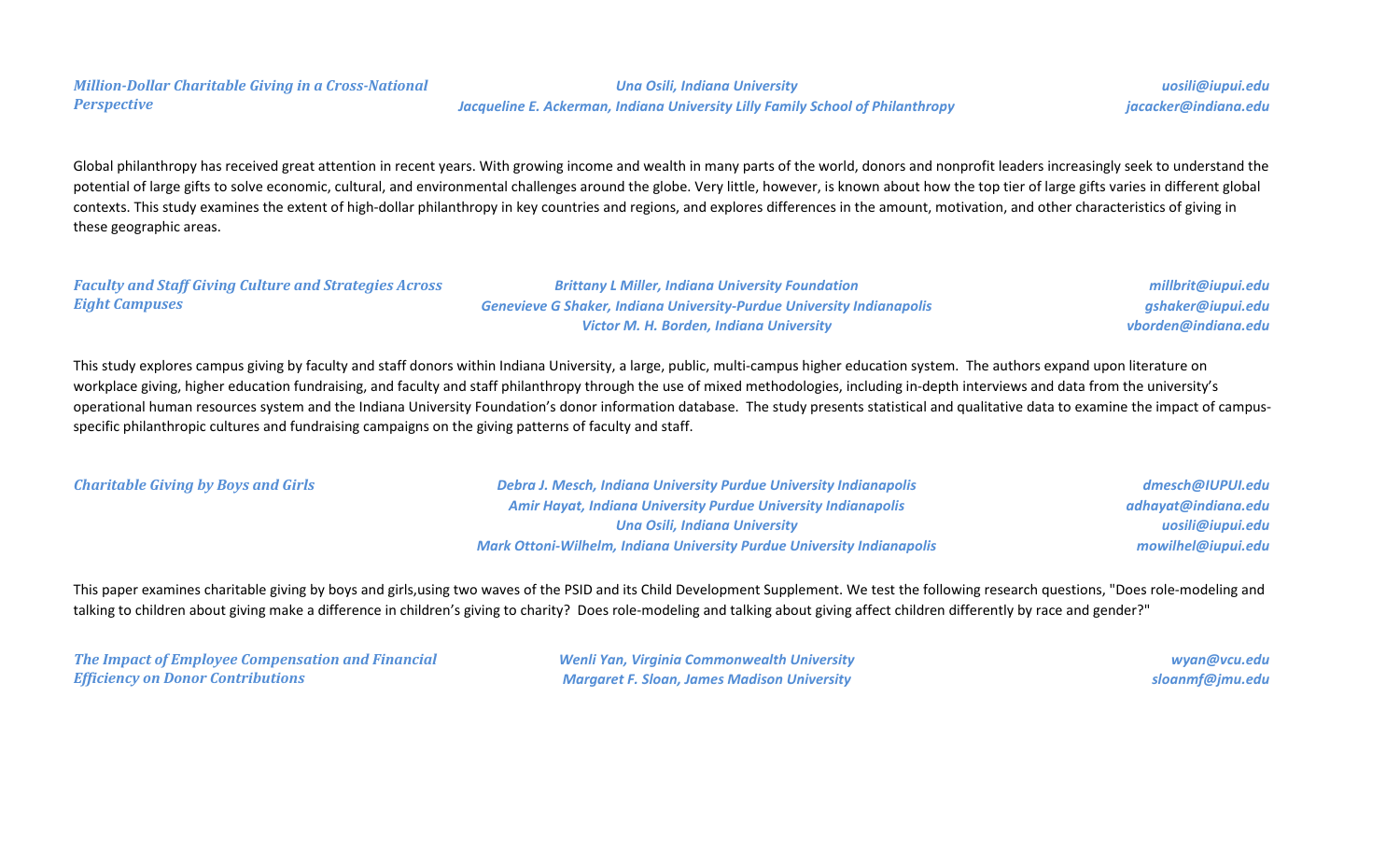This study examines the extent to which management compensation affects charitable giving and whether such impact depends upon financial efficiency within organizations. Utilizing financial information for nonprofit organizations from 1998-2007, the study tests the hypothesis that if financial efficiency is low, employee compensation deemed above average or excessive becomes a greater barrier to donating than if financial efficiency is considered appropriate for the organization. Results of the study may improve organizational understanding of how donors view both financial efficiency and director compensation and whether the interaction between the two alters a donor's willingness or propensity to give to the organization.

#### *Environmental Philanthropy in Five Developed Countries: Is there Convergence among Young Donors?*

#### *Itay Greenspan, Hebrew University of Jerusalem Tally Katz-Gerro, University of Haifa*

*itaygree@mail.huji.ac.il tkatz@soc.haifa.ac.il*

The paper explores environmental philanthropy among young adults in five countries: Canada, Germany, Israel, South Korea, and USA. We define environmental philanthropy as giving and volunteering to environmental NGOs. We hypothesize that although the five countries vary on several economic and environmental characteristics, young adults will be relatively similar in patterns of environmental philanthropy and in the determinants of such behavior. A standardized questionnaire was administered to representative samples of students in five campuses, one in each country. Results show that there is no convergence but rather significant differences between countries in patterns of environmental philanthropy and their determinants.

#### *Analyzing Effects of Religion & Religiosity on Giving Behavior*

*Chulhee Kang, Yonsei University Younghye Hur, Yonsei University Younghoon Choi, Yonsei University* *chulheekang@yonsei.ac.kr magdal94@nate.com retype@naver.com*

This study explores effects of religion and religiosity on giving behavior with interaction effect between religion and religiosity. For the analysis, this study utilizes the data called 'Giving Korea 2012' by the Center on Philanthropy of the Beautiful Foundation and employs Tobit regression model which is widely used when information is censored in analyses of charitable giving. This study will provide empirical evidence about combined effect as well as respective effect of religion and religiosity on citizens' giving behavior in South Korea. The findings can be useful for developing effective fundraising strategies of nonprofit organizations having religion-related donor markets.

*Women Giving Millions: Exploring the Landscape and Narratives of Women's Million-dollar Gifts Elizabeth J. Dale, Indiana University Lilly Family School of Philanthropy ejdale@iupui.edu*

As researchers study high-net-worth philanthropy, few studies examine million-dollar gifts. Scholars are also examining gender differences in charitable behavior, and their influence on philanthropic giving. This mixed-methods study offers insight into high-net-worth women's philanthropic giving, their differences from men, and the discourse surrounding such gifts. Using data from the Million Dollar List, I examine the similarities and differences of million-dollar gifts made by individual women and individual men from 2000 to 2012. Second, using a stratified random sample of gifts, I analyze the discourse presented in gift announcements, focusing on women donors' motivations for large-scale philanthropy.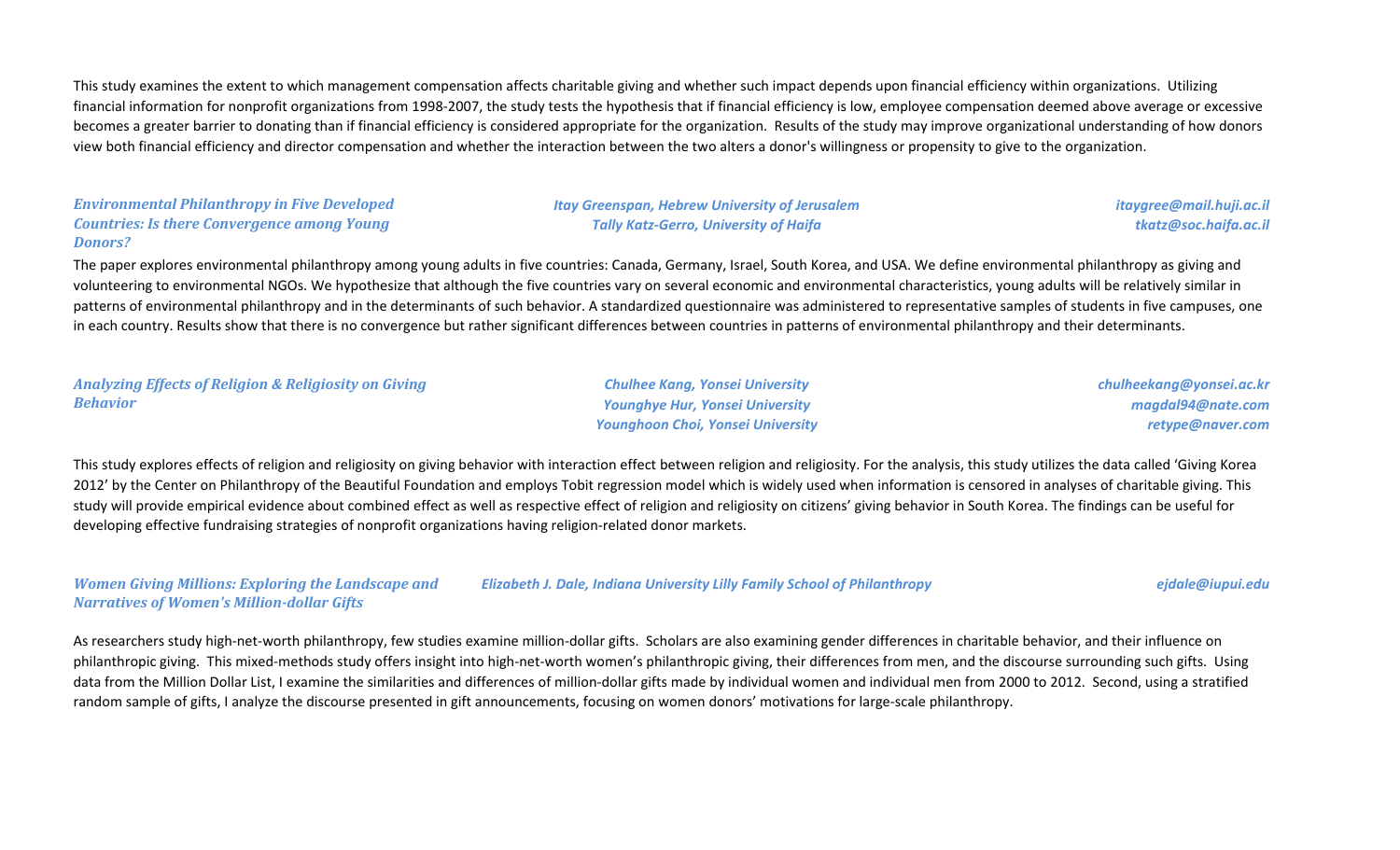### *De-Standardizing Fundraising Ratios: Again, One Size Does Not Fit All*

*Natalie J. Webb, Defense Resources Management Institute Rikki Abzug, Ramapo College*

*njwebb@nps.edu rabzug@ramapo.edu*

Despite economist Richard Steinberg's admonitions, standards for fundraising ratios have entered the popular conversation through research, nonprofit textbooks, sectoral watchdogs, and increasingly mass media—the 65% or more on program expenses has become the touchstone. It is our intention to revisit Steinberg's 1986 revelation of the objective functions of nonprofit firms, using his sectoral classifications, to begin the process of re-norming standards for fundraising ratios by at least recognizing that one size does not fit all subsectors. Specifically, we use GuideStar 990 data to suggest subsector-specific average fundraising ratios which may be used as standards for within sector comparisons.

#### *The Philanthropy of Carlos Slim: A Quantitative and Qualitative Assessment*

Since he topped Bill Gates on the Forbes List of the World's Billionaires, Carlos Slim's business practices and his philanthropy have come under increasing scrutiny. This scrutiny has come in the form of profiles and articles done by journalists, but his philanthropy has not been subjected to rigorous academic analysis. The purpose of this paper will be to assess Slim's public commitments and pronouncements against his publicly disclosed financial reports on the tax authority's transparency portal for Mexican nonprofits. It will be an exercise in transparency aimed at Mexico's highest profile philanthropist.

*The Role of Estate Tax in Charitable Bequests in the U.S. between 1954 and 2012*

*Patrick Rooney, School of Philanthropy Eugene R. Tempel, IU Lilly Family School of Philanthropy Michal Kramarek, Indiana University School of Philanthropy Amir Hayat, Indiana University Purdue University Indianapolis*

*rooney@iupui.edu etempel@indiana.edu mkramare@iupui.edu adhayat@indiana.edu*

Using IRS and Giving USA data for years 1954 to 2012, this study examines the role of U.S. estate tax in taxpayer's decision to plan charitable bequests. The analysis is based on descriptive statistics and a time series regression model and examines the role of tax policy in the amount of taxes paid as well as the relationships between changes in the estate taxes paid and bequest giving. In the context of empirical findings, the study revisits the discussion about the continuation of the estate tax by reviewing the arguments for and against the repeal of the estate tax.

*Giving in Smart Ways: How does Industry Shape the Philanthropy of Giving Pledgers?*

*Erzsebet Fazekas, University of Albany, SUNY efazekas@albany.edu*

*Michael D. Layton, Philanthropy and Civil Society Project - ITAM layton@itam.mx*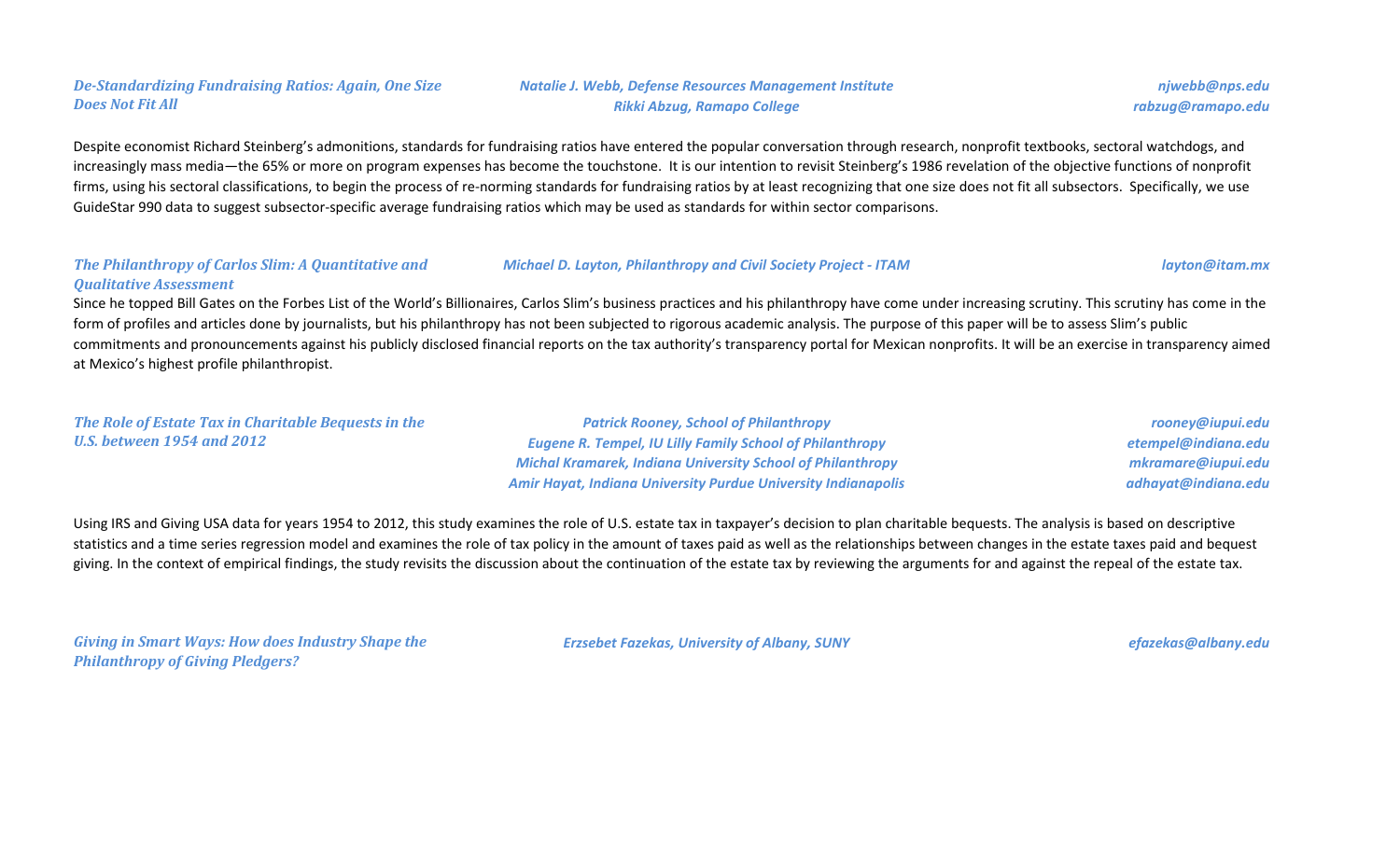The Giving Pledge was launched in 2010 to solicit the commitment of America's richest to donate at least half of their wealth to charitable causes in their lifetime. It has been heralded to be a game changer for creating a new arena for philanthrocapitalism and strategic giving. To understand the impact of business models on philanthropy, this paper analyzes the link between the industries that produced the Giving Pledgers' wealth and their philanthropic activities. It draws on findings from a content analysis of values expressed in Pledge Letters and industry reports, and data on the Pledgers' philanthropic and business activities.

#### *Concentration of Fundraising Reflected in the Philanthropy 400*

#### *William Cleveland, Indiana University Purdue University Indianapolis wsclevel@iupui.edu*

This study explores unstudied specifics of concentration in fundraising. Patterns of revenue concentration or diversification within organizations are examined over 22 years using organizations ranked in the Chronicle of Philanthropy's annual Philanthropy 400. The collective share of private support increased by one-third and donations to the lowest-ranked organization more than doubled despite the number of nonprofits doubling. Longitudinal analysis addresses the question if the organizations receiving a concentrated share of fundraising are representative of changes in the nonprofit sector or if they move independently of the wider population of organizations. The findings have important implications about competition and fundraising.

#### *What The Recession Wrought for Income, Wealth and Philanthropy: Findings from the Federal Reserve 2007/2009 Panel Study*

#### *John J. Havens, Boston College Paul Schervish, Boston College Center on Wealth and Philanthropy*

*havens@bc.edu schervis@bc.edu*

In accord with the theme of this year's conference, in our presentation we will analyze the data from the recent Survey of Consumer Finances Panel Study to elucidate the joint consequences of the Great Recession on household income, wealth, employment status, and philanthropy in the aggregate and for specific demographic groups defined by categories of income, wealth, age, marital status, race, asset allocation, and other demographic and relevant social and economic categories.

*US Foundations in Brazil and the Funding of the Human Rights Field – Data and Trends from 2003 to 2012*

*Fernando do Amaral Nogueira Mario Aquino Alves, FGV – SP Patrcia Mendona, FGV - SP*

*fernando.nogueira@fgv.br mario.alves@fgv.br patriciammendonca@gmail.com*

The aim of this paper is to describe and analyze the presence of US philanthropy in Brazil with regards to the field of Human Rights, especially in the last ten years, using data of foundation grants from the Foundation Center. Historically, US foundations played a vital role in developing the Human Right field in Brazil, but recent changes in geographic and programmatic priorities may challenge this position. This research will help to understand what exactly these changes are and how they may impact US-Brazil philanthropy relations and Brazilian civil society.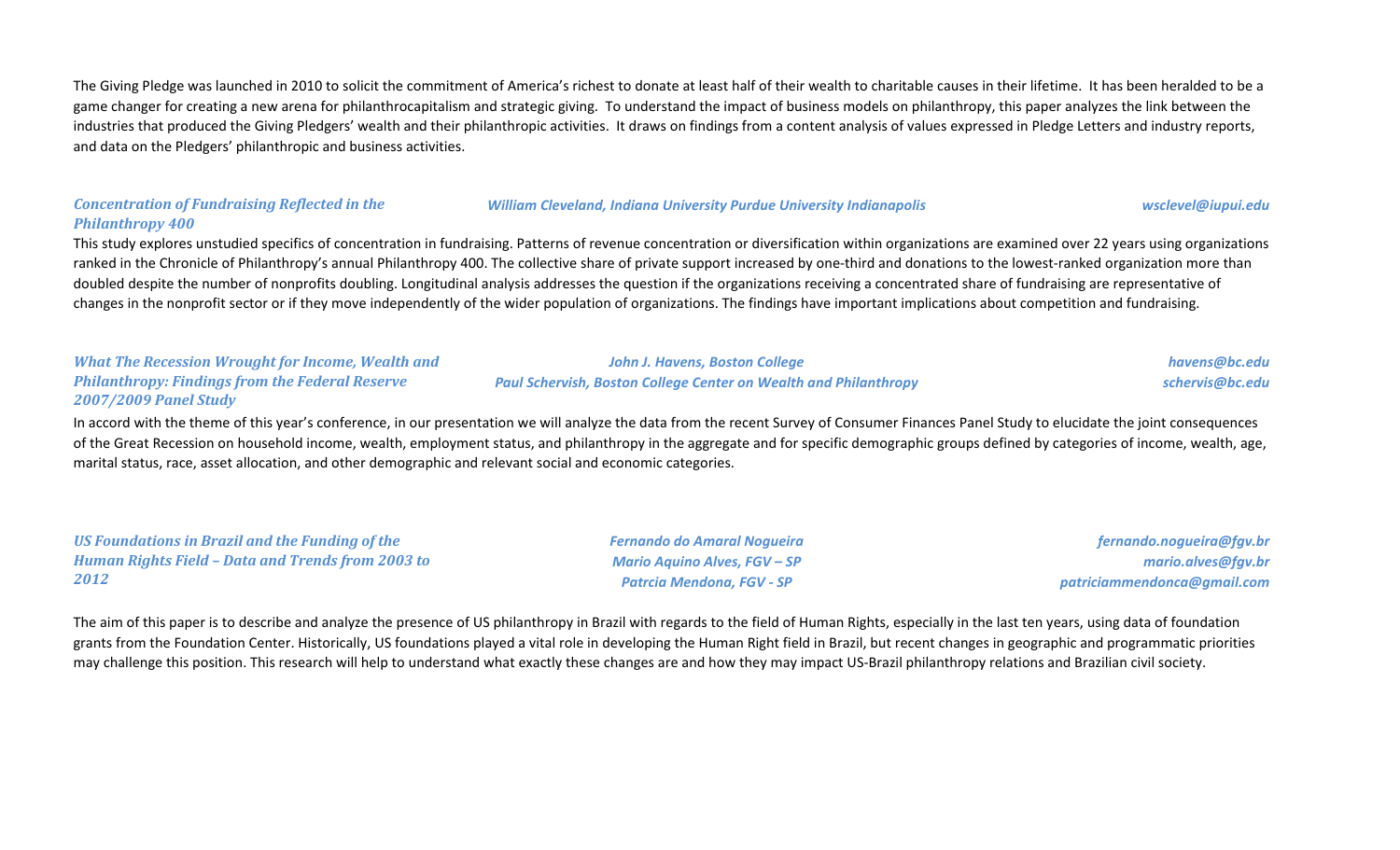#### *Generous People, Generous Nations: A Cross-national Study of Philanthropy*

*Pamala Wiepking, Erasmus University Femida Handy, University of Pennsylvania*

*pwiepking@rsm.nl femida11@gmail.com*

When it comes to giving to charitable organizations, there are large differences in generosity between individuals in different nations. Why do people in one country donate more frequently and more generously to charitable organizations than people in another country? Using unique data on individual giving behavior in twenty-one countries collected in the Generous People, Generous Nations project, we test different individual (based on differences in prosocial values and resources that stimulate giving) and contextual (based on differences in governmental subsidies, fiscal policies, and legal requirements) explanations for cross-national differences.

| <b>Boom Towns or Bane Towns: The Impacts of</b>      | Laurie E. Paarlberg, Texas A & M University                          | I.paarlberg@tamu.edu |
|------------------------------------------------------|----------------------------------------------------------------------|----------------------|
| <b>Significant Community Growth on the Nonprofit</b> | <b>Rebecca Nesbit, University of Georgia</b>                         | nesbit7@uga.edu      |
| <b>Sector</b>                                        | <b>Richard Clerkin, Institute for Nonprofits NC State University</b> | rmclerki@ncsu.edu    |
|                                                      | <b>Robert Christensen, University of Georgia</b>                     | rc@uga.edu           |
|                                                      |                                                                      |                      |

In an era when community leaders and scholars worry about how demographic change affects civic engagement, social capital and civil society, we explore how rapid population changes affect the size and structure of the local nonprofit sector. Specifically we model the shifts in retirement, military, and immigrant populations in relation to the size/composition of nonprofit organizations. We also account for civic engagement as a potential moderating or mediating influence. Understanding the relationship between in-migration, civic engagement and the nonprofit sector provide a foundation to help community leaders to help assimilate newcomers in ways that build local civil society.

*Acquiring the New Donor Motivating the Prior Giver: An Empirical Examination of Incentive-Based Strategies for Nonprofit Donors*

*Sara Helms, Samford University Timothy Diette, Washington & Lee University Betsy Bugg Holloway, Samford University*

*shelms1@samford.edu DietteT@wlu.edu bbhollow@samford.edu*

We add to the body of field experiment research on charitable giving. First, we establish results for the factors influencing the acquisition of new donors for organizations which do not have clearly partisan appeal, unlike much of the existing work. Second, we implement bonus trigger gifts, which fall somewhere between matching gifts and seed gifts. We find that adding a gift of \$10 to each gift significantly influences the acquisition and behavior of new donors. The second phase of the project examines the impact of matching gifts for new and existing donors to the same nonprofit.

*External Determinants of International Grantmaking by American Foundations*

*Joannie Tremblay-Boire jboire@u.washington.edu*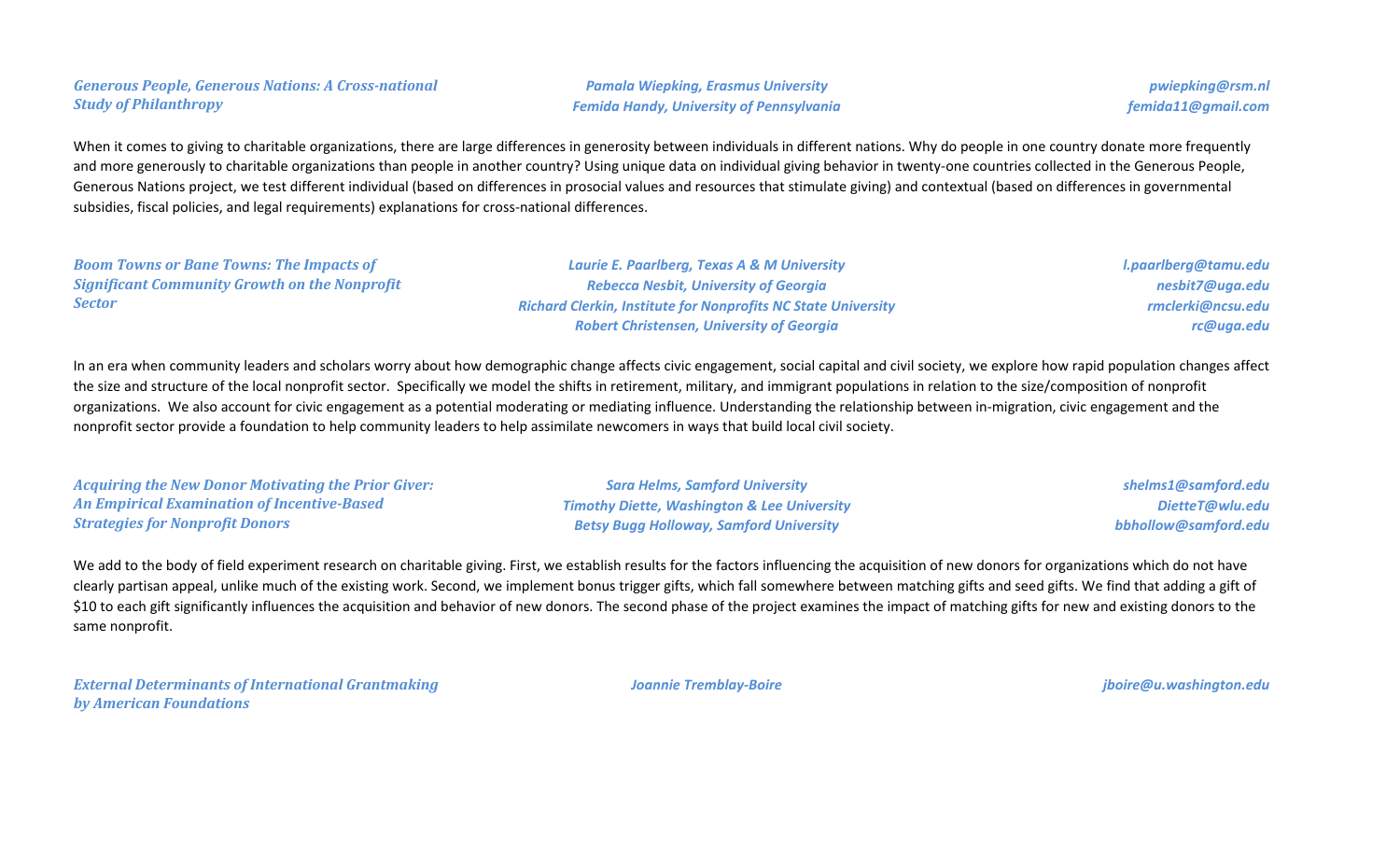What factors influence charitable foundations' grantmaking? I examine determinants from the external environment of U.S. foundations using statistical analysis. I argue that foundations, as elite institutions, share the interests of the U.S. political elite and, as such, will align their grantmaking activities with U.S. foreign policy. Specifically, I hypothesize that U.S. foreign policy interests, recipient country need and recipient country governance all influence foundation grant allocation. To test these hypotheses, I conduct regression analyses using data on foundations grants from the Foundation Center's Foundation Directory Online, which lists all grants of \$10,000 or more by the largest American foundations.

#### *Local Philanthropy…Positioning Education Foundations within the Community*

*Kandyce M Fernandez, Arizona State University kmferna1@asu.edu*

Given the policy environment of public education and the expanding role for Local Education Foundations, how do we consider the broader impacts of attracting private money for the benefit of public schools, especially when some districts may have greater capacity to implement such efforts? Does this contribute to great inequity in education, and if so, how does strategic positioning mediate this relationship?

#### *Charitable Aid and Assistance in a Time of Disaster: Do Donor's Perception and Experience Matter?*

*Naoko Okuyama, Kobe University Yu Ishida, Akashi National College of Technology* *okuyama@econ.kobe-u.ac.jp ishidayu@mac.com*

We have seen extraordinary and phenomenal responses in disaster relief giving during the time of disaster. It is not surprising to have tremendous number of donations and volunteers since the obvious cause is visible and the use of contributions is relatively apparent. However the nature of disaster relief throws questions and even problematic issues in terms of route of provision and initial recipients. Paying attention to the system of disaster relief donation in Japan, this paper attempts to empirically examine the determinants and behaviors mechanism of disaster relief giving, particularly focusing on different kinds of way of giving.

*Government Funding of Nonprofits During Recessions: The American Recovery and Reinvestment Act's Impact On Revenue Volatility and Financial Health*

Contracts between nonprofit organizations and federal, state, and local governments are an important part of public service provision in the United States. During economic recessions, all types of nonprofit revenue, including government funding, can become volatile. This research exploits the American Recovery and Reinvestment Act (ARRA) as a quasi-experiment and examines the impact of this countercyclical government funding increase on nonprofit revenue volatility and other measures of financial health. The paper concludes by calculating and discussing the merits of maintaining steady government funding during economic downturns versus increasing funding to counteract losses from other sources.

*Danielle L. Vance, Duke University dlv4@duke.edu*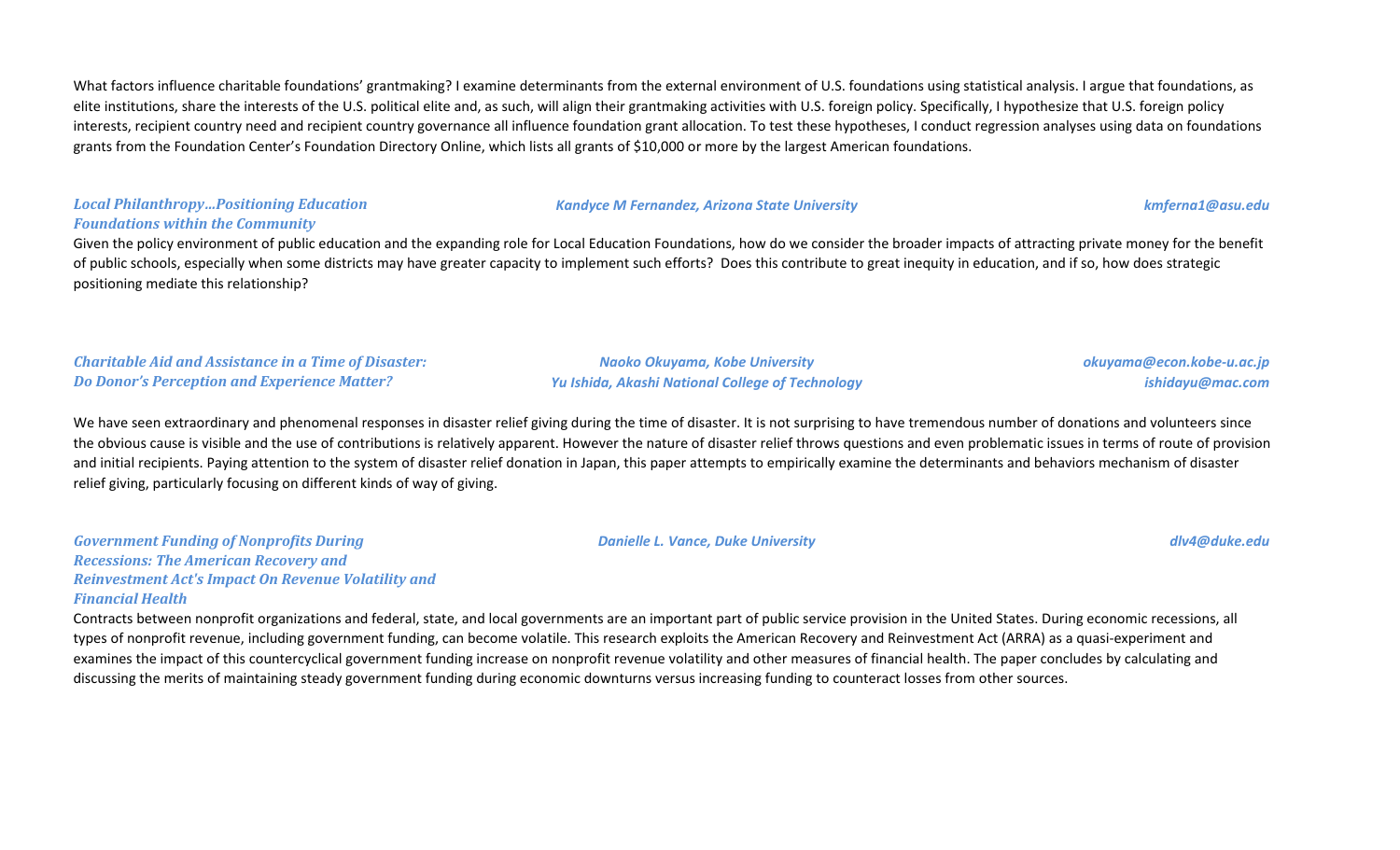#### *Million-Dollar Giving and Community Characteristics Una Osili, Indiana University*

What influences the philanthropic environment within a community? In this study we seek to determine what community characteristics affect the demand for and supply of major gifts to nonprofit organizations within a community over time. Using data from the Million Dollar List (MDL) and other publicly available data, we determine what community-level attributes have the greatest effect on the receipt of \$1 million dollar gifts by nonprofits.

#### *The Effect of Publicity on Charity: A Field Experiment of Image Motivation*

Many nonprofit organizations rely upon financial contributions and volunteers for support. Most models of charitable giving and volunteerism assume that individuals give to either receive an extrinsic reward (such as a material reward or token gift) or receive utility through their altruistic behavior. One specific incentive that has been identified in the literature is image motivation, which has not been tested thoroughly, especially among small donors and cross-culturally. Utilizing a randomized controlled experiment, I test the effect of image motivation, specifically a promise of publicity, on giving using a unique sample of low income and ethnically diverse households.

| Does Membership in a Public-service Club Make a | <b>Ellie Heng Qu, Indiana University Lilly Family School of Philanthropy</b> | hqu@iupui.edu      |
|-------------------------------------------------|------------------------------------------------------------------------------|--------------------|
| <b>Person More Generous?</b>                    | <b>Richard Steinberg, Indiana University Purdue University Indianapolis</b>  | rsteinbe@IUPUI.edu |

This study aims to explore the effects of membership framing on charitable giving by laboratory experiments, addressing three main research questions: 1) Does membership in a public-service club make a person more generous? 2) Does the provision of private benefits to members complement warm glow from giving? 3) Can multiple membership categories (e.g., supporting member vs. regular member) increase member donations? The study will build on the current body of research about giving motivations and giving to public goods in a virtually unexplored but important setting, that of service clubs.

## *Thank you for your time! Would You Mind Donating to our Cause?*

Gratitude can have a positive effect on an individual's interactions with others. This effect makes it a possible priming attribute for positive impact on prosocial behaviors. The purpose of this study is to determine what effect the priming of gratitude affect will have on the prosocial behaviors of volunteering for and donating to a charity. This study focuses on gratitude's second function, a Moral Motive: gratitude motivates the grateful person to behave prosocially toward the beneficiary as well as other people around him, (McCullough et al, 2001). This study will utilize two quasi-experiments using a nonequivalent groups design.



*Dyana Mason, University of Southern California dyanamas@usc.edu*

*Matthew Hortt, UNLV horttma@yahoo.com*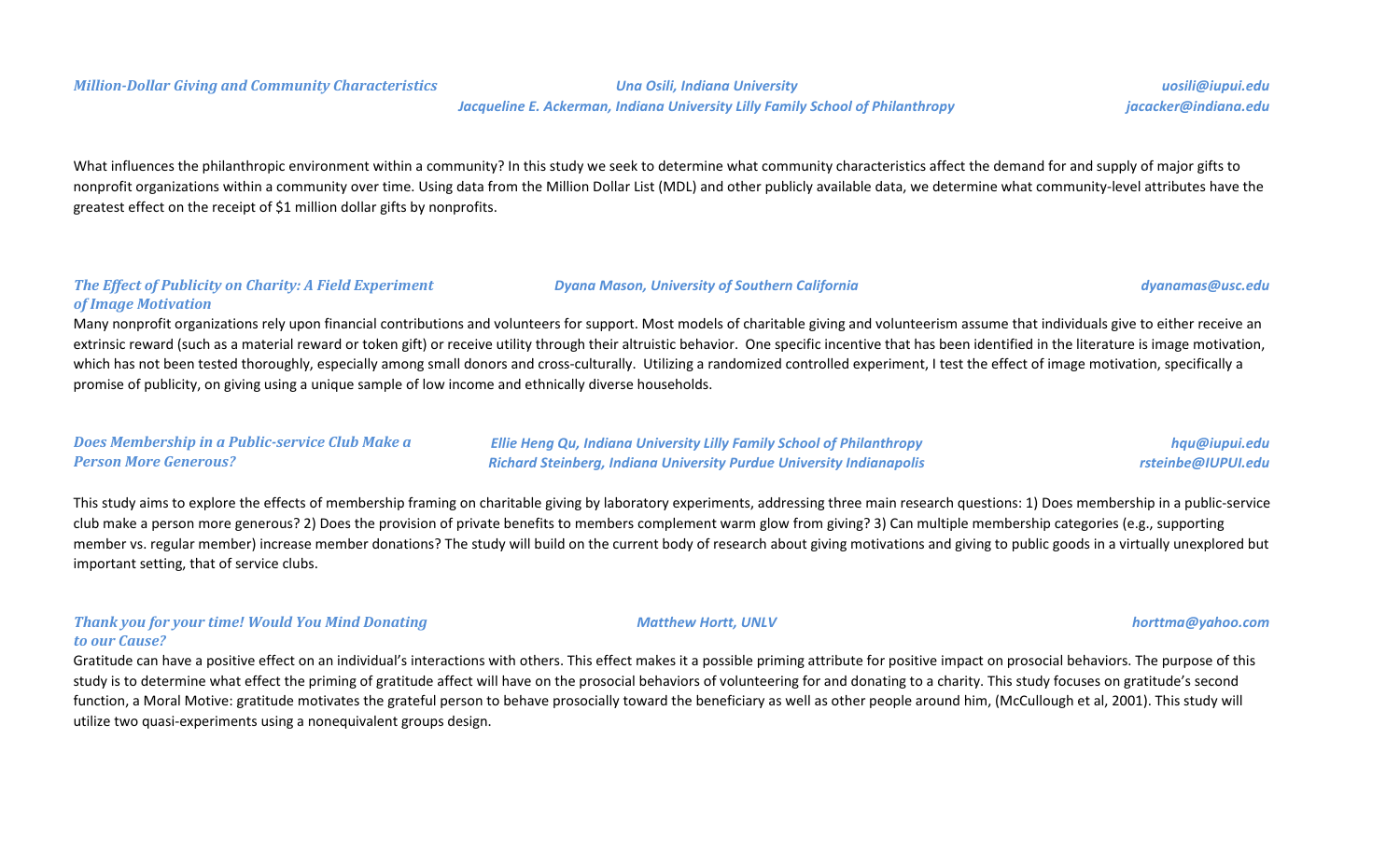*High-Net-Worth Charitable Giving Trends in 2011 Melanie A. McKitrick, Indiana University Purdue University Indianapolis Amir Hayat, Indiana University Purdue University Indianapolis Una Osili, Indiana University Grace Baranowski, Indiana University Lilly Family School of Philanthropy Jonathon J. Bergdoll, Indiana University School of Philanthropy*

*millemea@iupui.edu adhayat@indiana.edu uosili@iupui.edu gbaranow@iupui.edu jjbergdo@iupui.edu*

This study examines the giving patterns, priorities, and attitudes of America's wealthiest households for the year 2011. To inform longitudinal tracking of high-net-worth philanthropic activity, several areas analyzed in this study—giving patterns, perceptions, motivations, decision making, values, traditions, volunteering and demographic dimensions—build on those examined in previous studies in this series (2006, 2008, and 2010). This study reveals consistent trends in the giving and volunteering behaviors of high-net-worth individuals and households, but also departures from past years. The majority of high-net-worth individuals continue to be philanthropically committed, but are also becoming more intentional and impact-driven in their giving.

*Voluntary Contributions to Salvation Army Red Kettle in Christmas Season: the Second Natural Field Experiment*

*Chulhee Kang, Yonsei University Jungkyoo Choi, Kyungbuk University Sohyun Park, Yonsei University*

*chulheekang@yonsei.ac.kr choi426@gmail.com sagua1216@gmail.com*

This study attempts to explore behavior of voluntary contributions, based on a natural field experiment conducted at 10 subway stations in Seoul, South Korea for 9 days in December of 2012. For the experiment, the Salvation Army's red kettle fundraising was conducted with 3 different (empty, full, invisible) kettles that were rotated hourly. Different kettles were used to provide the subjects with information about how much the money was raised. Collection amounts from the different boxes are analyzed by ANOVA. This study provides exploratory evidence of citizens' giving behavior to build a foundation for future research and fundraising strategies.

*Evaluating U. S. Nonprofit Hospital Web Sites for Fundraising Presence and Trends*

Hospitals and health system web sites increasingly provide vital health information for consumers, presenting an opportunity for nonprofit hospitals to capitalize on this internet traffic to their sites in order to build relationships with prospective and current donors and volunteers. Little is known about the extent to which nonprofit hospitals utilize websites and social media for fundraising purposes, and how effectively the technology is being used. This study will examine the utilization of the internet for fundraising purposes by nonprofit hospitals in the U.S., and will assess the sites on four dimensions: accessibility, content, marketing and technology.

*Principles of Philanthropy Chenaz B Seelarbokus, Kennesaw State University cseelarb@kennesaw.edu*

*Cathleen O. Erwin, Auburn University cerwin@auburn.edu*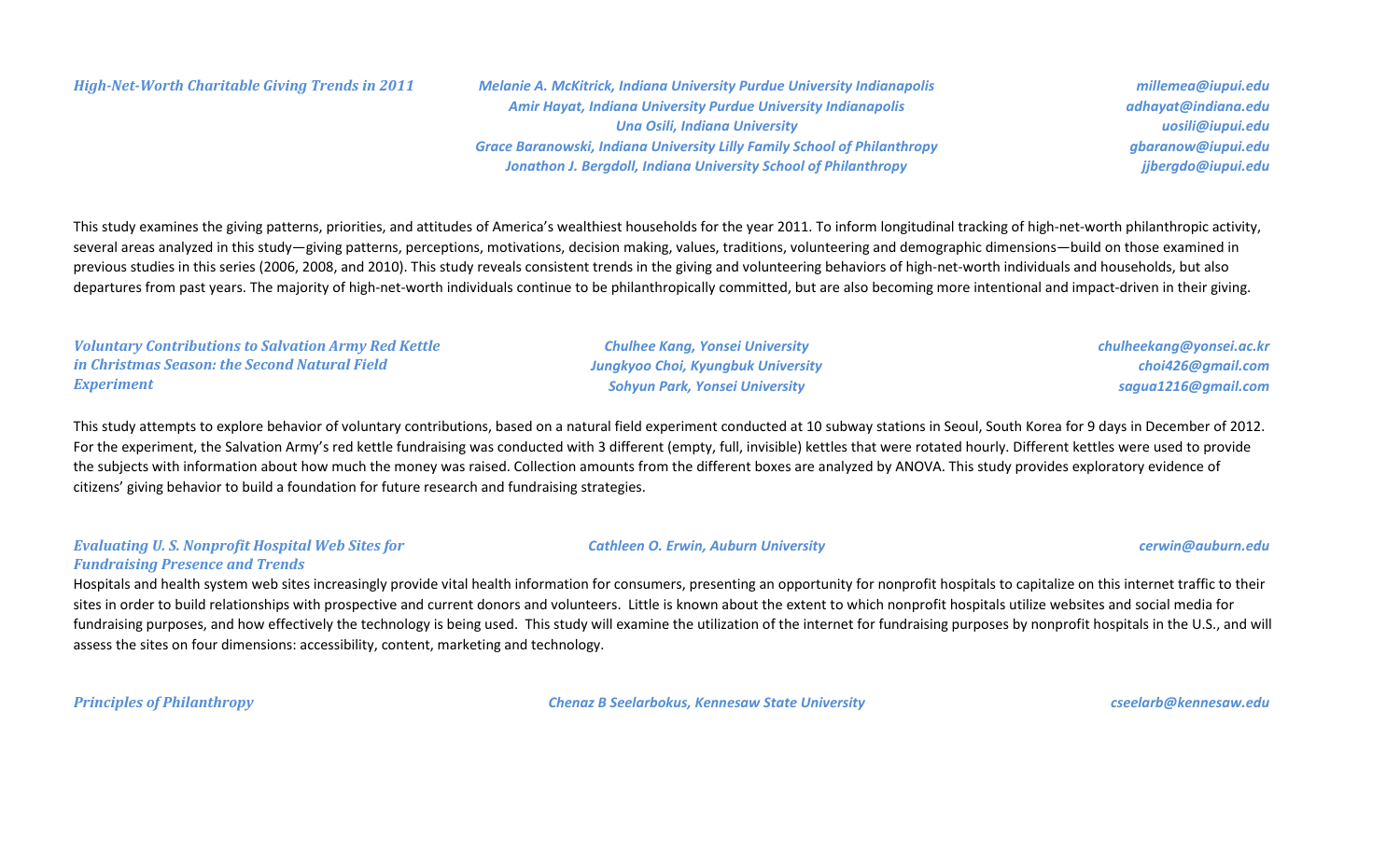This paper discusses the principles of philanthropy through a comparative analysis of Western philanthropy and Islamic giving traditions. While the recent literature in the field of philanthropy has witnessed increased endeavors towards cross-cultural inclusiveness and the consideration of other religions, still lacking are comprehensive comparative studies related to the principles of giving across the Western and Islamic traditions. The proposed study promotes cross-cultural understanding of the various principles that motivate giving in the two cultures, and will also provide a deeper understanding of cross-cultural fundraising strategies.

| <b>Venture Philanthropists: Sustained Capacity</b> |  |
|----------------------------------------------------|--|
| <b>Builders or "Embellished" Funders?</b>          |  |

*Barbara Clemenson Esther Alcaina*

*barbara501c3@sbcglobal.net estheralcaina@gmail.com*

Venture Philanthropy has increased in popularity as a new approach to giving which entails not only financial support from donors, but also their strategic involvement to build stronger organizations with improved services and higher impact. Although both donors and organizations have reported positive outcomes from these longer-term capacity-building relationships, it is unknown if these results are sustained once the venture philanthropy interventions end. With the support of Social Venture Partners (SVP) and its nation-wide network, this pilot research explores if this high-engagement philanthropy has sustained impact on nonprofit organizations, or if venture philanthropy is simply "embellished" funding.

*The Effect of Social Information on Online Giving Behaviors*

*Shusaku Sasaki, Osaka school of International Public Policy, Osaka University Daigo Sato, JustGiving Japan Foundation*

*ssasaki@cbi.osaka-u.ac.jp daigo@justgiving.jp*

The emergence of the Internet has introduced new methods for fund-raising campaigns. There is one notable characteristic of them that online fund-raisers more easily can provide the frequently updated information to donors and potential donors. In this paper, we investigate how the updated information about the contribution of the early donors affects the later donor behaviors with the dataset of JustGiving Japan. Our analysis shows that the number of the early donors who take the modal donation, the most popular amount, could strengthen the stability of the modal donation during the whole period.

*Leaving an Estate to Religious Institutions or Charity? Who Thinks It's Important?*

*Lili Wang, Arizona State University Carlton Yoshioka, Arizona State University* *Lili.Wang@asu.edu yoshioka@asu.edu*

Using data from the 2007 Panel Study of Income Dynamics, this study examines the factors associated with perceived importance of leaving an estate/inheritance to religious organizations and to charity, respectively. The results show that widowers are more likely to consider it important to leave an estate to religious institutions, while never married individuals are more likely to consider it important leaving an estate to charity than married household heads. Religious beliefs influence perceived importance of bequest to religious institutions. The findings of this study shed light on who leaves estates to nonprofit organizations.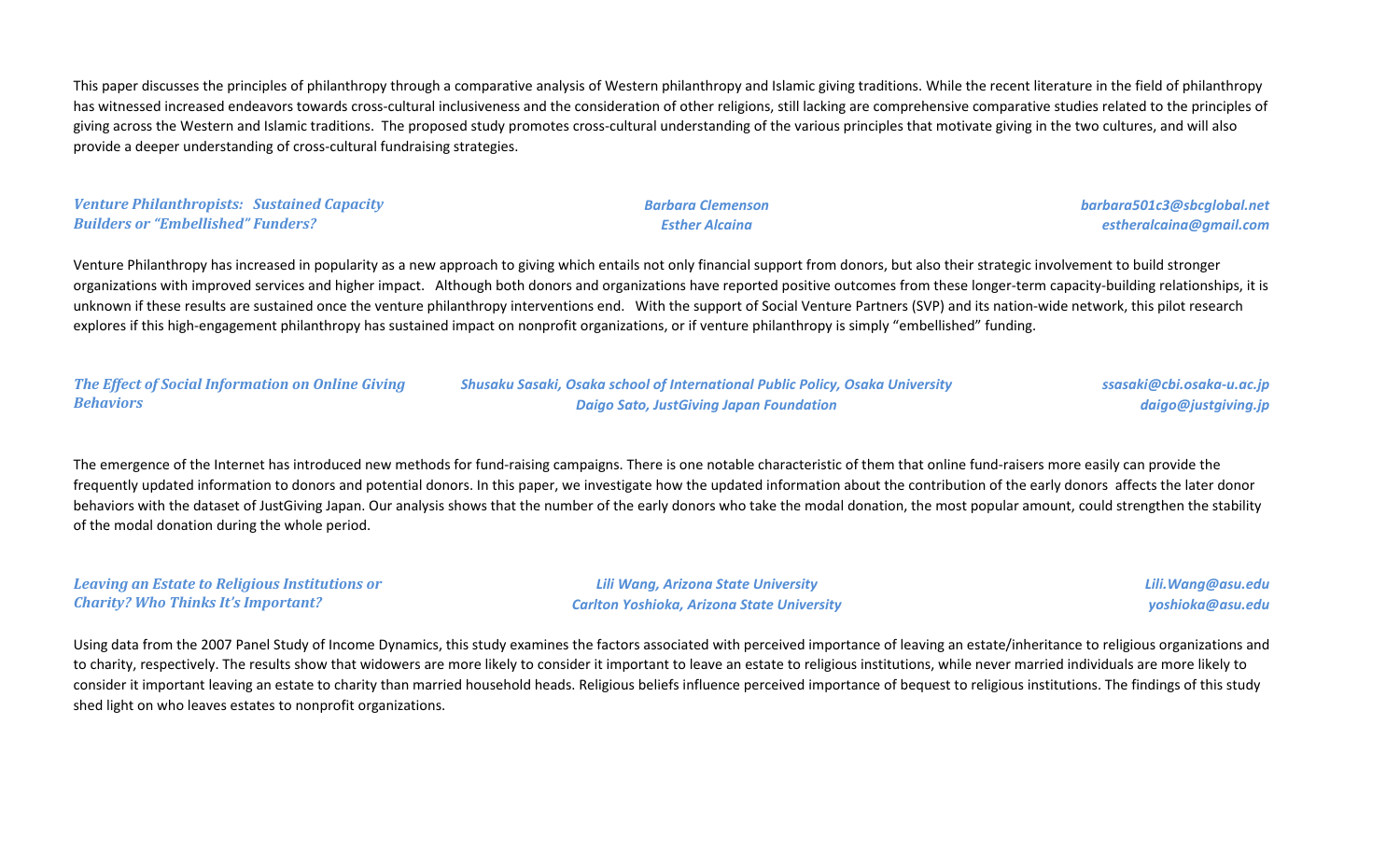#### *A New Paradigm in an Era of Uncertainty: Examining Foundation Support for Government Agencies during the Great Recession*

*Kelly A. Krawczyk, Auburn University Michelle Wooddell, Wayne State University* *kak0037@auburn.edu cj8969@wayne.edu*

In a recent study of philanthropic giving, the researchers found that a surprisingly high % of community foundation grants were being made directly to local governments and special purpose districts to provide for programs, services and operating expenses – more than 28% in 2010. While much research over the past forty years has focused on the ways in which governments provide grants to nonprofit organizations, this study is one of the first of its kind to investigate how the philanthropic community has begun to assist government departments and agencies in the provision of public goods and services.

*Can Foundations Be Social Innovators? A Multiple Case Study Using an Ideal Type Approach*

*Schools*

*Steffen Bethmann, Centre for Philanthropy Studies Georg Von Schnurbein, Centre for Philanthropy Studies Universitat Basel*

*steffen.bethmann@unibas.ch georg.vonschnurbein@unibas.ch*

In times of crisis the role of foundations in society is being readdressed. Many see a unique potential of foundations to provide new solutions to social problems and hence act as social innovators. However, this claim is not backed by strong empirical evidence. Advancements in the social innovation literature allow to critically asses if foundations can fulfill this role. In my paper I build an ideal type of a "foundation for social innovation" and use it as mirror in a multiple case study. This allows me identify organizational factors that allow or hinder foundations to be innovative problem solvers.

*Understanding Philanthropy Education in K-12 Amy Nichole Thayer, Indiana University Lilly Family School of Philanthropy Ming Hu, Indiana University-Purdue University Indianapolis Una Osili, Indiana University Amir Hayat, Indiana University Purdue University Indianapolis amynthay@iupui.edu huming@umail.iu.edu uosili@iupui.edu adhayat@indiana.edu*

Philanthropy education has been present in the United States since the 1980s. However, a discussion of the scope, size, focus areas, and operational patterns of programs has been absent from the literature. The purpose of this study is to develop a typology of philanthropy education at the K-12 level. Administrators of K-12 schools were interviewed and surveyed to map schoolbased philanthropy programs including: schools that taught philanthropy education, components of philanthropy education, and terminologies used by philanthropy educators. Findings of this study will inform educators, researchers, and policy makers interested in youth philanthropy by offering a typology of the field.

*The Impact of Economic Restructuring on Community Based Philanthropy: The Case of the United Way of America: 1990-2010*

*Laurie E. Paarlberg, Texas A & M University Takayuki Yoshioka, University of North Carolina Wilmington*

*l.paarlberg@tamu.edu tyoshiok@umail.iu.edu*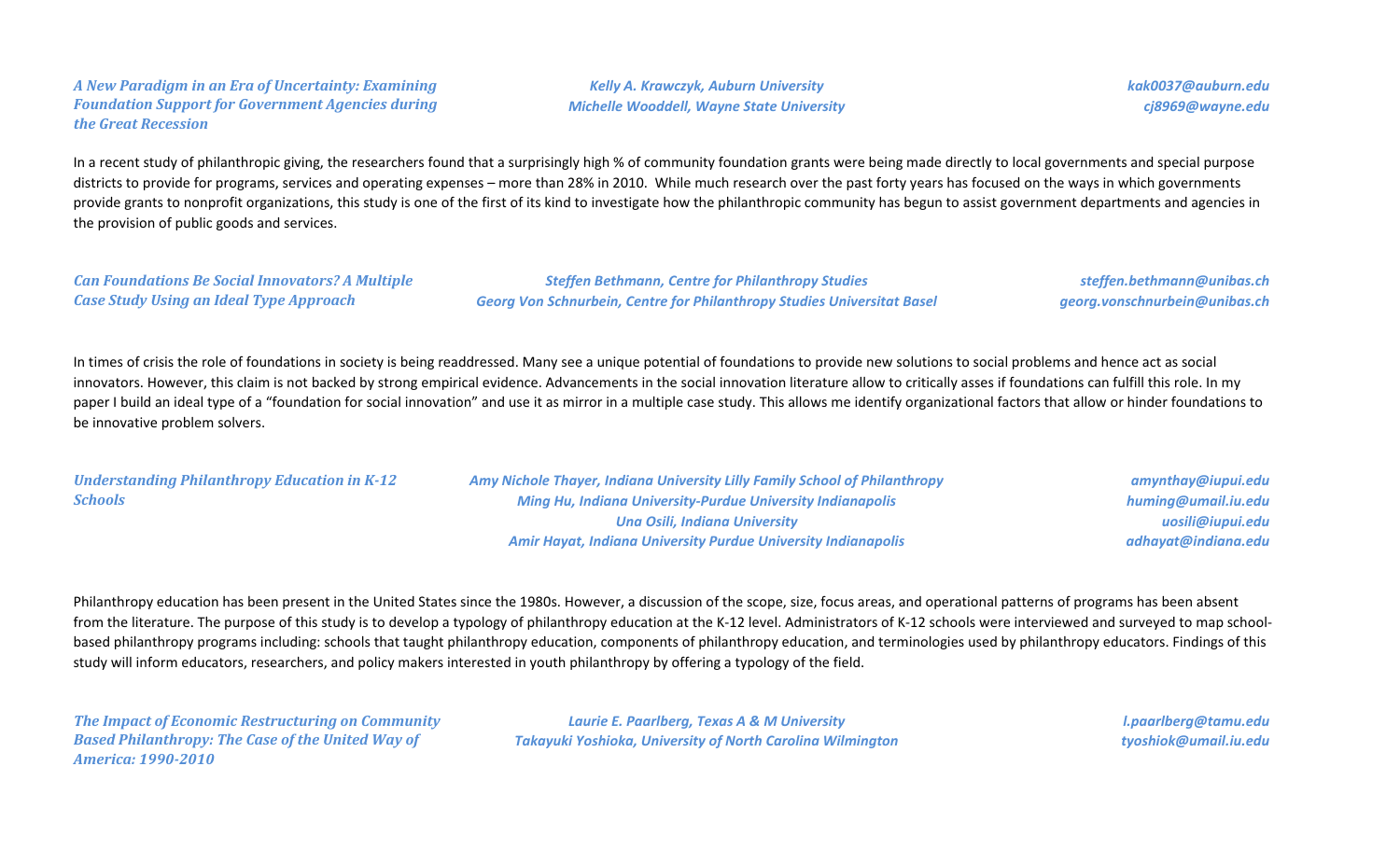This paper explores the relationships between changing macro-economic conditions and trends in community-based philanthropy. Since the 1980's, on-going reference has been made in academic and professional circles to the "New Economy", including increasing scale, de-industrialization, and delocalization of local economies. As a result, the last two decades have been a tumultuous time for community based philanthropic institutions, which are deeply embedded in local economic and social systems. Using a unique data that incorporates philanthropic, socioeconomic, and economic structure data, this paper explores the dynamics of these complex relationships between 1990 and 2010.

*Philanthropic Gifts and International Development: Evidence from Million-dollar Gifts*

*Una Osili, Indiana University Yannan Li, Indiana University Zachary Patterson, Indiana University Xiaonan Kou, Indiana University Lilly Family School of Philanthropy*

*uosili@iupui.edu li34@umail.iu.edu zjpatter@iupui.edu koux@iupui.edu*

In the past decade, there has been a significant growth in private philanthropy toward global issues; however, few studies have examined the impact and importance of private philanthropic gifts made for international aid and development, and only a few studies have compared Official Development Assistance flows with private philanthropy flows. This study investigates the role of philanthropic gifts in addressing economic and social needs globally by analyzing million-dollar-plus gifts for international issues made between 2000 and 2011. The study also identifies important country-level factors affecting million-dollar-plus giving for international issues, and illuminates the interplay between government aid and private gifts.

*A National Study of Giving and Marriage Patterns in Jewish and Non-Jewish Households*

*Mark Ottoni-Wilhelm, Indiana University Purdue University Indianapolis Debra J. Mesch, Indiana University Purdue University Indianapolis Una Osili, Indiana University Amir Hayat, Indiana University Purdue University Indianapolis*

*mowilhel@iupui.edu dmesch@IUPUI.edu uosili@iupui.edu adhayat@indiana.edu*

This study examines Jewish and non-Jewish philanthropy by gender, using the National American Jewish Study of Giving. We examine the amounts and probability of household giving to charity by Jewish males and females and non-Jewish males and females.

*Understanding Reasons for Not Giving as a Basis for Influencing Donors*

*Andreas Chatzidakis, University of London Royal Holloway Sally Hibbert, Nottingham University, UK Heidi Winklhofer, University of Nottingham*

*andreas.chatzidakis@rhul.ac.uk Sally.Hibbert@nottingham.ac.uk heidi.winklhofer@nottingham.ac.uk*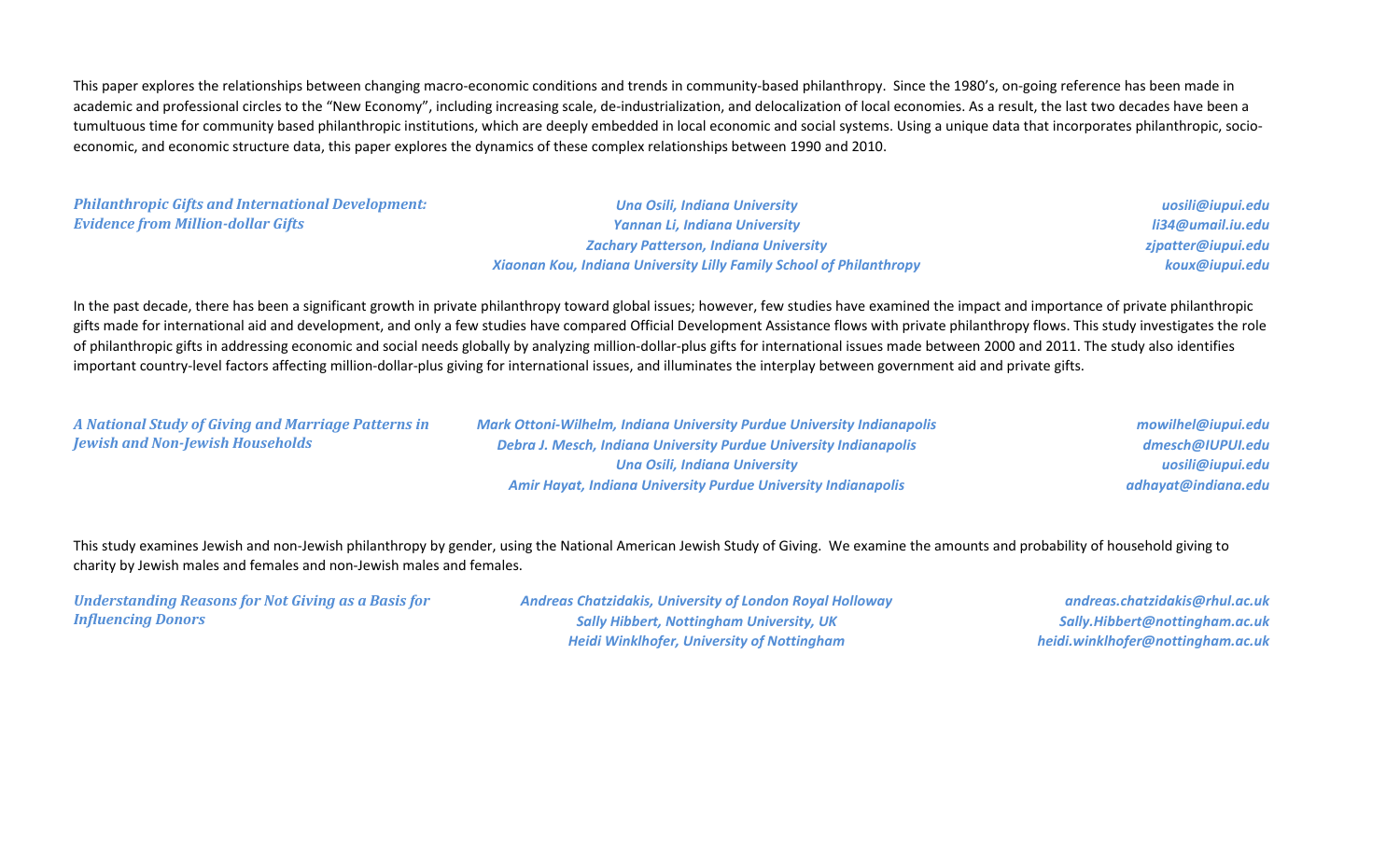To build understanding of why some people do not donate to charity, or give very little, this article reports a two-stage study illustrating that cognitions for not giving are more than the direct opposite of cognitions in favour of giving. It reveals the discriminant and incremental validity of attitudes towards giving and not giving as predictors of behavioural intentions, and investigates the underlying motives or reasons that explain their independence. Identifying reasons why people do not give is important to inform interventions designed to encourage giving across the population, rather than charities entreating committed donors to continually extend their giving.

### *Philanthropic Professionalization: What Difference Does it Make?*

#### *Jasmine A. McGinnis Johnson, The George Washington University jmcginnis@gwu.edu*

Foundations are facing conflicting pressures. On one hand they are being told that to be effective they must professionalize and hire staff. On the other hand they are being told they can never be experts without community input. In light of these criticisms many foundations have begun to use citizen committees in lieu of traditional boards (Bourns 2010). This paper uses data from a 2009 Grassroots Grantmakers survey (an association for foundations that involve citizens) and creates a professionalization index within 58 respondents to uncover the characteristics of foundations that give complete decision making power to citizens.

*Exploring Corporate Philanthropy in a Global Context: An Analysis of Domestic and International Charitable Contributions by Fortune 500 Companies*

*Xiaonan Kou, Indiana University Lilly Family School of Philanthropy Una Osili, Indiana University*

*koux@iupui.edu uosili@iupui.edu*

Extensive research has examined the determinants and decision-making of corporate philanthropy. However, very few empirical studies have investigated the determinants of international philanthropy by U.S. companies. Using comprehensive financial and charitable giving data, this study seeks to bridge the gap in the literature by exploring the link between corporate financial performance and international corporate philanthropy among Fortune 500 companies. The study will also examine the decision-making structure and strategies of corporate international giving through an online survey of Fortune 500 companies and case study interviews.

*How Married Couples Make Charitable Giving Decisions Christopher J. Einolf, DePaul University Katie C Brown Hillary Kay Darville, DePaul University School of Public Service ceinolf@depaul.edu kbrown97@depaul.edu hdarvill@depaul.edu*

This paper presents the results of interviews with forty married couples on how they make decisions about volunteering and charitable giving. Couples disagree more often over the amount of a donation than the donation itself. Highly religious couples rarely disagree, as they give time and money through religious institutions which have strong external norms about giving. Couples rarely disagree about giving and volunteering related to their children. Older couples routinize their giving and are more likely to describe charities as "our" charity, even when the initial decision to give originated with only one spouse.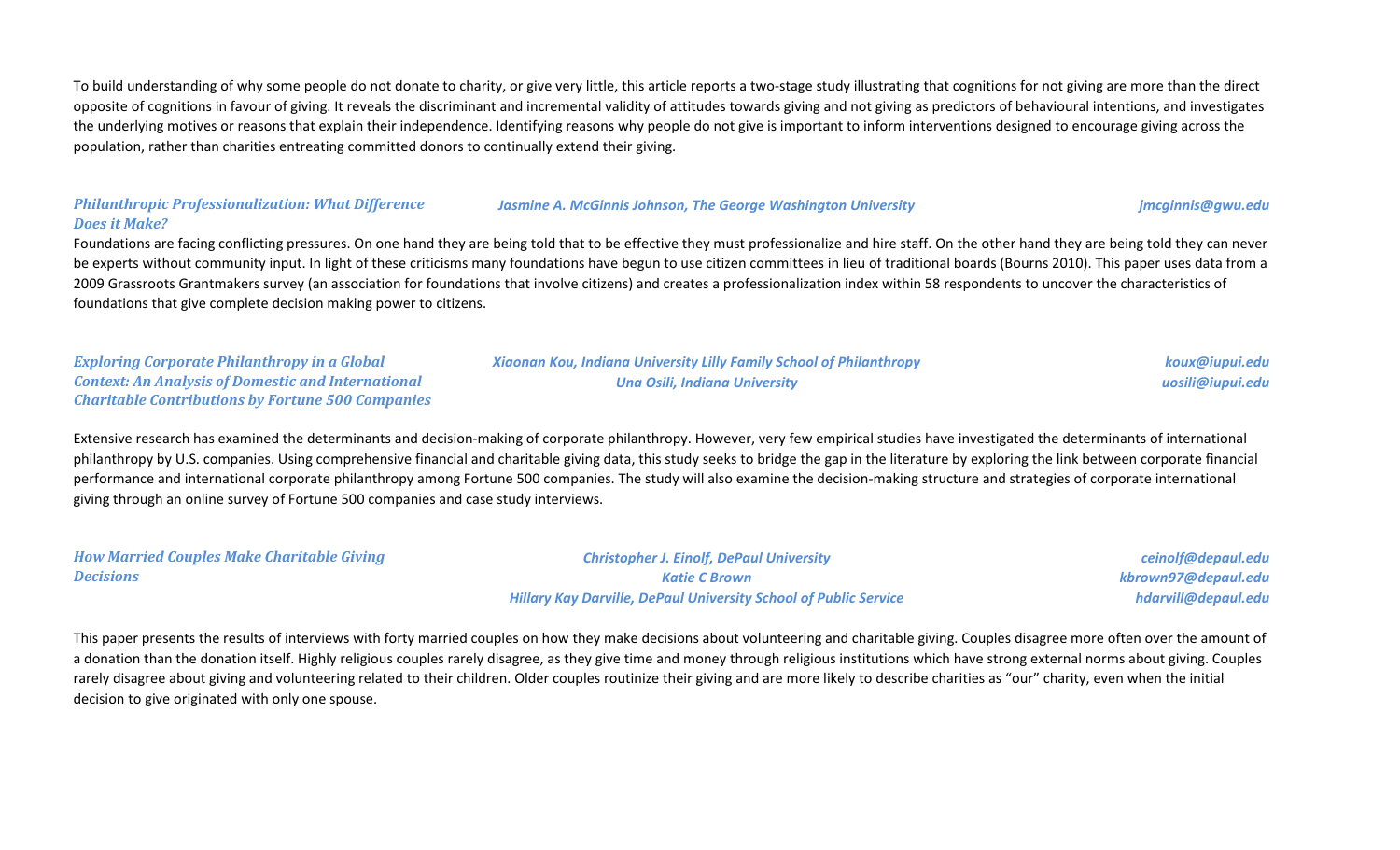*Lewis Faulk Amanda Janis, American University John Boyer, The MAXIMUS Foundation*

*faulk@american.edu janisam@gmail.com johnboyer@maximus.com*

We use complete data on grant applications and funding decisions from multiple years of a foundation's grantmaking to both map the market of organizations seeking its grants and apply Gronbjerg, Martell, and Paarlberg's (2000) two-stage competitive process to understand how applications from new grantseekers fare compared to previous grantees. By fully dissecting the grantmaking process of one philanthropic foundation, we shed light on internal organizational practices and external, market factors that influence grant decisions. In doing so, we combine quantitative and qualitative empirical analysis of grantmaking decisions that has both theoretical and practical implications for the nonprofit sector.

### *Giving Patterns of Million Dollar Gifts for International Development-An Empirical Test on U.S. Donor's Strategic Giving*

*Yuan Tian, Indiana University-IUPUI Una Osili, Indiana University*

*yuantian@iupui.edu uosili@iupui.edu*

In this article, I empirically examine the different giving patterns among individual, corporate, and foundation donors on major gifts for international development (above U.S. million dollar level), and discuss how these giving patterns fit in a theoretical framework of strategic giving from literature, which demonstrates the core idea of strategic giving representing both an instrumental function (i.e. effectiveness) and an expressive function (i.e. the delivery of donor's value). Using Million Dollar List database, I will test different hypotheses, including gift concentrations across and within subsectors, the changes of gift concentration by years, and factors that affect gift size and distributions.

*Characteristics of American Households That Give to Charitable and Political Organizations*

*Melanie A. McKitrick, Indiana University Purdue University Indianapolis Jonathon J. Bergdoll, Indiana University School of Philanthropy Amir Hayat, Indiana University Purdue University Indianapolis Grace Baranowski, Indiana University Lilly Family School of Philanthropy*

*millemea@iupui.edu jjbergdo@iupui.edu adhayat@indiana.edu gbaranow@iupui.edu*

Extensive research has examined charitable giving trends of American households. However, little research has been conducted examining the characteristics of American households that give to both political and charitable causes. Using 2011 giving data from the Consumer Expenditure Survey and the 2012 Bank of America Study of High Net Worth Philanthropy, this study will statistically analyze contributions of money and property to charitable and political organizations by general population and high-net-worth households according to key demographic characteristics. This analysis will offer an in-depth view of American households' civic engagement through the dollars they voluntarily contribute for these different purposes.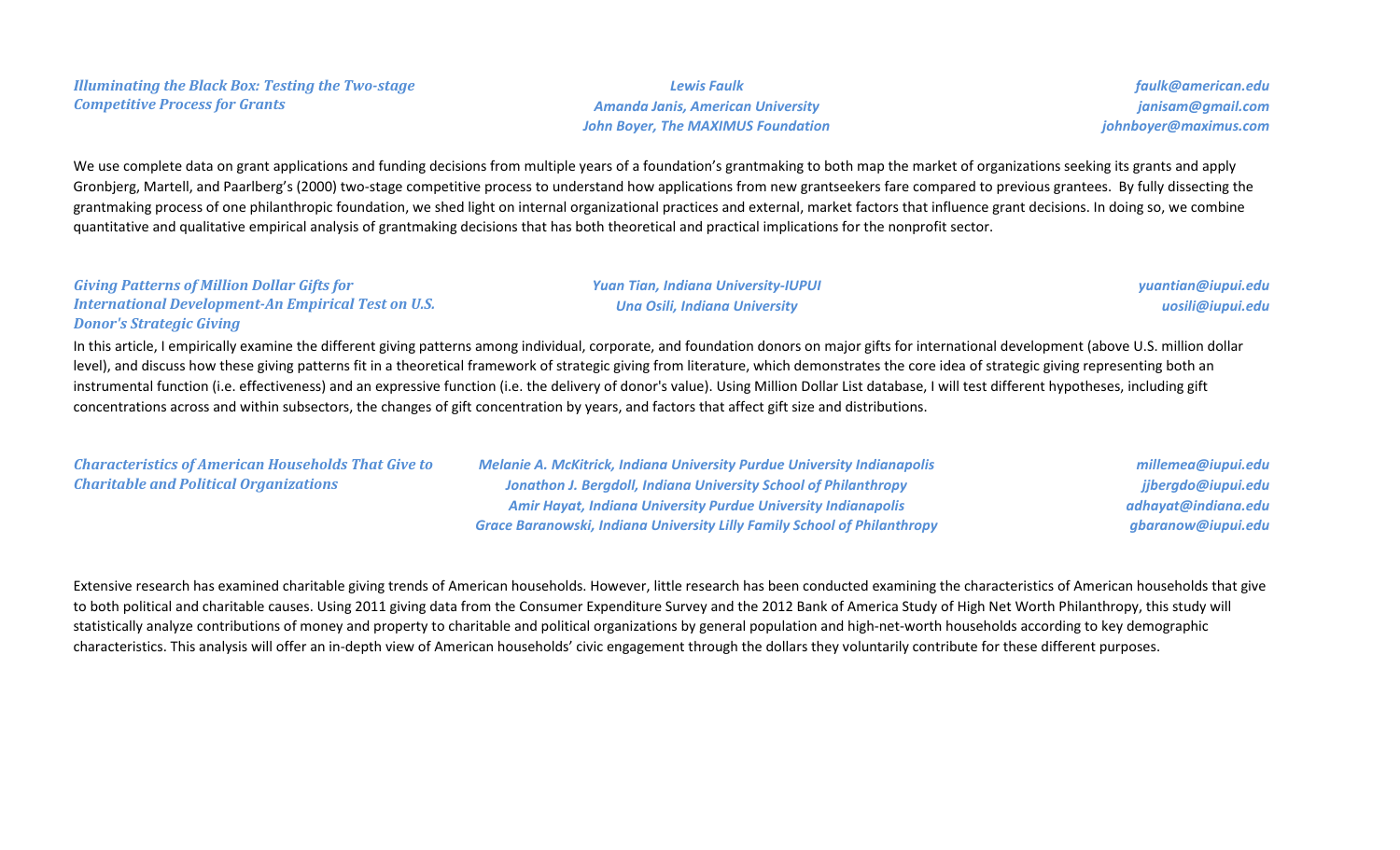*Not What I Expected: Diversification and Revenue in the INGO Sector*

Diversification of revenue has been pursued by U.S. based nonprofits as a strategy to increase revenue growth and stability. For those working in the international sector, an important question is whether this strategy also works for International Non-Governmental Organizations (INGOs). More broadly, how do INGOs fund their programs? What strategies do they use? The authors use a qualitative multi-case study methodology to lay the groundwork for further more quantitative studies, define terms, and highlight questions related to the unique nature of the INGO sector. Findings include significant differences between the domestic and international nonprofit sectors in diversification and revenue strategy.

#### *A Market to Sell Experience: How Neo-liberal Volunteering Policies Trade on the Pressures of being Young*

This paper uses the social theory of Sennett and Bauman alongside previous literature on the changing nature of volunteering, and original qualitative data to explore the increasingly instrumental motivations of young volunteers. Drawing on interviews with youth volunteering workers and ethnographic experiences of volunteering, it will be shown how government policy in the UK has unintentionally reinforced a short-term attitude toward social commitments among young people. In response to recession, austerity, and an ever fiercer market for opportunity, young people increasingly have to volunteer solely to gain 'experience' and develop their skills, rather than for altruistic motivations.

## *The Discourse Ecology of Hydraulic Fracturing in New York State: Associations and their Storylines of Public Policy and Governance*

Over 100 associations in New York are promoting diverse "storylines" about hydraulic fracturing. Building on Hajer's discourse analysis, this paper develops the concept "discourse ecology" to map the dynamic interaction of these storylines. Our preliminary map of the discourse ecology reveals fundamental conflicts over governance and citizen engagement that explain the present political gridlock. Furthermore, it suggests that consensus will be difficult as various associations are embedded in practices that perpetuate competing storylines about policy and governance. Our study offers a unique explanation of the role of nonprofits in public policy, and adds to critical approaches to nonprofit studies.

*Health Care Reform, Coordinated Care Organizations, and the Process of Neoliberalization*

*Billie Sandberg, Portland State University Jill Rissi, Portland State University*

*billie.sandberg@pdx.edu jrissi@pdx.edu*

### *samuelnickels@yahoo.com sternjp@dukes.jmu.edu sloanmf@jmu.edu*

*Jon Dean, Sheffield Hallam University j.dean@shu.ac.uk*

*Samuel Nickels, James Madison University Julie Stern, James Madison University Margaret F. Sloan, James Madison University*

*Jennifer Dodge, University at Albany jdodge@albany.edu*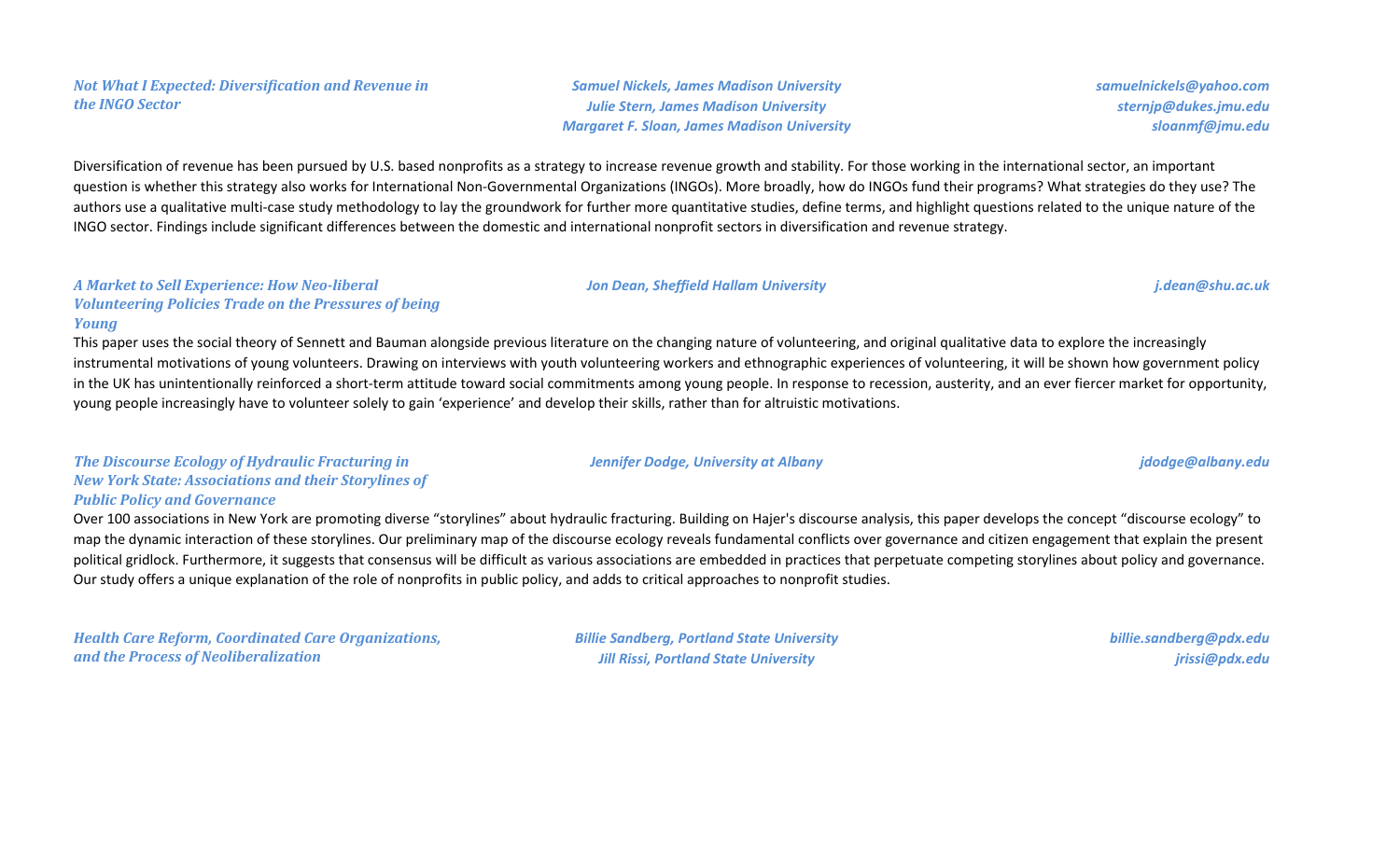There has been a great deal of interest in Oregon's Health System Transformation law and the nonprofits it establishes—Coordinated Care Organizations (CCOs)—as scholars seek to understand the impact of this new model of health care. This paper explores the law and CCOs from a critical vantage point. Through document analysis and interviews, this paper examines the Oregon law and CCOs on three fronts: (1) to understand whether and how the law facilitates the process of neoliberalization; (2) to understand to what extent CCOs are being neoliberalized; and, (3) to understand how these processes affect CCOs' provision of service.

### *Borrowing for the Public Good: The Use of Tax-Exempt Debt by Charities*

*Thad D. Calabrese, Robert F. Wagner Graduate School of Public Service, NYU Todd Lantin Ely, University of Colorado Denver*

Nonprofits frequently use tax-exempt borrowing, and the importance of such borrowing to the sector has only grown over time. In this paper, we use IRS data from 1998 through 2009 to analyze which nonprofits use tax-exempt debt, and – because of the need to issue through conduits – how tax-exempt debt issuance by nonprofits differs across the states based on variation in state institutions. We then turn to analyzing the relationships between tax-exempt borrowing by nonprofits and their financial activities – including changes in charitable activities, unrelated business activities, and the retention of bond proceeds for arbitrage purposes.

#### *Nonprofits and Toll Goods: How the Nature of Goods*

*Explains the Third Sector*

This paper argues that much of the difficulty developing nonprofit theory originates in the failure to recognize that the sector specializes in toll goods—goods that are both inexhaustible and excludable (Ostrom and Ostrom 1977). It is further argued that many of the key issues and challenges of the sector and the trajectory of the sector's evolution is consistent with an understanding of the nonprofit sector as the central institutional home for the management and dissemination of toll goods.

*Advocacy and HIV/AIDS Policies in Developing Countries Xianting Li, University of Missouri Jill Nicholson-Crotty, Indiana University xlfyc@mail.missouri.edu jillnich@indiana.edu*

This article studies the effects of international organizations on HIV/AIDS policies in developing countries. The authors argue that international organizations are not simply distributing funding but, through the advocacy of certain policy solutions, are influencing the policy choices made in the host countries. The empirical tests of this assertion assess the impact of spending by both UNAIDS and the Global Fund in over 100 developing countries from 2005 to 2010 and changes in HIV/AIDS policies in the same countries by 2010. The authors find that advocacy efforts made by international organizations have positive impacts on encouraging individual governments to establish HIV/AIDS laws.

*Why Do Nonprofits Move Operations Offshore? Norman I. Silber, Yale Law School norman.silber@yale.edu*

The decision of many for-profit corporations to move production and conseqently jobs offshore became an issue in the last presidential election. The decision of nonprofit corporations to move operations and mission actiities abroad has received less attention, however. This presentation explores the phenomenon and specially considers the opportunities that offshore operations provide to avoid nonprofit law enforcement.

*Eva Witesman ipmstaff@byu.edu*

*thad.calabrese@nyu.edu todd.ely@ucdenver.edu*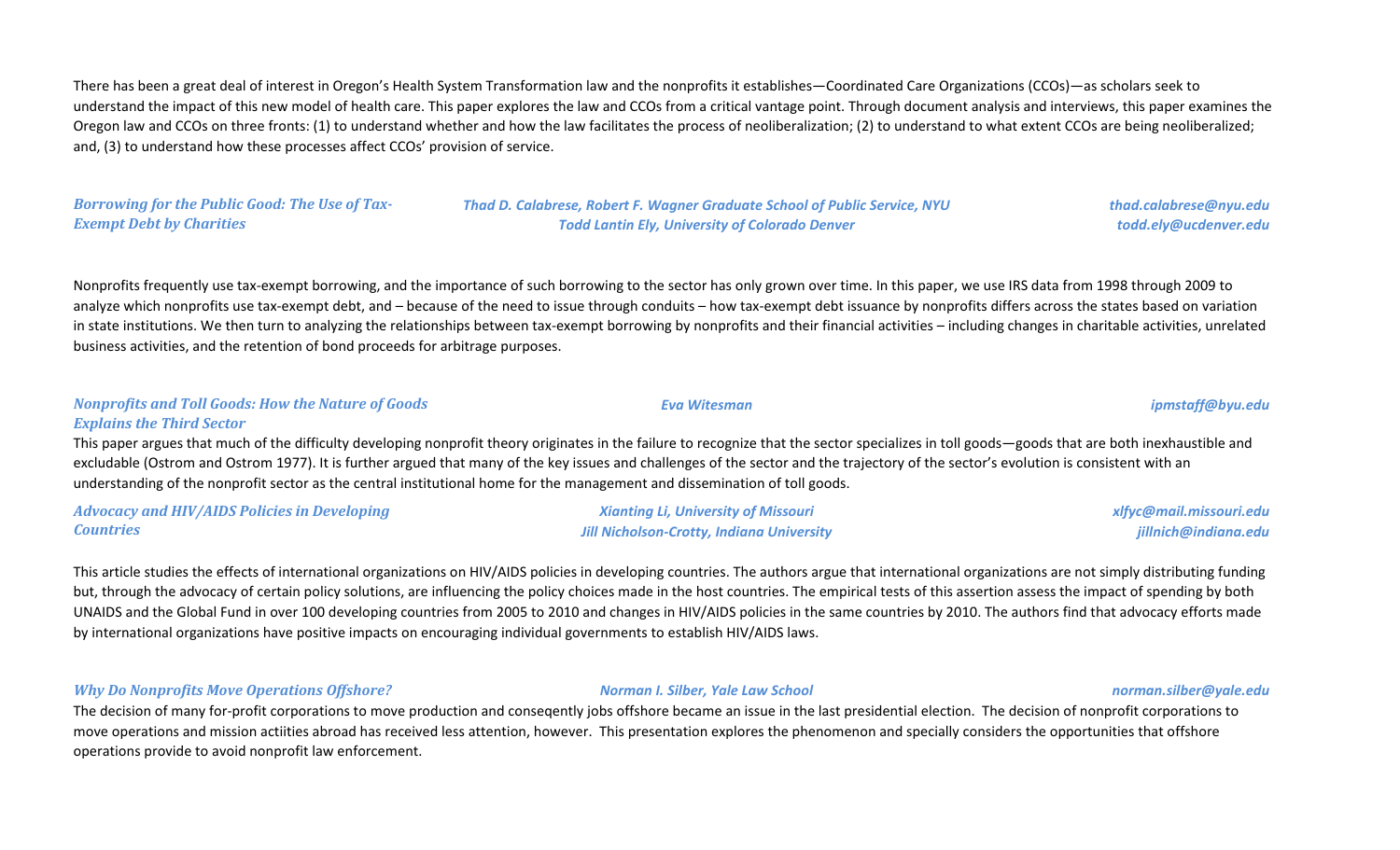### *Neoliberal Shifts, Feminist Responses: Challenges Facing Feminist Service Providers*

Historically in Canada, the state recognized that feminist organizations were both advocates for women and service providers. However, under neoliberalism, governments have altered their approaches to these organizations. This paper examines how neoliberalism has created a funding climate which emphasizes service delivery and stigmatizes advocacy. Feminist service organizations experience this climate in complex ways. While aspects of their equality work become more difficult to achieve, their social movement goals cannot be easily severed from their service provision. Thus, I argue that depoliticized understandings of feminist service provision are a product of neoliberalism and should be regarded with suspicion and resisted.

#### *Charitable (Anti)Trust: The Role of Antitrust Regulation in the Nonprofit Sector*

The case law regarding anti-competitive practices in the nonprofit sector is disparate and stems back sixty years, addressing traditional price and quantity concerns in addition to safeguarding potential competitors and social welfare. This study addresses these ambiguities and provides a typology unifying the application of antitrust regulations to markets that are either partially or wholly nonprofit. The analysis occurs in three stages: the determination of anti-competitive practice, the desirability of regulation, and the development of the typology tying case law to nonprofit activity. This instrument can provide guidance to scholars, practitioners, and legal professionals involved in nonprofit and antitrust work.

*Elizabeth A.M. Searing, Georgia State University esearing1@gsu.edu*

### *A Framework for Understanding Nonprofit Providers within the Policy Process*

This paper explains how nonprofit organizations play a dual role in the public policy process by serving as both interest groups and street-level bureaucracies. While nonprofit organizations are frequently understood as influencing policy through advocacy, the interpretation of nonprofit providers as street-level bureaucrats has not yet been acknowledged. In spite of this oversight, nonprofit organizations have significant discretion over the publicly-funded services they provide, and public policy is continuously shaped through nonprofit service delivery. The comprehensive framework presented here is the first to situate the role of nonprofit organizations within our current understanding of the policy process.

*Which Nonprofits Should Be Subject to PILOTs and SILOTs? What Indiana Local Government Officials Think and What Explains Their Attitudes*

*Kirsten Gronbjerg, Indiana University Kellie McGiverin-Bohan, Indiana University Lauren Dula, SPEA, Indiana University*

*kgronbj@indiana.edu kmcgiver@indiana.edu ldula@umail.iu.edu*

In this paper we use data from a survey of Indiana local government officials to examine how their opinions on PILOT/SILOT policies relate to the officials' personal involvement with nonprofits, their views on government-nonprofit relationships, and their jurisdiction's reliance on nonprofit service providers. We also include county level data on nonprofit employment, population demographics, civic activity, economic indicators, property tax rates and assessments, and local government revenue and budget information. We use multivariate regression analysis to examine the extent to which these factors predict PILOT/SILOT attitudes and also consider whether opinions vary across types of nonprofits (e.g., church, school, hospital).

#### *Lisa Boucher, York University boucherl@yorku.ca*

*Rachel Fyall, Indiana University - SPEA rfyall@indiana.edu*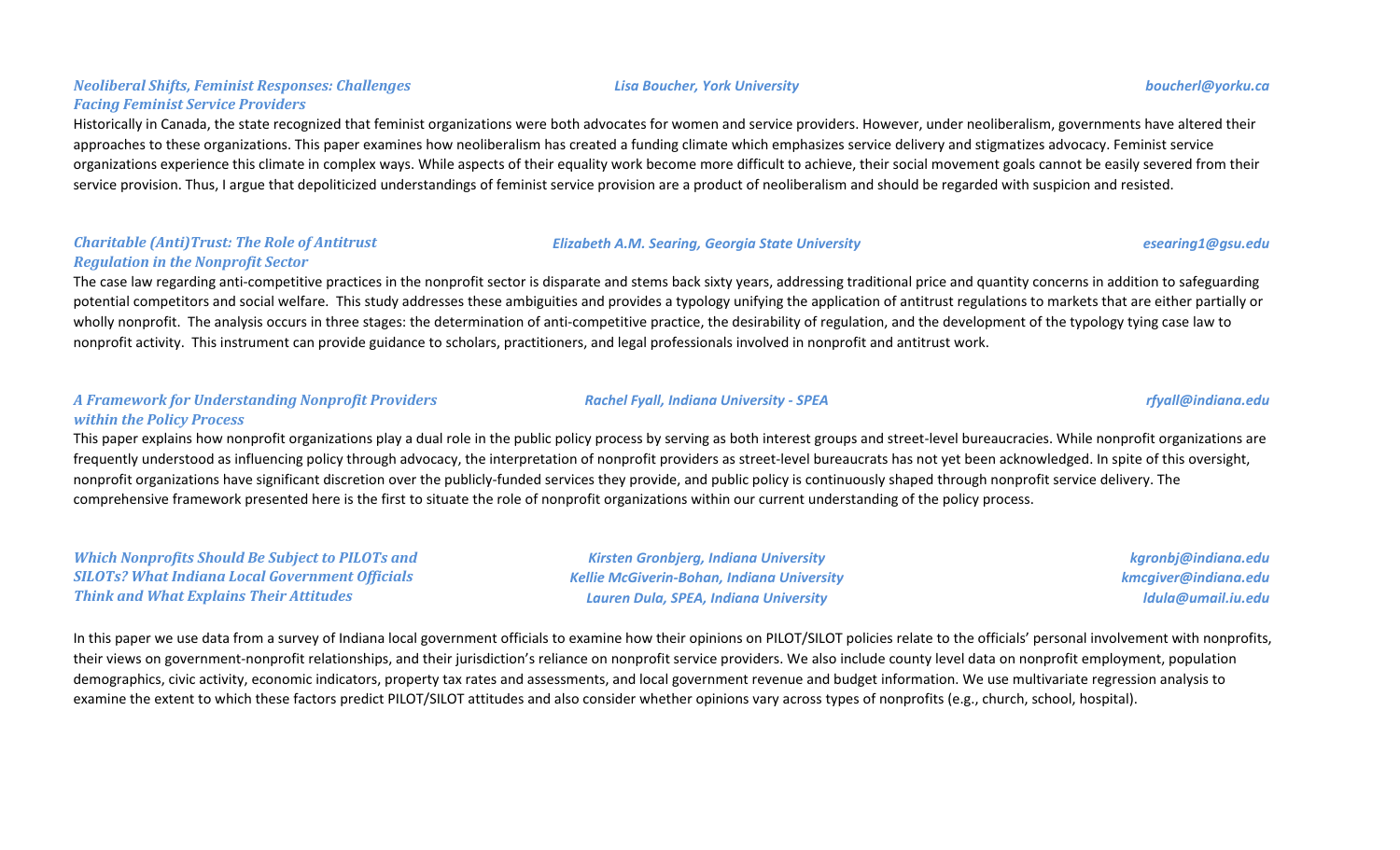*NGOs as Brokers: Negotiating the Space Between High Risk Human Settlements and Government Relocation Policies*

*Ralph S. Brower Janet Dilling, Florida State University Judith Cuadra, Florida State University Malaika Samples, Florida State University Zia Obaid, University of Peshawar, Pakistan*

*rbrower@fsu.edu jdilling@cdrp.net jcuadra@cdrp.net msamples@cdrp.net zo08@my.fsu.edu*

Our field study of high-risk informal settlements in Nicaragua and the Philippines illuminates the significant gulf of trust and understanding between these settlers and government officials charged with eliminating or relocating them. We illustrate the important role that development NGOs play as brokers who mediate the space between the settlers' everyday reality and government officials' apprehensions. We emphasize the importance of bridging social capital and NGO actors' cultural capital in their mediating activities. We offer implications for theory and practice and suggest our study's implications for developed countries with tsunami vulnerabilities and significant low-lying coastal populations.

*Coming Out of the Ideological Closet: Parsing Ideology from Partisanship and Understanding its Role in Nonprofits' Political Mobilization Activities*

Using survey data from a random sample of 260 nonprofit Executive Directors across the U.S, this paper distinguishes partisan activity from personal ideological leanings of nonprofit leaders and multivariate regression analysis is used to examines the effects of both conservative and liberal dispositions on the likelihood and extent of nonprofits' voter engagement efforts, while controlling for other factors that explain organizational election activity. Findings reveal that human service organizations led by politically conservative chief executives are just as likely to engage in nonpartisan voter mobilization efforts as liberal nonprofit leaders.

*Nonprofit Organizations in Social Service Markets: Examining the Interdependence between Government and Nonprofits Kristin Harlow, John Glenn School of Public Affairs, The Ohio State University harlow.19@buckeyemail.osu.edu*

This research draws from market failure and interdependence theories to test the impact of interdependence of government and nonprofit actors on the competitiveness of markets in the social services sector. Data from a national survey of substance abuse treatment providers is used to test these propositions. Multivariate analysis reveals that government funding of nonprofit organizations may drive the competitiveness of a market, which would support tenets of interdependence theory. The findings provide evidence that government may effectively build markets of nonprofit organizations for its social service needs.

*Impact of the Arts on Individual Contributions to U.S. Civil Society*

*Kelly M. LeRoux, University of Illinois at Chicago Anna Bernadska, Great Cities Institute University of Illinois at Chicago*

*kleroux@uic.edu gberna7@uic.edu*

## *Kelly M. LeRoux, University of Illinois at Chicago kleroux@uic.edu*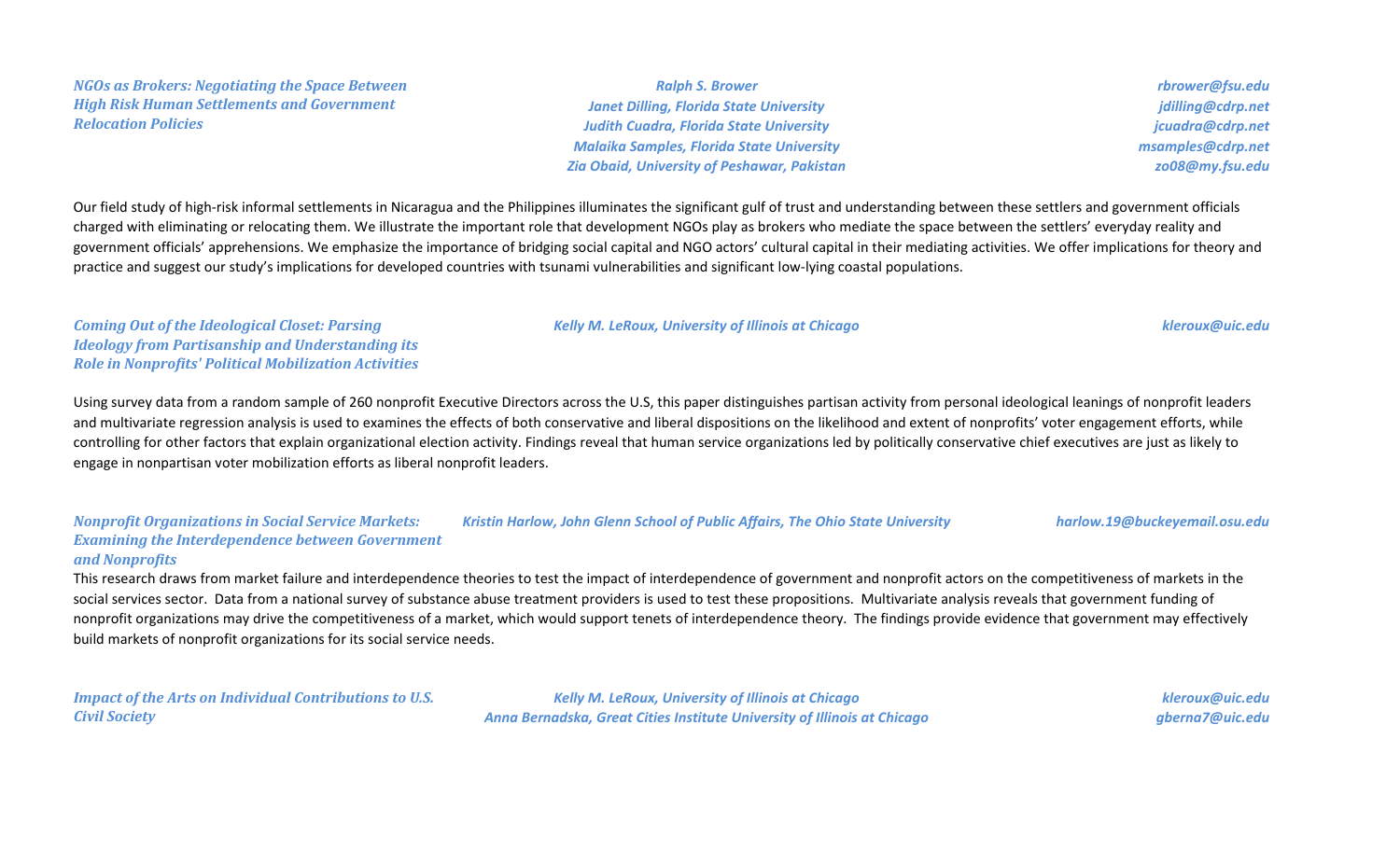#### \*\*\*\*\*No Abstract\*\*\*\*\*

#### *Ying Xu, The Chinese University of Hong Kong Helloyingxu@gmail.com*

### *The Legalization of Volunteering in China: A Compromise Between the Changing State and a Developing Civil Society?*

This paper presents a case study and explores the legalization of volunteering in China. The findings reveal: 1)the self-chosen moral resource-1, the socially recognized moral resource-2, the historically inherited political capital-1 and the self-achieved political capital-2 are crucial factors for legitimizing volunteering in China; 2) though only organizations with a strong historically inherited political capital-1 can make a direct impact on the current legal system, the socially moral resource-2 can help grassroots organizations achieve the self-achieved political capital-2, which helps these organizations to get performance legitimacy; 3)the grassroots organizations' performance legitimacy indicates the state's gradual interaction with the civil society.

| <b>Art Board Diversity and it's Correlates</b>                                                    | <b>Francie L. Ostrower, University of Texas at Austin</b>                                                                                                                                                                                                                                                                                                                                      | fostrower@austin.utexas.edu                                                                                                   |
|---------------------------------------------------------------------------------------------------|------------------------------------------------------------------------------------------------------------------------------------------------------------------------------------------------------------------------------------------------------------------------------------------------------------------------------------------------------------------------------------------------|-------------------------------------------------------------------------------------------------------------------------------|
|                                                                                                   | *****No Abstract*****                                                                                                                                                                                                                                                                                                                                                                          |                                                                                                                               |
| <b>Hunting Stag with FLY Paper: A Hybrid Financial</b><br><b>Instrument for Social Enterprise</b> | Dana Brakman Reiser, Brooklyn Law School                                                                                                                                                                                                                                                                                                                                                       | dana.brakman@brooklaw.edu                                                                                                     |
| financial investment theory.                                                                      | A puzzle lies at the heart of every social enterprise: how to blend a profit motive with a social mission. Several scholars have identified this puzzle as impossible to resolve within a single<br>corporate entity or a single financial instrument. This presentation offers a different conclusion and presents proposal that grows out of recent recent scholarship in law, economics and |                                                                                                                               |
| <b>Birth and Mortality Rates of Arts and Cultural</b><br>Organizations, 1990-2010                 | <b>Nathan E Dietz, The Urban Institute</b><br><b>Melissa S Brown, Melissa S Brown Associates</b><br><b>Lawrence McGill, Foundation Center</b><br><b>Kiley Kerr Arroyo, Foundation Center</b>                                                                                                                                                                                                   | nathandietz@yahoo.com<br>melissa@melissasbrownassociates.com<br>Itm@foundationcenter.org<br>kiley.arroyo@foundationcenter.org |

## *Going Digital & Mobile: Nonprofits, Governments & Civic Engagement*

Governments are going digital and mobile to engage the public. I have identified three government engagement stakeholder groups: governments, intermediaries and the public. Many people cannot navigate government websites and social media. Nonprofits serve as important intermediaries between governments and the public in providing context for government information and data. Governments seek increased transparency and civic engagement, and nonprofits seek better influence on various policies. My paper will explore how both governments and nonprofits can best use new technologies to engage constituents in public policy. Governments must provide accessible information, and nonprofits must push out relevant policy data.

# \*\*\*\*\*No Abstract\*\*\*\*\*

*Jim Bildner, Harvard Kennedy School Sarah Reibstein, Foundation Center*

#### *Sherri Greenberg, LBJ School srgreenberg@austin.utexas.edu*

*jim\_bildner@harvard.edu sjr@foundationcenter.org*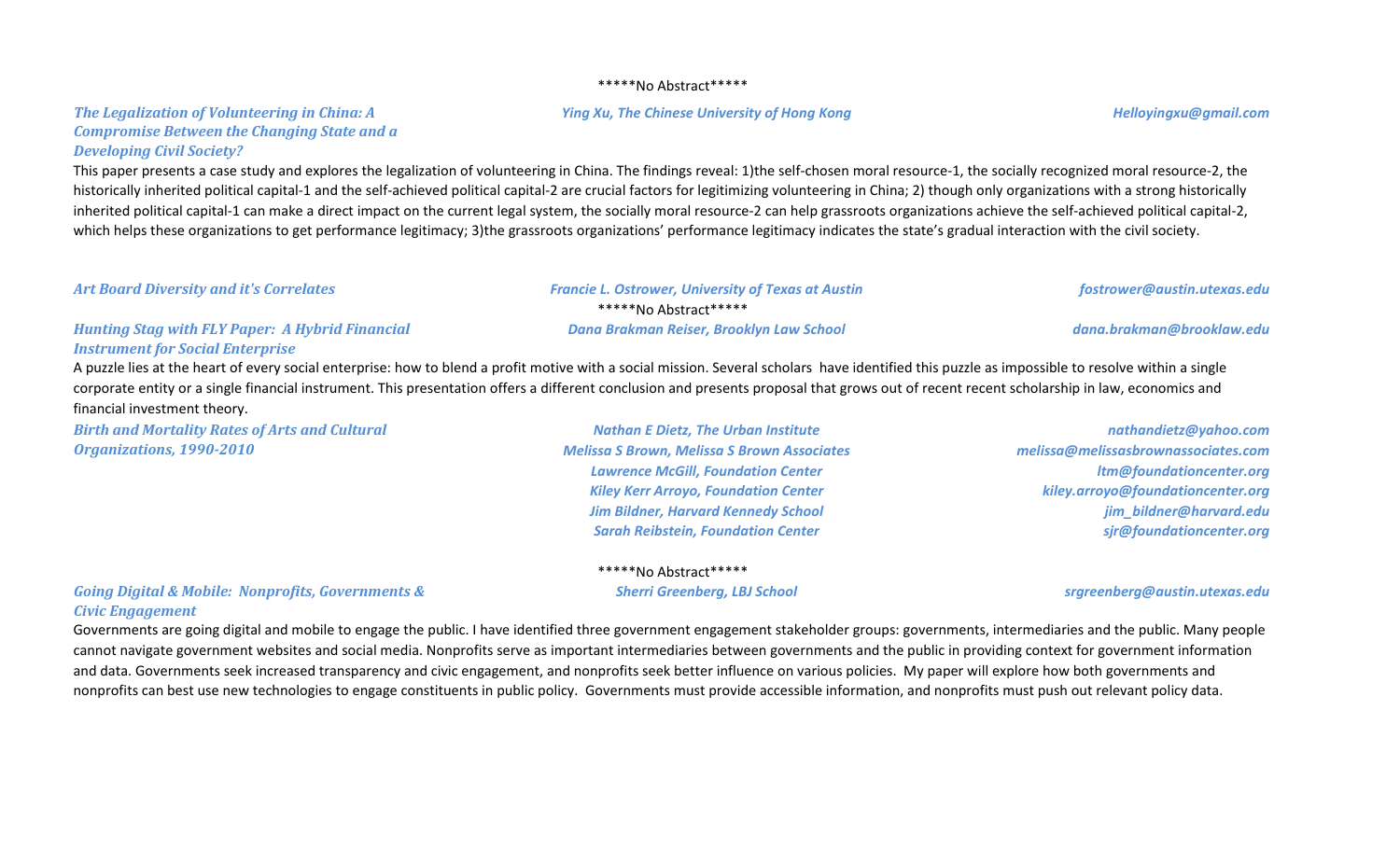#### *The Relationship of "Tax-Exemption" and "Community Benefit Service" of Not-for-Profit Hospitals*

Not-for-profit hospitals in lots of countries receive several tax advantages relative to for-profit hospitals. These countries set a "community benefit standard" to be the legal standard for determining whether a nonprofit hospital is exempt from tax, Taiwan is one of them. This standard uses facts and circumstances approach to assess whether a hospital is exempt or taxable. In return for that tax expenditure, they are expected to provide explicit benefits to community. The Medical Law of Taiwan regulate the terms of those benefits. This paper investigate these two major feature "tax-exemption" and "community benefit service" of not-for-profit hospitals

### *Expanding State Regulation of Nonprofits A New York Case Study: Part II*

*Characterizing the Contours of NGO Advocacy: A* 

This paper continues the examination of New York's evolving role regulating nonprofits presented at ARNOVA's 2012 Conference (Corbett 2012). The Part II focus is on N.Y.'s collaborative of 32 industry leaders who developed recommendations to streamline regulation and increase accountability (Leadership Report 2012), which resulted in N.Y.'s Revitalization Act (AG Legislation 2012). This is a model industry-state effort to jointly develop public policies that define the future of sector regulation in N.Y. and exemplifies the call by many for greater sector influence in public policy including Young (2010a, b), Guo & Saxton (2010), Casey (2011) and ARNOVA's Symposium Report (2011).

*Cross-national Comparison Robert Pekkanen, University of Washington Steven Rathgeb Smith, Syracuse University pekkanen@post.harvard.edu smithsr83@gmail.com* Existing research on NGO advocacy has focused predominantly on the national level; we know little about the nature and variation of NGO advocacy in different country contexts. Using data from the international JIGS project, a survey of NGOs in Japan, Korea, China, Philippines, Russia, Uzbekistan, Turkey, Bangladesh, Brazil, Germany and the US, we characterize the proportion

and type of NGOs that advocate, their tactics, targets, and the extent to which they report successfully changing public policy. We present these patterns according to political, economic and civic society context, constructing a typology of NGO advocacy from an international perspective.

*What Big Data Can Tell Us about Government Awards to the Nonprofit Sector: Using the FAADS*

*Jesse Lecy, Andrew Young School of Policy Studies Jeremy Philip Thornton, Samford University*

*jdlecy@gsu.edu jpthornt@samford.edu*

*yho@nccu.edu.tw jennkuo@gm.ntpu.edu.tw*

*Anne Buffardi, Oxfam International/University of Washington*

*buffardi@uw.edu*

*YiCheng Ho, National Chengchi University Jenn-Shyong Kuo, National Taipei University*

*Christopher Corbett chris\_corbett1994@hotmail.com*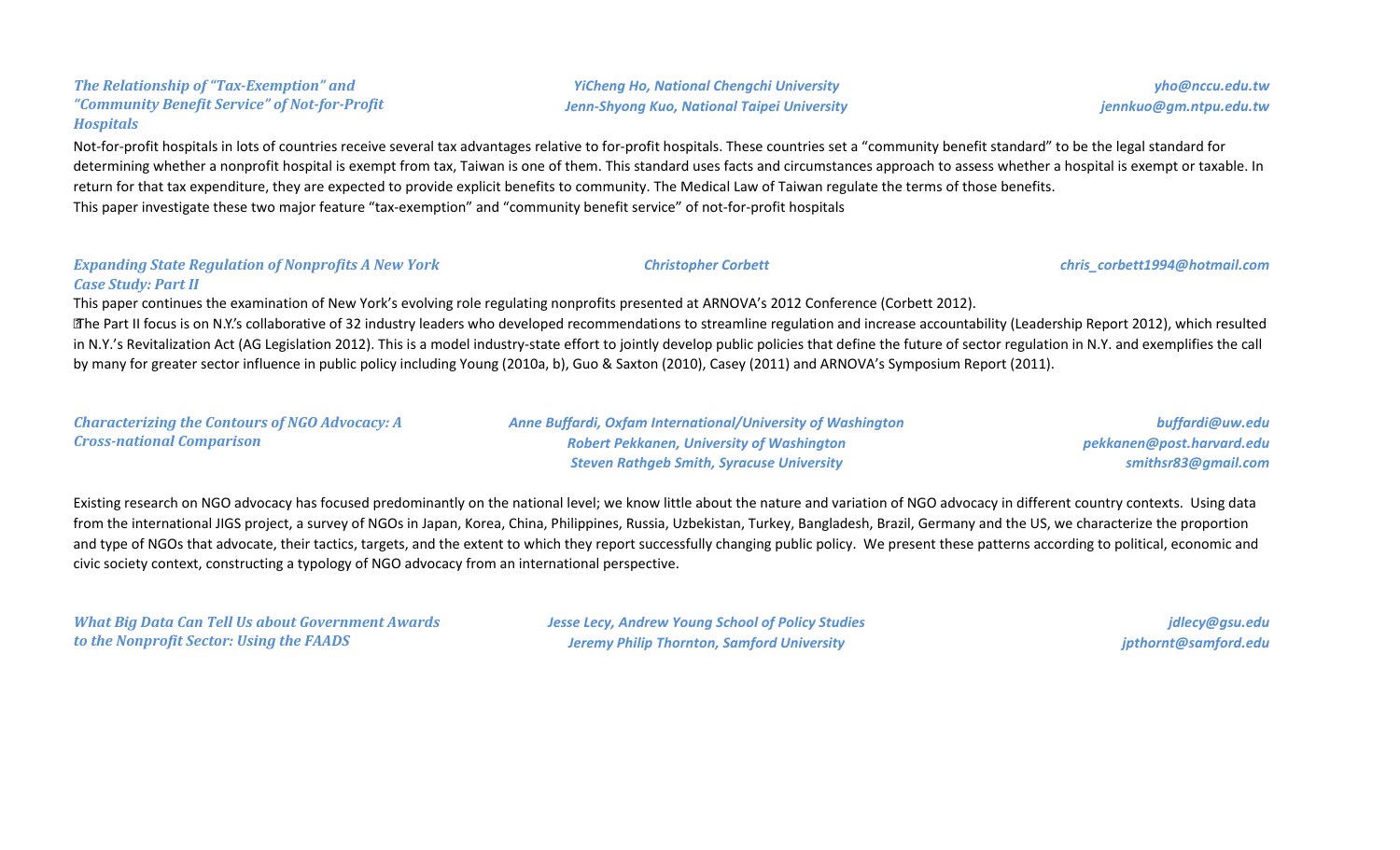This paper introduces nonprofit scholars to the Federal Assistance Award Data System (FAADS), an online archive which contains the full universe of federal grant activity. Relatively little academic research has used this extensive data source. The paper profiles federal grant flows to the nonprofit sector over a ten year period. From the FAADS data we are able to offer a thorough analysis of the origins, magnitudes, and structure of federal grants to various nonprofit industries. Furthermore, we are able to link individual grants to subsequent firm behaviors on a much larger scale that has been previously attempted in the literature.

### *The Ostroms' Contribution to Nonprofit Studies: From Citation Analysis to Future Research Agenda*

*Brent Never, University of Missouri-Kansas City Robert Christensen, University of Georgia Brenda K. Bushouse, University of Massachusetts*

*Marcelo Marchesini da Costa, SUNY Albany marcelo.marchesini@gmail.com*

*neverb@umkc.edu rc@uga.edu bushouse@polsci.umass.edu*

This paper presents a review of research by Elinor and Vincent Ostrom over a sixty-year period. We consider the potential impact of the research on nonprofit and voluntary action studies by focusing on: (1) polycentric systems of governance; (2) the commons and self-governing solutions to common-pool resource problems; (3) rule-based interactions and the use of the Institutional Analysis and Development (IAD) framework; and, (4) the impact of experimental designs on understanding cooperative action. This paper concludes not as a paean to the work of the Ostroms, but rather a critical reflection on its value to nonprofit and voluntary action studies.

*Discourse Analyzes and Political Struggle Creating Changes in Nonprofit-Government Relationships: Analyzes of a Brazilian Episode*

What nonprofits' and governments' discourses in the Brazilian presidential election of 2010 and the following year reveal about changes in their relationships in that country? This research analyzes articles and public letters exchanged between an influential group of Brazilian nonprofits and the presidential candidate that later became president, Dilma Roussef. This material addresses specifically the relationship between nonprofits and governments, and is here contextualized in the political struggles happening in Brazil during that moment. As result of this research, the role of each agent aiming to affect government-nonprofits' relationships in Brazil is discussed, and their strategies are here evaluated.

*The Effect of Nonprofit Governance on Donations: Evidence from the Revised Form 990*

*Michelle Yetman, The Univeristy of California - Davis mhyetman@ucdavis.edu*

Using new legal and regulatory governance disclosures from the recently revised IRS Form 990, we empirically examine whether nonprofit organizations economically benefit with more donations as a result of stronger governance structures. We find consistent empirical evidence that private donations and government grants are both positively associated with stronger governance structures. These findings suggest that nonprofits that report the adoption of stronger governance structures are rewarded with additional donations. As nonprofit managers navigate their way through these legal and regulatory governance disclosures, they may want to consider this economic benefit as they make investments in their organization's corporate governance infrastructure.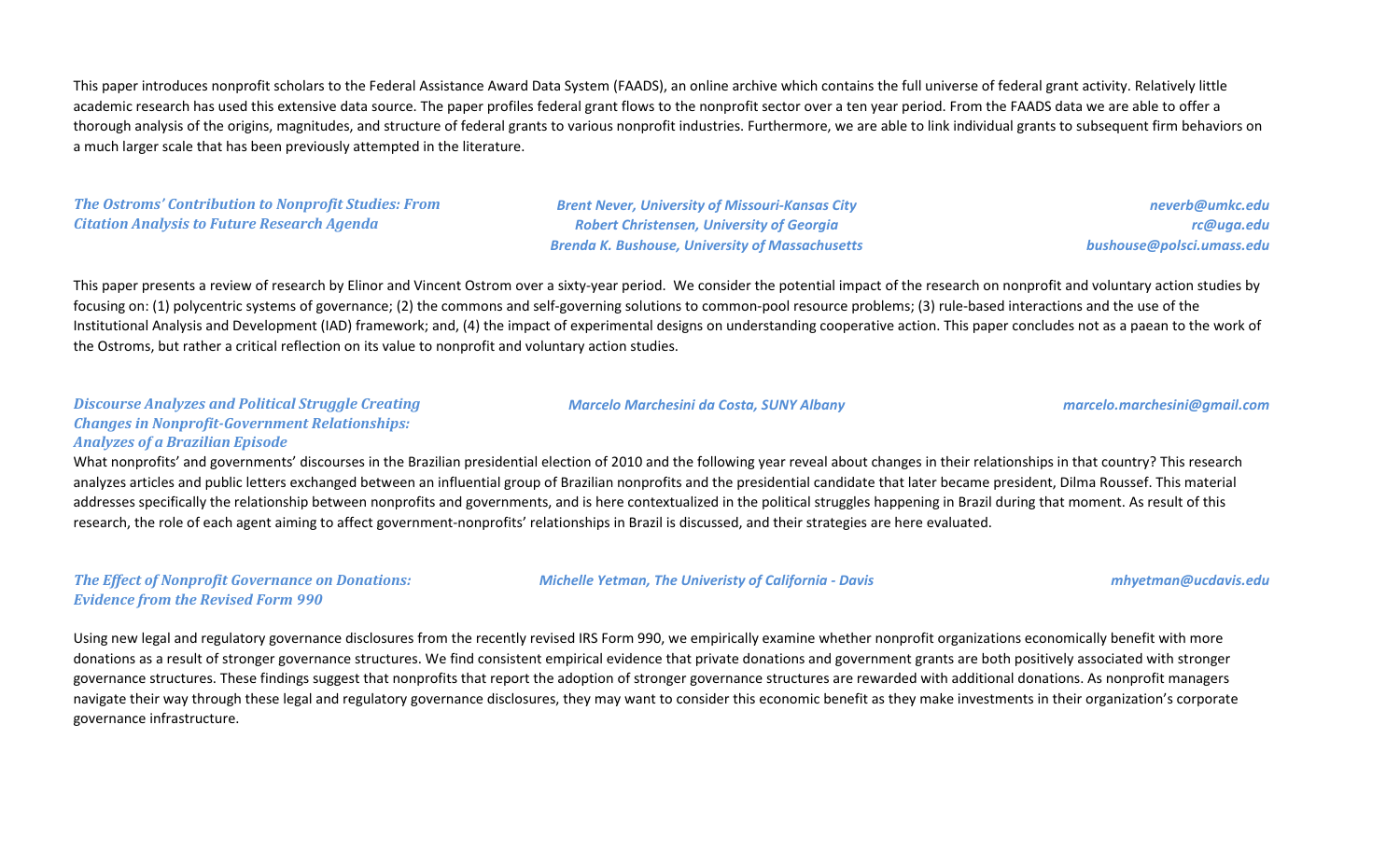### *When Good Intentions Go Wrong: Immunity under the Volunteer Protection Act*

*Patricia Groble, Cleveland State University Jeffrey L. Brudney, University of North Carolina Wilmington* *patgroble@wowway.com brudneyj@uncw.edu*

Volunteers comprise a large part of nonprofit organizations, with various motivations generally centered on helping their communities. But the good that comes from their efforts can be undone by a single accident, such as a stray baseball during a Little League game. When volunteers or their organizations end up owing large amounts of monetary damages, the organizations may close or potential volunteers may be discouraged from applying. The Volunteer Protection Act was enacted to address those concerns. This paper traces the history of this legislation, its implications for volunteers, its effectiveness, and its impact on volunteer management.

*Nonprofits and the Electoral Process in the United States: Tracing the New Landscape*

*Erzsebet Fazekas, University of Albany, SUNY Giacomo Calabria, Independent Scholar*

*efazekas@albany.edu gjcalabria@gmail.com*

This paper hopes to fill a gap in nonprofit scholarship by analyzing the interaction of nonprofit organizations with the electoral process throughout the 2008 and 2012 presidential elections in the United States. What role do nonprofits play in a new landscape of political competition dramatically altered by the 2010 Supreme Court decision on Citizens United, recent restrictive registration laws, the demise of ACORN and the first ever conversion of a campaign organization, Organizing for America (OFA) into a nonprofit? New forms of interaction between nonprofits and political competition require that we re-conceptualize the nonprofit sector-political sphere boundary.

*Nonprofits and Government: Findings from the 2013 National Survey of Nonprofit Government Contracting and Grants*

*Elizabeth T. Boris, The Urban Institute Sarah L. Pettijohn, The Urban Institute Erwin de Leon, The Urban Institute*

*eboris@urban.org spettijohn@urban.org edeleon@urban.org*

This research seeks to answer questions raised in a 2010 study that revealed large-scale, systematic problems in government-nonprofit contracting and grants processes for human service nonprofits. This paper presents findings from the Second National Survey of Government-Nonprofit Contracts and Grants administered to approximately 20,000 nonprofit organizations in 2013. This survey allows for comparison between human service nonprofits in 2013 and 2010, while expanding the scope of the research to all types of nonprofit organizations (except hospitals and higher education). This research is the next step in empirically documenting trends in problems and newly implemented solutions in government funding of nonprofits.

#### *Making Ends Meet in the Arts: How Do Funding Approaches Contribute to Sustainability?*

*B. Kathleen Gallagher, Southern Methodist University bkgallagher@smu.edu*

Sustainability is of the utmost importance to all organizations (Kaufman, 1991). Arts and culture organizations have received limited government funding that has fluctuated with economic rends and political tenor (Cowen, 2006). Most states rely on legislative appropriations to fund the state arts agencies, which in turn make grants to arts and culture organizations (National Assembly of State Arts Agencies, 2012). These funds are subject to frequent and fast alterations. Have states that have created alternative ways to make ends meet provided a more sustainable environment for arts and culture nonprofits?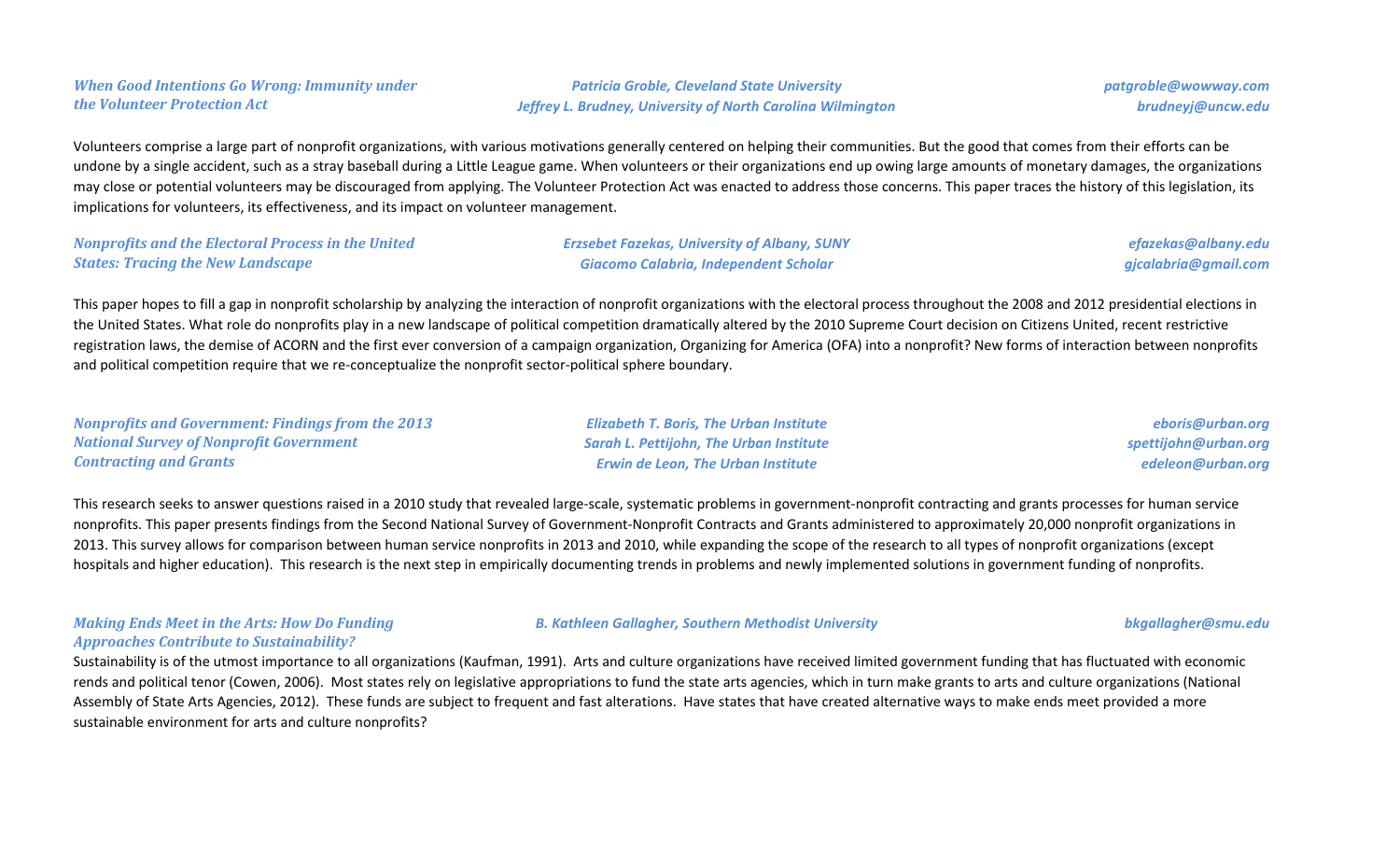*Are Nonprofit Antipoverty Organizations Located Where They Are Needed? A Spatial Analysis of Census Tracts in Greater Hartford*

*Jun Yan, University of Connecticut Chao Guo, University of Pennsylvania Laurie E. Paarlberg, Texas A & M University*

*jun.yan@uconn.edu chaoguo@sp2.upenn.edu l.paarlberg@tamu.edu*

The geographic distribution of nonprofit antipoverty organizations has important implications for economic development, social services, public health, and policy efforts. With counts of antipoverty nonprofits at the census tract level in Greater Hartford, Connecticut, we develop a spatial zero-inflated Poisson model to examine whether these organizations are located in areas with high levels of poverty. After controlling for the spatial random effect and zero-inflation, we find that nonprofit antipoverty organizations were found to locate in areas with somewhat greater needs and more resources, indicating that they "might be pragmatic and charitable at the same time".

*Local Government Contracting with Nonprofit Organizations: Developing a Picture of the Patterns*

Local governments have increasingly contracted with nonprofit organizations for service delivery. However, in recent years, local governments have reverse contracted at a higher rate than they have contracted. This shift from public to private to private to public delivery has caused many to question the stability of local government contracts with nonprofit organizations. Unanswered is what motivates local governments to bring previously privatized services back in-house and what services are optimal candidates for these shifts.

#### *Federalism and Nonprofit Law Enforcement Marion Fremont Smith, Harvard University marion\_fremont-smith@harvard.edu*

Scholarship in the field of corporate law considers whether the state-level chartering and supervision of for profit corporations promotes a "race-to-the-bottom." Is there a similar "race-to-thebottom" among nonprofits?

*State Charity Oversight: The Choice of Law Enforcer Evelyn Brody, Chicago-Kent College of Law ebrody@kentlaw.edu*

A charity might form in one state but operate in another. What happens when questions arise as to its board members'performance of their fiduciary duties? As the Reporter for the American Law Institute's project on Principles of the Law of Nonprofit Organizations, I will be proposing that while enforcement with respect to matters of internal affairs is primarily the responsibility of the home state attorney general and courts, the attorney general of the forum state may, in the absence of home-state enforcement, enforce the home state's law relating to internal affairs.

*The Property Tax Exemption: A Case Study in Nonprofit / Municipal Conflict*

*Kevin P Kearns, University of Pittsburgh kkearns@pitt.edu*

## *Sabrina Riles, University of Georgia sriles492@gmail.com*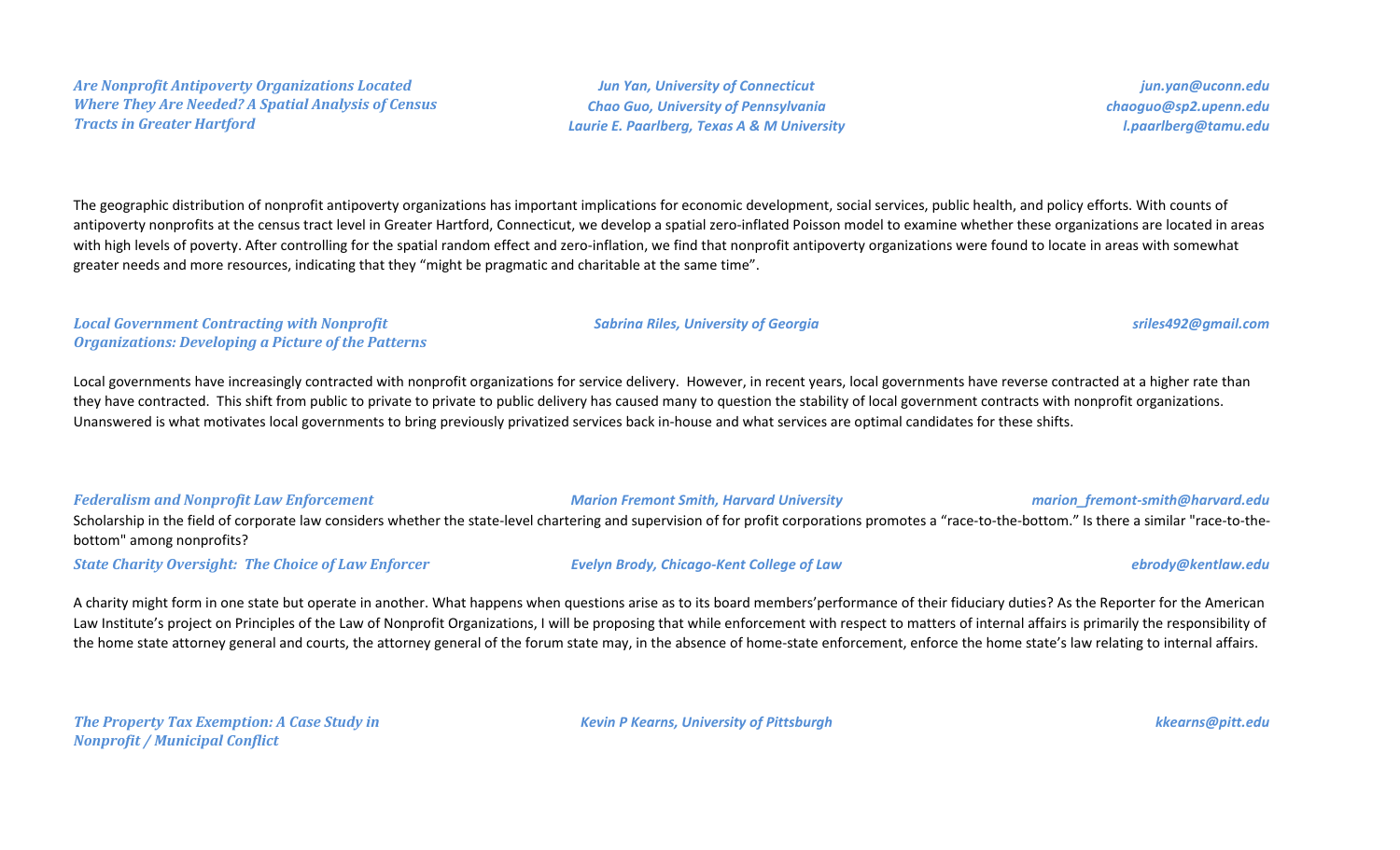As the fiscal crisis trickles downward, some financially stressed localities have gone on the offensive, demanding higher payments in lieu of taxes or even challenging the tax-exempt status of some charities. Pennsylvania has been at the epicenter of this conflict. The state legislature previously came to the aid of land-owning nonprofits, but the Pennsylvania Supreme Court recently opened the door for legal challenges to the property tax-exemption. This case study of Pittsburgh's battle with the University of Pittsburgh Medical Center draws upon the literature of nonprofit accountability and explores plausible scenarios and strategies for land-owning nonprofit organizations.

#### *Charity as a Form of Government Adam Parachin, University of Western Ontario aparachi@uwo.ca*

A consideration of distinctions and similarities between charity and government. In particular, it asserts that understanding commonality is necessary to the proper the legal treatment of charity and that unfortunate legal consequences flow from false assumptions about differences between charity and government.

#### *Revisiting Predictions of Estate Tax Reform Ruth K Hansen, Indiana University rkhansen@iupui.edu*

The Economic Growth and Tax Relief Reconciliation Act of 2001 (EGTRRA) phased out the estate tax over ten years, and then sunsetted. Before its passage, there were many predictions some dire, others more sanguine - about how this would affect charitable giving, particularly through estates. This paper contributes by (a) comparing predictions across academic and practitioner disciplines; (b) comparing the scholarly and practitioner approaches with those used in congressional documents supporting legislative decision making, and (c) advancing a research agenda for use in future empirical testing of actual results, as well as identifying challenges in pursuit of that goal.

#### *Health Care, Government, and Charity: The Affordable Care Act and the Nonprofit Sector*

A legal analysis of directives in the Affordable Care Act that blur the allocation of authority and control between the governing boards of nonprofit health care providers and government health care authorities.

*Towards an Institutional Framework for the Design of Philanthropic Vehicles: The Development of Philanthropic Enterprises in Hong Kong*

*Wai-Fung Lam, The University of Hong Kong Elaine Y. M. Chan, The University of Hong Kong Sihla Koop, The University of Hong Kong - ExCEL3 Project*

How best to manage collective action is a major consideration when the philanthropist chooses and designs institutional vehicles to attain his social goals. Depending on particular situations, collective action problems can take different forms and carry different degrees of importance; so the nature and characteristics of collective action problems in a particular scenario to a large extent determines the development and evolution of philanthropic institutions, and hence the institutions' effectiveness. The institutional design of a philanthropic vehicle is reflective of the philanthropist's strategic institutional response to the collective action problems he faces.

*Using the Grammar of Institutions to Inform Nonprofit Studies*

*Saba Siddiki, Indiana University Purdue University Indianapolis Suzann W. Lupton, Indiana University Purdue University Indianapolis Sara Chonaiew, Indiana University Purdue University Indianapolis*

*ssiddiki@iupui.edu slupton@IUPUI.edu sara.chonaiew@gmail.com*

### *Robert A. Katz, Indiana University Robert H. McKinney School of Law rokatz@iupui.edu*

*dwflam@hku.hk elaine\_chan@hku.hk skoop@hku.hk*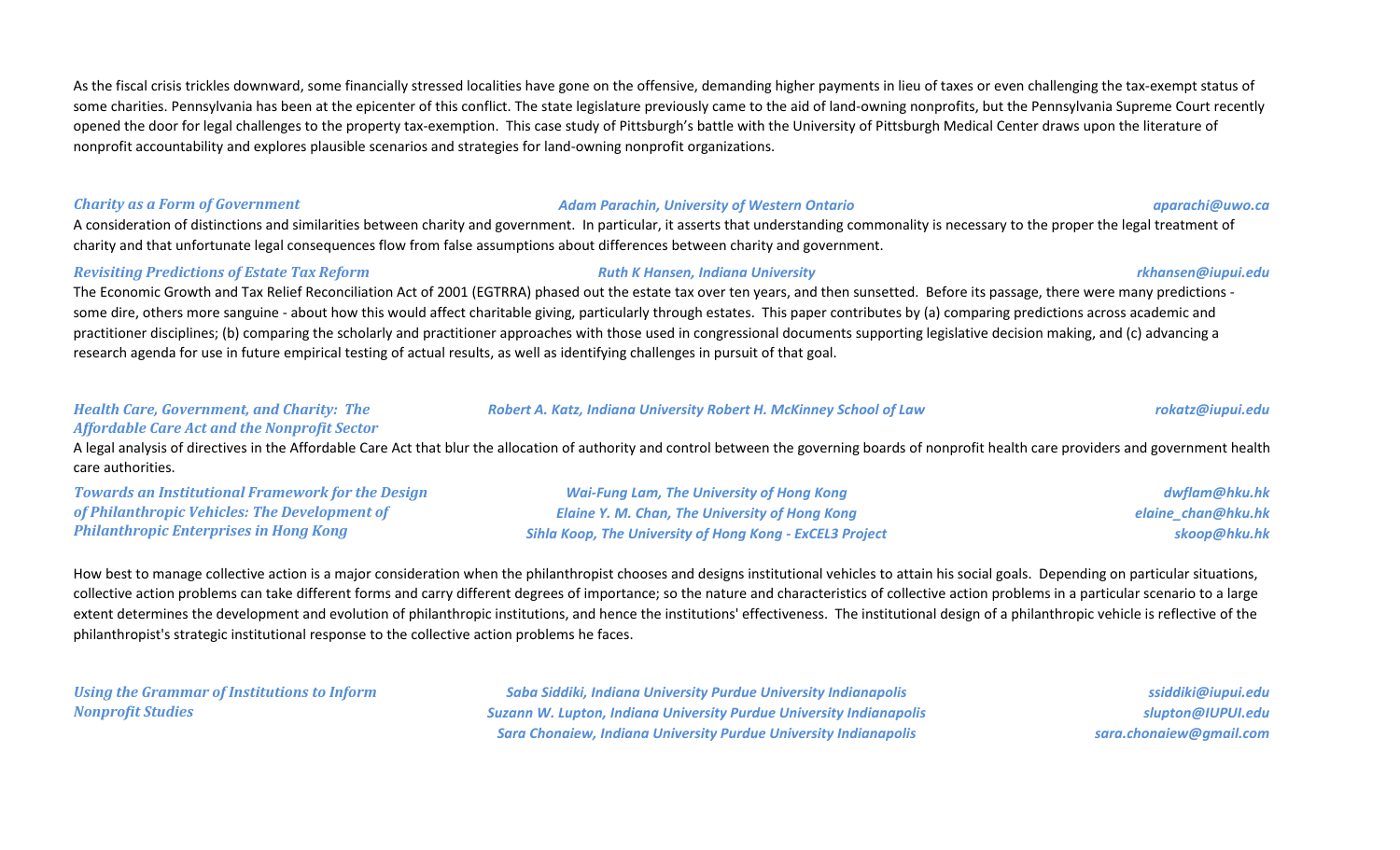The Grammar of Institutions is a tool developed by Crawford and Ostrom (1995; 2005) for conducting syntactic based analyses of formal and informal rules governing collective action. Nonprofit organizations are prominent examples of collective action venues structured by organizational rules, such as bylaws, memorandums of understanding, and mission statements. In this paper we argue that the Grammar of Institutions can advance the study of nonprofit organizations by providing a systematic means to understand their rule contexts. We do so by demonstrating in the context of Indiana based non-profit organizations that the Grammar can be used.

### *Using Nonprofit Service Learning to Develop Holistic Accountants: A Win-Win Proposition*

*Michele A. Govekar, Ohio Northern University Paul L. Govekar, Ohio Northern University*

*Leigh N. Hersey, University of Memphis [lnhersey@memphis.edu](mailto:lnhersey@memphis.edu)*

*m-govekar@onu.edu p-govekar@onu.edu*

This paper proposes use of a service-learning strategy in a masters-level accounting course. Accounting professionals have called for curriculum change since the 1990s, but the challenge remains. More attention must be paid to the role of accounting in organizational governance. The Sarbanes-Oxley Act also challenges nonprofit managers toward more businesslike models. The AACSB supports education that not only enhances a student's ability to contribute to an organization but to the greater society as well. In this paper we present the actual assignment, summarize results against Corbett's (2011) key areas of sound governance and present students' reflections on nonprofit governance.

#### *Introducing the International Nonprofit Sector to Gifted High School Students: The Case of the Tennessee Governor's School for International Studies*

One difficulty of recruiting students into a nonprofit studies program is the lack of awareness of the discipline. This case study will explore a partnership between the Tennessee Governor's School for International Studies and the Nonprofit Leaders Student Association to help introduce the nonprofit sector as a career choice, especially in the international context. The study will outline how the initiative developed, the goals of the initiative, and results from the first year of implementation. If successful, the program can be used as a model to help other universities introduce nonprofit studies as a career choice to incoming students.

#### *The "Best Place" for Nonprofit Management Education: A Function of Intellectual, Organizational, and Real-World Dynamics*

*Youngmi Lee, University of Southern California David Suarez, University of Southern California* *youngmil@usc.edu dsuarez@uw.edu*

Given that nonprofit management education programs are housed in a variety of disciplinary settings, an ongoing debate has been on the "best place" for educating and training nonprofit managers. Moving such a debate forward in a substantive manner, this study provides the first exploration of in what context and in what manner education programs become located in a particular disciplinary setting, looking closely at "local dynamics" which is a function of discipline-, university-, and community-specific conditions and needs. A newly constructed panel dataset (1970-2010) on 290 universities in the United States is analyzed using an event history analysis method.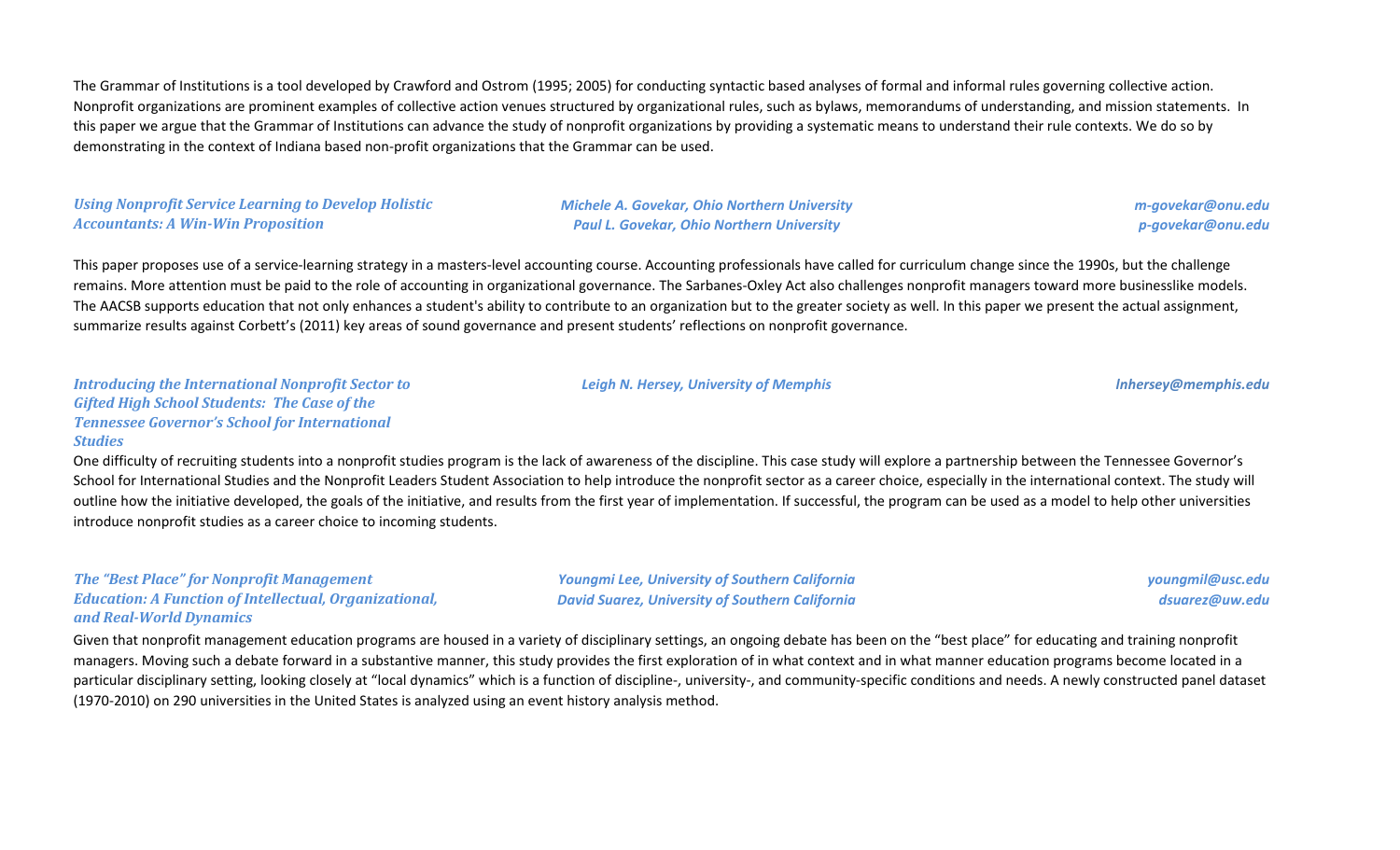#### *Strategic Positioning of Local Education Foundations Kandyce M Fernandez, Arizona State University kmferna1@asu.edu*

Drawing from the literature on public-private partnerships, governance, and nonprofit management, this research paper explores how Local Education Foundations (LEFs) strategically position themselves relative to: 1) the community in which they reside, 2) the school district in which they serve, and 3) the education policies and subsequent policy venues in which they engage. Through an exploratory analysis and framing of how LEFs position themselves in these areas, this paper addresses whether or not differences in strategic positioning of Local Education Foundations result in differences in resource acquisition and capacity to attract private resources.

#### *Early Childhood Advocacy and Legislative Climate Samuel A. Stephens, Center for Assessment & Policy Development sstephens@capd.org*

This paper draws from an evaluation of a foundation-supported initiative in Connecticut that focused on expanding the state's investment in early education system. This initiative faced critical challenges as the 2008-2009 recession took hold, severely reducing the state's revenues and forcing substantial cuts in the state budget. The evaluation developed a methodology to assess legislative interest and support for early childhood education, independent of whether resources permit appropriation of substantial new funding or substantial expansion of existing programs.

### *Intersecting Scholarship of Public Administration and Nonprofit/Voluntary Action: How Each Sector has Conceptualized the Other*

*Dorothy Norris-Tirrell, University of Central Florida Jennifer Alexander, University of Texas, San Antonio*

*dntirrell@gmail.com Jennifer.Alexander@utsa.edu*

In light of ARNOVA's new relationship with ASPA, this paper will examine journal-based scholarship of the two fields over the last ten years to illustrate how scholarship in each field has regarded the other. The authors assert that the current literature of both fields indicates a direction and emphasis that is incomplete, and a logic that is overwhelmingly instrumental. The authors' intention is to challenge current thinking and to encourage both nonprofit scholarship and public administration scholarship to explore more deeply their parallel historic roots and current opportunities in democratic society in the United States.

### *The Significance of Four Specific Teaching and Care Strategies for Student Success in Non-profit Management Programs*

*Susan C Cruise, Texas Woman's University Ronald L. Wade, University of North Texas*

*SCruise@twu.edu ronaldlwade@ronaldlwade.com*

Research and theories of learning, cognition and motivation point to factors of student success and serve as the conceptual basis for student achievement in non-profit management programs that enable students to become effective in college and in life. Literature supports teaching and care strategies that are important but not limited to communicating how students: 1) define themselves and their goals in the non-profit management program 2) identify their values and how these are connected to their time 3) utilize college resources for academics and for life 4) utilize individual ways of learning for critical thinking, note-taking and studying.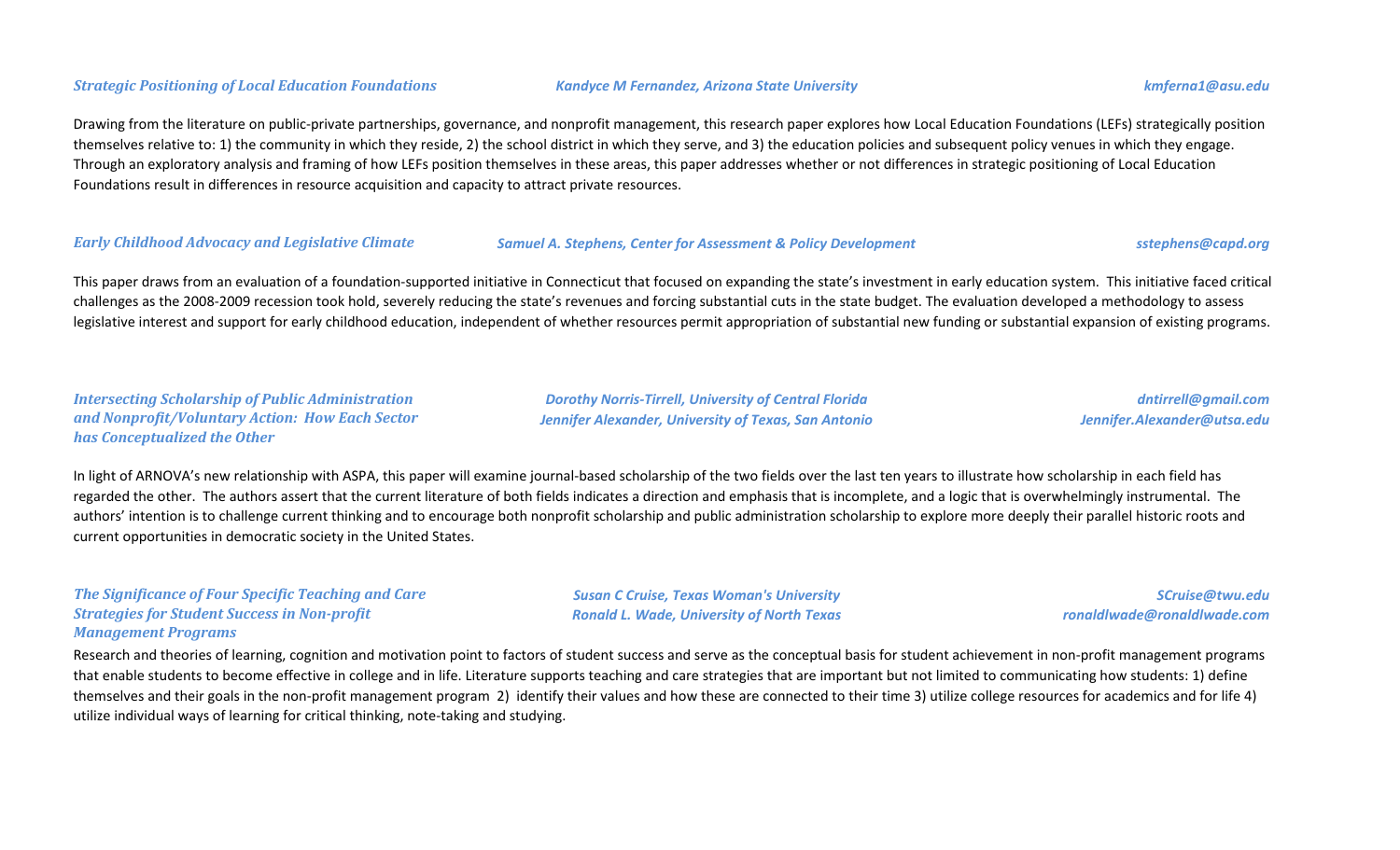### *Town & Gown Remix: Keep the Best, Reject the Rest, Create the Next*

Savannah State University and the greater Savannah area were brought together by an inseparable history. SSU is Georgia's oldest historically black university and the oldest university in Savannah (founded 1890). Still the institutional cultures of academia and community are different such that the phrase "Town & Gown" denoted the tensions embedded in the differences. This paper uses a case study to draw on the efforts of the Department of Political Science and Public Affairs (DPSA) to intentionally seek out community partnerships. Specifically, it examines DPSA and the community nonprofit Step Up Savannah collaboration to offer the Neighborhood Leadership Academy.

*Comparing Governance Behavior on Non-Profit Charter School Boards and Public School Boards*

*Michael Ford, University of Wisconsin-Oshkosh Douglas M Ihrke, Helen Bader Institute for Nonprofit Management* *fordm@uwosh.edu dihrke@uwm.edu*

This study compares board perceptions of board governance in democratically elected school boards in Wisconsin with appointed non-district non-profit charter school boards in Wisconsin. Both groups oversee the delivery of publicly funded education, but differences in public transparency, scope of tasks, and board structures suggest that these two types of boards may have substantially different governance behaviors. The results of this study will illustrate some of the consequences of the increased use of non-profit charter schools to oversee the delivery of public education.

### *Professional Doctorate in Nonprofit Management and Philanthropy: Is There a Need?*

*Heather L. Carpenter, Grand Valley State University carpenth@gvsu.edu*

The purpose of this study is to determine if a professional doctorate in nonprofit and philanthropic studies is needed. Professional doctorates usually do not prepare students for careers in academia but instead help people further their careers in the practice setting. There are currently 42 PhD programs where students can focus on nonprofit and philanthropic studies, however, it is unclear if these degrees also prepare students who want to stay working as a nonprofit and/or philanthropic professional. This paper, therefore, will report findings from a national survey of mid to senior-level nonprofit and philanthropic professionals about their needs and wants for doctoral level education.

*Nonprofit Management Education within Macro Social Work Curricula: An Examination of the Offerings and Their Value Positions*

*Andrew Schoeneman, Virginia Commonwealth University, School of Social Work Christopher J Ward, Virginia Commonwealth University*

*schoenemanac@vcu.edu wardcj3@vcu.edu*

*David Bell, Savannah State University belld@savannahstate.edu*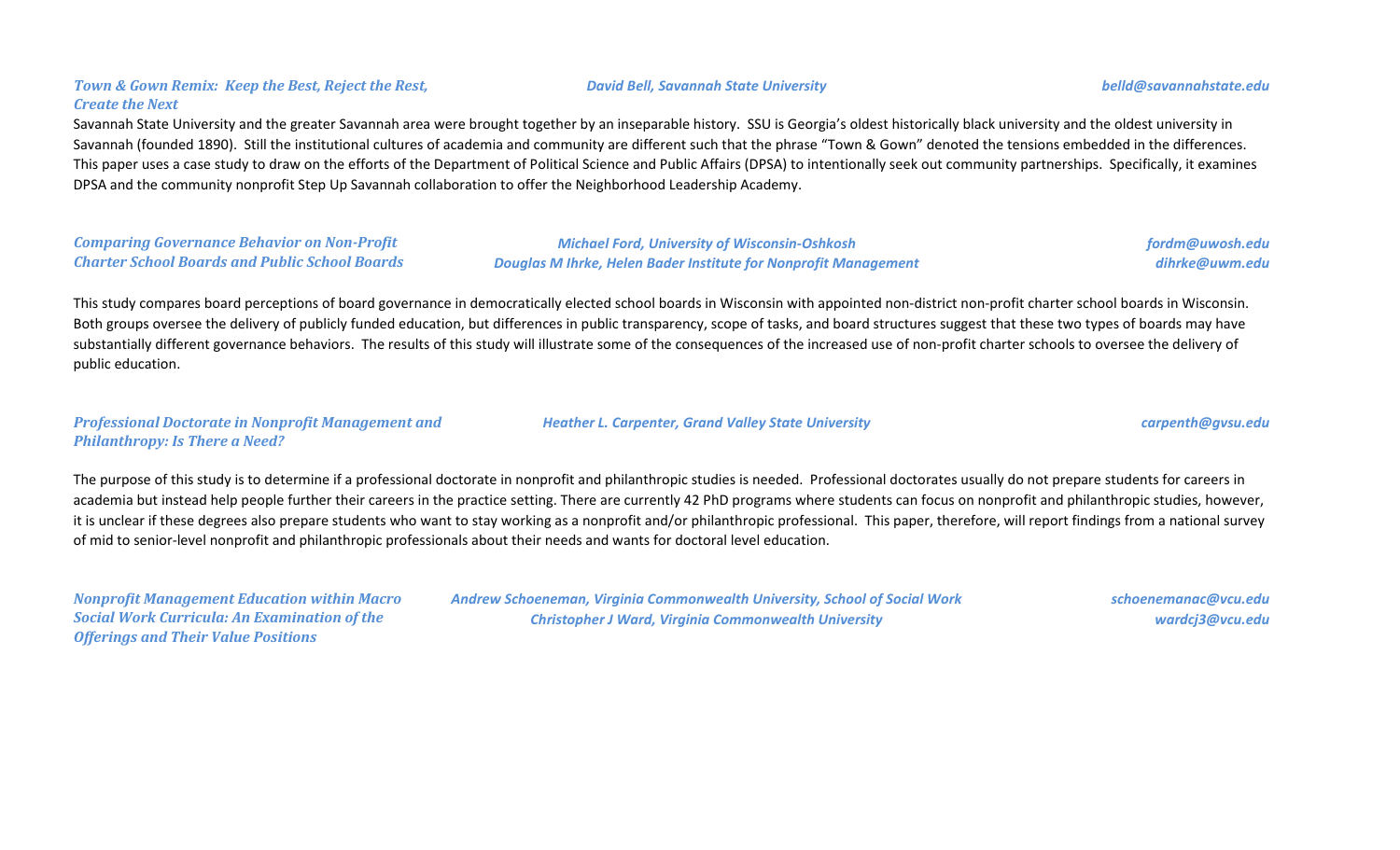In 2011, over 20,000 individuals completed graduate-level social work degrees, with many entering the nonprofit workforce (CSWE, 2011). Students are entering a nonprofit sector that emphasizes free market values. Social work is critical of these values, but also operates in a competitive environment alongside other disciplines and professions. To understand social work's voice in the contemporary nonprofit management landscape, the authors examine macro social work education and analyze how it relates to nonprofit management. Names, purpose statements, practice behaviors, and enrollment of programs are analyzed, relevant macro social work terms are defined, and implications for nonprofit management are discussed.

### *Neoliberalism and Service: A Call for Education in Altruism and Civic Engagement*

#### *William W. Clohesy, University of Northern Iowa william.clohesy@uni.edu*

How can the spirit of service to others and a robust citizenship be retained given neoliberalism? For education and public discussion of altruism and civic engagement as indicators of the full capacity of human action for education, I discuss Hannah Arendt's concept of praxis. Praxis is done for love of a public life available through speaking and acting together--never for ourselves alone. Given our market dominance, praxis tempers fondness for wealth. In acting for the good of our world, we act for others, even for all. Civil society organizations are examples as well as beneficiaries of this discussion.

*Going Electronic: Online Instruction for College Students Studying Philanthropy (Part 2) Sarah Nathan, Bay Path College Genevieve G Shaker, Indiana University-Purdue University Indianapolis Elizabeth J. Dale, Indiana University Lilly Family School of Philanthropy*

*snathan@baypath.edu gshaker@iupui.edu ejdale@iupui.edu*

> *lijhe@iupui.edu wbielefe@IUPUI.edu*

Evidence suggests that students have difficulty in adapting to online courses and warns these courses could widen the academic achievement gap (Xu & Jaggers, 2013). This presentation analyzes the curricular implementation of an online, undergraduate, philanthropy course that included multiple means of information distribution, innovative platforms for interaction, and a diverse array of course assignments. Updating a 2012 poster about the course development, this presentation utilizes evaluation data and student feedback as a complement to instructor reflection to assess its learning outcomes and addresses how students and instructors adapted to this alternative learning environment.

## *Introducing Philanthropic Studies to the Undergraduate Education in the Communism State: Theories and Realties*

The development of Philanthropic Studies is rooted in the Western democratic values. Introducing the Study to a Communism State can be difficult due to the totalitarism political system, paternalistic culture, and suppressed voluntary sector. This paper examines the development and impact of a pilot undergraduate program of the Philanthropic Studies in a Chinese university. An application of theories on civil society, resource dependency, and institutionalism reveals three important factors for the initiative: autonomous university, key resource provider, and constituents' legitimacy. The influence of the three key factors on the effectiveness of the program in generating civic values will be evaluated.

*Extending the Classroom through University Sponsorship of AmeriCorps VISTA*

*Thomas Bryer, University of Central Florida thomas.bryer@ucf.edu*

*Lijun He, School of Philanthropy, Indiana University Wolfgang Bielefeld*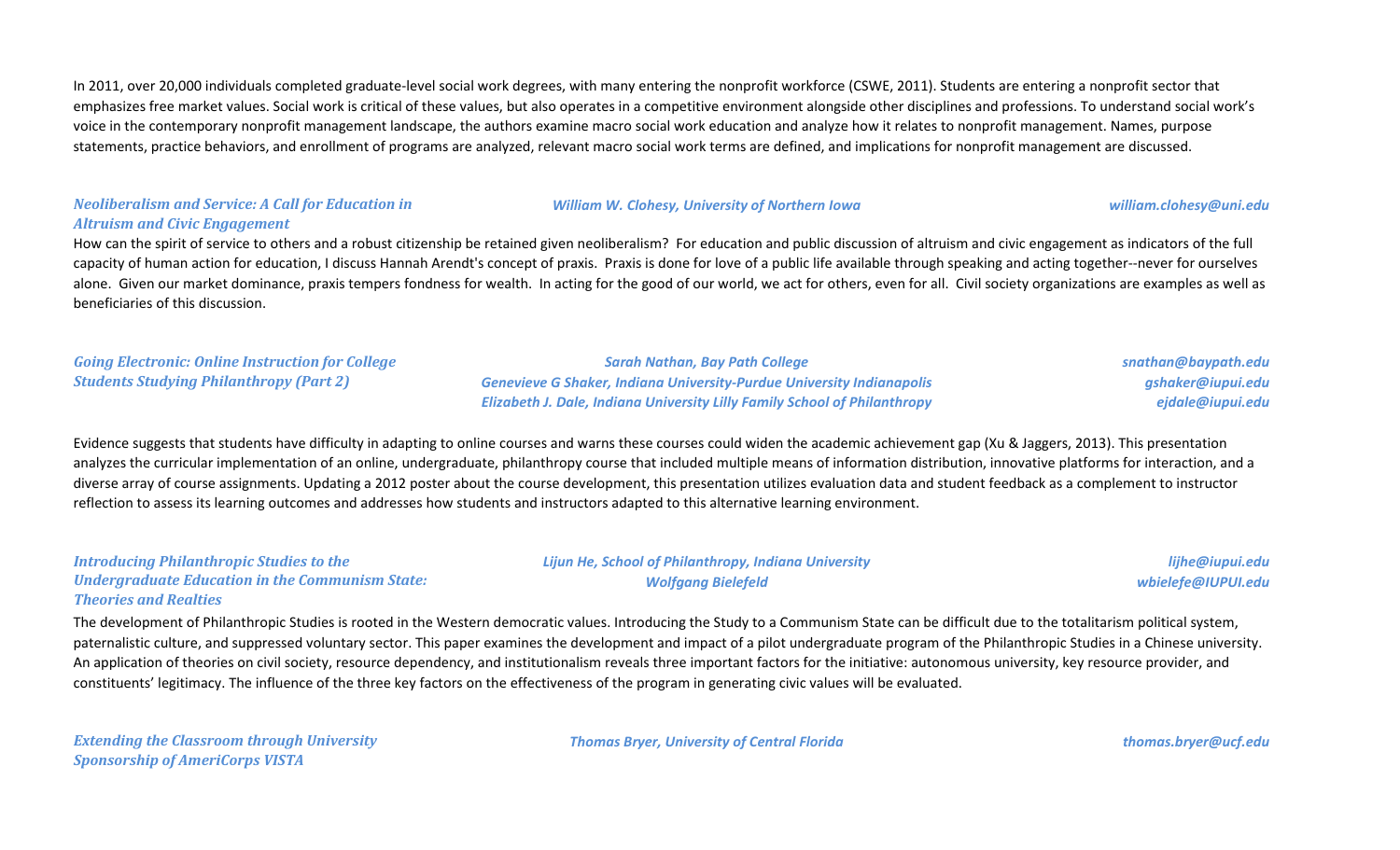Higher education institutions are facing a period reform, with pressures to both develop job skills and strong citizens. This article presents a study of an academic center that cultivates civically healthy communities through strategic university-community partnerships. Specifically, the case study examines the role of an academic center in hosting an AmeriCorps VISTA program to build capacity of school district, nonprofit, and faith-based organizations that are seeking to enhance educational resources and opportunities for K-12 homeless students. The article describes the theory, design, and results of this partnership and the pedagogical value of extending the classroom well into the community.

### *Contemporary Nonprofit Scholarship: An Analysis of Nonprofit Scholarly Journal Articles, 2006-2010*

#### *Stephen K. Jackson, Rockefeller College, University at Albany sjackson@albany.edu*

Nonprofit and Voluntary Sector Quarterly (NVSQ), Nonprofit Management and Leadership (NML), and Voluntas are arguably the three top scholarly nonprofit journals. What literature supports and sustains current scholarly arguments? Does the breadth of citations reflect the interdisciplinary nature of the field of nonprofit and philanthropic studies? What methods are employed to guide nonprofit research? The author examines literature cited and methodologies employed by nonprofit scholars in NVSQ, NML and Voluntas articles 2006-2010. Preliminary findings indicate these journals most often cite themselves and one another, while methods are consistently varied. What do these findings tell us about nonprofit pedagogy and scholarship?

### *Enough about the State: Giving More Emphasis to Nonprofit and Corporate Perspectives in Teaching about Shared Governance*

*Alan J. Abramson, George Mason University Lehn M. Benjamin, George Mason University* *aabramso@gmu.edu lbenjami@gmu.edu*

Today, more than ever, addressing social problems in the U.S. is a three-sector undertaking, involving not only government agencies but nonprofits and businesses as well. However, public administration courses that aim to teach students about this interdependent system of collaborative governance are too government-centric and fail to take into account the perspectives of nonprofits and businesses. This paper outlines an approach to a shared governance curriculum that can give students a multi-sector perspective and better prepare them for leading, not only within organizations but in cross-sector networks.

*The Impact of Service-Learning (S-L) in Nonprofit Management Graduate Programs and Pedagogy*

#### *Yolanda J Cook, Mississippi State University yjc16@msstate.edu*

This paper explores teaching and education in the field of nonprofit management. The author will examine how service-learning (S-L) can be implemented as a means to help prepare the next generation of nonprofit leaders and practitioners as well as a means to strengthen nonprofit management graduate programs and pedagogy in these changing times as a means to strengthen nonprofit organizations and the work they do to ensure continued success for the organization and the sector as a whole.

*The Shoe's on the Other Foot: Government Reliance on Private Philanthropy*

*Beth Gazley, Indiana University bgazley@indiana.edu*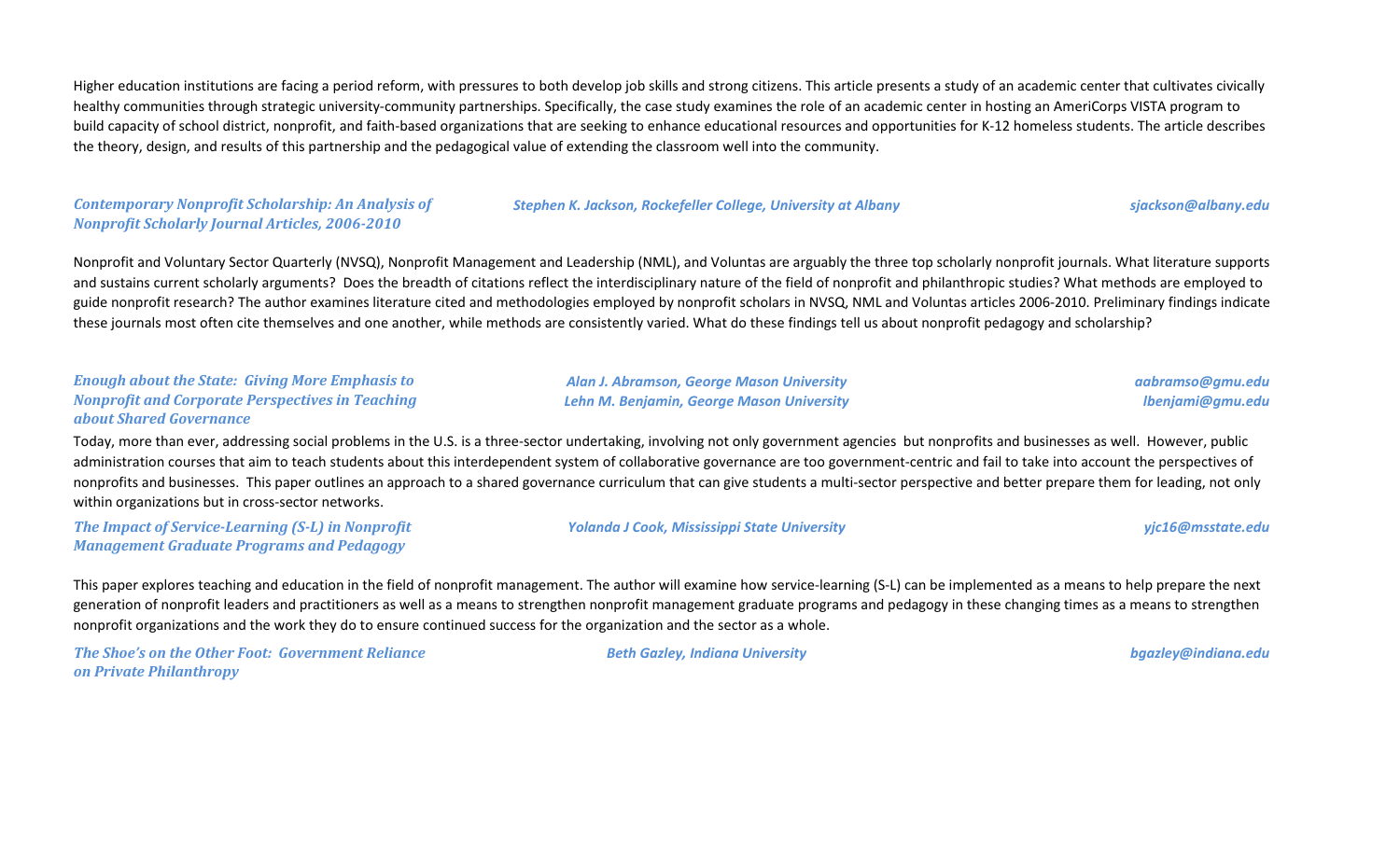This paper presents the results of a year-long project funded by the RGK Center and ARNOVA Presidents' Award. The presentation will describe development of a dataset and ongoing empirical efforts to understand the creation of tax-exempt entities in the U.S. that raise funds for traditionally government programs such as public education, parks, and libraries (AKA "government supporting NPOs"). Recent scholars suggest these GSNPOs represent forms of citizen co-construction but also – because of differences in their philanthropic bases -- as potential sources of distributional inequity. This presentation outlines research questions and data sources for testing these propositions in the U.S.

*Big Cushion for the Great Recession: Net Assets Accumulation of Immigrant Nonprofit Organizations in a Decade of Economic Retrenchment*

*C. K. Richard Hung, University of Massachusetts-Boston richard.hung@umb.edu*

The proposed paper examines the decade long financial profile of immigrant nonprofits in US metropolitan areas leading to the Great Recession in late 2000s. As a group these immigrant organizations experienced a dramatic decline in annual net income. More than 30% of them operated at a deficit in 2007-2010. But they had more than 3-fold increase in net assets in the same 10-year period. Using Form 990 and census data, the paper compares the longitudinal financial profile of these organizations, ascertains the revenue mix by organization type along the private vs. public benefits continuum, and assesses the accumulation of net assets in relation to organization sustainability.

### *German Political Clubs in World War One and the Limits of Tocquevillian Civil Society*

#### *Peter Christian Weber, Indiana School of Philanthropy at IUPUI petweber@iupui.edu*

German associations during World War One serve as a historical case study on the limits of Tocquevillian notions of civil society. At the beginning of the war, German elites founded numerous associations that, by being open to the entire political spectrum, aimed to strengthen Germany's military effort by integrating into the "national body" social forces that had previously been deemed to be anti-national. Soon, however, this unity collapsed. I argue that under the pressure of a total war, associations were unable to bridge Germany's internal fragmentation and thus reinforced a general longing for other means to create domestic unity and solidarity.

### *Tilting at Windmills?: Social Justice Philanthropy and Neoliberalism*

For years scholars have noted the increasing marketization, commericialization and professionalization the nonprofit sector but these trends must be understood within the broader ideology of neoliberalism, which holds "that the social good will be maximized by maximizing the reach and frequency of market transactions" (Harvey, 2005, p. 3). Using a qualitative context analysis this paper explores how 50 social justice foundations engaged in policy and advocacy grantmaking are challenging neoliberal ideology in the policies they support and their understanding of the role the state, philanthropy and social change.

*Millennial Arts and Culture Nonprofit Industries: Growth and Sustainability in the 21st Century*

*Roland J. Kushner, Muhlenberg College kushner@muhlenberg.edu*

*Courtney Jensen, Georgia Southern cjensen@georgiasouthern.edu*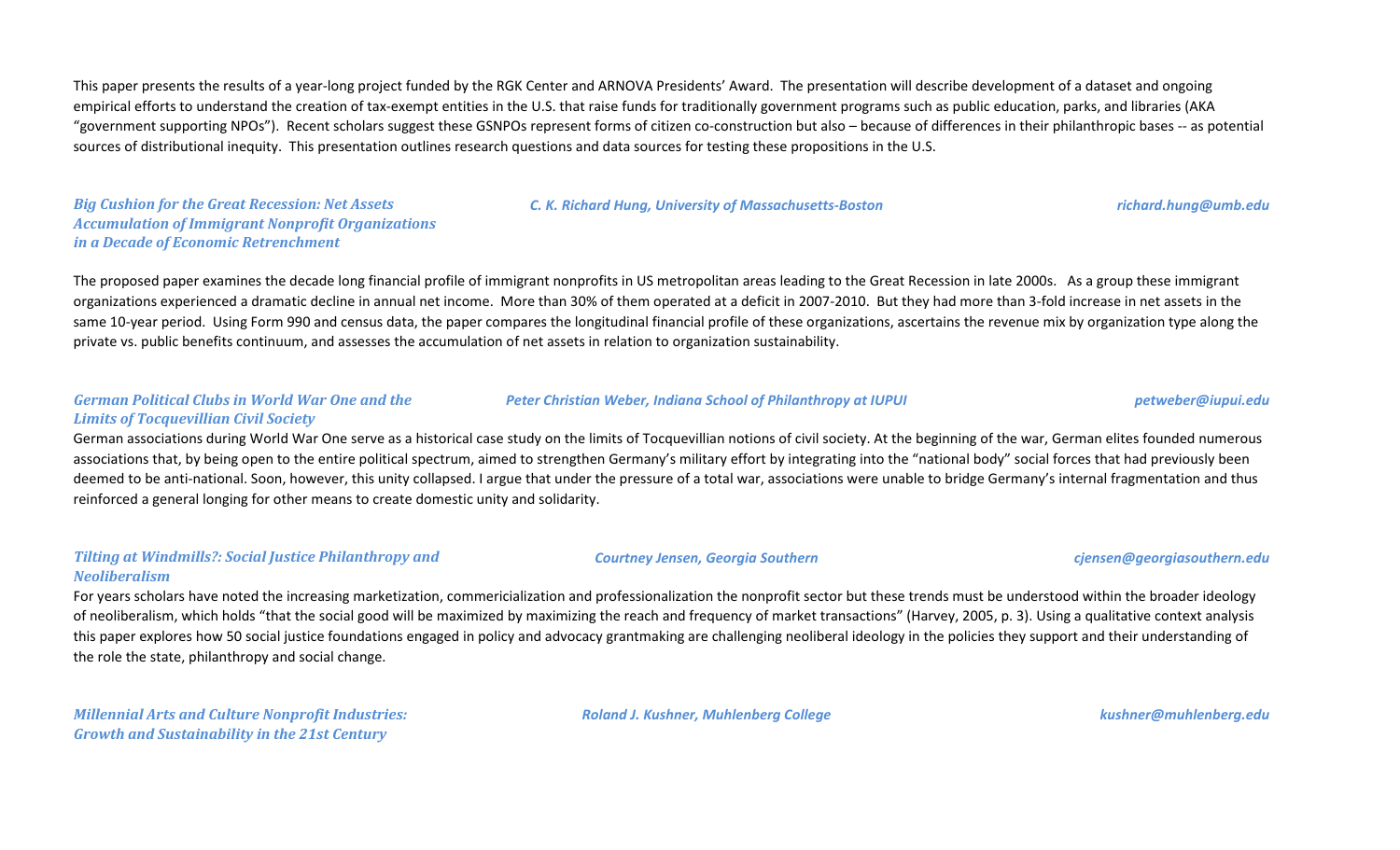This paper examines 21st century growth in nonprofit arts and culture, asking two main research questions. First, which of various kinds of arts have grown the most since 2000? Second, how have new arts organizations performed, and how sustainable are they? I define eight industry subgroups (media arts, performing arts, collections, five others) using NTEE codes. Within the arts industry, I explore how each group has evolved in count, revenues, and assets. Secondly, I examine financial stability and performance metrics for the groups (volatility, presence of surpluses and deficits in the years after their founding). Data come from NCCS.

*On the Boundary between Civil Society and Political Party: Crises of Blurring and Hybridization in Two Hungarian Cases*

*Jon Van Til, Rutgers University Agnes Kover, ELTE Universit*

*vantil39@gmail.com kovera@tatk.elte.hu*

In our many-named research field (from Altruistics to Voluntary Action), research often distinguishes organizations and actions on the basis of sectoral location. Sectors imply boundaries, and boundaries are increasingly viewed as blurred, permeable, or even hybridized.

This paper examines the sectoral territory close to the putative boundary between civil society and political party, and the consequences of blurring this boundary. Particular consideration is given to the implications of unduly restricting civil society. Two Hungarian cases are examined: 1) Together 2014, a coalition of civic organizations aiming to remove an authoritarian government, and 2) Peace March, a massive pro-government organization.

*Great Depression as a Smokescreen: The Funding of the Indianapolis Symphony Orchestra by the Indianapolis Foundation, 1933-1945*

#### *Marc Hardy, University of Notre Dame mhardy@nd.edu*

Conventional thinking about the motivations for community foundation funding of the arts tends to believe that the arts are aesthetically important to the cultural life of a community and deserve support. However, in the case of the funding of the Indianapolis Symphony Orchestra by the Indianapolis Foundation during the Great Depression, the public justifications for support where very different from the private agendas of the wealthy elite. This paper reveals the "smokescreens' that were used to mask the real motivations for funding.

#### *Civic Engagement and Economic Mobility Among Low-Income Americans*

This paper examines the relationship between civic engagement and economic mobility among low-income individuals living in the United States. This study uses longitudinal data from the Making Connections initiative (2002-2011) as well as data from in-depth interviews to understand whether, how, and under what conditions social and human capital mediate the relationship between civic engagement and economic mobility for this population. Understanding the ways civic engagement relates to economic mobility among low-income Americans via social capital and human capital extends the normative civic engagement conversation and demonstrates an additional instrumental value of civic engagement for this population.

*Jodi Benenson, Brandeis University benenson@brandeis.edu*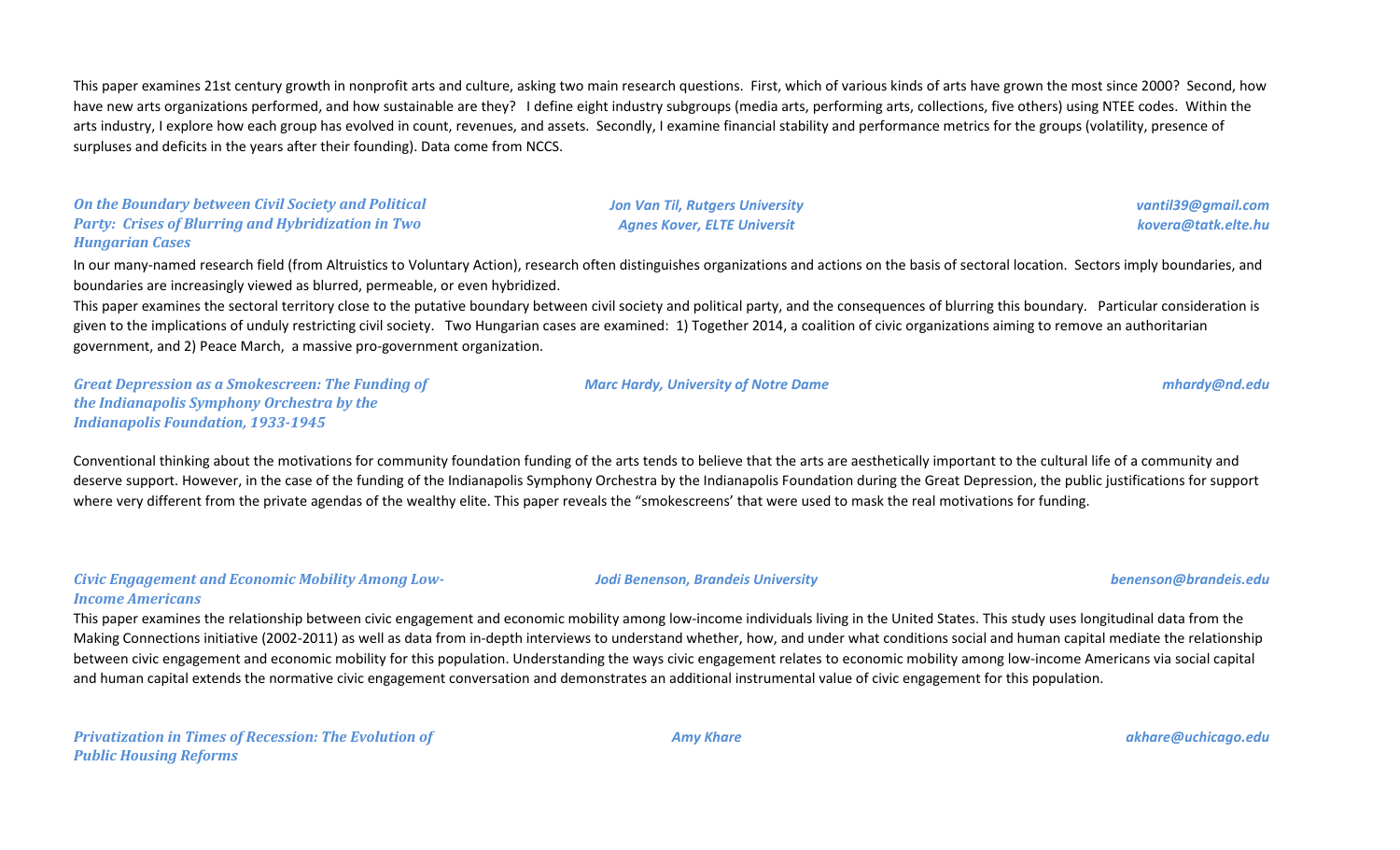Prior to the 2008 global financial crash, contemporary housing policies---such as HUD's HOPE VI program--sought to catalyze urban neighborhood redevelopment through the strategy of public housing demolition and mixed-income development. When the economic recession hit, however, financing for building the costly new housing became less stable and the promised revitalization stalled. A shift in the economic context potentially destabilized the planned redevelopment of urban neighborhoods. In the context of path dependent policies focusing on privatization, this paper interprets how the economic recession serves as a "critical juncture" that reshapes the implementation of the mixed-income development strategy.

*Disaster Preparedness and Mitigation Strategies in Non-profit Organizations: Does Prior Experience Influence Readiness?*

*Jeff Aulgur, Arkansas Tech University Sandy Smith, Arkansas Tech University Steven E Rowlen, Arkansas Tech University*

*jaulgur@atu.edu ssmith107@atu.edu srowlen@atu.edu*

This study enhances the embryonic field of nonprofit disaster preparedness by examining tornado preparedness in Little Rock, Arkansas, Joplin, Missouri, and Oklahoma City, Oklahoma. Locales were selected based upon previous significant tornadic events or the potential for a tornadic event. The primary research question is: Do nonprofits experiencing disaster events adopt mitigation and preparedness measures at a higher level than organizations without prior experience? The methodology includes a quantitative survey to a convenience sample of 200 nonprofits, followed by selective qualitative interviews. The methodology includes the independent variable of organizational demographics and the independent variable of organizational risk.

*What To Show, What Not To Show: Nonprofits and Strategic Message Framing in an Age of Turbulence*

At a time when nonprofits face the challenge of coping with uncertain and ever-changing environment, strategic message framing has an important role to play. By carefully choosing what and how to present in its communication, nonprofits can increase the chances of successfully mobilizing potential donors, volunteers, and members. In this paper, I apply framing theory and analyze framing practices of development NGOs in Japan that have had to navigate through some turbulent environment in the recent years. In examining three case studies, I conduct frame analysis of websites, brochures, and flyers, as well as semi-structured interviews.

*Policy Activity and the Ability to Weather Funding Shocks: The Case of Family Planning in Missouri*

*Jill Nicholson-Crotty, Indiana University Megan Schoor*

*jillnich@indiana.edu mas3md@mail.missouri.edu*

In 2003, Missouri abolished state-level funding for low-income family planning and reproductive health services. This event provides a valuable opportunity to observe organizational characteristics that help nonprofit service providers survive these types of cuts. A large body of literature examines the mortality of organizations and this study adds to that literature by developing the argument that lobbying activity increases the likelihood that organizations will survive cuts emanating from the political environment. We test this assertion in an analysis of organizational mortality among 501(c)(3) family planning and reproductive health service providers in Missouri between 1990 and 2009.

#### *Aya Okada, Doshisha University ayaokada102@gmail.com*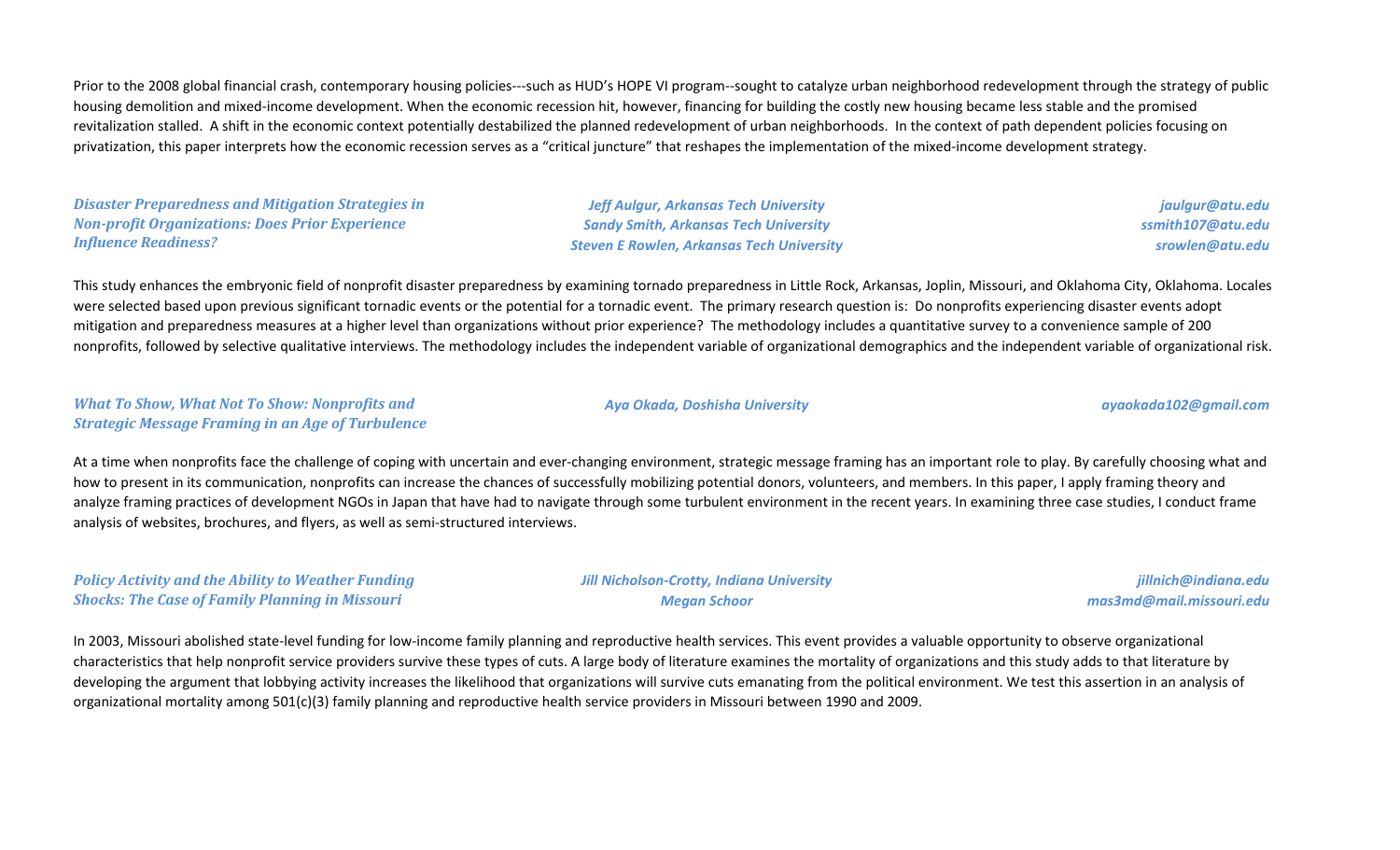#### *Shariq Ahmed Siddiqui, ARNOVA ssiddiqu@iupui.edu*

### *Navigating Identity through Philanthropy during Crisis and Transformation:Legitimacy, Diversity, Power and Innovation in the Islamic Society of North American (ISNA)*

This paper examines the role of legitimacy, diversity, power and innovation in helping ISNA navigate religious identity through philanthropy. Data was derived by interviewing current and past Secretary General's of ISNA and reviewing organizational publications and materials from 1981 – 2010. The paper applied existing models within nonprofit literature to an American Muslim nonprofit organization during both turbulent times and peace to have a better understanding of how values drive the organizations approach to issues of legitimacy, diversity, power and innovation.

#### *A Shift in Power? Civil Society Legislative Advocacy In Morocco*

The passage of the new Moroccan constitution, which was the direct result of the Moroccan demonstrations in 2011, presents an opportunity for studying any change in the role of civil society. This paper studies civil society engagement in legislative advocacy. It examines both civil society institutions barriers to legislative advocacy and legislators' perceptions of civil society role in policy making. This paper will be based on 100 Moroccan civil society institution surveys. The results will reflect the level of legislative advocacy, the barriers facing these institutions, and any change that has occurred after the passage of the new Moroccan constitution.

#### *When Challenges are Opportunities: Financial Turmoil and Nonprofit Organizational Change*

In this paper, the impact of financial turmoil on organizational change is examined. Comparisons across the narratives of change at four internationally active nonprofits reveal patterns of response with lessons for both practice and theory. Analysis of both the nonprofit sector wide challenging financial climate and earlier sub-sector or organization specific difficulties is used to examine the relationship between this turmoil and changes in leadership, strategy, and structure. Initial findings reveal that financial uncertainty created window of opportunity – both internal and external– for enacting changes already being pursued by groups within the organizations.

### *Patrons of Democratization? Donors, Civil Society, and Egypt's Democratic Transition*

This paper examines the role of patrons in Egypt's January 25 revolution and subsequent transition to democracy. Data are drawn from 75 semi-structured interviews conducted in Egypt both before and after the revolution. Variation was found across three types of patrons: Egyptian community foundations, Egyptian private foundations, and international donors. Expanding theories of social movement patronage, the paper argues that not all patrons are equally committed to social change. Rather, the identity of the donor and the embeddedness of the donor in various networks will impact the patron organization's role in supporting movements for change.

*Catherine E. Herrold, Duke University catherine.herrold@duke.edu*

*Mounah Abdel-Samad, San Diego State University msamad@mail.sdsu.edu*

#### *David G. Berlan, Florida State University dberlan@fsu.edu*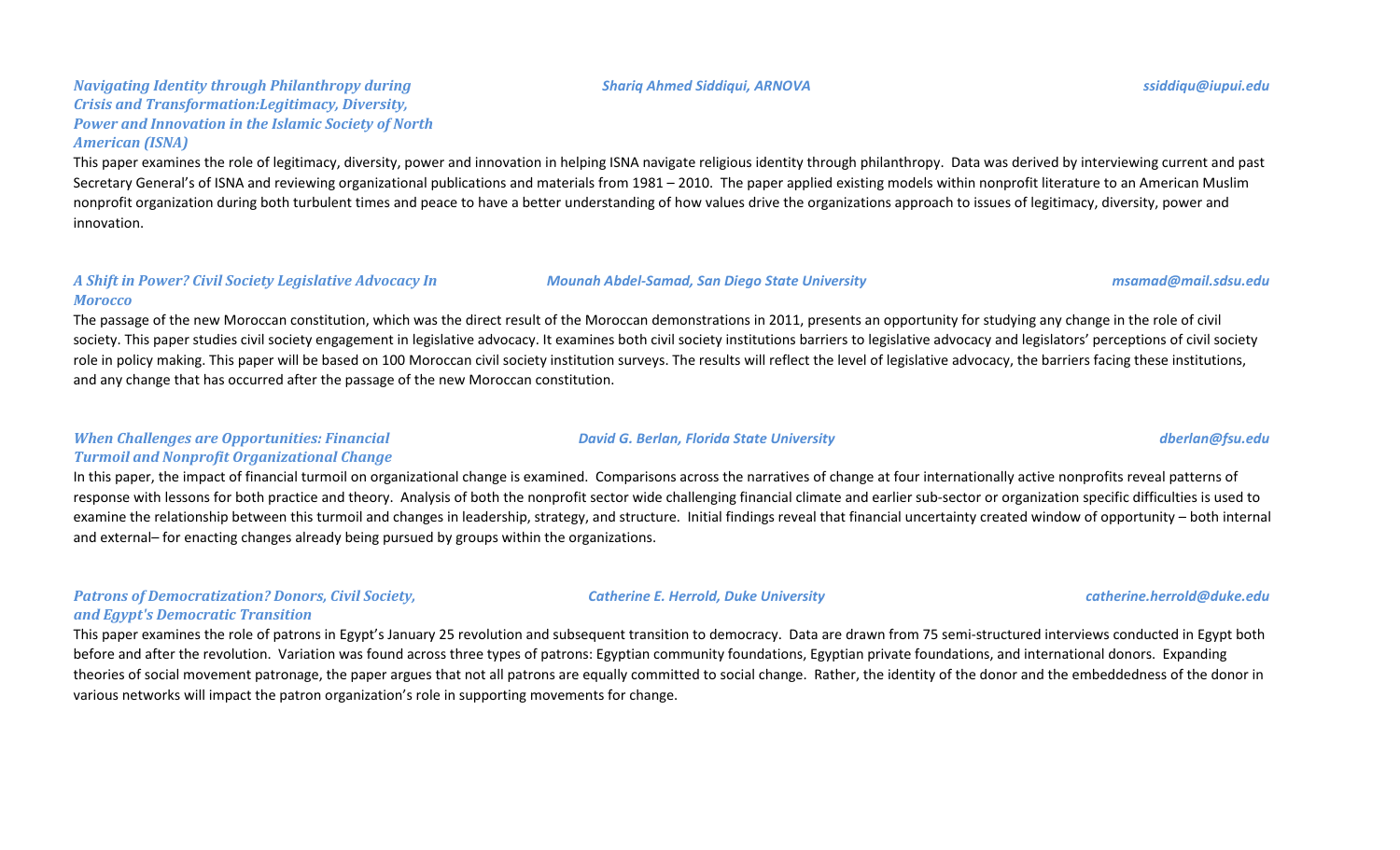#### *Janelle Kerlin, Andrew Young School of Policy Studies jkerlin@gsu.edu*

#### *External Events*

This paper analyzes the impact of three external events on major funding streams for U.S.-based international nongovernmental organizations (INGOs). The first years of the 21st century saw three events that influenced INGO financing including the 2001 economic downturn, the shift in U.S. foreign policy following September 11, 2001, and the 2004 East Asian tsunami. Drawing on data from the National Center for Charitable Statistics, this study provides unique large dataset analysis of the finances of U.S.-based INGOs during the 2001-2005 period. Findings help inform policy for managers, funders, and policymakers in the U.S. international community.

#### *Mediating Influences of Market Structure and Position on How Human Service Nonprofits Respond to Fiscal Stress*

*Predicting Variation in INGO Funding following Three* 

The objective of the present study is to examine the patterns of adoption of a broad set of resilience strategies-that range in financial risk and program disruption- in response to fiscal stress, with an eve towards discerning whether and how strategy adoption varies by market structure and position.

*Taking the Temperature of Community Health Centers*

*Melissa S Brown, Melissa S Brown Associates Tom Pollak, The Urban Institute Brice McKeever, Urban Institute Jeremy Koulish, The Urban Institute*

*melissa@melissasbrownassociates.com tpollak@urban.org bmckeever@urban.org jkoulish@urban.org*

There are approximately 1,200 federally qualified health clinics in the U.S., primarily relying on government funding yet operating under a variety of organizational structures. They are an integral piece of the public health infrastructure expected to play an increasingly prominent role as the federal Affordable Care Act is implemented. This paper will build upon IRS Form 990 data to examine how community health centers are adapting to the myriad opportunities and challenges presented in this new environment. It will also compare and contrast those trends to other nonprofit public health organizations and offer lessons applicable to other nonprofit subsectors.

*Once They Built It, Who Came? Nonprofit Advocacy Organizations and Government Transparency Programs*

*John G. McNutt Deborah A. Auger, University of Delaware Jonathan B Justice, University of Delaware David Carter, University of Delaware*

*mcnuttjg@udel.edu auger@udel.edu justice@udel.edu davidctr@udel.edu*

*Shena R. Ashley, Syracuse University shashley@syr.edu*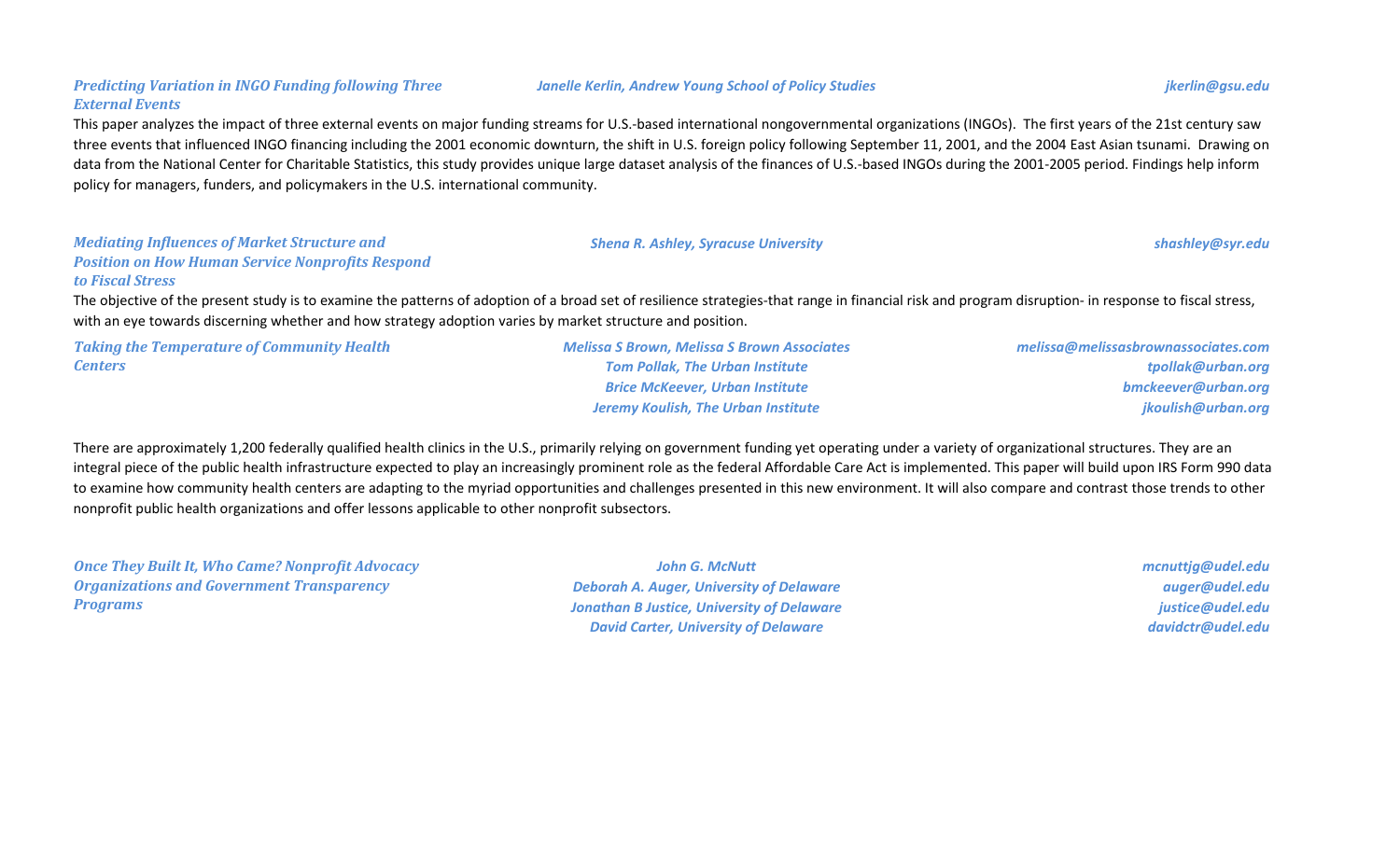Successful nonprofit advocacy is built on a ready supply of accurate information which is critical for effective lobbying, strategic fundraising, get out the vote campaigns and so forth (Berry, 1972; Berry & Arons, 2002; Libby, 2011). Much of this information comes from private sources and original research but some of it comes from government. The advent of new sources of federal and state information released under open government efforts (Lathrop & Ruma, 2010) can be boon to advocacy efforts if advocates are aware of it and can use it in the way provided.

#### *Impact of 9/11/2001 on Muslim American Philanthropy*

An analysis of 990 data of Muslim American nonprofit organizations and World Bank remittance data helps us understand the impact of government raids on Muslim charities after 9/11/2001. Form 990 data, survey research and anecdotal evidence suggests a substantial increase in formal Muslim American philanthropy. However, additional research also suggests great concern within Muslim Americans related to their philanthropy due to these raids. This concern may have translated into a decline in informal philanthropy based upon World Bank remittance data and also a heightened sense of due diligence while performing philanthropy.

*The End is Nigh: Limits to Nonprofit Sector Growth Jesse Lecy, Andrew Young School of Policy Studies*

*Eric Chisholm, Georgia State University*

*ericjosephchisholm@gmail.com*

The nonprofit sector has experienced exponential growth over the past three decades with nearly 50,000 new nonprofits created last year. Past examples of industry growth suggest that this rate of growth is not sustainable. Empirical population ecology studies of nascent industries show a period of rapid growth followed by market saturation, then consolidation of organizations and market share resulting in increased competition for small and new organizations. We use historical nonprofit data from the NCCS and apply ecological models to show that the nonprofit sector may be fast approaching growth limits. Market saturation varies by metropolitan area and nonprofit subsector.

*Government-Nonprofit Relations and the Recession: Are Federal, State, or Local Governments Better Partners?*

*Jaclyn Schede Piatak, University of North Carolina at Charlotte Sarah L. Pettijohn, The Urban Institute*

*jpiatak@uncc.edu spettijohn@urban.org*

With the rise of contracting out, the contracting relationship between government agencies and nonprofit organizations is a vital aspect of public service delivery and nonprofit funding. This paper explores this relationship by examining how the government-nonprofit contracting relationship fared during the recent recession, in terms of stability and accountability, and how contracting relationships vary by level of government. These findings provide insights into government-nonprofit contracting relations: how the government-nonprofit contracting relationships with federal, state and local government partners are affected by fiscal stress and how the differences across levels of government influence contracting relationships with nonprofit organizations.

*You Left Me Just When I Needed You Most: Non-Profits, Business Cycles and the Remaking of the American Welfare State*

*James DeFilippis, Rutgers University [jdefilip@rci.rutgers.edu](mailto:jdefilip@rci.rutgers.edu)*

*jdlecy@gsu.edu*

#### *Shariq Ahmed Siddiqui, ARNOVA ssiddiqu@iupui.edu*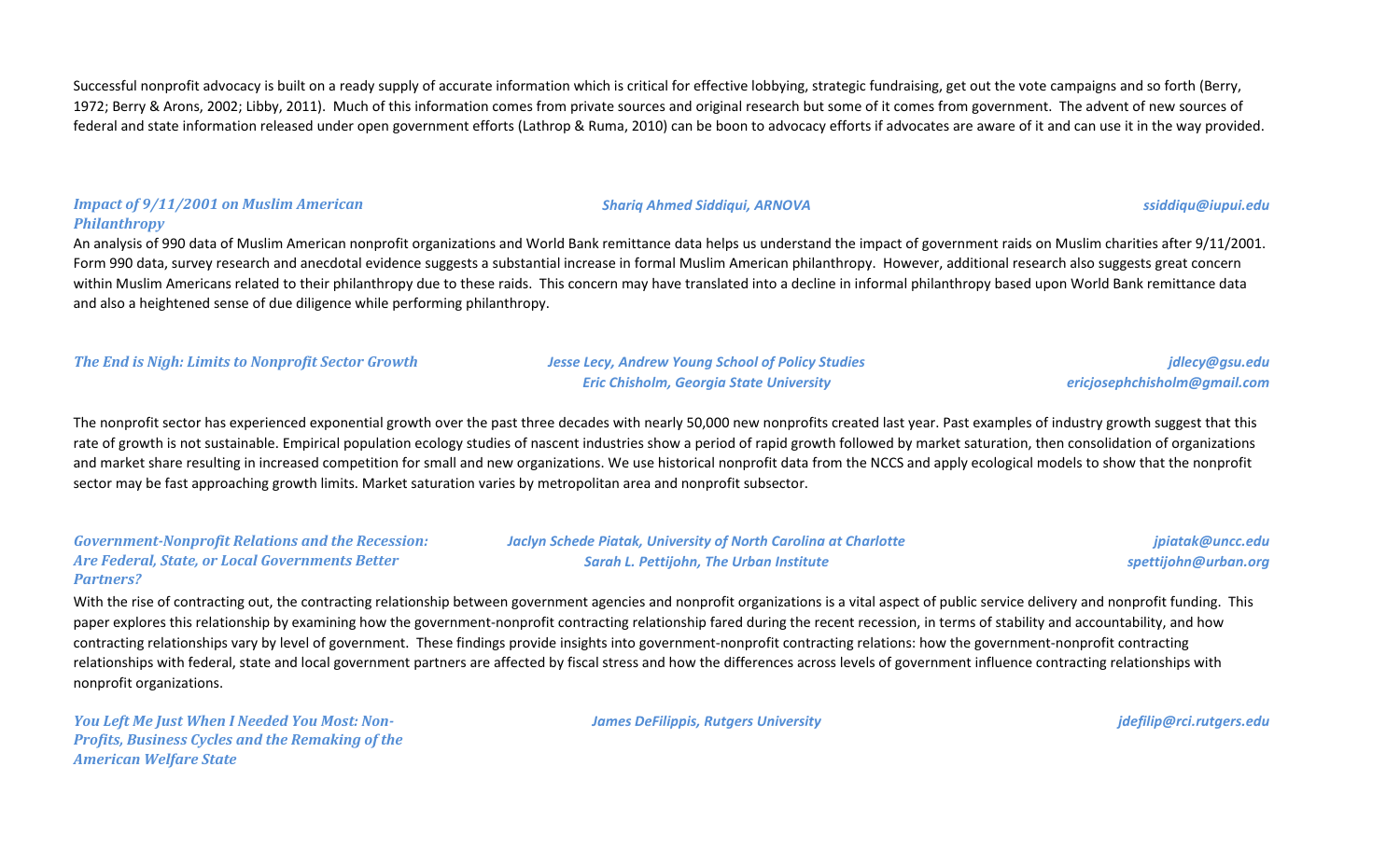As the US welfare regime has combined retrenchment with increasing reliance on the "shadow state" to provide goods and services, we argue that the net results have been a distinctive form of pro-cyclicality to US social policy. We argue that pro-cyclicality produces incentives for not-for-profits to grow during boom periods. Correspondingly, we chart the dramatic contraction of those sectors – the number of organizations, and the scale of financial distress – since the 2007 financial crisis and the onset of recession. We conclude by assessing the broader implications of these boom-bust dynamics for the non-profitization of the American welfare regime.

## *Critical Theory and the Nonprofit and Voluntary Sector: A Contemporary Appraisal*

In the context of a global emphasis on achieving the objectives of government through civil society organizations, nonprofit and voluntary sector scholarship has become a central concern throughout the social sciences. Through the lens of critical theory this essay considers three areas within contemporary scholarship on the nonprofit and voluntary sector: the relationship between governing and the nonprofit and voluntary sector, the assumption of democratic practice in the nonprofit and voluntary sector, and the role of knowledge production in the democratization of well-being. I conclude with recommendations for a critical theory of the nonprofit and voluntary sector.

#### *Professionalizing in Turbulent Times: Health-related NGOs in Croatia*

*Ann P. Dill, Brown University Sinisa Zrinscak, University of Zagreb, Croatia*

*Ann\_Dill@brown.edu sinisa.zrinscak@zg.t-com.hr*

This paper examines an emergent emphasis on professionalism responding to fiscal and governance crises currently experienced by health-related NGOs in Croatia. The analysis demonstrates how professionalism comprises sets of structures and practices widely promoted by international and domestic actors and adopted strategically by NGOs. At the same time, attempts to professionalize NGOs draw from historical and cultural norms valuing specialized expertise and, for health-related fields, alliance with, rather than autonomy from, professional partners. While linked to neoliberal regimes of health care, the promotion of professionalism embodies multiple institutional logics at contest in the ongoing transformation of post-socialist civil society.

#### *Is the World Really Becoming "American"? John P. Casey, Baruch College - CUNY john.casey@baruch.cuny.edu*

This paper explores the proposition that the national nonprofit sectors around the world are converging to an "American" (U.S.) ideal". Slaughter (2011) posits a convergence of national nonprofit sectors to a U.S.-style combination of neo-Tocquevillian civic participation and neoliberal outsourcing in search of efficient and effective service delivery. Similarly, Eberly (2008) sees compassion in the form of a bottom-up organized civil society as "America's most consequential export." But are these claims mere chauvinism or do they truly reflect a global "Americanization" of nonprofit sectors (and of the broader economic and social systems)?

*Beyond Isomorphism: The Birth and Development of China's First Community Foundation*

*Lijun He, School of Philanthropy, Indiana University lijhe@iupui.edu*

#### *Patricia Mooney Nickel, Virginia Tech nickel@vt.edu*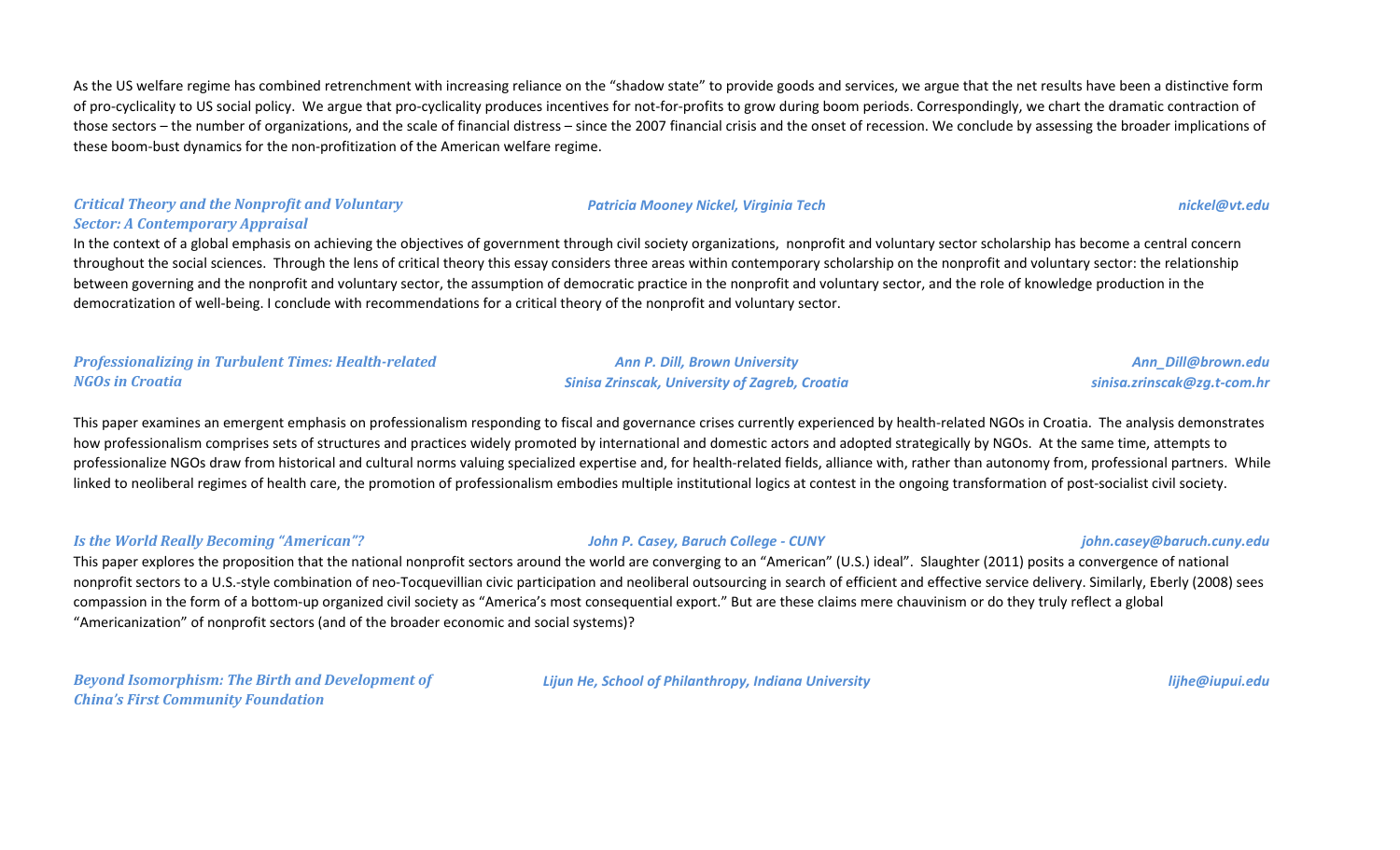This paper examines how a new approach of philanthropy was developed and adapted to its environment. The Guangdong Harmony Foundation, the first community foundation but non-public foundation in China, is used to illustrate the aforementioned research question. Neo-institutionalism theory will be used to understand the new approach's adaptation to the local environment. This paper affirms that the nonprofit organization adopts various isomorphism strategies in dealing with environments at different levels. However, in an environment where the dominant rules are at crisis and new approach of philanthropy is desired, organization can go beyond isomorphism and achieve breakthroughs/innovation by capitalizing the rapid changing yet open environment.

### *Maryland: A Working Model of Nonprofit and Government Collaboration*

*Erwin de Leon, The Urban Institute Sarah L. Pettijohn, The Urban Institute*

*edeleon@urban.org spettijohn@urban.org*

The Great Recession officially ended four years ago, but the effects on state governments and their nonprofit partners linger. Human service organizations struggle to keep up with demand for their services while faced with decreased government funding and increased stipulations for outcome metrics, low overhead costs, and overall effectiveness. This paper presents an example of how local and state governments work in tandem with service providers at meeting public needs in today's tough economic environment. Through analysis of interviews with government and nonprofit representatives and public data, a working model for nonprofit and government collaboration is revealed.

#### *Philanthropy in Transition: German Unification 1989- 90 Gregory Witkowski, Indiana University Lilly Family School of Philanthropy gwitkows@iupui.edu*

This paper analyzes philanthropic giving within the German Democratic Republic during the period of transition from a communist dictatorship to a part of a newly unified Germany. German Unification marked a caesura in history as one economic system was replaced by another but the values of solidarity emphasized under Communism persisted even as my data indicate a decline in donations. My work will examine the changes in meaning of giving in this period of dramatic transition.

#### *Impact of Economic Crisis and Market Conditions on Nonprofit Service Providers in Substance Abuse Treatment*

This study examines the effects of external environmental changes on nonprofit substance abuse treatment service providers. The economic crisis and scarcity of funding, rising competition between providers and State policy changes like parity legislation significantly have influenced on nonprofit substance abuse treatment providers. This study will explore the dynamics of environments where nonprofits operate and organizational responses to these challenges.

## *INGOs in Post-Mubarak Egypt: A Shift in US Soft Power Strategy?*

The arrest of INGO workers in Egypt symbolized a turning point in relations with the US. I assess the impact of the 2011 revolution on the US's soft power strategy, particularly its support of INGOs. In this case study, I begin with background on the US's soft power strategy in Egypt since the 1979 Camp David Accords. Mubarak's ouster was a critical juncture for US strategy; I analyze US soft power in its aftermath. I expect to find a shift in US soft power goals and strategy, whereby INGOs are utilized to stabilize Egypt in a now-turbulent region.

#### *Layla Saleh, University of Wisconsin-Milwaukee layla.saleh@gmail.com*

*Youngah You, University at Albany SUNY yyou@albany.edu*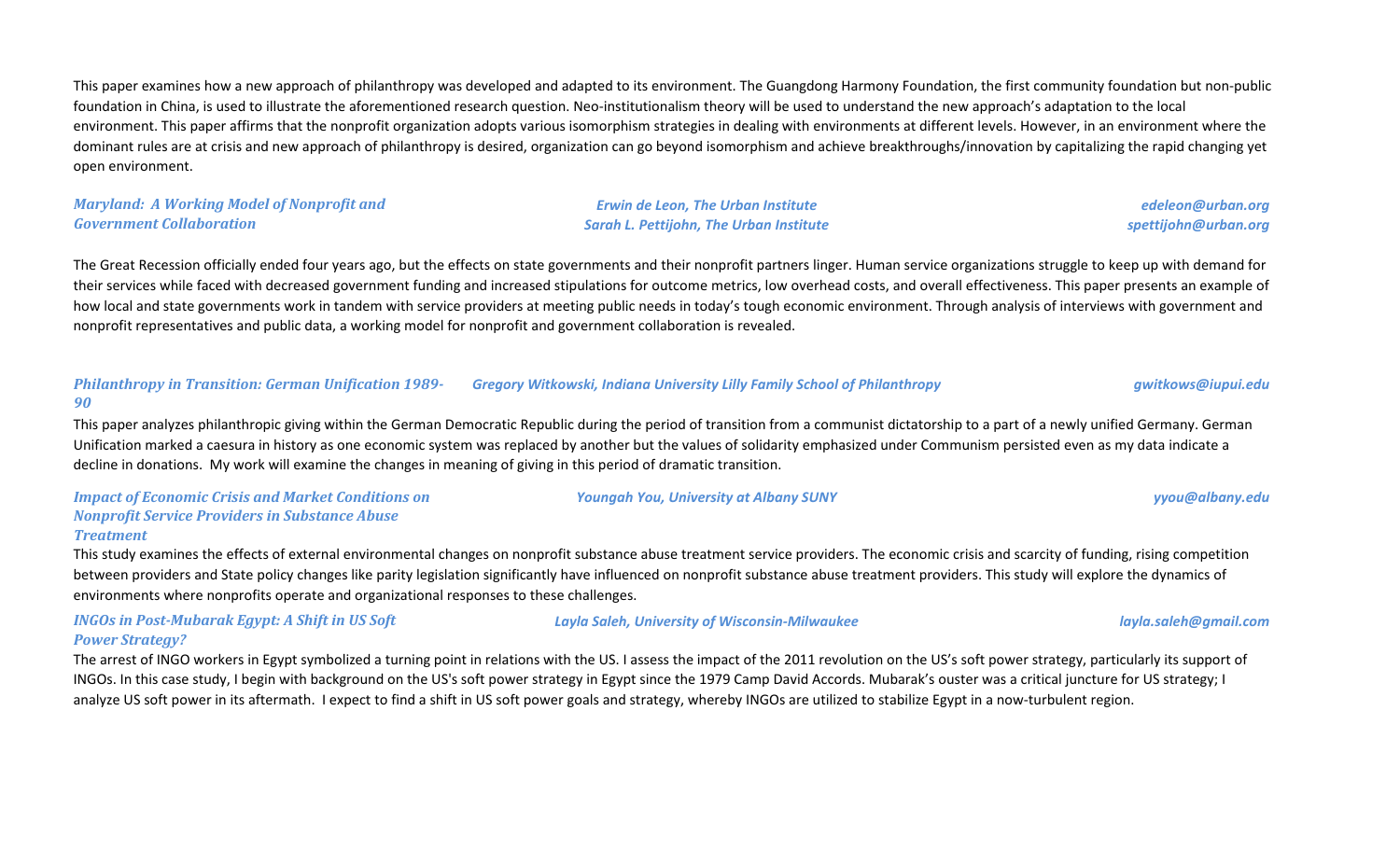## This work explores the institutional logics that guide the provision of aid and the barriers those logics created for reformers in the Balkans. Reformers face several development tasks: postconflict, transition and development. No single organization could accomplish such tasks alone and most organizations specialized, forcing interorganizational dependence. Third, in development settings, three types of interorganizational dependencies or organizational fields exist: the international community, the local host community and transfers between the two. Bosnia's institutional voids, massive international attention and lack of local control severely altered the logics of aid held by development professionals working there.

### *Non-profit Groups in Superstorm Sandy: Local Surge Stephanie Hoopes Halpin, School of Public Affairs and Administration, Rutgers hoopes.halpin@rutgers.edu Capacity or Long Term Recovery?*

Contrary to expectations that non-profits would provide important local 'surge capacity' in the aftermath of Superstorm Sandy in New Jersey, an e-survey of the mayors and administrators of New Jersey's 565 municipalities reveals that most NJ towns did not use any outside assistance – non-profit or otherwise. First hand interviews with agency directors and government officials are used to investigate. Hypotheses from the e-survey and the emergency management literature including that non-profits rely on local volunteers caught in the disaster, the prerequisites for co-operation were not established in advance, and non-profits are better placed for long term recovery.

| <b>Volunteering during the "Great Recession"</b> | <b>Robert T. Grimm, University of Maryland</b>               | rgrimm@umd.edu        |
|--------------------------------------------------|--------------------------------------------------------------|-----------------------|
|                                                  | <b>Nathan E Dietz, The Urban Institute</b>                   | nathandietz@yahoo.com |
|                                                  | T'Sey-Haye M. Preaster, University of Maryland, College Park | tpreaste@umd.edu      |

## An analysis of trends in volunteering during the second half of the 2000's, using data from the Current Population Survey and other sources.

*Collaboration, Consolidation, & Innovation: How Nonprofit CEOs Adapt to Economic Crises*

*Jennifer Amanda Jones, University of San Diego Laura Deitrick, Institute for Nonprofit Education and Research University of San Diego*

Economic crises have affected third sector organizations around the world. Researchers have used varying methodologies to document the changing landscape of the nonprofit economy; however, one perspective is often missing: the perspective of nonprofit chief executive officers. The State of Nonprofit Quarterly Index invites nonprofit CEOs to describe what they perceive as economic trends. Also known as "The CEO's Desk," this component of the economic index offers an insider's view into the turbulence, reinvention and renewal occurring in nonprofits every day.

*Development and Sustainability of the Nonprofit Sector in Times of Economic Stress*

*Qian Hu, University of Central Florida Naim Kapucu, University of Central Florida* *Qian.Hu@ucf.edu kapucu@ucf.edu*

*jjones@sandiego.edu lauradeitrick@yahoo.com*

#### *The Institutional Logics of Aid Eric Martin, Bucknell ecm018@bucknell.edu*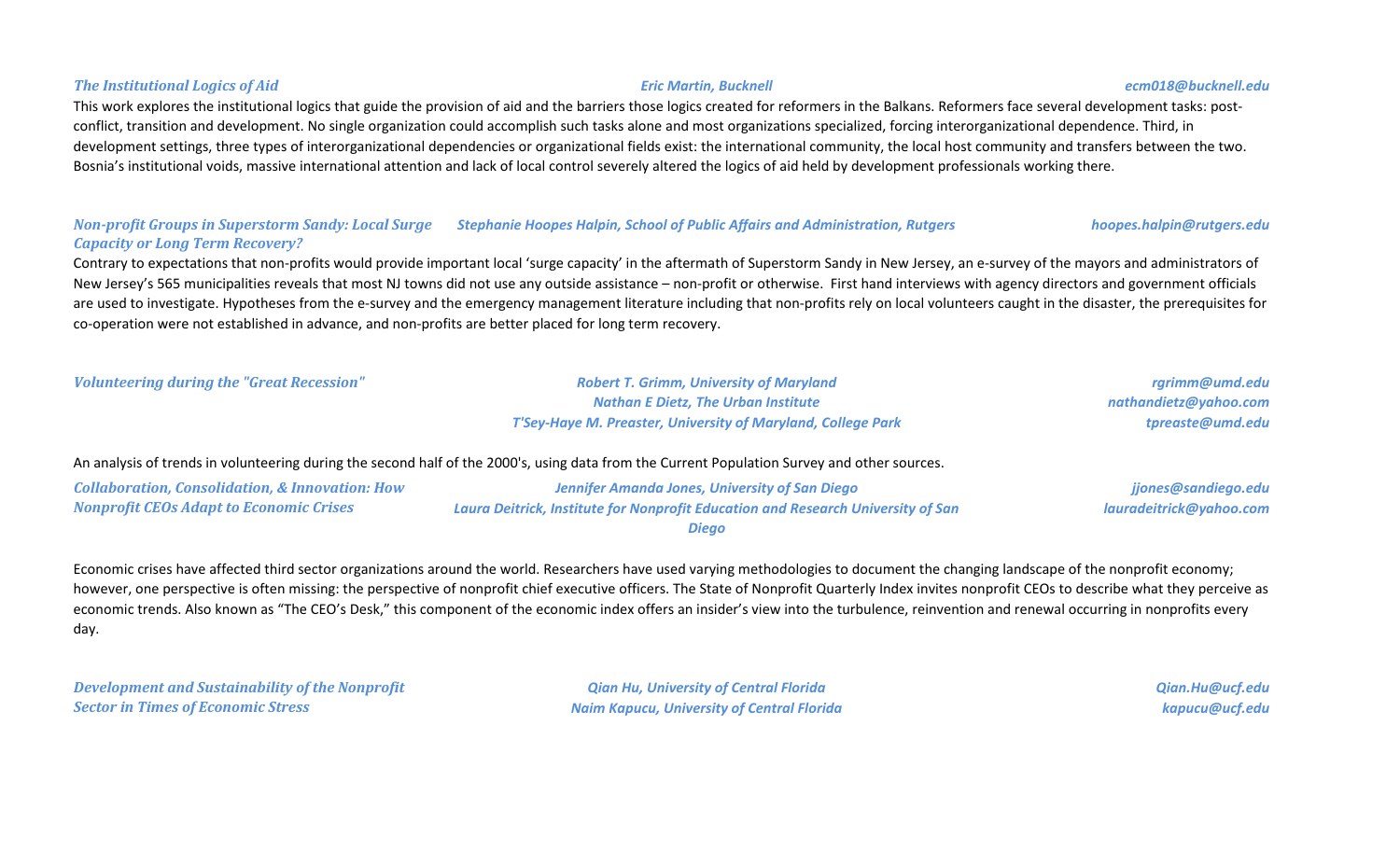The nonprofit sector has become crucial providers of social services and an important economic force. Yet, during the economic turbulence, the nonprofit sector faces unprecedented challenges of pursuing development and sustainability. This research examines nonprofit development over the past decade in the Orlando metropolitan area in Florida, identifies both organizational and environmental factors influencing nonprofit development, and investigates how individual organizations address ongoing economic stress. This research can provide policy makers with recommendations that can help build a nurturing environment for nonprofit development and sustainability. Management recommendations are also provided to help strengthen sustainability of nonprofit organizations.

#### *Social Media and Lobbying by Nonprofit Human Services Organizations: Perceptions of Nonprofit Leaders*

Social Media and Lobbying by Nonprofit Human Services Organizations: Perceptions of Nonprofit Leaders provides new information on the lobbying tools that nonprofit human services organizations use with particularly emphasis on social media approaches. Based on interviews with nonprofit CEOs, it provides new information on how nonprofits approach strategy and tactics in advocacy efforts

#### *Dilemmas of Nonprofit Advocacy: Lessons from Two Cases*

Advocacy is an important activity of the nonprofit sector (Kramer, 1975). Some fields, such as social work, consider it an ethical duty for their members (NASW, 2008). Numerous books (Hoefer, 2012; Libby, 2011) and journal articles describe how to conduct advocacy and discuss results of researching advocacy. One element of advocacy that is infrequently described is the difficulty of making strategic and tactical decisions while planning and implementing advocacy campaigns. This paper uses Hoefer's (2012) stages of advocacy model and explores dilemmas that emerge at every stage. Implications for advocacy practice and creating policy change are highlighted.

## *Can These Dry Bones Live?: Examining the Determinants of Church Mortality*

As a result of declining membership and finances, contemporary Protestant churches are in crisis sometimes resulting in closure. While for-profit and nonprofit scholarly literature addresses organizational mortality, churches are absent from the research. The present study seeks to empirically determine the predictors of church vulnerability and closure. The data come from a national panel of United Methodist Churches in the United States from 2007-2009.

*Giving during the "Great Recession" Una Osili, Indiana University*

*Patrick Rooney, School of Philanthropy*

An analysis using GIVING USA and other data about how philanthropic giving was affected by the "Great Recession."

*The Third Sector's Resilience in the Face of Political Turbulence and Legislative Change*

*Svetlana Krasynska, University of San Diego skrasynska@sandiego.edu*

*uosili@iupui.edu rooney@iupui.edu*

#### *Richard A. Hoefer, University of Texas at Arlington rhoefer@uta.edu*

## *Nicholas Harvey, Georgia State University nicholas.harvey@gatech.edu*

*Lauri Goldkind, Graduate School of Social Service goldkind@fordham.edu*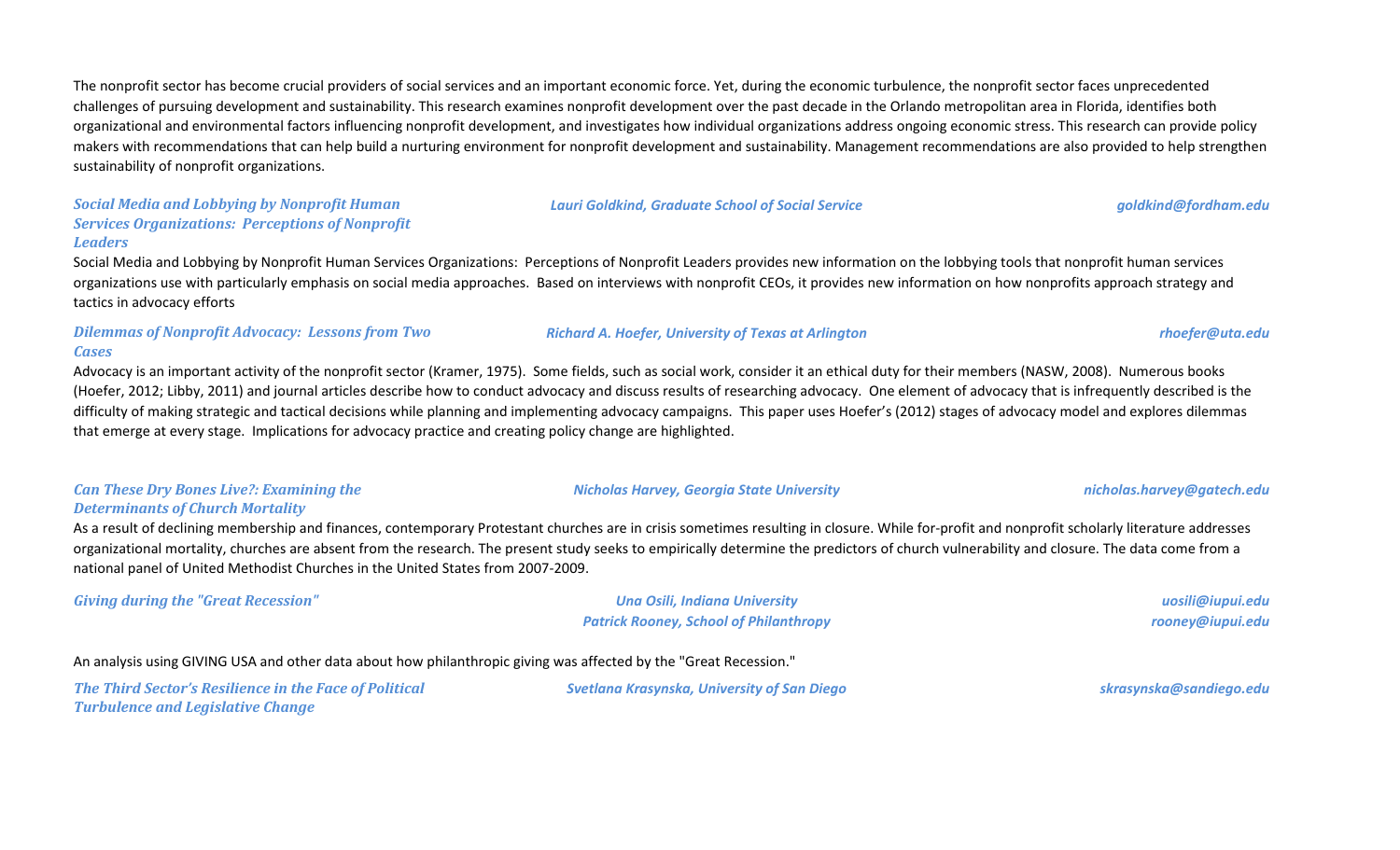With an emerging shift towards authoritarianism in the CIS region, it is important for the international community to monitor the region's political developments and continue supporting its third sector. Since Ukraine's 2010 presidential elections, the country appears to be joining several of its CIS neighbors in escalating undemocratic trends. As such, it serves as a fitting example for the region's third sector challenges. The presentation will provide a glimpse into the region's current issues by reviewing Ukraine's third sector's most recent political and legislative changes and attempting to assess and understand the sector's reaction and response to the turbulent conditions.

*Surviving the Recession: Economic Resiliency Among Nonprofit Organizations in Virginia*

*Saunji D. Fyffe, The Urban Institute Tom Pollak, The Urban Institute*

*Sfyffe@Urban.org tpollak@urban.org*

The fourth and final paper on this panel will focus on the responses of a select group of nonprofits in Virginia. For this paper, which is part of a larger research project, the author focused on a small group of nonprofit organizations that have exhibited a resilient response to the recession: they have not only survived recent economic conditions, but they have stayed true to their organization's main mission.

*Understanding Context Behind the Proliferation of Nonprofit Charter Schools: A Descriptive Analysis*

*Jeremy Koulish, The Urban Institute Melissa S Brown, Melissa S Brown Associates Brice McKeever, Urban Institute*

*jkoulish@urban.org melissa@melissasbrownassociates.com bmckeever@urban.org*

As charter schools steadily increase in prominence, much attention has been paid in recent years to their performance. However, basic descriptive summaries of charter schools, their finances, and their relationships with government entities are less prolific. This analysis will build upon Form 990 data and supplemental information from the National Alliance for Public Charter Schools Dashboard to shed light upon the full universe of nonprofit charter schools and Charter Management Organizations. It will search trends over time for conclusions that can help explain why year-to-year growth in the number of charter schools has been remarkably consistent since 1999.

*The Impact of the Great Recession on the Number of Charities Melissa S Brown, Melissa S Brown Associates Tom Pollak, The Urban Institute Brice McKeever, Urban Institute*

*melissa@melissasbrownassociates.com tpollak@urban.org bmckeever@urban.org*

The panel's first paper gives an overview of the impact of the recent economic downturn on the nonprofit sector as a whole, with particular attention paid to organizational "births" and "deaths" in certain segments of the sector.

*The Architecture of NGO Self-regulation: Designs for Changing Contexts Angela L. Bies, Indiana University Lilly Family School of Philanthropy biesa@iupui.edu*

This paper compares and contrasts NGO self-regulation strategies in Poland immediately after gaining independence to those prevalent at the present time. It reveals that, while institutionalism and resource dependence were the primary drivers for nonprofits to adopt self-regulation in the early development stages, network and collective action appear to be stronger drivers for adopting such strategies in the contemporary environment.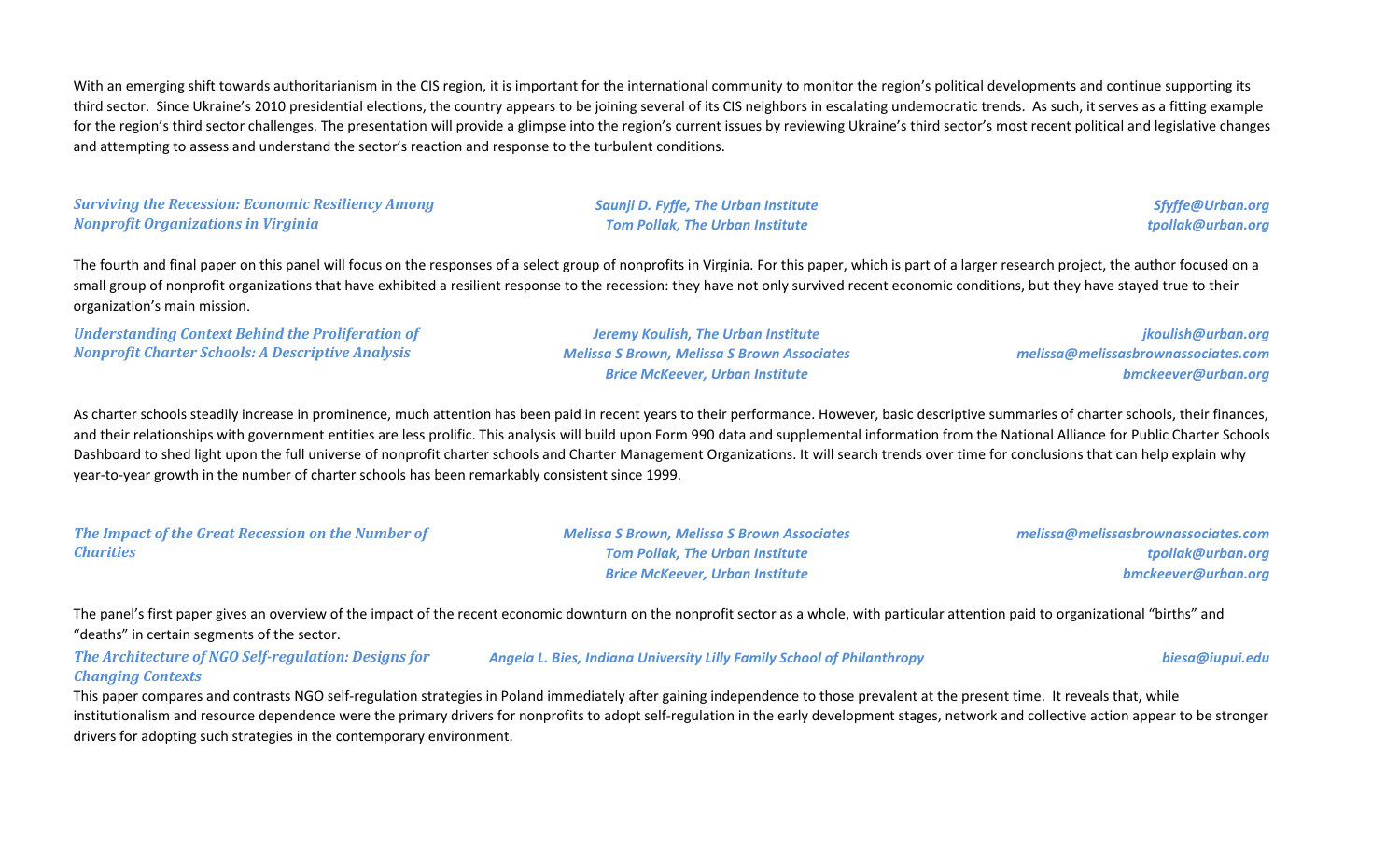*The 2013 Congregational Economic Impact Study Melanie A. McKitrick, Indiana University Purdue University Indianapolis Van C. Evans, Center on Philanthropy Amir Hayat, Indiana University Purdue University Indianapolis Grace Baranowski, Indiana University Lilly Family School of Philanthropy Jonathon J. Bergdoll, Indiana University School of Philanthropy*

*vanevans@iupui.edu adhayat@indiana.edu gbaranow@iupui.edu jjbergdo@iupui.edu*

*millemea@iupui.edu*

Each year, Americans give about a third of all charitable dollars to religion (Giving USA Foundation, 2012). Analysis of Americans' contributions to congregations is an important area of research in understanding the scope of philanthropic engagement in America. This study examines the impact of recent economy on congregational health, as well as their fundraising practices. Based on a constituency sample of 3,103 respondents, this study found the majority of congregations' revenues have not kept pace with inflation and that congregations with older attendees and those whose clergy are uninformed about congregational giving are experiencing the greatest financial challenges.

### *Got Advocacy? The Importance of an Advocacy Strategy in an Age of Turbulence*

The foreclosure legacy, the sequestration, draconian cuts to Community Development Block Grant (CDBG) and state reductions in community development funds detrimentally impacts the economy, especially low- and moderate-income neighborhoods. Community development corporations (CDCs) – tax-exempt nonprofit, community-based organizations governed by neighborhood residents and stakeholders, created to renew and improve neighborhood economic and social conditions – have completed impressive work under difficult conditions. Despite the importance of public policy in funding community development, public policy and advocacy plans are nonexistent. Many CDCs, and other community and grassroots organizations, rely on intermediaries or outside organizations for advocacy. These organizations must build an advocacy strategy.

*Risky Responses to the Recession: Financial Strategies Adopted by Nonprofit Organizations*

The third paper on the panel focuses on organizations that survived during the recession, but chose to adopt substantial changes in the way they managed their financial resources. Which organizations adopted the risky short-term strategy of spending down their assets to survive, and what is the likely impact of this strategy on the future prospects of these organizations?

*Which Nonprofits Failed, and Why? A Multivariate Model of Organizational Survival*

*Nathan E Dietz, The Urban Institute Sarah Pettijohn, Ph.D. Candidate Brice McKeever, Urban Institute*

*nathandietz@yahoo.com sp0386a@american.edu bmckeever@urban.org*

*Jeremy Koulish, The Urban Institute Nathan E Dietz, The Urban Institute*

*Jennifer Madden jennifer.madden@case.edu*

*jkoulish@urban.org nathandietz@yahoo.com*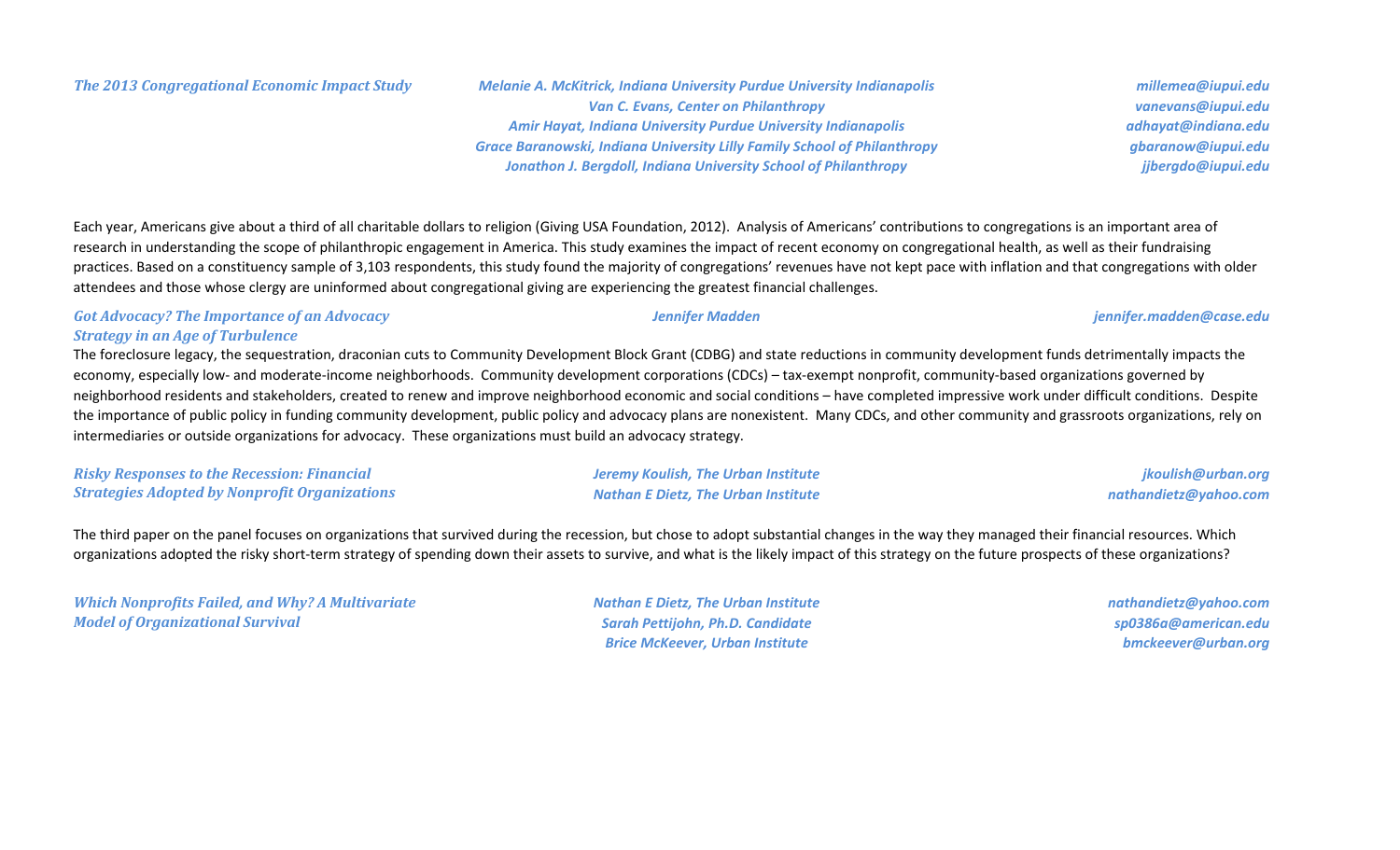Even though the Great Recession did not result in mass extinctions within the nonprofit sector, as forecast by some observers, many organizations have suffered to some extent from the poor economic conditions and uncertainty about when a turnaround might take place. The second paper on this panel follows up on the findings raised by the first paper, and develops a multivariate model of organizational survival. This paper studies the question of which organizations succumbed to the recession: we already know that "mortality rates" have varied by organizational type, but which other characteristics were associated with organizations that failed?

*The Legitimacy of Philanthropic Foundations in Post-Revolution Egypt: Changing Perceptions and Implications for Grantmaking Strategies*

This paper examines changing perceptions of legitimacy and accountability among Egyptian philanthropic foundations in the wake of Egypt's January 25 revolution, and how conceptions of legitimacy impacted foundations' grantmaking strategies. Data were derived from 75 semi-structured interviews conducted in Egypt both before and after the revolution. Variation was found between community foundations and private foundations. In explaining the variation, the paper contributes to literature on the legitimacy of philanthropic foundations, the role of foundations in democratization, and the role of organized civil society in the Arab Spring.

### *Sustaining Government/Nonprofit Initiatives During Political Transitions*

Transitions in government leadership occurring as a result of elections can affect management initiatives that require sustained efforts over periods of time spanning political administrations. Whether or not initiatives to improve governmental interactions with nonprofit organizations are continued and completed under a new administration depends on multiple factors, which are the subject of this proposal. This paper will examine both programmatic and managerial initiatives that are currently in process with potential for substantial impact on publicly supported human services provided by nonprofit organizations in New York City to low-income and other needy citizens.

### *The Nonprofit Performing Arts and the Good-News-Bad-News Business Cycle*

At the beginning of the milennium, there was widespread optimism regarding the viability of the nonprofit performing arts. Subsequent circumstances have not supported this optimism, and this project explores both the theoretical foundations for optimism and practical realities of public and private policies over the course of the business cycle. The paper concludes with policy recommendations grounded in both theory and practice.

*Bringing Social Innovation to Scale: Co-Creating the Entreprenuerial Spark in Urban Communities*

*Jimeka Holloway, Case Western Reserve University jimekaholloway@gmail.com*

*Jack Krauskopf, Center for Nonprofit Strategy and Management james.krauskopf@baruch.cuny.edu*

## *Charles M. Gray, University of St. Thomas cmgray@stthomas.edu*

## *Catherine E. Herrold, Duke University catherine.herrold@duke.edu*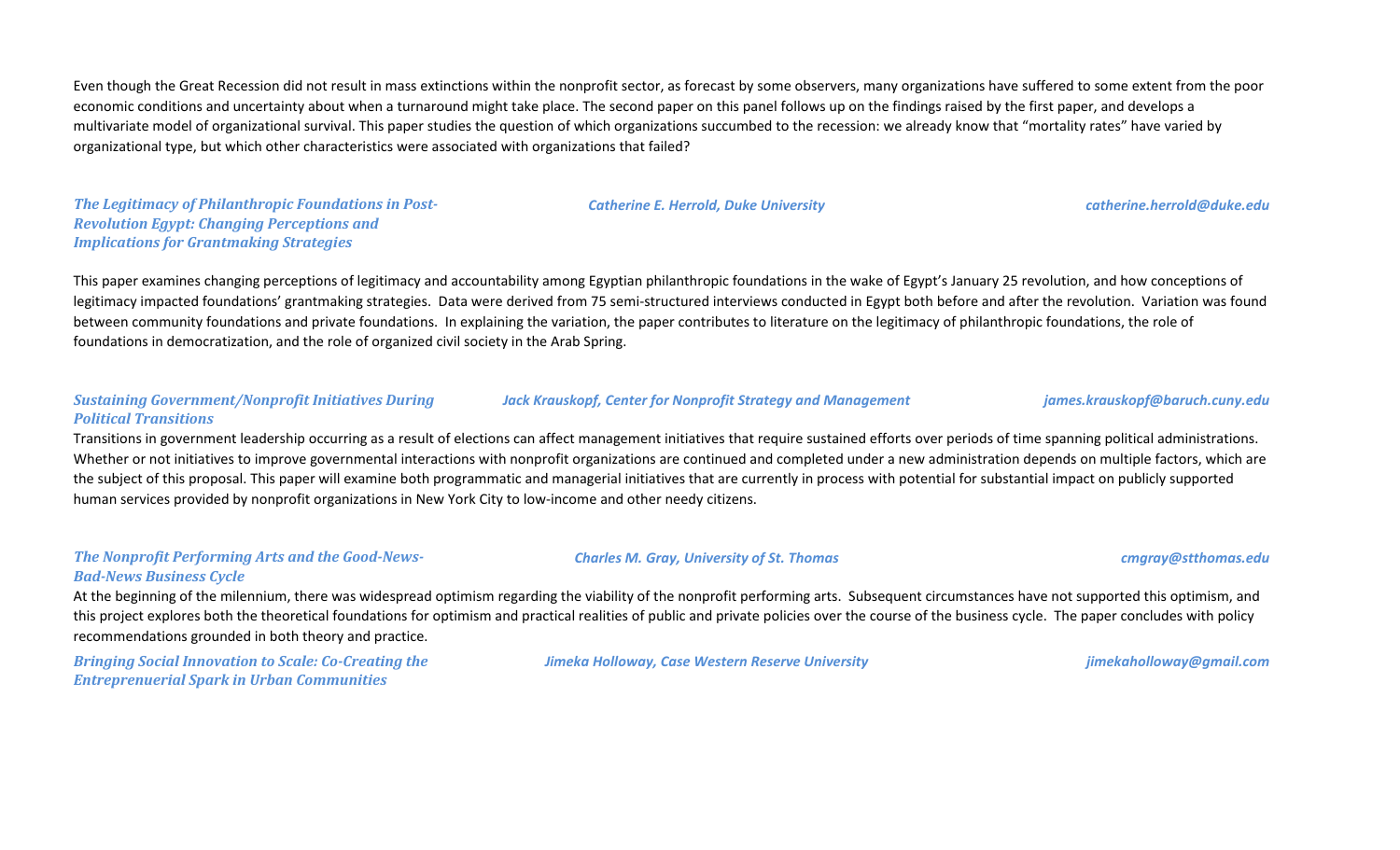This research sought to understand – through grounded theory methodology - how social entrepreneurs develop an enterprise that supports the social wellbeing of disadvantaged populations in the context of urban areas. Our data produced findings that fuel the urban social entrepreneurial spark: 1) entrepreneur's prior experiences inform their ability to shape workable solutions to community challenges; 2) entrepreneur's experiences inform their ability to quickly adapt to new environments and leverage the expertise of individuals within these environments and 3) engaged philanthropists have particular characteristics that allow them to recognize and capitalize on nascent social entrepreneurial opportunities to make a significant difference.

*Lobbying through the Back-Door: How Nonprofit Leaders can Lobby for Change through Relationships with Government Contract Managers*

Lobbying through the Back-Door: How Nonprofit Leaders can Lobby for Change through Relationships with Government Contract Managers, provides new analysis of administrative advocacy by nonprofit human services agencies. It uncovers a rich set of microelements that support and encourage policy change from within.

*Nonprofit Employee to Now What? Job Loss, Tenure, and Mobility during the Recent Recession*

Nonprofit and government employees may be drawn to other-oriented work, but the Great Recession affected organizations across all sectors—nonprofit, government, and for-profit— and levels of government—federal, state, and local. This paper examines nonprofit and government employees during the recent recession drawing upon data from the 2012 Current Population Survey to identify patterns of displacement, tenure and mobility by sector. These findings have implications for nonprofit and public managers tasked to recruit and retain dedicated employees, even in times of fiscal turmoil.

### *Studies of Contemporary Russian Civil Society: Critical Review*

The state of grass-roots voluntary organizations in post-communist Russia and other former socialist states is of great interest for the research of the civil society from historical and comparative international perspectives. It is important to investigate the existing and developing theories and methodology for their accuracy and relevancy in analyses of voluntary civic activities and their organizational forms. The literature review on various theoretical approaches on assessment of the vibrancy of civil society and a critical review of Marc Howard's publications (2003, 2011) on the topic reveals strengths and weaknesses of currently accepted research methods and concepts in this area.

*Considering the Potential Downside of Social Responsibility: Examining Risk in Corporate Social Endeavors*

*Eva Witesman Curtis Child, Brigham Young University Patricia Bromley*

*ipmstaff@byu.edu cchild@byu.edu p.bromley@utah.edu*

*Jaclyn Schede Piatak, University of North Carolina at Charlotte jpiatak@uncc.edu*

*Anna Leskinen, SOLES USD aleskinen@sandiego.edu*

*Lauren Miltenberger, Villanova University lauren.miltenberger@villanova.edu*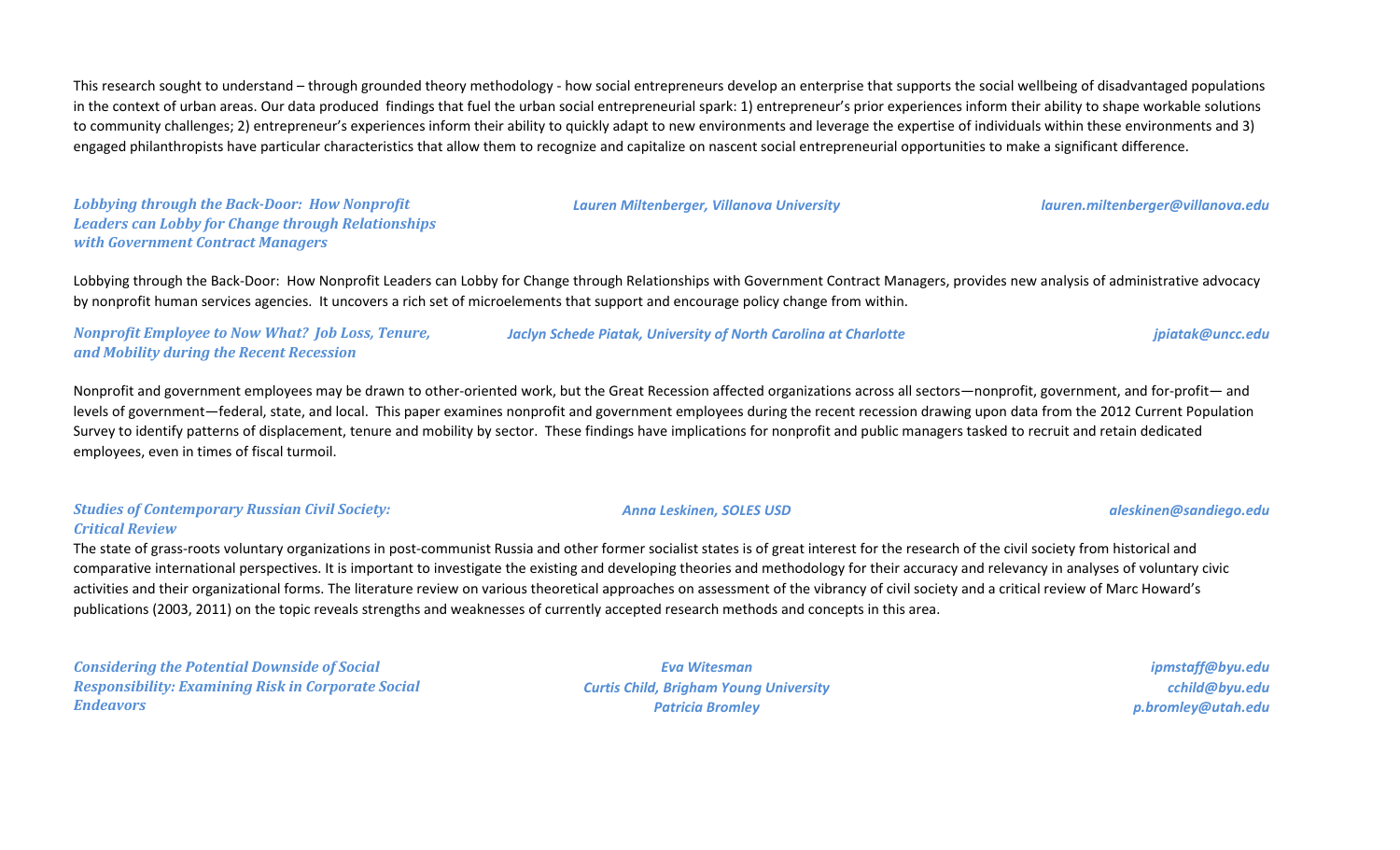As an alternative to traditional capitalism, many businesses engage in corporate social responsibility, philanthropy, and/or social-entrepreneurial activities. In their exuberance to couple "doing good" with other private objectives, businesses have largely failed to appropriately consider risk in social endeavors. We describe social endeavors in terms of three types of assets (operational capital, affective capital, public value) that are risked during engagement in the social sphere. We propose a utility function for social endeavor risk and empirically test the proposition that businesses underestimate social risk using an experimental methodology similar to the work pioneered by Khanemen and Tversky (1979).

*Community Service Block Grants: Financial Trends among Nonprofit Grantees*

*Nathan E Dietz, The Urban Institute Brice McKeever, Urban Institute Tom Pollak, The Urban Institute Jeremy Koulish, The Urban Institute* *nathandietz@yahoo.com bmckeever@urban.org tpollak@urban.org jkoulish@urban.org*

The Community Services Block Grant (CSBG) program, which replaced the Great Society-era Community Action Programs in 1981, relies on a network of public agencies and private nonprofits to address pressing social and economic needs in American communities, with a focus on promoting economic self-sufficiency. A recent Urban Institute report assessed the results of an influx of funds from the ARRA into the CSBG program; another report suggested that CSBG grantees are comparatively good stewards of grant funds. This paper focuses on financial trends among CSBG grantees, using methodology that is similar to the other papers on the panel.

*The Age of Innovation: The Plight of Nonprofits during Periods of Fiscal Constraints*

*Atta A Ceesay, Indiana University Foundation Mahako C. Etta, Rutgers University*

*aceesay@iun.edu mahakoe@gmail.com*

This research seeks to identify how non-profit organizations that focus on youth development services in the City of Newark NJ have handled changes in funding allocation since the beginning of the global fiscal crisis? What organizational mechanisms (i.e. development of organizational networks and coalitions, programmatic reorganization and diverse funding streams) have they put in place to mitigate issues around lack of funding and sustainability? This study will show that nonprofit organizations in The City of Newark face challenges such as limited funding coming from the state as well as local foundations.

*Renewal and Revolution or Reversal and Retraction: A Regional Case Study of Northeast Pennsylvania.*

*John Kraybill-Greggo, East Stroudsburg University of Pennsylvania Alberto Cardelle, East Stroudsburg University of Pennsylvania Daniel P Vitaletti, East Stroudsburg University of Pennsylvania*

*jkgreggo@esu.edu acardelle@esu.edu dpv0511@live.esu.edu*

This paper assesses the impact of the economic downturn on the financial strength and capacity of nonprofit organizations providing critical services in Northeastern Pennsylvania. Utilizing data from a quantitative secondary data source and a qualitative primary source, findings reveal that the sector experienced a significant reduction in revenue which in turn precipitated a retraction in personnel and infrastructure expense that has lagged beyond the point when revenues once again increased. The paper also highlights strategies regional nonprofits have employed in attempting to minimize a retraction in service delivery and reinvent themselves in the aftermath of decreased public funding.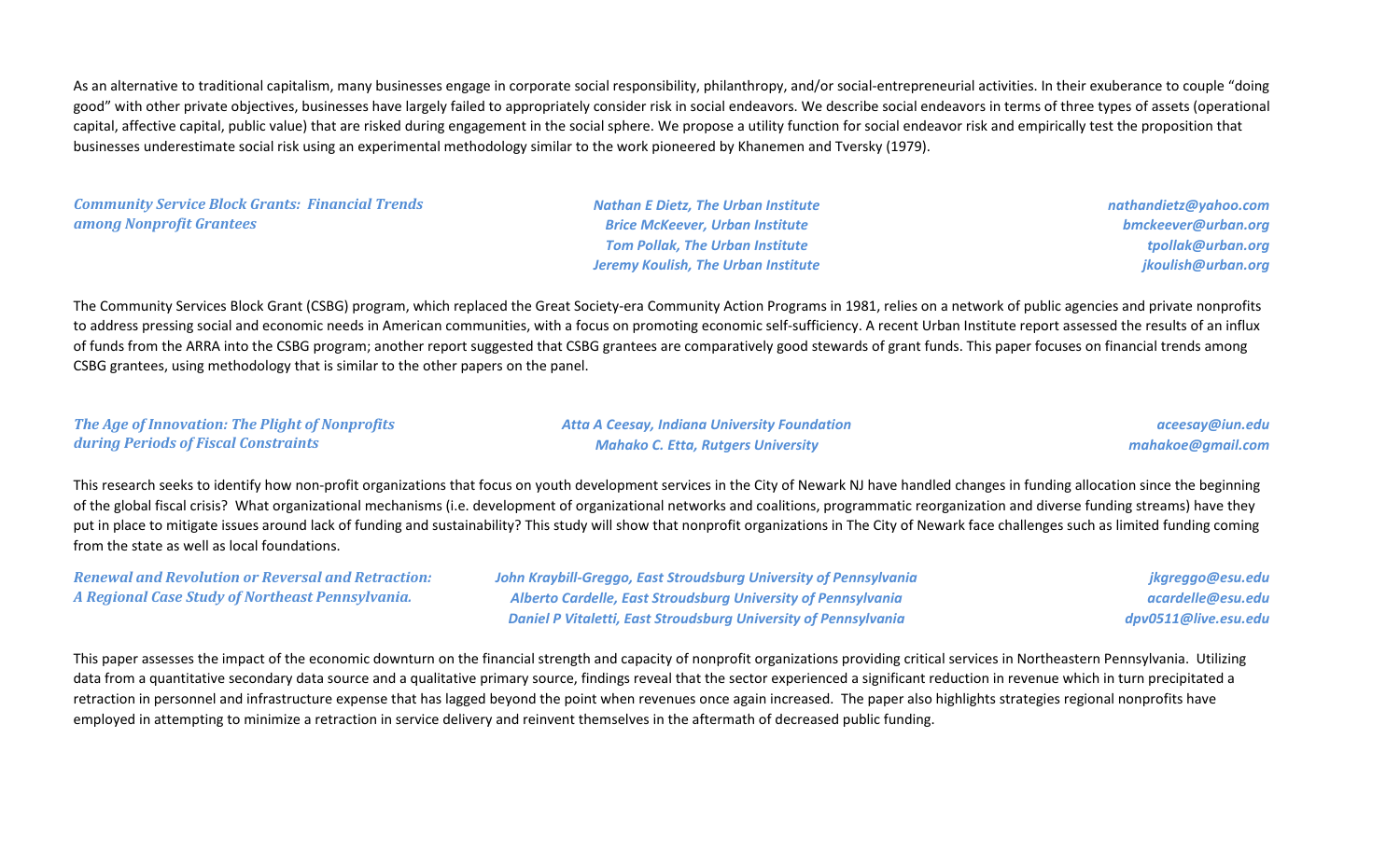#### An analysis of employment trends in the nonprofit sector between 2007 and 2011.

*Nonprofit Managers as "Smart Partners:"* 

### *Contracting Practices in an Age of Turbulence*

Under current circumstances of turbulence and resource uncertainty, how do nonprofit executives function as contract managers? What kinds of adaptive contracting practices do they utilize? What strategies do they recommend to strengthen contracting in the current policy climate? Findings from a 2012 grounded research study shed light on these questions. Contracting practices and recommendations offered by nonprofit managers are congruent with a consensus among recent researchers that adopting relational contracting practices holds considerable promise for more effective public governance. The relational contracting construct is operationalized for adaptable use by nonprofit and public contracting actors as a "smart partnership" contracting framework.

### *Dominica: A Case Study in Turbulance, Recession and Hope*

This paper presents findings of case study undertaken in March 2013 in the Caribbean nation of Dominica. Government policies and legislation that apply to nonprofit organizations operating in Dominica are explored. Findings from interviews present how NPO's operate in this sphere of regulation. From the perspective of various organizations, an understanding of organizational infrastructures, operating challenges, creation and maintenance of legitimacy, the span of service delivery, development programming and how different NPO's define and implement services are presented, discussed and analyzed. Particular emphasis is given to global north south realities and the economic and the infrastructure value of NPO's in a developing nation.

| <b>Bouncing Back or Stretched too Far? Nonprofits,</b> | Jenny Harrow, Cass Business School       | j.harrow@city.ac.uk      |
|--------------------------------------------------------|------------------------------------------|--------------------------|
| <b>Organisational Resilience, and Public Policy</b>    | <b>Tobias Jung, Cass Business School</b> | tobias.jung.1@city.ac.uk |
| <b>Development in Scotland</b>                         |                                          |                          |

The multiple perceptions and forms of 'resilience' within organisational contexts have increasing and complex meanings within nonprofit and government discourses. Building on the authors' recent review of the resilience literatures, the paper critically examines the Scottish Government's Third Sector Resilience Fund 2009-2010, a programme aimed at contributing to nonprofit resilience given growing strains of the ongoing economic downturn. Reflecting on the programme's implementation, its recipients, and outcomes, we question the extent to which government agencies are able to define, characterise and foster nonprofit resilience.

*The Volunteering Motives of Immigrants as Compared to Native-Born*

*Laurie I. Mook, Arizona State University Femida Handy, University of Pennsylvania*

*lmook@asu.edu femida11@gmail.com*

#### *Judith R. Saidel, University of Albany, SUNY Saidel@albany.edu*

*Karen A. Ford, James Madison University fordka@jmu.edu*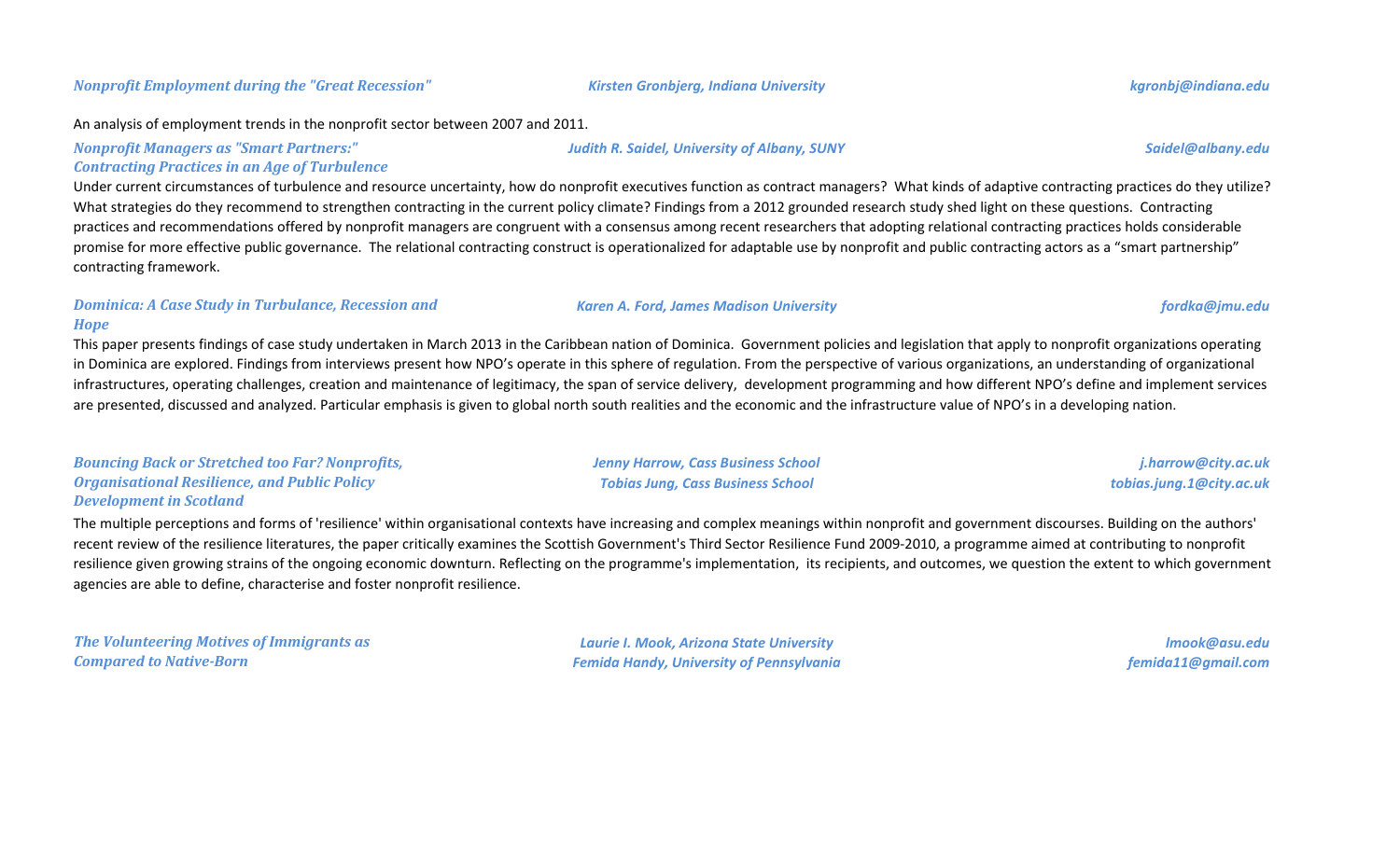Most studies on immigrant volunteering compare rates of volunteering between volunteers and non-volunteers. However, the motives of immigrants who volunteer are relatively unexplored. In this study we explore different motives of volunteers, comparing native-born Canadians with immigrants, and if the predictors of motives to volunteer differ between these groups. The study is based on data collected through a random cross-sectional telephone survey (n=529). The data were analyzed using polychoric correlations for categorical data, and regression analyses for the resulting factor scores. We found that Canadian-born and immigrants volunteer for mostly similar reasons, however the predictors behind those reasons vary.

### *Volunteer Attrition: Expectations, Experiences, and Socialization in Professional Associations*

*Mike Niederpruem, Case Western Reserve University Paul F. Salipante, Case Western Reserve University*

*mgndrpruem@gmail.com pfs@case.edu*

In light of recent evidence that volunteering is declining in the U.S. (Roeger, Blackwood, & Pettijohn, 2012) amid a substantial problem of turnover (Eisner, Grimm, Maynard, & Washburn, 2009), this empirical study develops grounded theory on volunteer turnover in professional associations. Approximately 25% of association volunteers do not intend to volunteer the next year, with another quarter expressing ambivalence towards future volunteering, despite associations being "… ideally suited for [volunteer] involvement…" (Gazley, 2012, p. 18). Investigating volunteer attrition in a setting well-suited to volunteer engagement may inform us regarding factors causing volunteer dissatisfaction and turnover more broadly.

*The Short Arm of the Job: Do Selection or Spillover Effects Explain the Relationship between Employment and Giving and Volunteering?*

*Christopher J. Einolf, DePaul University Pamala Wiepking, Erasmus University*

*ceinolf@depaul.edu pwiepking@rsm.nl*

This paper uses data from the 1995 and 2005 waves of the Midlife in the United States (MIDUS) survey and the 2001 through 2009 waves of the Center on Philanthropy Panel Study (COPPS) to test how employment characteristics relate to volunteering and giving. Longitudinal analysis found no evidence of a "spillover" effect of skills from paid work to volunteering. Only changes in income, work hours, and professional association memberships correlated with changes in giving and volunteering. The relationship between employment and giving and volunteering seems primarily to be a spurious effect of education, intelligence, and other stable factors.

#### *The Role of Professional Associations in Strengthening Civil Society through Membership Engagement*

*Marina Saitgalina, University of North Texas Lisa A. Dicke, University of North Texas*

*marinasaitgalina@my.unt.edu ldicke@unt.edu*

Civil society is an area of associational activity, where citizens come together to pursue both individual and collective interests. Mediating institutions (Berger & Neuhauss, 1977) include charitable nonprofits that help to integrate disconnected elements of civil society, build bonding and bridging capital, and strengthen communities through volunteering. Non-charitable professional membership (501c6) associations have not been considered as mediating institutions in earlier studies. This research analyzes datasets provided by American Society of Association Executives (ASAE) to answer the question: Are professional membership associations serving as mediating institutions in their communities and serving to strengthen civil society?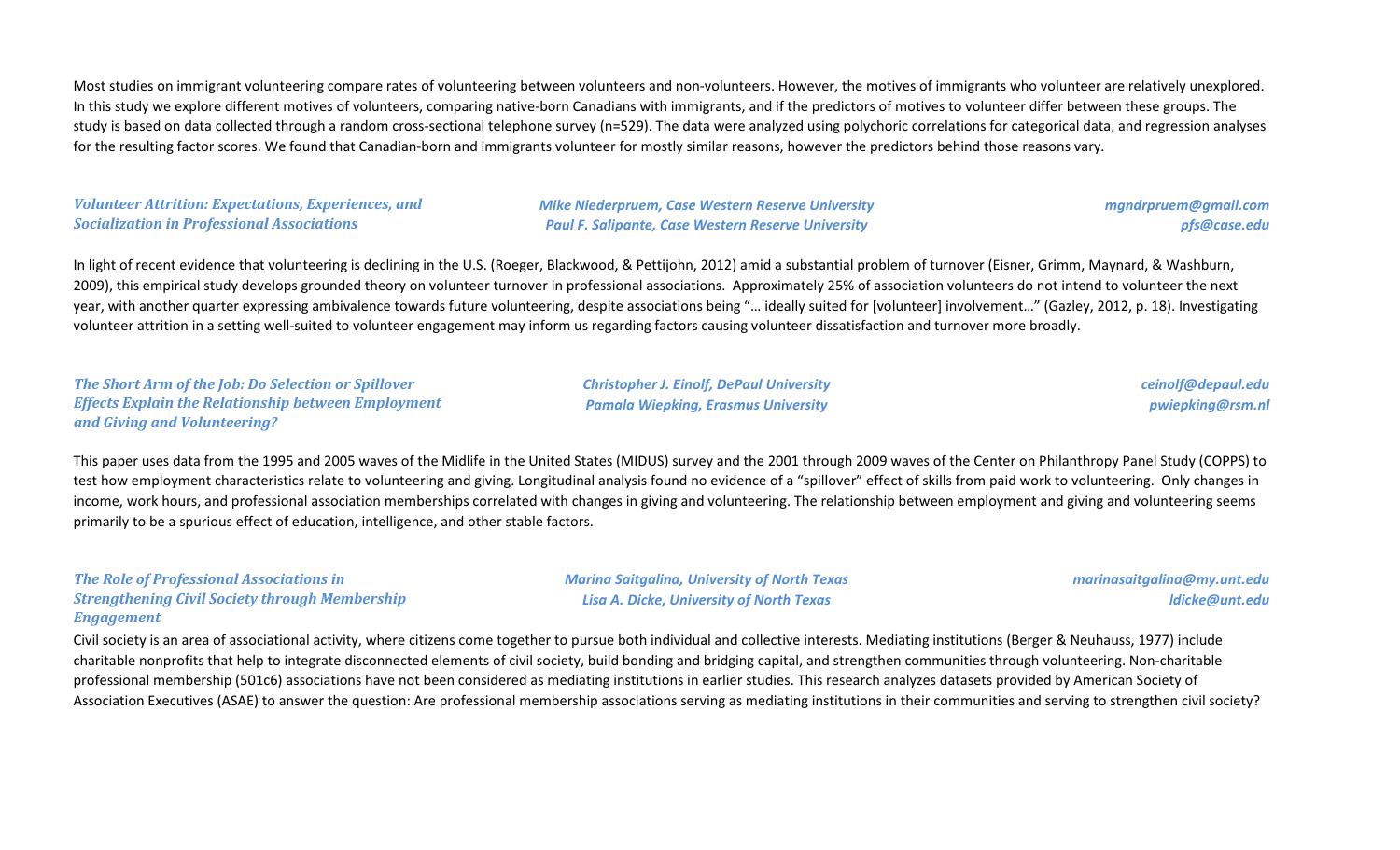*Chulhee Kang, Yonsei University Kyounghye Lee, Yonsei University*

*Lindsey M. McDougle, University of Pennsylvania lindseymcdougle@hotmail.com*

*chulheekang@yonsei.ac.kr leeyaro@yonsei.ac.kr*

This study attempts to explore understanding volunteering of the baby boom generation in South Korea. In a rapidly aging society, there can be interesting factors that distinguish volunteering behavior of the baby boomers, younger and older generations. Applying social resources theory, it analyzes human, cultural, and social capital variables on volunteering participation in the first step and on volunteering time in the second step by using Heckman selection model. This study provides some interesting empirical evidence regarding the Korean baby boomers' volunteering behavior which can serve as a knowledge foundation for future research and volunteer recruitment strategy development.

#### *The Geography of Opportunity: Exploring Local Variation in Voluntary Participation*

Nonprofit organizations have traditionally served a number of distinctive roles within society. Despite these roles that nonprofits are thought to occupy, research has consistently shown that the distribution of nonprofit organizations varies considerably from one community to the next. As a result of these differences, it is possible that the opportunities individuals have available to participate in voluntary activities, will in many instances be determined by the neighborhood in which one lives. Thus, the purpose of this study is to examine whether the density of nonprofit organizations in a community is associated with an individual's proclivity to volunteer.

#### *Religious Beliefs and Volunteering across Various Faith Traditions*

This study assesses the role of religious beliefs in volunteering across various faith traditions. A distinction is made between normative teachings and the practical theology of each religion. The qualitative analysis is based on survey interviews with faith-based and secular organizations delivering in-prison programs in the state of Indiana. The organizations selected for the study represent a variety of faith traditions including Buddhist, Protestant, Catholic, Orthodox Christian, Ecumenical Christian, Jewish, Muslim, and Native American. The study aspires to inform the programing of interfaith organizations and partnerships.

*Reflexive Elements of Volunteering Among Older Adults – Finnish Retirement Migrants in Spain*

*Henrietta Grnlund, University of Helsinki Jenni Spnnri, University of Helsinki*

*henrietta.gronlund@helsinki.fi jenni.spannari@helsinki.fi*

Volunteering is an arena of activity that offers possibilities for individuality and reflexivity as well as for continuity and tradition. This article examines a group of Finnish seniors who have migrated in Spain. Migrating abroad highlights the opportunities for choice many seniors in Western societies today have. We focus on the reflections on volunteering in this life situation. The results are based on free-form texts (n=64) and interviews (n=10). The central findings are, that with age and personal development the focus of volunteering can move from behavioral to cognitive social integration, as well as from collective to reflexive volunteering.

*Michal Kramarek, Indiana University School of Philanthropy mkramare@iupui.edu*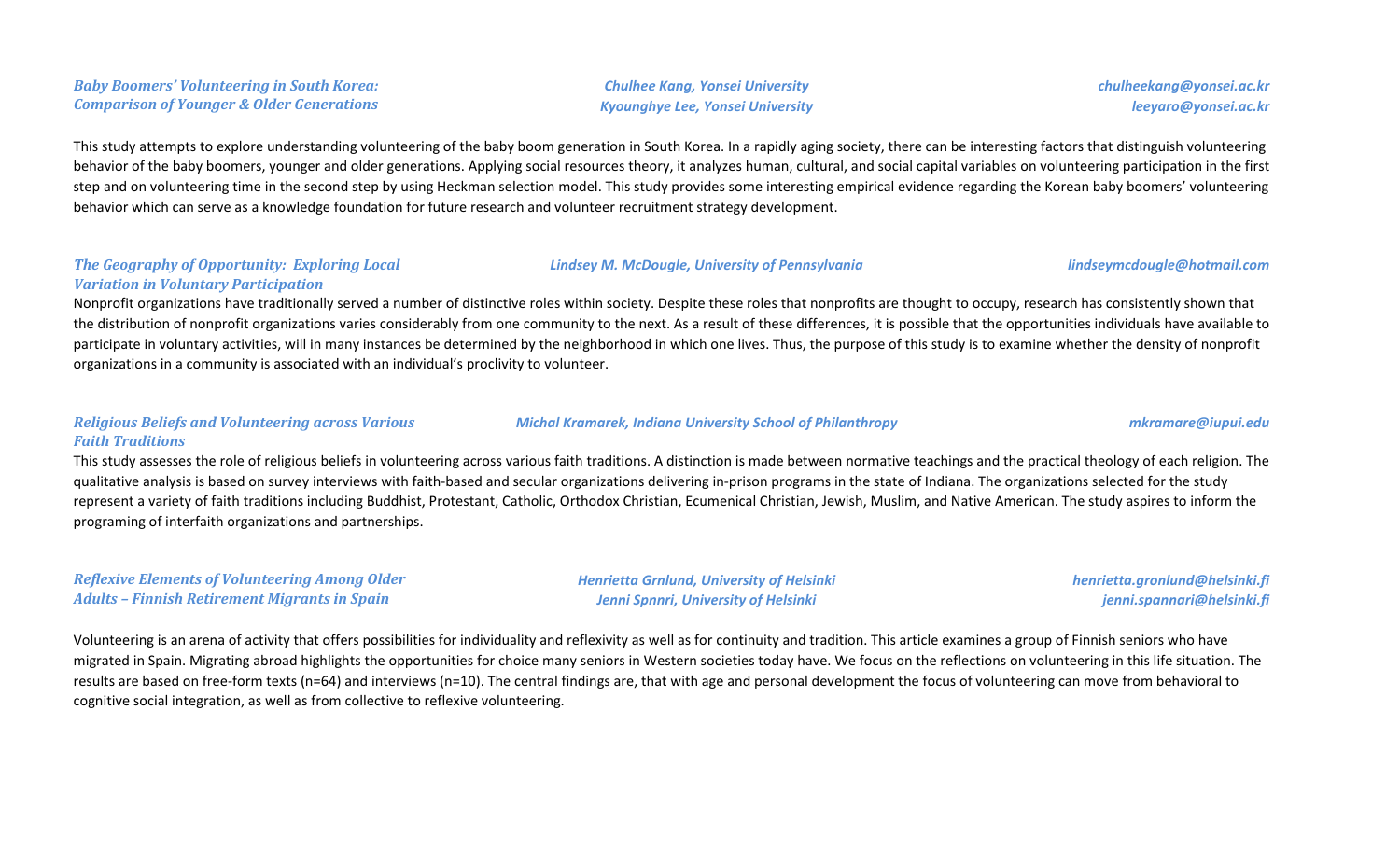*Sue Carter Kahl, University of San Diego Laura Deitrick, Institute for Nonprofit Education and Research University of San* 

*Diego*

Many studies tout the benefits or explore the challenges of engaging volunteers. To date, much of this research has taken a one-sided approach with an exclusive emphasis on either the volunteers or the organizations that need them. However, effective volunteer engagement requires an understanding of how and when volunteer interests intersect with organizational demands. In this study, an exploratory sequential design was used to gather data from a variety of stakeholders in one major metropolitan area. The results indicate a lack of awareness about existing volunteer resources and a lack of alignment in what volunteers want and what organizations need.

## *Volunteer Motivations and Constraints among Undergraduates: Analysis of the Volunteer Function Inventory and Public Service Motivation Models*

This paper examines two prominent theories used in volunteer motivation research: functionalist theory and public service motivation theory. Also, the study examines what constrains individuals from volunteering. The research found that individuals volunteer more due to reasons relating to helping others and giving back to society. However, when students are volunteering for reasons relating to building their resume or enhancing their careers then undergraduates volunteer less. The Public Service Motivation model was not significant and did not shed any light on why undergraduates in this study volunteer. The constraint model showed that intrapersonal constraints are easier to overcome compared interpersonal and structural constraints.

*Volunteering to enhance employability: what is the role of contextual-level precariousness?*

*Antony Chum, University of Toronto Edward Farrell, University of Toronto Jack J. Quarter, University of Toronto Laurie I. Mook, Arizona State University Sara Carpenter, University of Toronto*

*antony.chum@utoronto.ca eddie.farrell@mail.utoronto.ca jack.quarter@utoronto.ca lmook@asu.edu sara.carpenter@utoronto.ca*

Volunteering to increase one's employability is agrowing phenomenon in a context of labour market turbulence/unpredictability. Drawing on cross-sectional sample of 768 volunteers in Canada, we investigate individual and contextual-level factors associated with volunteering to enhance employability, focusing especially on contextual-level precariousness, which refers to the socioeconomic insecurities constituted by global/regional competition and geographically uneven development. We find that municipal-level unemployment (a proxy for precariousness) is positively associated with volunteering to enhance employability even after adjusting for potential confounders. Our findings point to the importance of measuring and modeling upstream contextual influences in addition to individual/organizational factors.

*Older Adults Who Volunteer Have Lower Cardiovascular Risk Factors*

*Sara Konrath, University of Michigan skonrath@umich.edu*

*Christopher Cody, North Carolina State University cacody@ncsu.edu*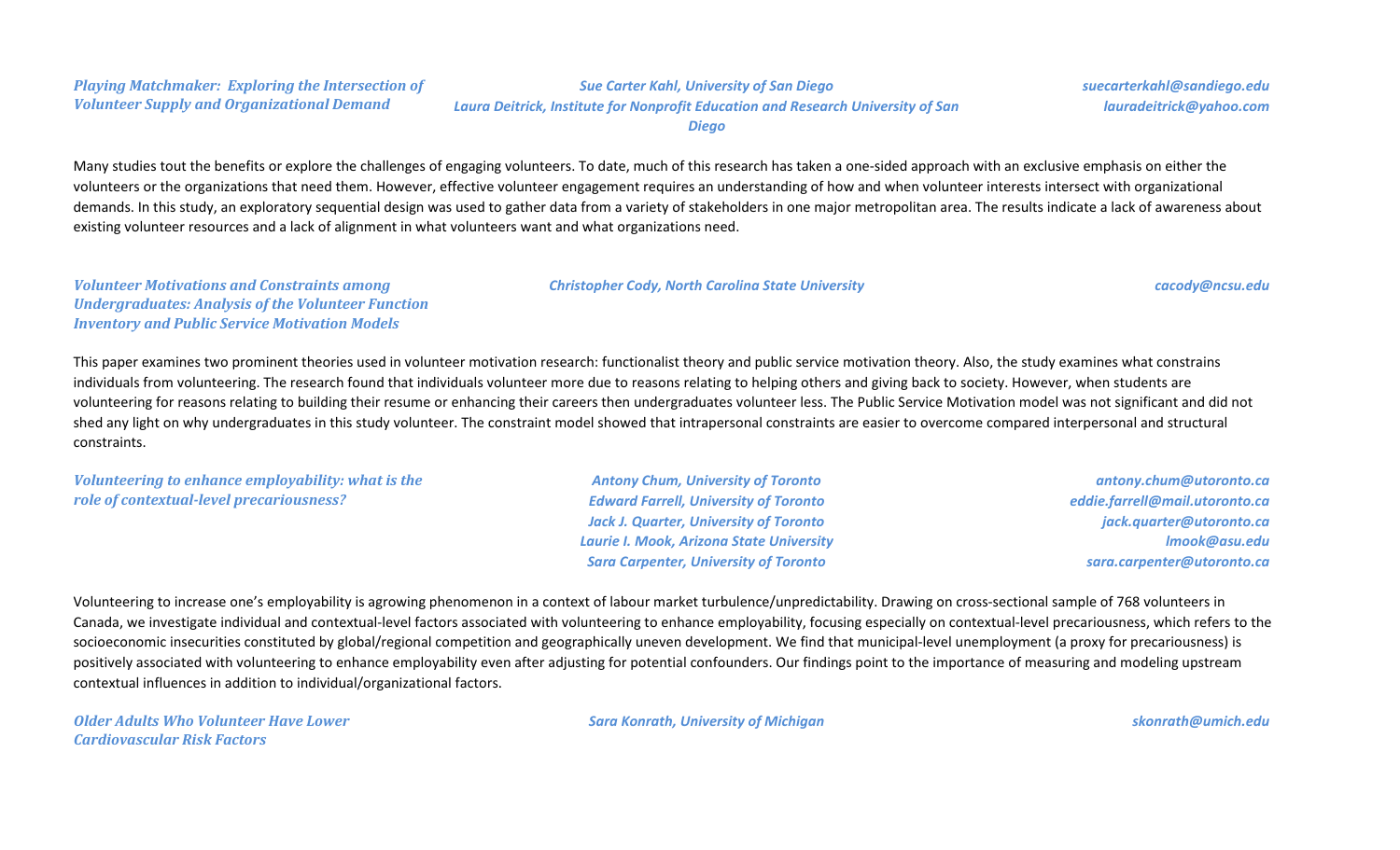Research has found that people who volunteer have a lower mortality risk than people who don't volunteer, even when controlling for a number of plausible explanatory variables (e.g. demographics, health). Yet physiological pathways of such outcomes remain sparse. I hypothesize that regular volunteer activities can increase stress regulation, which should manifest itself physiologically as lower cardiovascular risk factors. The current study provides evidence for this hypothesis.

*"Days" of Service: Is there Civic Learning in Shortterm Experiences for College Student Volunteers?*

The knowledge, skills, and dispositions of civic-minded graduates can be achieved through various strategies including service learning courses and service-based scholarship programs (Steinberg, Bringle & Hatcher, 2011). But to what extent do one-time service events yield these civic learning outcomes? This research is designed to understand college students who participate in one-time service events, including demographics, motivations of participation, and civic learning outcomes. Using data gathered after three service events during the 2012-13 academic year, preliminary findings indicate that short service experiences yield positive gains in civic learning. This is important for program development in higher education.

# *Motivations for Volunteering Internationally in Later Life*

Stakeholders have called for more research on the growing market of older adults volunteering internationally. This study uses data from the Current Population Survey to investigate the characteristics and patterns of older adults serving abroad from the US. It also uses data from the International Volunteer Impacts Survey to explore how the motivations of older international volunteers differ from those in different stages of the life cycle. It draws upon multiple theories of volunteering throughout the life cycle to explain differences. Implications consider how volunteer organizations might better appeal to older adults.

*New Challenges For The Cooperation Between Third and Public Sector – The Federal Volunteer Service In Germany*

*Rabea Ha, Hertie School of Governance Annelie Beller, Centre for Social Investment / Heidelberg University*

*Benjamin J. Lough, University of Illinois at Urbana-Champaign bjlough@illinois.edu*

*hass@hertie-school.org annelie.beller@csi.uni-heidelberg.de*

This paper analyses the development and implementation of the new Federal Volunteer Service in Germany, initiated by the government in July 2011. It is one of the most important reforms affecting the German third sector. The service implies a new form of voluntary social engagement, and alternates the forms of cooperation between the public and the non-profit sector fundamentally. The paper inquires which governance challenges arise from this reform, how they are addressed, and it adds an international perspective by comparing the Federal Volunteer Service with other existing European volunteering services.

*Determinants of replacement of paid labour by volunteers: An analysis of the organization, sectoral, and individual level factors*

*Edward Farrell, University of Toronto Antony Chum, University of Toronto Jack J. Quarter, University of Toronto Laurie I. Mook, Arizona State University* *eddie.farrell@mail.utoronto.ca antony.chum@utoronto.ca jack.quarter@utoronto.ca lmook@asu.edu*

*Julie A. Hatcher, Indiana University jhatcher@IUPUI.edu*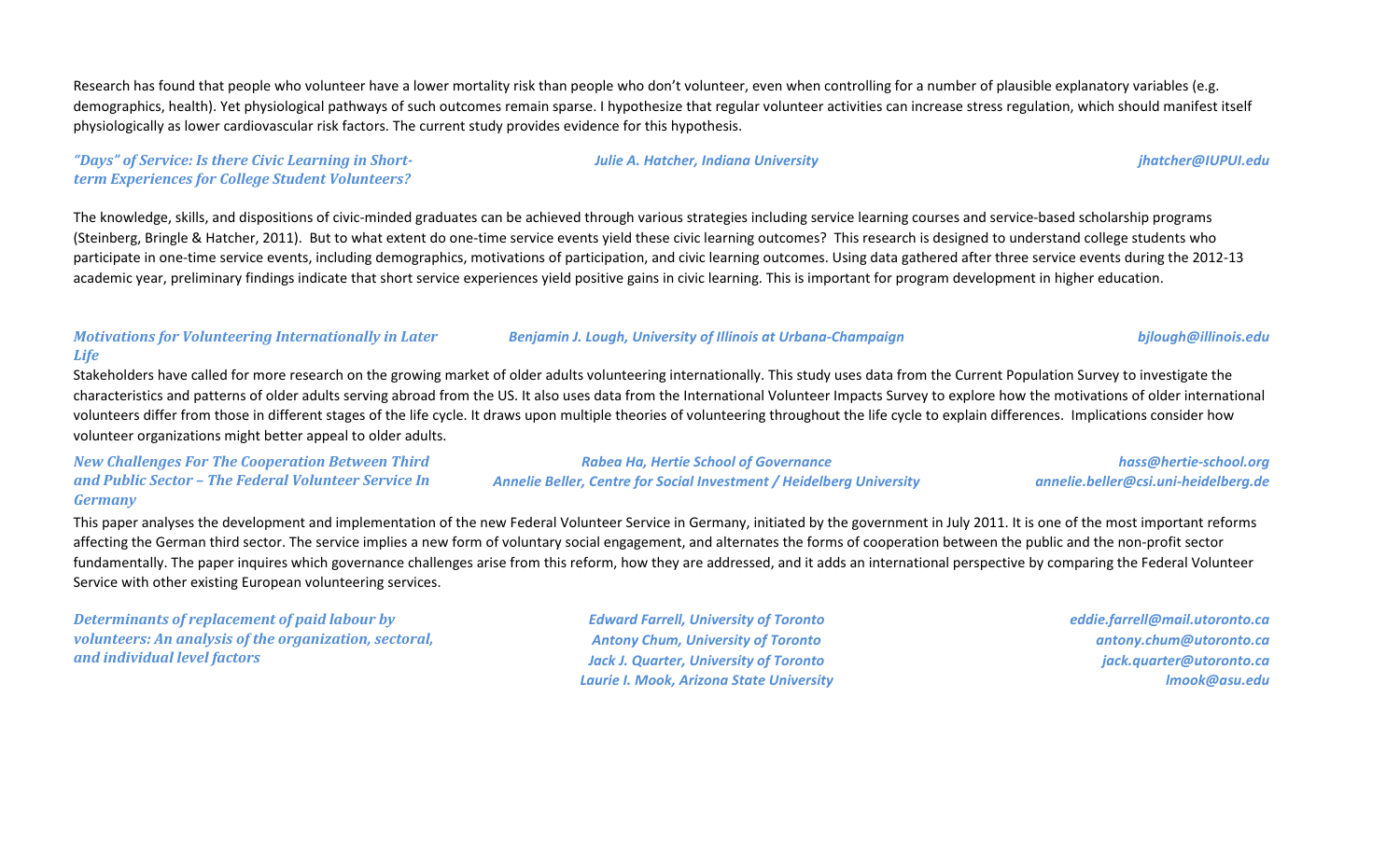Episodic volunteering is no longer a trend in volunteerism but rather a reality. It refers to a one-off or short-term volunteering act where people volunteer in a quick and uncommitted manner. Although many studies have focused specifically on episodic volunteers, little is known about who they are. Based on empirical analysis of a large sample of volunteers who participated during an annual one day volunteer event, this study provides insight into the demographic characteristics and frequency and scope of episodic volunteering. Consequences for volunteer management will be presented.

## *Host Country Staff Perceptions of International Volunteer Health Programs*

Hundreds of thousands of volunteers from wealthy countries travel annually to poor countries to participate in short-term health-related programs. As part of a project examining the impact of this growing industry on the host communities, we interviewed 54 host country staff regarding their views on these programs. Mutuality and continuity were identified as most crucial to successful programs. The best volunteers are those who are willing to work hard and adapt; the worst are not interested in working or try to impose their own views of how the work should be done. Overall, staff rated the value of volunteers highly.

| <b>Money Talks? Factors Affecting Volunteer Centers'</b> | <b>Jeffrey L. Brudney, University of North Carolina Wilmington</b> | brudneyj@uncw.edu    |
|----------------------------------------------------------|--------------------------------------------------------------------|----------------------|
| <b>Efficiency</b>                                        | Dayoung An                                                         | andaedhope@gmail.com |

A primary function of volunteer centers is to "recruit and connect people with volunteer opportunities in their local community" (Brudney 2005, pp. 77-78). Thousands of volunteer centers involve millions of people worldwide in volunteer work (Points of Light Foundation 2005). However, few scholars have studied volunteer centers (Bos 2012), and none of them have evaluated the efficiency of these organizations. It is critical for volunteer center leaders and the governments that support them to consider the efficiency of their operations. This study will use Data Envelopment Analysis to examine the volunteer centers' efficiency in South Korea for the year 2012.

## *Effective Volunteer Coordination Needed: Some Multivariate Analyses on How the Valuation of the Volunteers' Unique Contribution Can Foster its Outcome*

*Sibylle Studer, Centre for Philanthropy Studies Universitat Basel Georg Von Schnurbein, Centre for Philanthropy Studies Universitat Basel*

*sibylle.studer@unibas.ch georg.vonschnurbein@unibas.ch*

In times of crisis, NPO are increasingly challenged to use the volunteers' contributions effectively and efficiently, and simultaneously, to respond to the changing needs and expectations of volunteers. Assuming that volunteers differ substantially from paid staff, our study (N=399) aims at capturing volunteer coordination behaviors and attitudes which go beyond classical HRM procedures and at exploring to what extent these volunteer coordination aspects contribute to a desired volunteer coordination outcome from an organizational perspective. Findings reveal statistically significant and positive relations between a volunteer coordination style which involves different organizational stakeholders in the interaction with volunteers and volunteer coordination outcome.

*Good Genes Don't Need Good Deeds: Oxytocin Receptor Genes, Prosociality, and Mortality*

*Sara Konrath, University of Michigan skonrath@umich.edu*

#### *Judith Lasker, Lehigh University jnl0@lehigh.edu*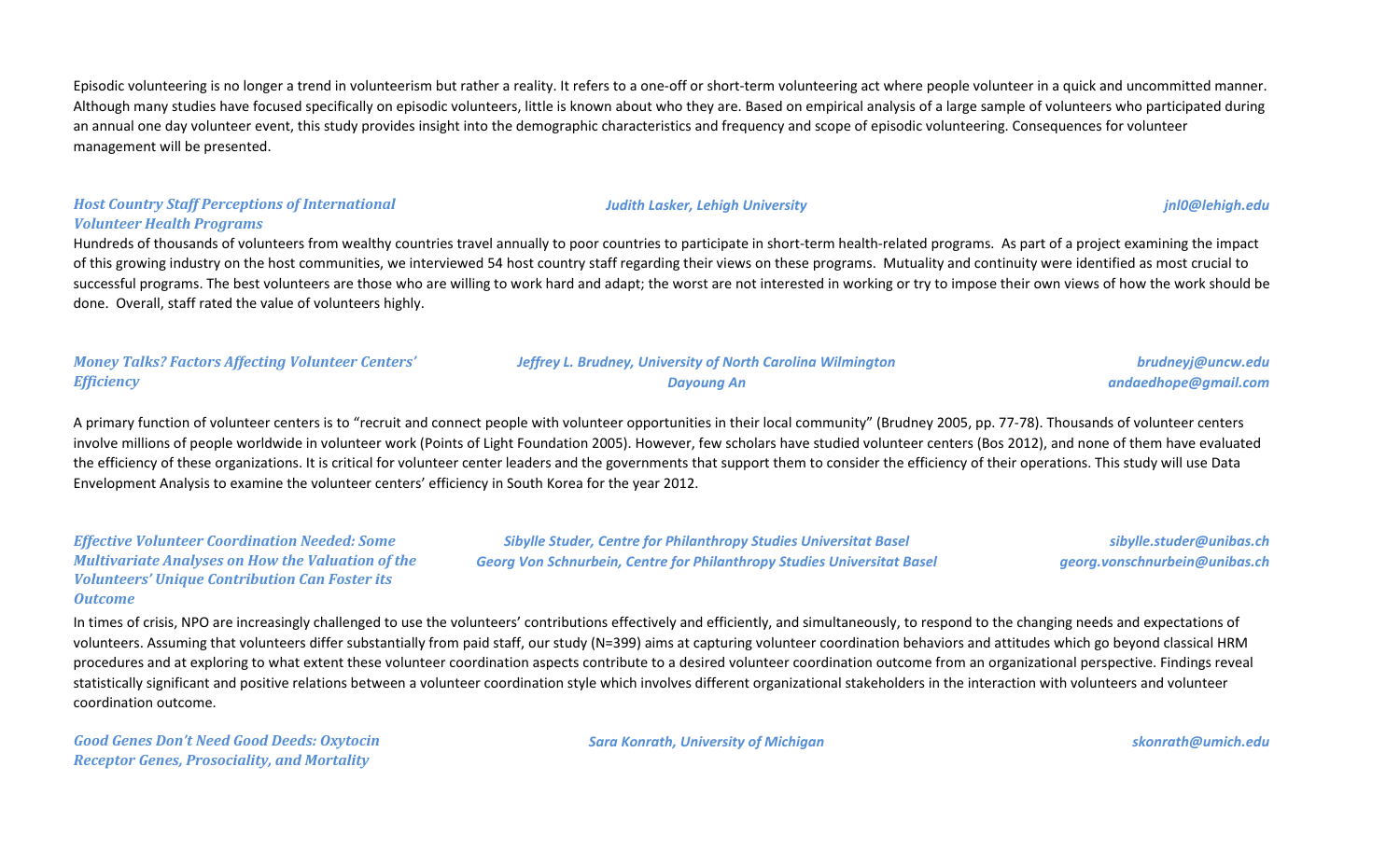This study finds that non-volunteers, self-oriented ones, and people who described themselves as low in caring traits all have a higher mortality risk 7 years later. However, this depends on the type of genes people have. Prior research has found that one variant of the oxytocin receptor gene (G/G) predicts more prosocial behavior and lower stress regulation than other variants (with A alleles). In the current study, people with the "prosocial" variant were buffered from the negative effects of low prosociality. In other words, they did not need to be "good" to have lower mortality risks.

## *What Determines Altruism Besides Demographics? The Relationship between Risk Preference and Volunteering*

Many prior studies discuss charitable behaviors based on demographics. However, people's decision-making is determined by their "preferences," instead of simply characteristics. This study examines whether individuals' charitable behaviors are associated with their attitudes toward risk. Using data from the NLSY79, this study found that levels of risk tolerance are negatively associated with people's volunteer behaviors. However, risk-averse and risk-seeking subgroups demonstrate substantively different patterns of volunteering behaviors. For risk-averse individuals, a higher level of risk tolerance is predictive of greater propensity of volunteering, but of smaller propensity of volunteering for risk-seeking individuals. Managerial implications for nonprofit organizations are discussed.

### *Does Public Service Motivation Influence Sector Differences in Volunteering?*

Recent studies find that nonprofit and public employees are more likely than for-profit employees to volunteer. These studies commonly suggest that the prevalence of public service motivation (PSM) in the nonprofit and public sectors explains such sector differences in volunteering. Little research tests that effect of PSM, however. This study examines whether nonprofit and public employees tend to volunteer more than for-profit employees with similar levels of PSM, as well as whether the effect of PSM on volunteering differs across sectors of employment. This study presents quantitative analysis of data from the 2002 General Social Survey (GSS).

*How early experiences of voluntarism impact intellectual approaches as an academic economist*

Literature addresses whether volunteering experiences of children carry over into volunteering in adulthood. It notes that children are more likely to volunteer if their parents taught them by example to think positively about volunteer work. However, no studies examine whether or how researchers' past experiences with volunteering are reflected in their intellectual approaches to research. This paper discusses how my own family experiences have given me insights into differing views and different strands of academic literature as an academic economist.

*The Relationship between Volunteer Administration Characteristics and VRM Practices*

*Sean E. Rogers, New Mexico State University Kimerie S. Smith, University of New Mexico*

*rogerss@nmsu.edu ksmith4@unm.edu*

*Natalie J. Webb, Defense Resources Management Institute njwebb@nps.edu*

*Hsiang-Kai Dennis Dong, Arizona State University Yen-Lin Lee, University of Georgia*

*hkddong@gmail.com yenlin@uga.edu*

*Hyung-Hoon Kim hkim60@gatech.edu*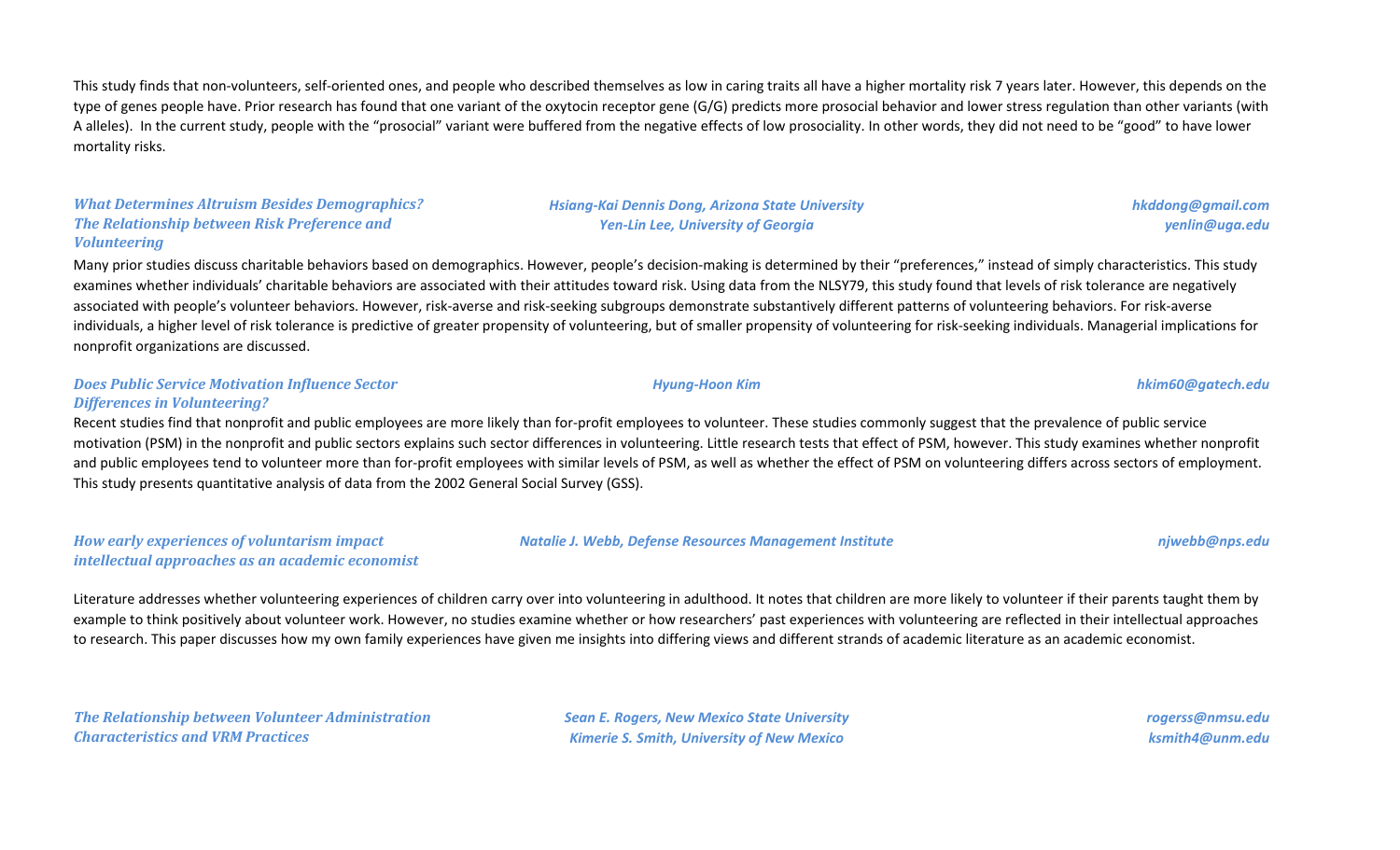Using original data collected via surveys of volunteer directors in 116 hospitals in five northeastern and Southern U.S. states, this paper examines the link between administrative aspects of the volunteer management function, and organizational utilization of VRM practices. Volunteer management departments with more paid staff members, and those that were primarily responsible for the management of volunteers and not other hospital functions in addition to VRM, utilized a greater number of volunteer management practices.

*The Effect of Being Asked to Volunteer on Volunteering Tasks and Domain of Volunteer Work*

Being asked to volunteer is a powerful situational influence on volunteering, often overpowering the relationship between demographic variables and volunteering. This paper seeks to unpack the relationship between social background variables (e.g. age, gender, race), who is asking the person to volunteer (e.g. friend, family member, boss) and the choice of organizational domain (e.g. arts, education) and volunteer tasks (e.g. serving on a board, preparing food, tutoring, etc).

| <b>Corporate Volunteering and Welfare-state</b> | Johan Hvenmark                                   | johan.hvenmark@esh.se  |
|-------------------------------------------------|--------------------------------------------------|------------------------|
| <b>Traditions: An Explorative Study</b>         | Johan Von Essen, Ersta Skndal University College | johan.von-essen@esh.se |

Corporate volunteering currently exists in Sweden as both a "liberal import" and as a "domestic heritage". The aim is to identify and compare approaches to corporate volunteering in companies with backgrounds in divergent welfare-state traditions. The paper builds on a study involving a transnational consulting firm with a global corporate volunteer program, and one large Swedish insurance company with a long tradition of engaging employees in voluntary work. This enables the exploration of corporate volunteering in a company representing the "liberal import" dimension and in one representing the "domestically inherited" dimension.

### *The Impact on my research of my London Olympics Volunteering*

This paper reflects on the emotional and intellectual impact on me of my involvement as a London 2012 Olympics volunteer. Although I have been a researcher of the voluntary sector and volunteering for more than thirty years, my understanding of volunteers' motivation and volunteer management was broadened and deepened through the intensive training I undertook and the challenges of working within a highly diverse team under pressure. My experiences also led me to a new research agenda; a quest to understand the extent to which local governmental organizations are appropriate recruiters, sponsors, trainers and managers of volunteering projects.

*Developing Volunteer Leaders: Let Their Intentions Guide the Way*

*Janina M. Fuller, Ciris Consulting, LLC Curtis R. Friedel, Virigina Tech*

*janinawing@gmail.com cfriedel@vt.edu*

*Margaret E. Harris, Aston University m.e.harris@aston.ac.uk*

*Rebecca Nesbit, University of Georgia [nesbit7@uga.edu](mailto:nesbit7@uga.edu)*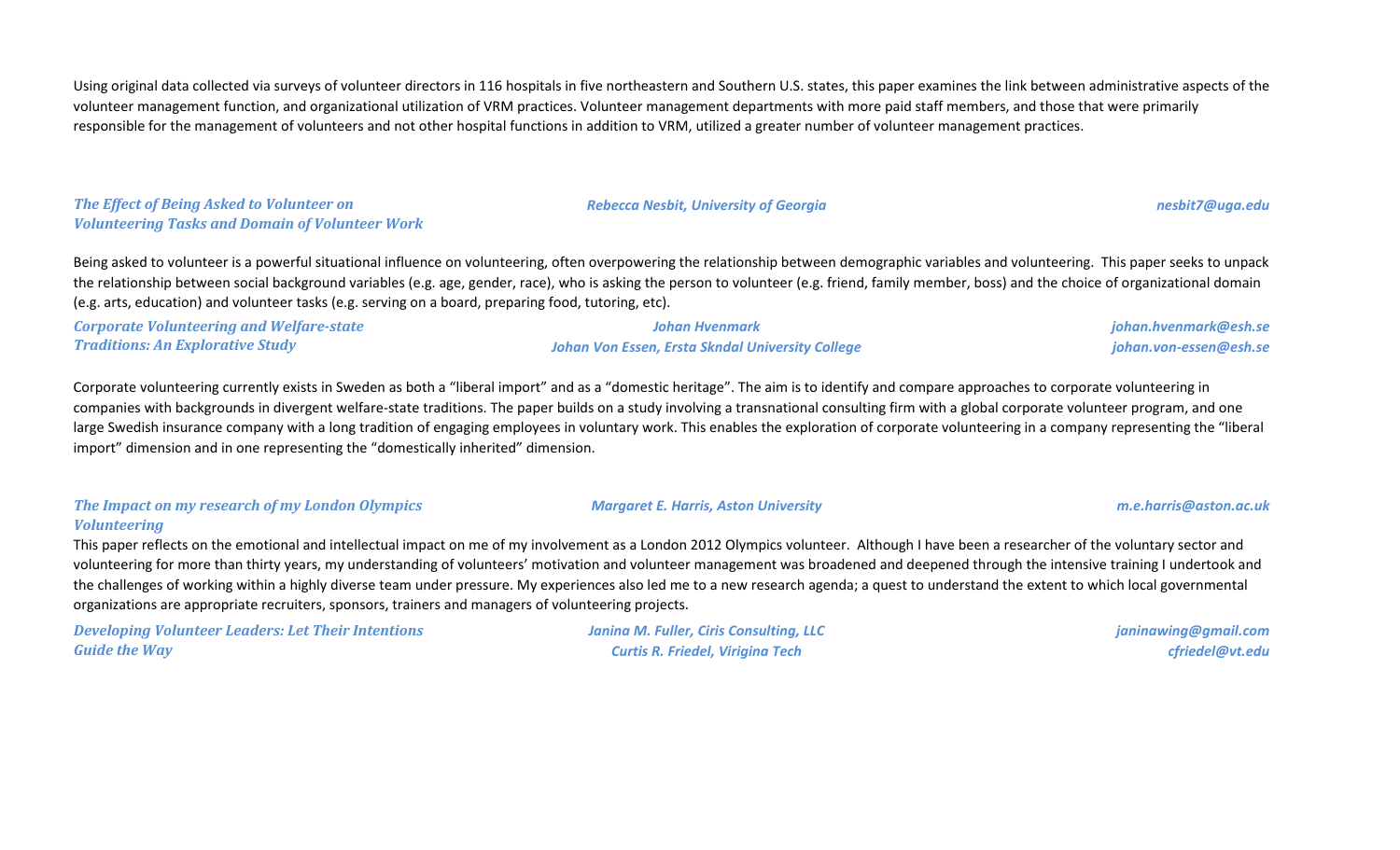Using the Theory of Planned Behavior (Ajzen, 1991) and in partnership with the HandsOn Network (HON), researchers developed an instrument, the Volunteer Leadership Development Questionnaire (VLDQ), which can distinguish the factors influencing intentions of volunteers to express and develop their leadership. Pilot study results indicated that volunteers intending to develop their leadership do not experience support when closely managed; rather, they thrive when they can operate within a framework of clear expectations and collegial support. Supervisors can use the VLDQ to identify individual volunteers in whom they might wish to invest leadership development resources.

## *Volunteer Managers' Experiences in a Large Library System*

*Rebecca Nesbit, University of Georgia Robert Christensen, University of Georgia Jeffrey L. Brudney, University of North Carolina Wilmington*

*nesbit7@uga.edu rc@uga.edu brudneyj@uncw.edu*

The uses and effects of volunteer management warrant additional attention. In this piece we use mixed methods to explore several key questions. First, how do employees respond when volunteer management is incorporated into their job duties? Second, wow does this affect the amount of time and energy they exert in volunteer management and perceptions of relationships with volunteers? Based on interviews from volunteer managers in a large public library system we triangulate the quantitative and qualitative data to learn more about who these volunteers mangers are, what they do to manage volunteers, and their perceptions of volunteer management.

*Being All Things to All People: Developing Motivation and Culture for Engaging Citizens in the Work of Government*

*Alisha A. Lund-Chaix, Lund-Chaix Consulting Neil Schulman, Neil Schulman Consulting Debra Fife, Tualatin Hills Park & Recreation District Katrina Norvell, Providence College*

*Susan M. Chambre, Baruch College - CUNY Susan.Chambre@baruch.cuny.edu*

*al@lund-chaix.com neil@neilschulman.com debrafife@gmail.com knorvell@providence.edu*

This case study examines the evolution of the volunteer program for a multi-purpose regional government that has historically lacked a consistent motivation among staff to engage citizens in their work, as well as a consistent culture around volunteers and community engagement. Tools to improve program capacity and operations target strategic issue areas, and are built on an underlying foundation intent on building consistency in motivation to engage citizens, and creating greater coherence around the culture of volunteers within the agency.

### *Nonprofit Theory v. Reality OR How I Learned to Live with the Iron Law of Oligarchy*

This paper challenges the paradigm of nonprofit boards as participatory democracies with active engagement of all members. Drawing on over two decades of personal involvement in several nonprofit governing boards which work in a variety of settings, I point out that Michel's iron law of oligarchy is a more appropriate model for volunteer boards. Using these experiences, I argue that nonprofit scholars need to come to terms with the disparity between non-profit theory and the reality of many organizations, recognizing the benefits of oligarchical structure in organizations "staffed" by part-time volunteers and active leaders who devote enormous blocks of time.

*You mean I can get paid to work here? The impact of volunteering on nonprofit career awareness*

*Erin K. Nemenoff, The University of Memphis knmenoff@memphis.edu*